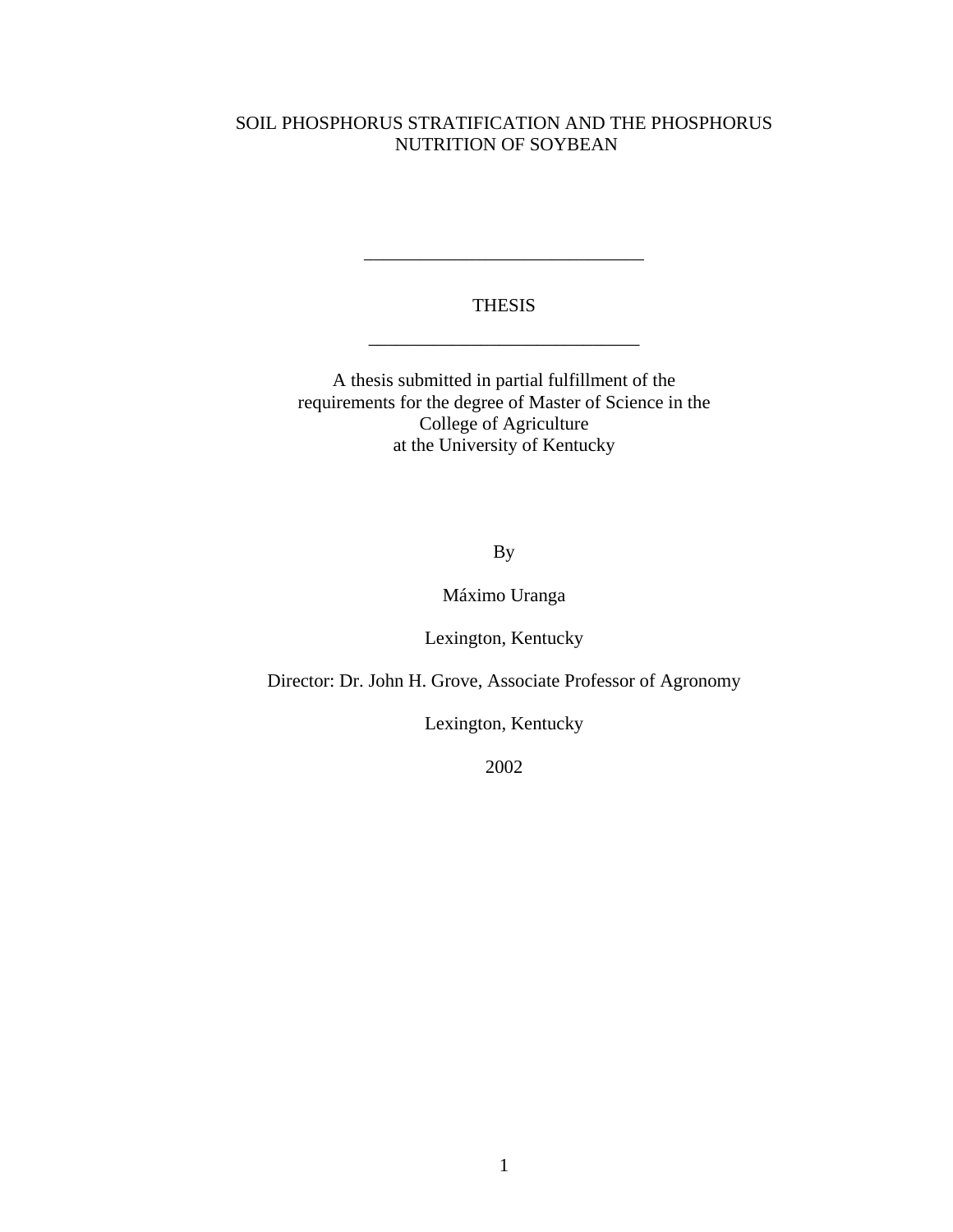# THESIS

Máximo Uranga

The Graduate School

University of Kentucky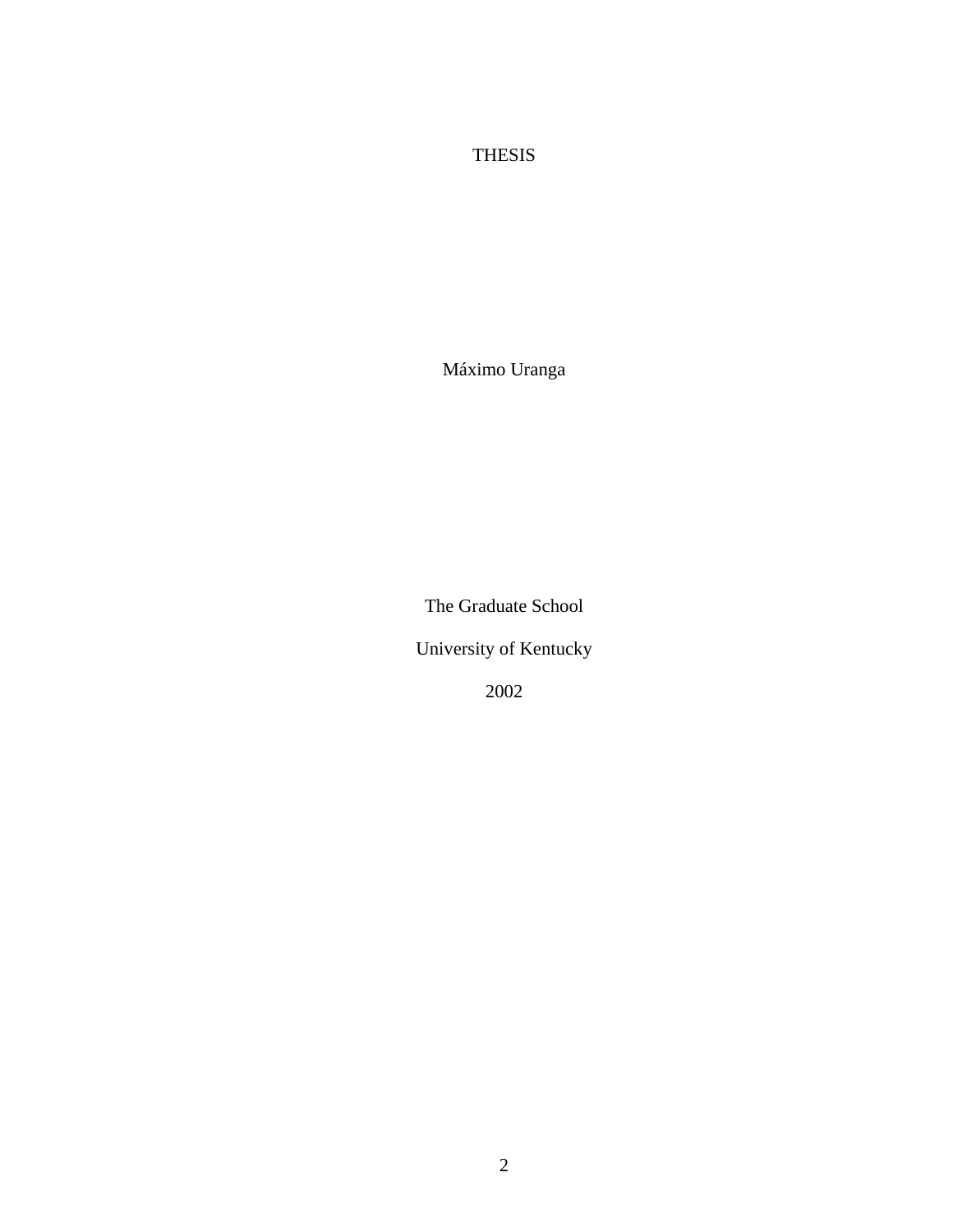| <b>Chapter One</b>                        |
|-------------------------------------------|
|                                           |
| <b>Chapter Two: Materials and Methods</b> |
|                                           |
|                                           |
|                                           |
|                                           |
|                                           |
|                                           |
|                                           |
|                                           |
|                                           |
| <b>Appendices</b>                         |
|                                           |
|                                           |
|                                           |
|                                           |

# TABLE OF CONTENTS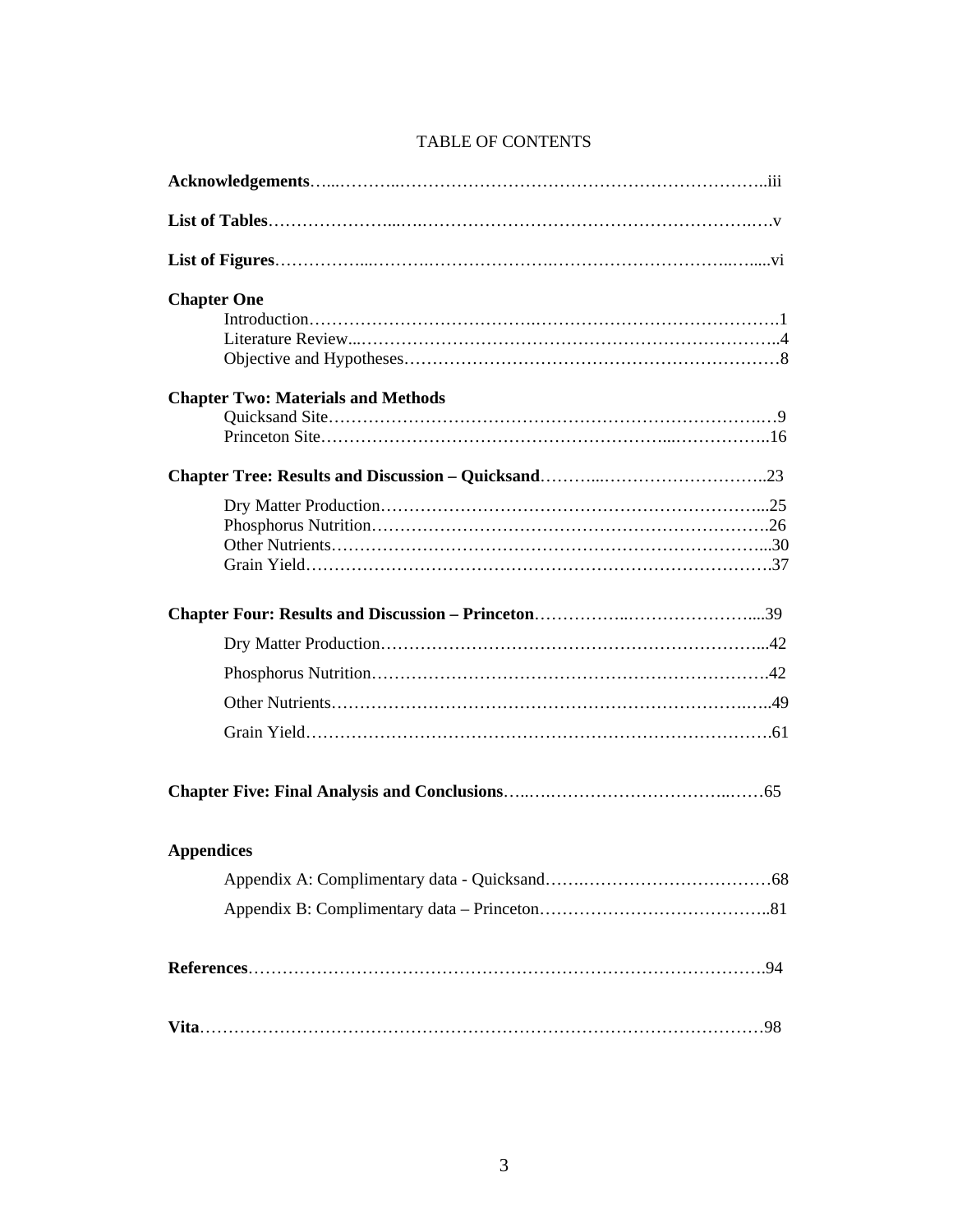# LIST OF TABLES

| Table 2.1, Initial soil fertility information $(0 \text{ to } 15 \text{ cm}) -$ Quicksand, 200110 |
|---------------------------------------------------------------------------------------------------|
| Table 2.2, Dates of tissue sampling and grain harvest – Quicksand, 2001 and 200213                |
|                                                                                                   |
| Table 2.4, Dates of tissue sampling and grain harvest – Princeton, 2001 and 200219                |
| Table 3.1, Dry matter production at R1 and R5 – Quicksand, 2001 and 200225                        |
|                                                                                                   |
|                                                                                                   |
|                                                                                                   |
|                                                                                                   |
|                                                                                                   |
|                                                                                                   |
| Table 3.8, Grain Mg concentration – Quicksand, 2001 and 200235                                    |
| Table 3.9, Soybean leaf Zn at R1 and R5 – Quicksand, 2001 and 200236                              |
|                                                                                                   |
|                                                                                                   |
|                                                                                                   |
|                                                                                                   |
| Table 4.3, Soybean leaf P concentration at R1 and R5 – Princeton, 2001 and 200244                 |
|                                                                                                   |
|                                                                                                   |
| Table 4.6, Soybean leaf K concentration at R1 and R5 – Princeton, 2001 and 200252                 |
|                                                                                                   |
| Table 4.8, Soybean leaf Mg concentration at R1 and R5 – Princeton, 2001 and 200256                |
| Table 4.9, Soybean grain Mg concentration – Princeton, 2001 and 2002                              |
| Table 4.10, Soybean leaf Zn concentration at R1 and R5 – Princeton, 2001 and 200259               |
|                                                                                                   |
|                                                                                                   |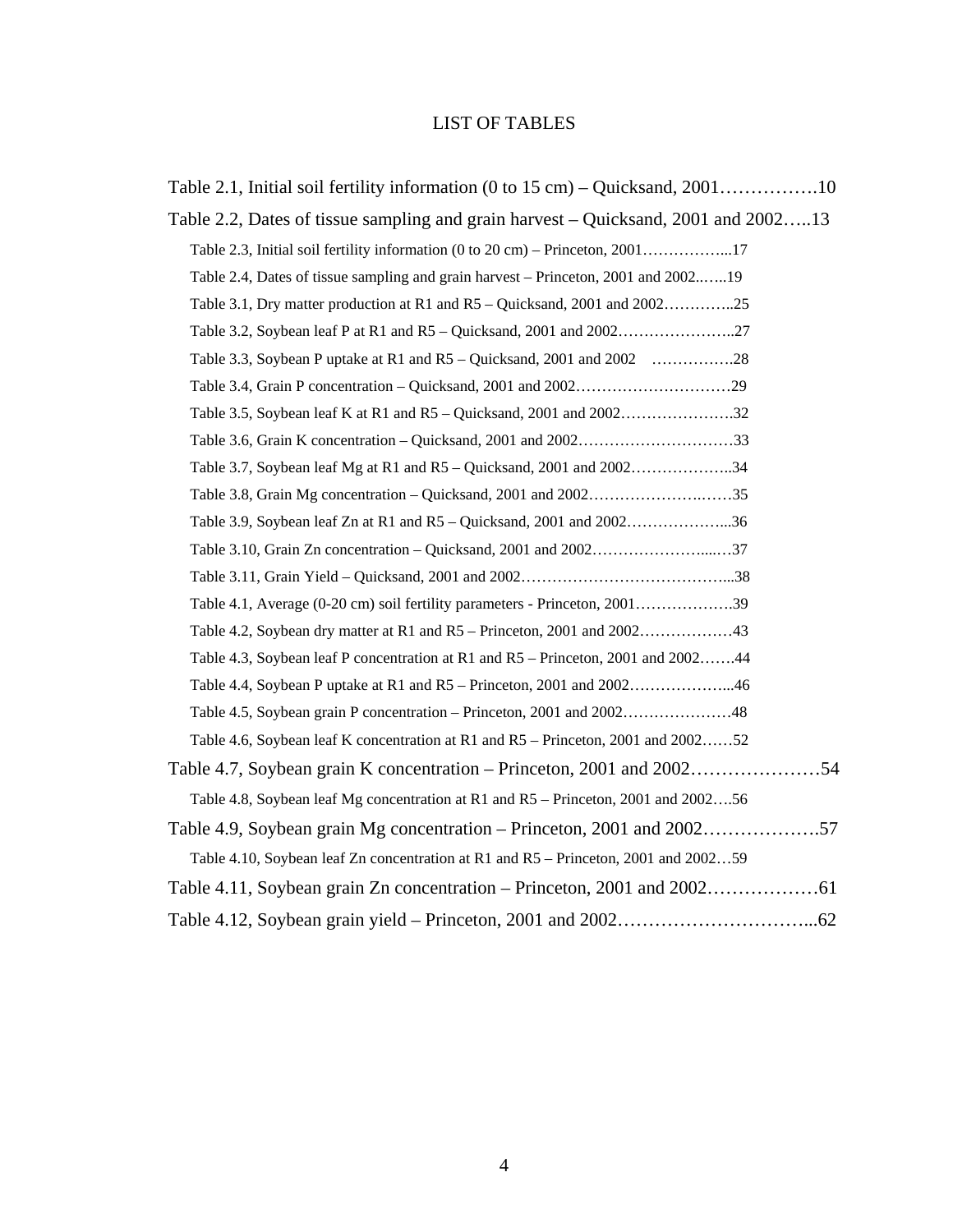# LIST OF FIGURES

| Figure 2.3, 2001 crop growing season average daily temperature – Quicksand15                |
|---------------------------------------------------------------------------------------------|
| Figure 2.4, 2002 crop growing season average daily temperature – Quicksand15                |
|                                                                                             |
| Figure 2.7, 2001 crop growing season average daily temperature – Princeton21                |
| Figure 2.8, 2002 crop growing season average daily temperature – Princeton22                |
|                                                                                             |
|                                                                                             |
|                                                                                             |
|                                                                                             |
|                                                                                             |
|                                                                                             |
|                                                                                             |
|                                                                                             |
|                                                                                             |
|                                                                                             |
| Figure 4.5, P stratification by starter P interaction on R5 leaf P concentration in 200145  |
| Figure 4.6, Soil test P level by starter P interaction on R1 leaf P concentration in 200245 |
| Figure 4.7, P stratification by starter P interaction on P uptake at R5 in 200147           |
| Figure 4.8, Starter by stratification interaction on soybean grain P concentration –        |
| 49                                                                                          |
|                                                                                             |
|                                                                                             |
|                                                                                             |
| Figure 4.12, Soil P level by starter P interaction on leaf K at R1 – Princeton, 200253      |
| Figure 4.13, Soil P level by starter P interaction on leaf Mg at R1 – Princeton, 200256     |
| Figure 4.14, Soil P level by starter P interaction on leaf Zn at R1 – Princeton, 200159     |
| Figure 4.15, Stratification by starter P interaction on leaf Zn at R1 – Princeton, 200160   |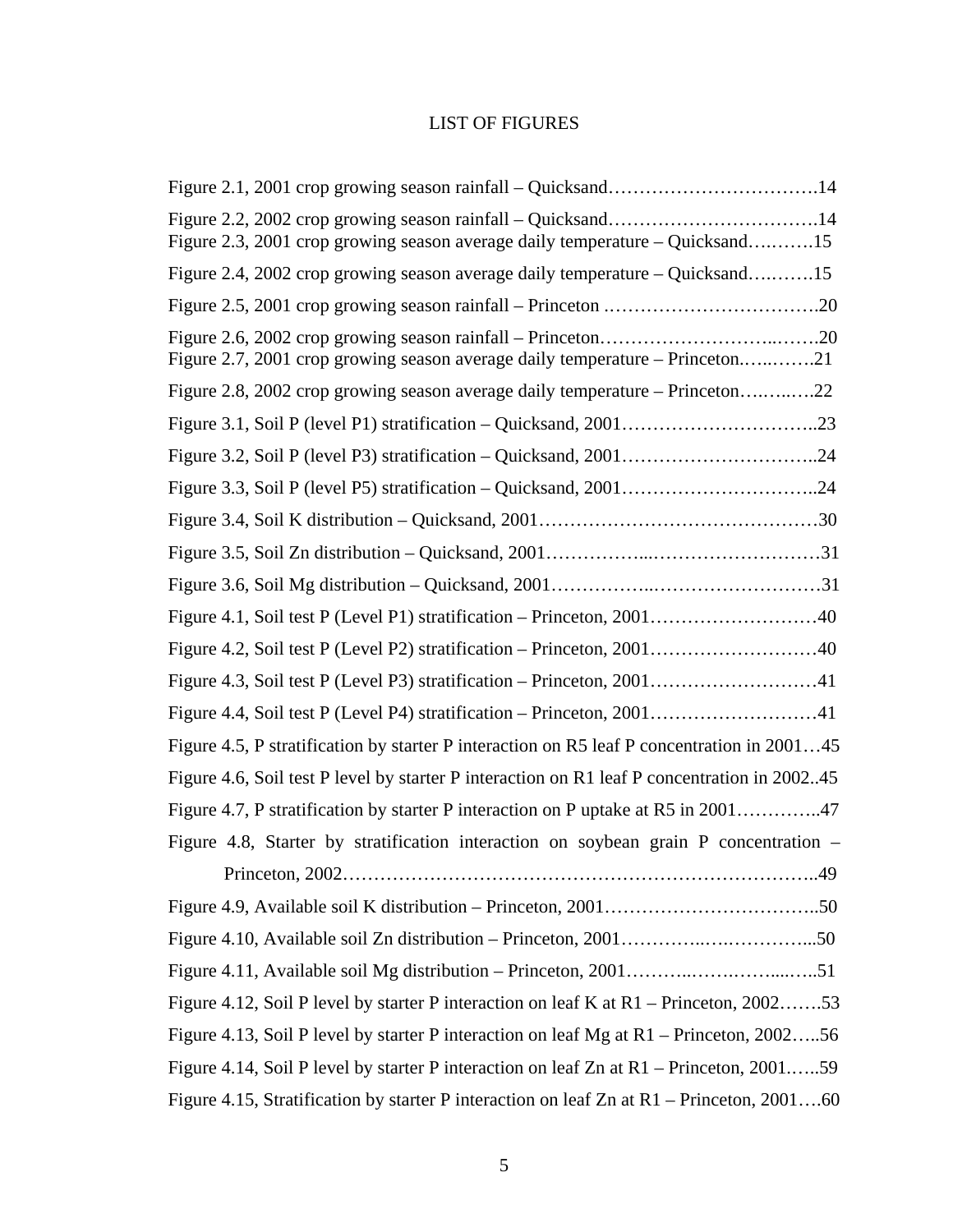| Figure 4.16, Starter P level by soil P stratification level interaction on grain                                                                                                 |
|----------------------------------------------------------------------------------------------------------------------------------------------------------------------------------|
|                                                                                                                                                                                  |
| Figure 4.17, Starter P level by soil test P interaction on grain yield – Princeton, 200163                                                                                       |
| Figure 4.18, Starter P level by soil test P interaction on grain yield – Princeton, 200264                                                                                       |
| Figure 5.1, Relative leaf P at R1 as a function of soil test P for each stratification<br>Figure 5.2, Relative leaf P at R5 as a function of soil test P for each stratification |
|                                                                                                                                                                                  |
| Figure 5.3, Relative total P uptake at R5 as a function of soil test P for each                                                                                                  |
|                                                                                                                                                                                  |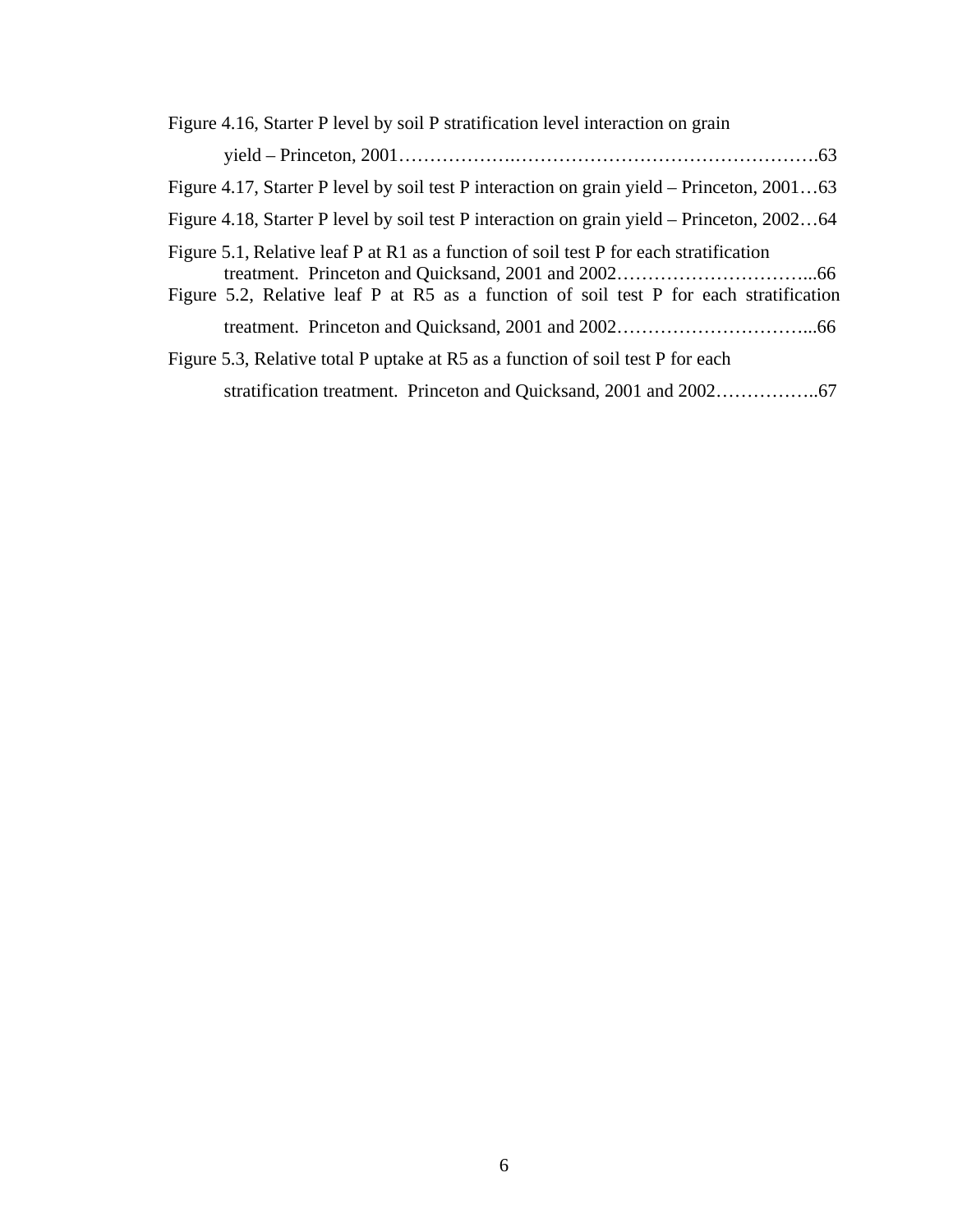#### ACKNOWLEDGEMENTS

I would like to acknowledge Dr John H. Grove for his continuous support in several different aspects during my work at the University of Kentucky. I would also like to acknowledge Dr. Dennis B. Egli and Dr. Robert C. Pierce, both members of my committee. Dr. Michael Barrett, chair of the Agronomy Department gave me the financial support to carry out my research. Antonio Marchi, Tami Smith, Eugenia Pena, Chris Kiger, Riley J.Walton and Soraya Alvarado gave continued help. To Pecom Energia (Argentina) and the people working there for the possibility of coming to US to study knowing that I would have a nice job once I was back in Argentina. To all the friends I made in Lexington that made my stay in this city much nicer, and to my family and friends back in Argentina who always sent me words of support, I give my thanks. I would like to acknowledge especially Marcelo Girardi, a great friend. Finally, I would like to strongly acknowledge Josefina, my wife and Máximo, my son, for the love they permanently give me and which is the fuel for my work.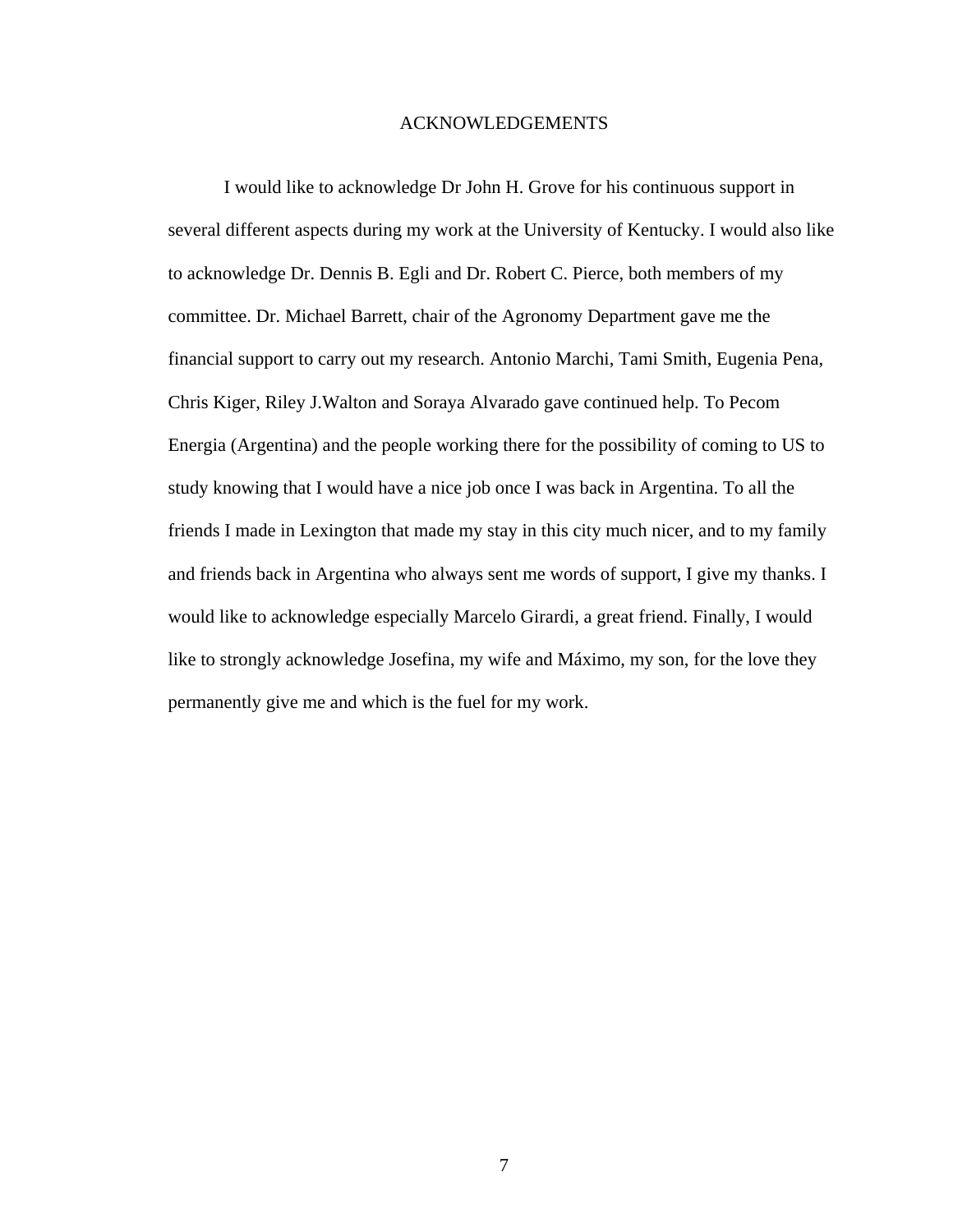## ABSTRACT OF THESIS

## SOIL PHOSPHORUS STRATIFICATION AND THE PHOSPHORUS NUTRITION OF SOYBEAN

Stratification of nutrients, observed in soils under continuous no-till management, remains an issue. Two experiments were conducted during 2001 and 2002 to evaluate the effect of stratification on P nutrition of soybean (*Glycine max* (L.) Merr.). At the first site there were five blocks with stratified and unstratified soil P as main plots and five levels of soil test P as subplots. In the second trial, main plots consisted of a complete factorial combination of stratified and unstratified P at four levels of soil test P, with the absence and presence of in-row P (10 kg P/ha) as subplots. Whole plants were taken at R1 and R5 for tissue P and P uptake. Grain yield and grain P were measured. In general, tissue P, P uptake and grain yields were not affected by soil P stratification. The response to in-row P was more evident at early stages of the crop or at low soil test P level and where soil P was not highly stratified. There was little response to in-row P use when soil test P was at medium-high levels. These results clearly indicate that soil P stratification is not prejudicial to soybean P nutrition.

KEYWORDS: phosphorus, nutrient stratification, soybean nutrition, no-till.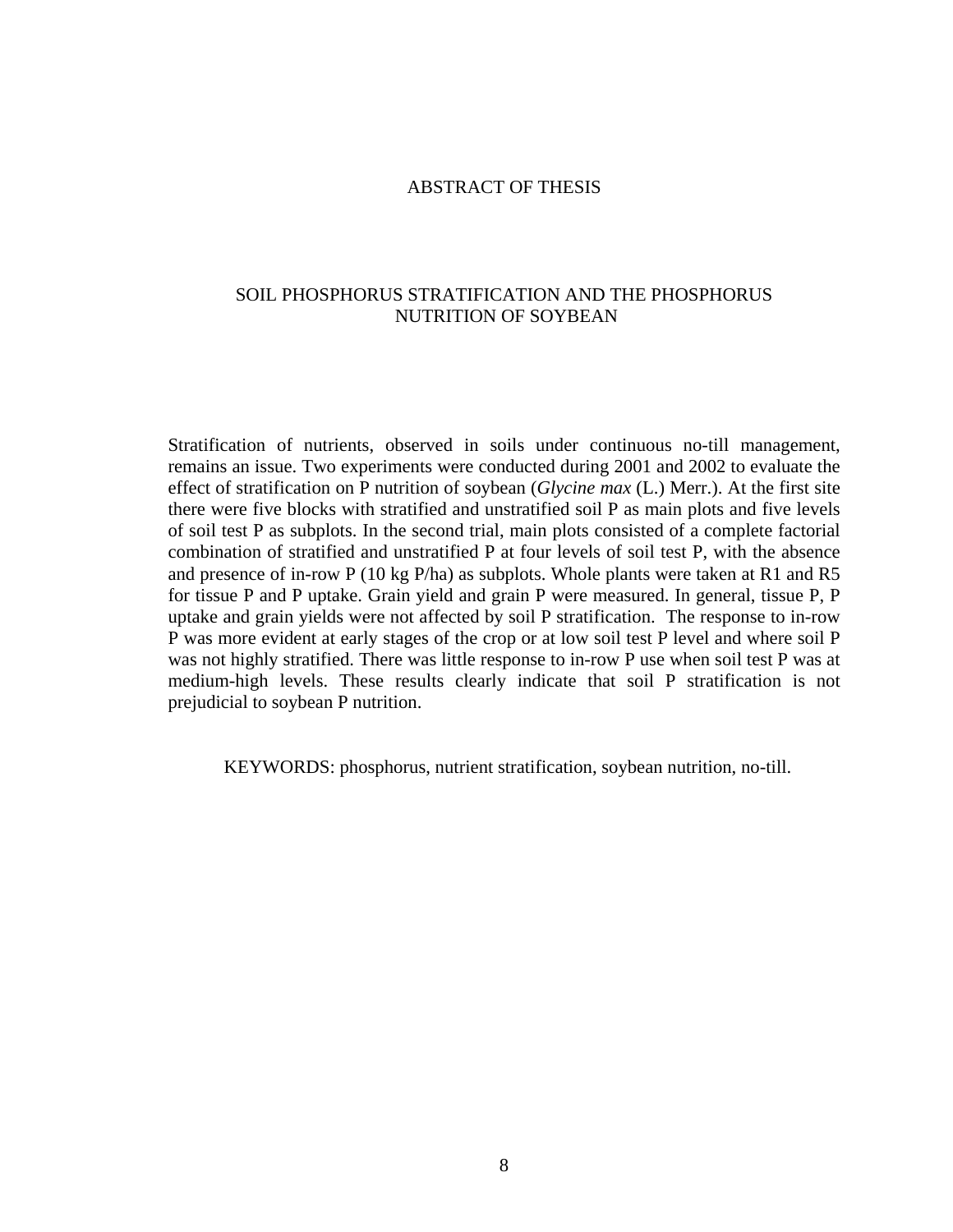## **CHAPTER 1**

#### **INTRODUCTION**

As is widely known, grain crop production is very important in the world. It is not only a way of living for many farmers or just an important source of income to many countries, but is also one of the main sources of food for the world's population. There are different ideas regarding the scarcity of food. Some people believe that food itself is limiting, and others think that the problem is food distribution among the world's population. In order to maximize world food production it is extremely relevant to optimize the use of resources necessary to produce grains. It is very important to optimize use of both renewable resources, such as herbicides, insecticides, fungicides, fertilizers, seeds, etc. and non-renewable ones, such as land, certain fuels, etc. The misuse of any of the renewable resources could lead to lower efficiency in food production, or to environmental contamination problems which can be harmful to the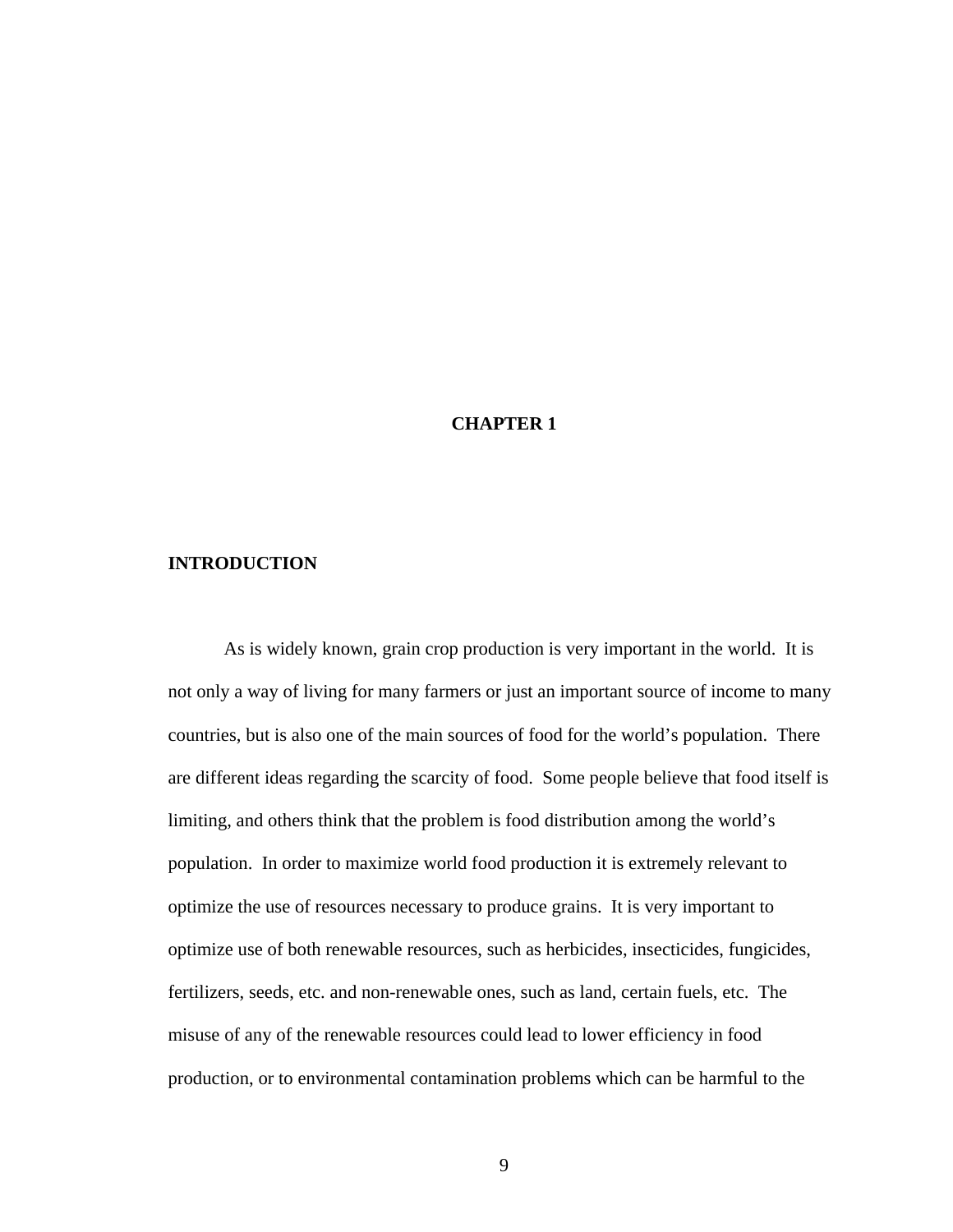population or plants and animals which sooner or later will affect humans.

There are some countries, important in world agriculture production, which do not have their own resources of some nutrients, such as phosphorus and potassium, and consequently must import all their needs. In these countries the maximization of efficiency in the use of any of these nutrients is important for their economies. On the other hand, in other, developed countries the contamination of water resources by excess nutrients has proven to be a real problem and needs to be controlled.

The misuse of the non-renewable resources, such as land, can lead to their degradation to the point that they can become useless for food production. Though this is the most drastic consequence of land degradation, the intermediate alternative, where productive land is transformed to low productivity due to bad management is also considerable.

There are several factors that can cause a piece of land to lose productivity. These factors can be inherent to the land itself, or to the environment directly or indirectly affecting the piece of land. Among the factors inherent to the land itself are two large groups, those that are physically related factors and those that are chemically related factors. Both of these groups can, in certain ways, be managed by human beings in order to make the land more or less productive and sustainable for grain production. Soil erosion is one of the main causes of the destruction of physical properties of agricultural lands, and one of the management alternatives that farmers have in order to reduce this soil erosion is the no-tillage soil management system. Furthermore, no-tillage is not only an excellent system for prevention of soil erosion, it has also been shown to improve water use efficiency due to increased infiltration and reduced evaporation of water. And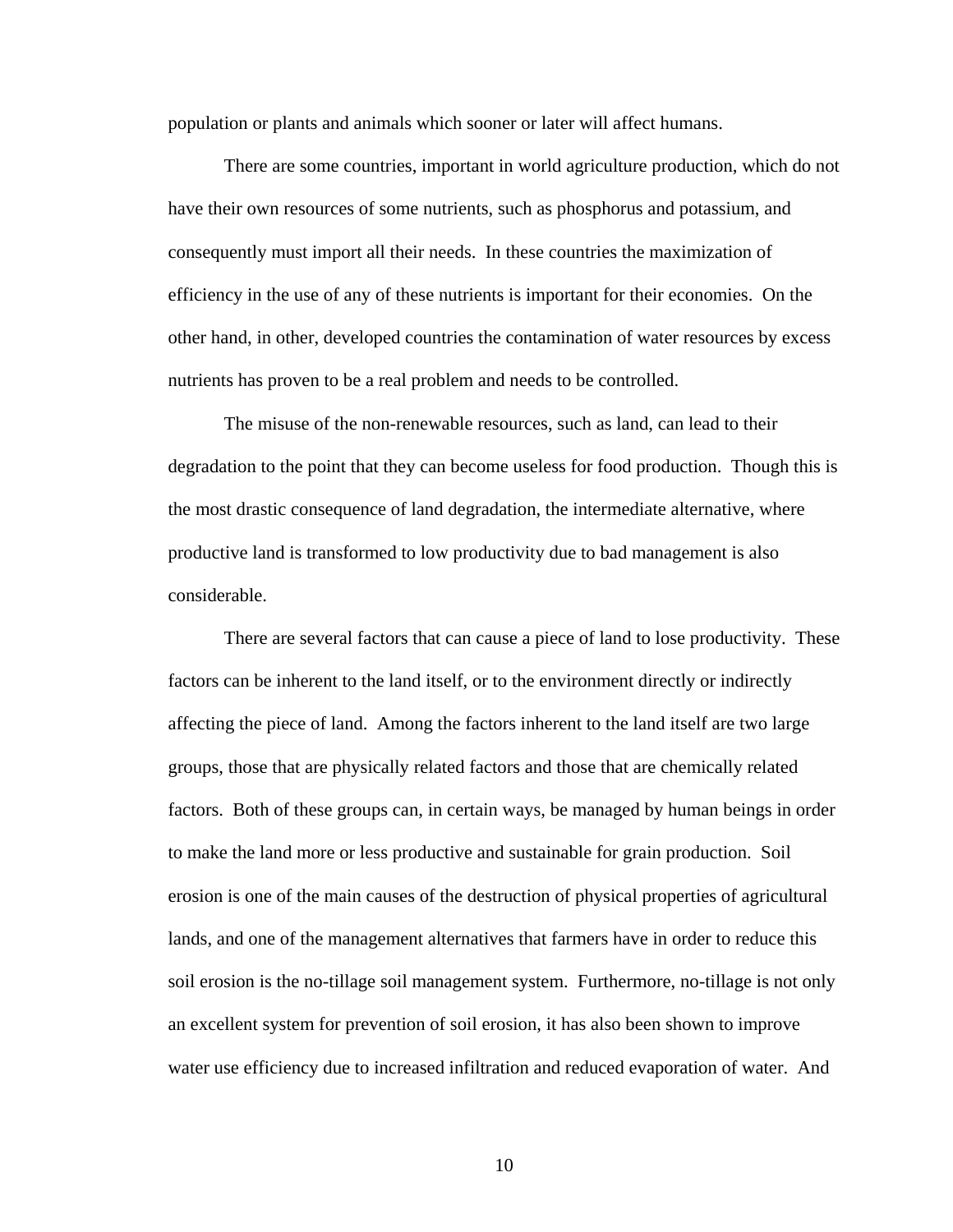water is, in many areas of the world, a limiting resource for grain production.

Some years ago, farmers around the world started to use no-tillage farming techniques. This practice is expanding through several countries of the world at very rapid rates year through year. As use of the no-tillage system expands, questions regarding related crop and soil management practices (crop establishment, weed control, insect control, nutrient management) have arisen. For example, the use of no-tillage is known to cause nutrients with low soil mobility, such as phosphorus, potassium zinc, etc. to be "stratified" within the rooting zone. Stratification means that these nutrients tend to be localized in the uppermost portion (surface 2.5 to 5.0 cm) of soil relative to the rather thorough mixing throughout the upper 15 to 20 cm that would occur with regular inversion (moldboard plow) tillage. Stratification happens because nutrients applied as fertilizers or animal waste are usually broadcast over the soil surface and also because crop residues are returned to the surface of the soil and decompose there with minimal soil mixing.

The effect, if any, of nutrient stratification on nutrient uptake by crops has not been fully studied, and this is a question of importance in some countries, such as Argentina and the United States. Fertilizer placement in one-dimensional linear band is generally believed beneficial to nutrient absorption by both corn and soybean. However, it is not clear if a homogeneous distribution of a nutrient within the topsoil will improve nutrient uptake relative to that observed with the surficial nutrient placement common in reduced tillage production systems. There are some root-nutrient acquisition models which predict greater phosphorus uptake with better distribution of this nutrient within the topsoil profile. Further, most stratification studies have involved corn (Zea mays),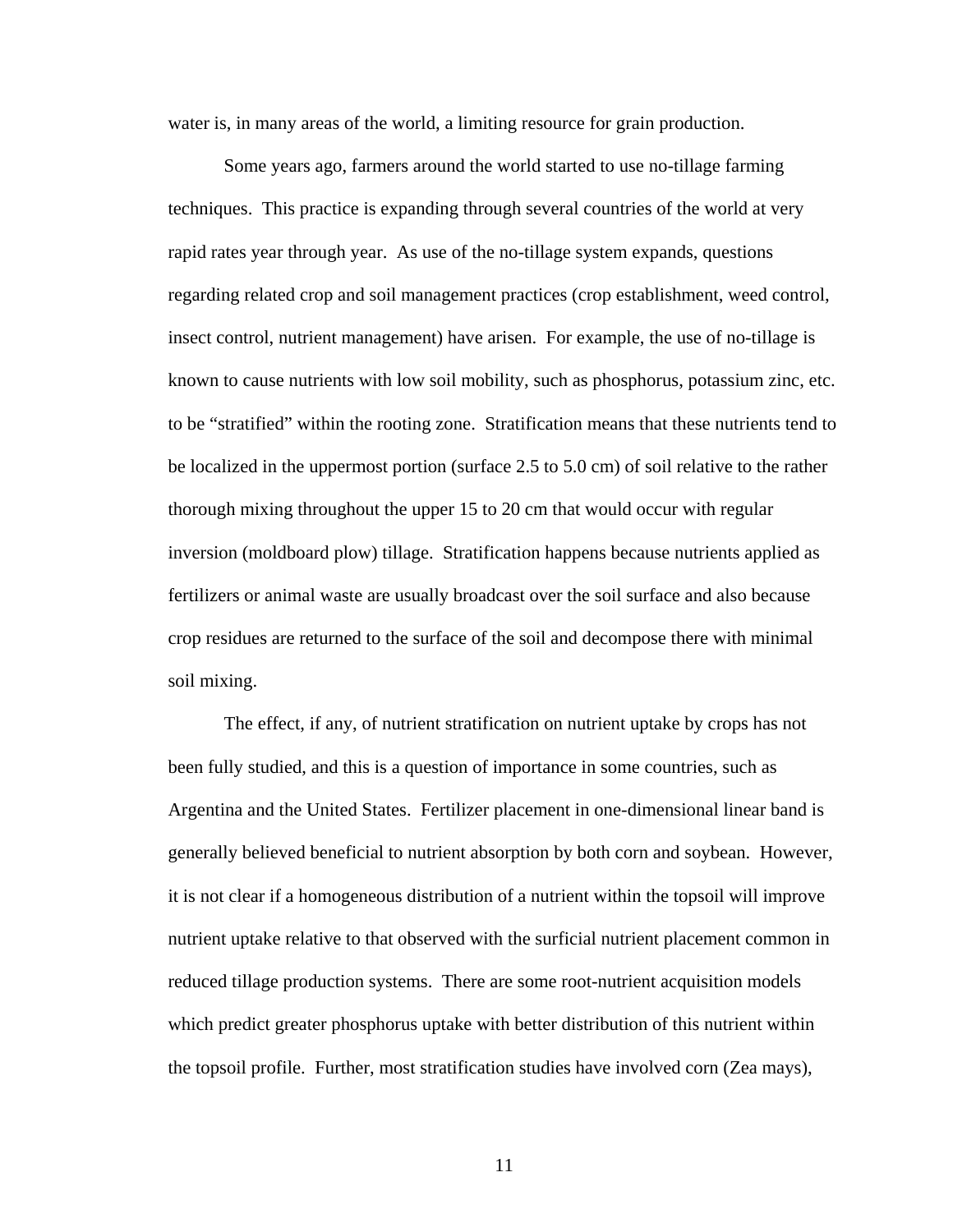not soybean (Glycine max (L.) Merr.), and these species differ markedly in their rooting system morphologies. The results of this experiment will be important to a better understanding of soybean phosphorus nutrition under highly stratified conditions and to evaluate the impact that no-tillage, which is becoming a worldwide soil management trend, might have on the matter. Furthermore, the results of this experiment will help researchers and farmers improve phosphorus fertilization recommendations for soybean, thus improving profit potential while minimizing environmental risk due to excessive phosphorus application.

### **LITERATURE REVIEW**

Soil erosion is a problem in world crop production. Conservation tillage systems, such as no-tillage and minimum (chisel) tillage are recommended as cost-effective ways of reducing soil erosion (Amemiya, 1977; Unger and McCalla, 1980). These conservation tillage systems have some additional benefits other than soil erosion prevention. Conservation tillage systems leave crop residues at the surface, reducing evaporation of surface soil moisture, a valuable benefit in dry areas. Tillage reduction can economize time during peak labor demand periods, which can also be very important to farmers.

Besides these "obvious" benefits, there are some other changes in the physical, chemical and biological properties of the soil caused by these conservation tillage systems (Bharati et al., 1986), and whose effects on crop production are still being discussed. Soils under no-tillage management are usually cooler, wetter and less aerated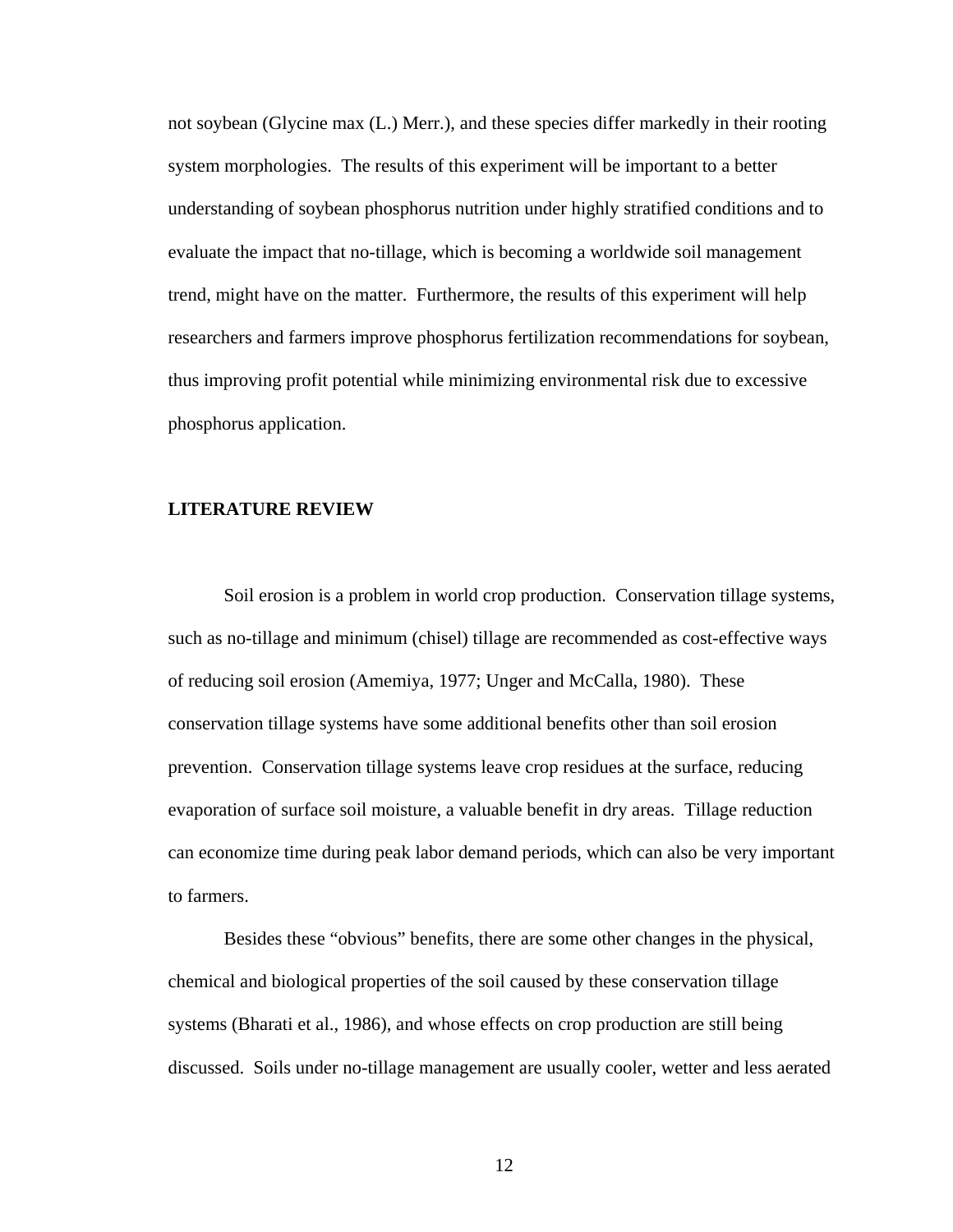than those under plow tillage management (Buah et al., 2000). Such conditions influence plant nutrient absorption by slowing root growth, reducing the diffusion rate of the nutrients in the soil, and reducing the release of the nutrients from soil organic matter mineralization. Mackay and Barber (1985a, 1985b) studied the effect of changing soil moisture on phosphorus (P) and potassium (K) uptake by corn and concluded that increased soil moisture positively affected P and K uptake. This was mostly due to a higher root growth rate rather than to higher P and K diffusion rates in the moist soils. Mackay and Barber (1984) studied the effect of soil temperature variation on corn P uptake, and concluded that higher soil temperature positively affected corn P uptake, basically by increasing root growth. In this experiment, the P diffusion rate seemed to play a minor role in changes in corn's P uptake with different soil temperatures. These effects of soil moisture and temperature on nutrient uptake were only studied in corn, important but incomplete knowledge. Barber (1978) observed that P and K influx to root systems were different for corn than for soybean.

Conservation tillage practices usually lead to P and K stratification in soils. Nutrients accumulate at the soil surface as a result of minimal mixing of surface applied fertilizers and crop residues deeper into the topsoil, as well as limited P and K movement in most soils (Shear and Moschler, 1969; Griffith et al., 1977; Mackay et al., 1987; Howard et al., 1999). If nutrients are highly concentrated in the uppermost layer of soil, which dries out most often, and if soil moisture is important to nutrient uptake, as noted by Mackay and Barber (1985a, 1985b), then stratification might result in reduced uptake. The upper layer of the soil is also most subject to changes in temperature, another factor affecting nutrient uptake (Mackay and Barber, 1984).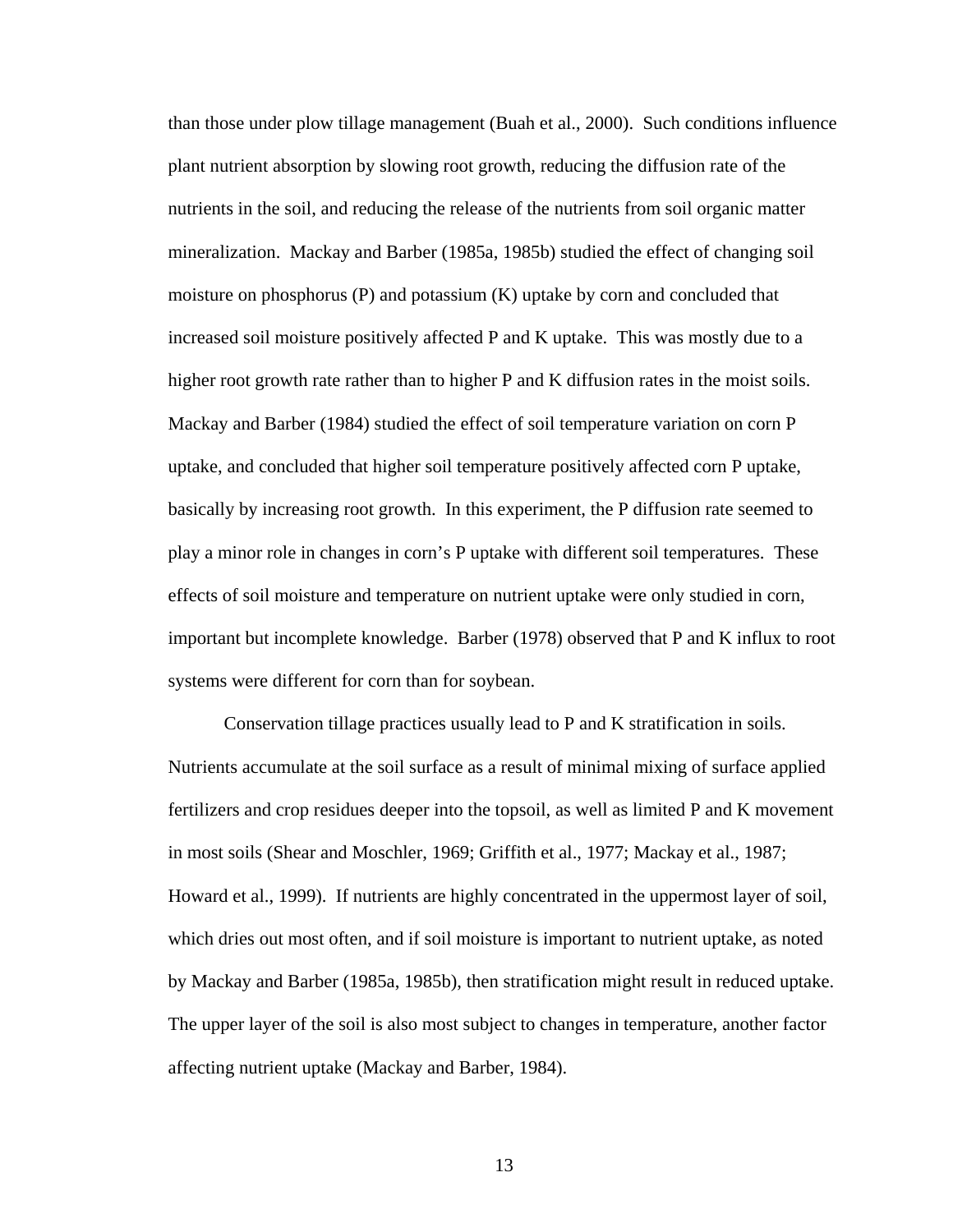There have been many researchers who have investigated the most efficient way to apply P and K fertilizers to different crops, under different conditions, but results have not been very consistent, and placement is still under discussion. In a laboratory experiment, Anghinoni and Barber (1980) found that the degree of mixing P with the soil that gave the greatest P recovery by corn depended on both the rate of P application and the P adsorption properties of the soil. Borkert and Barber (1985) found that the greatest amount of P recovered by soybean and corn plants occurred when P was mixed with the entire soil volume, although this experiment was conducted at very high soil P levels.

In field experiments with corn, Ketcheson (1980) found no differences in response to P addition among six different tillage systems, ranging in intensity from moldboard plow to no-till. Blevins et al. (1986) found no differences in P uptake when no-till was compared to moldboard plow tillage, though this experiment was done on a Kentucky soil derived from phosphatic limestone. When different placement strategies for P fertilizer were compared in no-tillage and other tillage systems, Singh et al. (1966) found that surface broadcast P resulted in greater P uptake by young corn than P broadcast and then mixed into the soil with a rototiller. No differences in P uptake were found at later sampling dates in this same experiment. Eckert and Johnson (1985) found that banded P resulted in higher P uptake and produced higher corn yields than broadcast P in some Ohio soils with medium soil test P levels. Another group of experiments, reported by Bordoli and Mallarino (1998), Mallarino et al. (1999) and Borges and Mallarino (2001), found no differences in conservation tillage corn yields due to P placement in comparisons of deep banding, shallow bands applied at planting, or surface broadcasting. Mallarino et al. (1999) did observe higher P uptake in the early stages of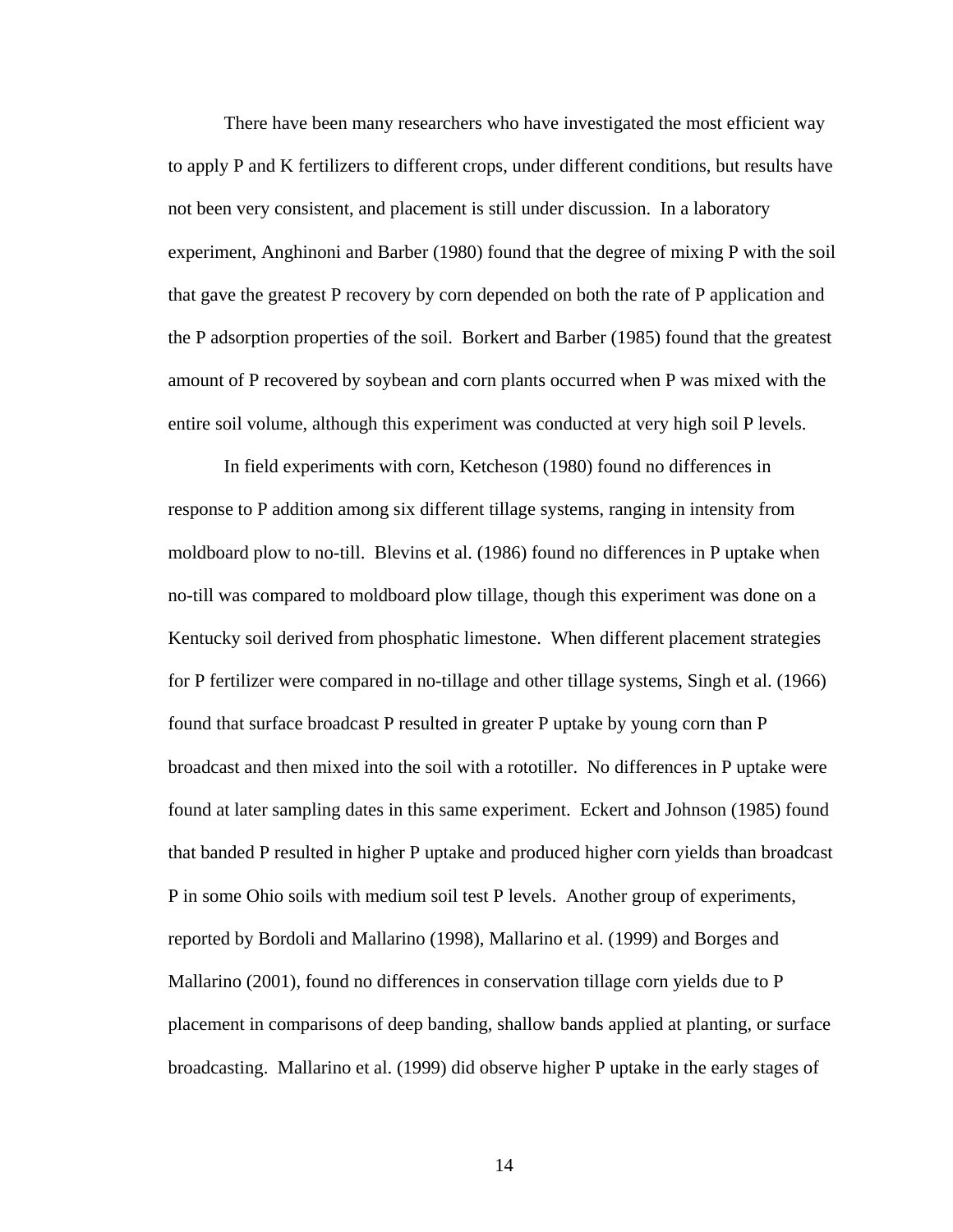crop development with the two banding treatments. These experiments were carried out on different soils in Iowa, under a wide range in soil test P levels, and under widely varying rainfall distribution patterns. In Kentucky, Belcher and Ragland (1972) reported no differences in P uptake by no-tillage corn when surface broadcast P was compared to several different banded P and banded plus broadcast P treatment combinations.

There have also been some field studies designed to clarify the most efficient fertilizer P placement for soybean, but unfortunately few were done with no-tillage soil management. Borges and Mallarino (2000) found no differences in no-tillage soybean yield due to fertilizer P placement method when comparing deep banding, shallow bands applied at planting, or surface broadcasting. Again, these experiments were carried out on a great variety of Iowa soils, under a wide range in soil test P levels and under widely varying rainfall distribution patterns. Although Borges and Mallarino (2000) did not see any yield response, they found higher P uptake early in crop development with the two banded P treatments.

Buah et al. (2000) observed no difference, either in soybean leaf P concentrations or grain yields, when fertilizer P was banded or broadcast. However, soil test P was very high in this experiment and there was no response to the mere application of P fertilizer. In a group of experiments to study the effect of P fertilizer placement with different tilled systems (no-tillage was not included), Bharati et al. (1986) reported no differences in the soybean grain yield response to P among the different tillage systems. Again, this experiment was done at high levels of soil test P.

Ham and Caldwell (1978) found no effect of P fertilizer placement on soybean yields on soils that were very responsive to P addition. Ham et al. (1973) reported that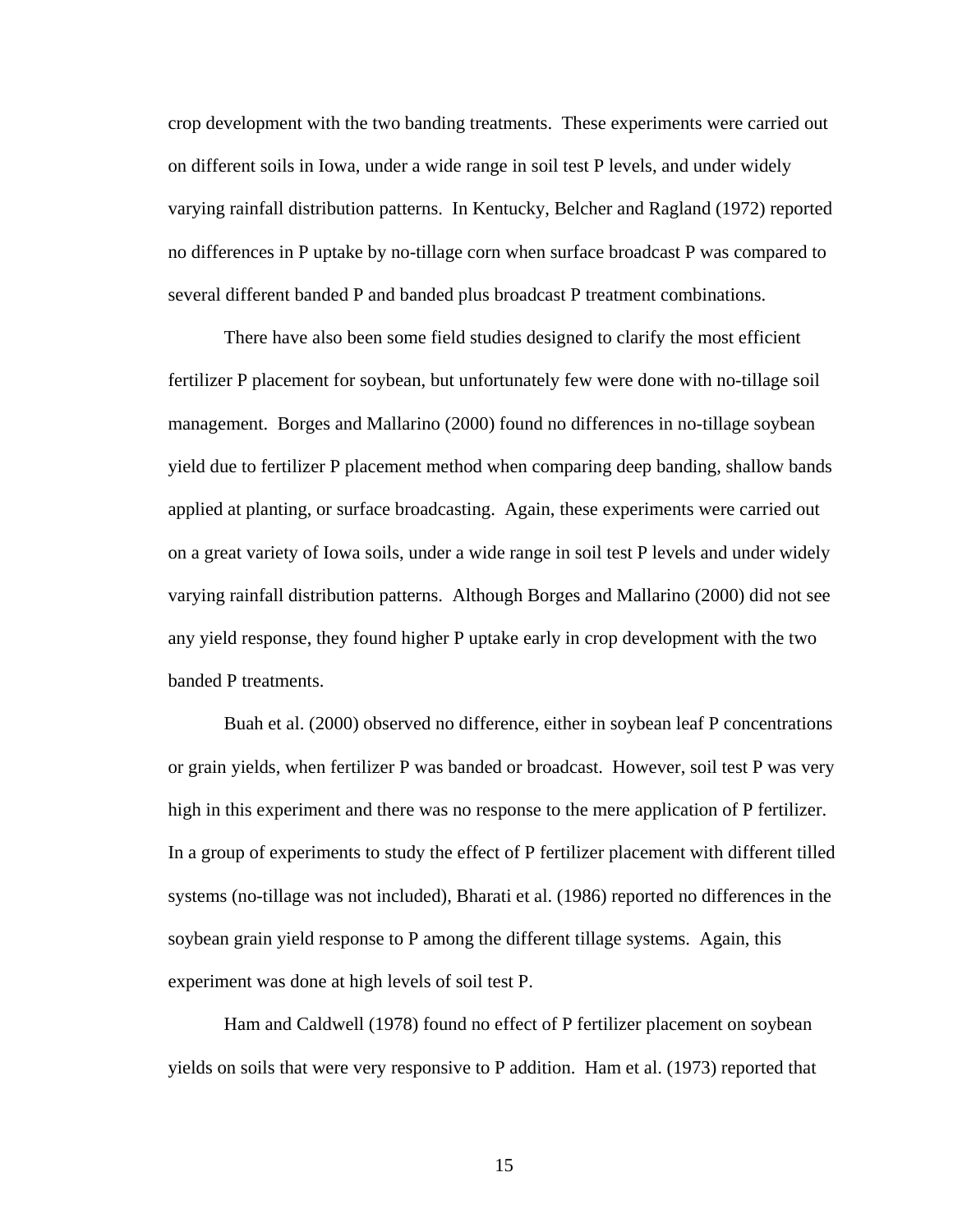soybean grain yields responded better to broadcast than banded P in a dry year, while in a more humid year, the banded plus broadcast P placement combination was superior. Rehm (1986), studying irrigated soybean in Nebraska, found that P broadcast and incorporated into the upper layer of the soil resulted in greater leaf P concentrations at early bloom and higher grain yields than were observed for banded P, even with low soil test P levels and low fertilizer P application rates. In another study, carried out on Canadian soils, Bullen et al. (1983) found soybean to be responsive to the application of banded P 2.5 cm below the seed, while broadcast P application caused little response to P addition.

As has been shown, there have been several different types of experiments done with the objective of studying the effect of P fertilizer placement on soybean and corn nutrition. Among those trials done with soybean, it is clear that the question of whether P stratification in conservation tillage systems will negatively or positively influence soybean P nutrition is still unanswered. This is a very important issue to growers producing soybean on P limited soils who have been using no-tillage soil management for a significant length of time.

### **Objective and Hypotheses**

The objective of this study was to examine the effect of topsoil (0-20cm) phosphorus stratification on P nutrition of soybean under field conditions.

The hypotheses to be tested in this study are:

1 - Soil P stratification in the upper layers of the soil would affect soybean P nutrition by reducing P uptake.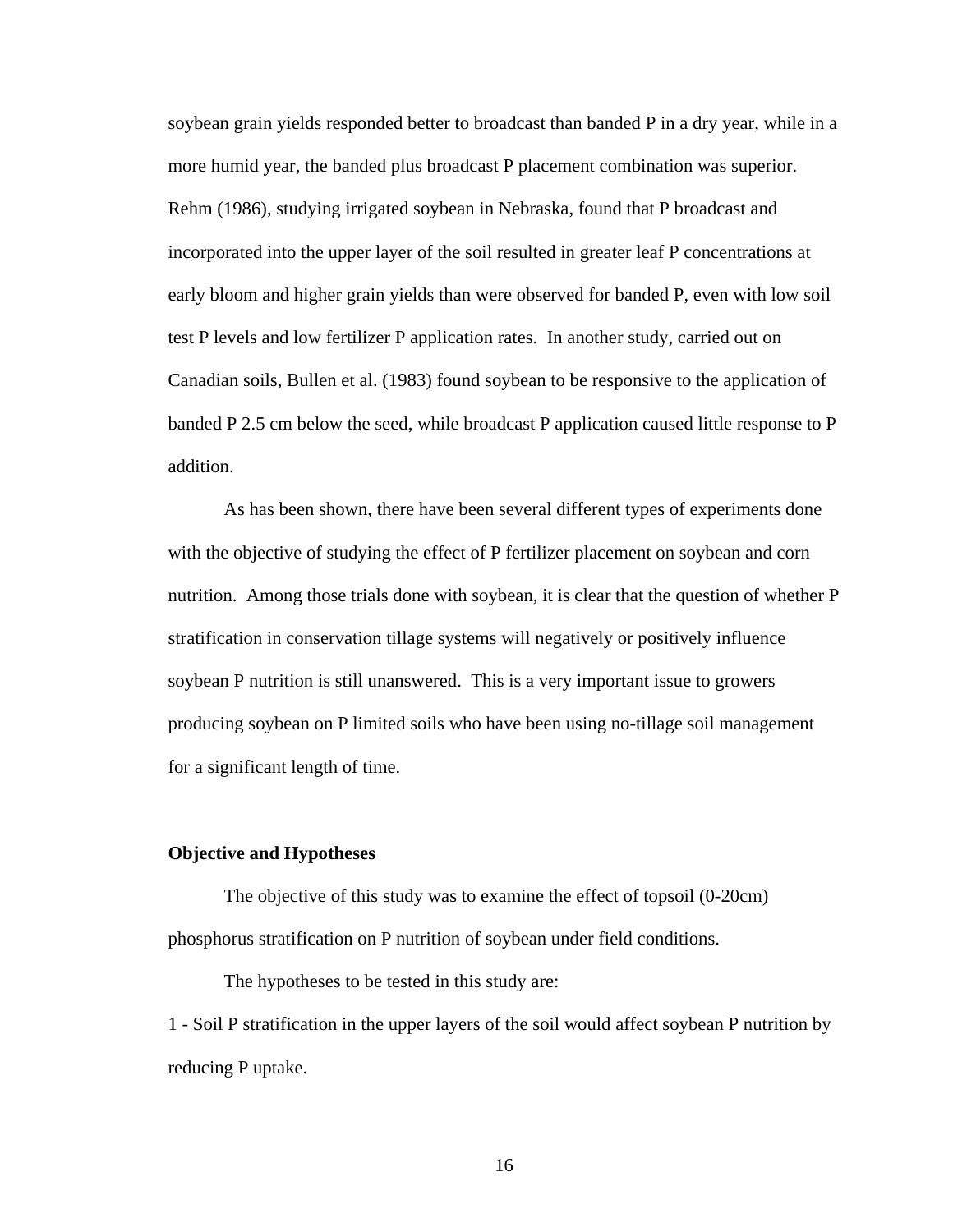2 - Higher soil P availability would compensate for the negative effect of P stratification on soybean P uptake.

3 – The use of starter P would compensate for the negative effect of P stratification on soybean P uptake.

## **CHAPTER 2**

### **MATERIALS AND METHODS**

#### **QUICKSAND SITE**

The experiment was located at the Robinson Forest Research and Education Center near Quicksand, Kentucky. The soil was silt loam textured, a Nolin-Grisby complex, occasionally flooded, and consisting of very deep, well-drained soils formed in alluvium on flood plains along the narrow, elongated valleys of the middle and north forks of the Kentucky River. Slopes range from 0 to 4 percent. The Nolin soils (fine-silty, mixed, mesic Dystric Fluventic Eutrochrepts) make up about 50 percent of the complex, and the Grisby soils (coarse-loamy, mixed, mesic Dystric Fluventic Eutrochrepts) are about 35 percent. Many other soils make up the rest of the complex.

Typically, the surface layer of the Nolin soils is brown silt loam about 25 cm thick. The subsoil extends to a depth of about 100 cm. The upper part, to a depth of about 75 cm, is dark yellowish-brown silt loam and the lower part is brown silt loam. This soil is high in natural fertility and is moderate in organic matter content.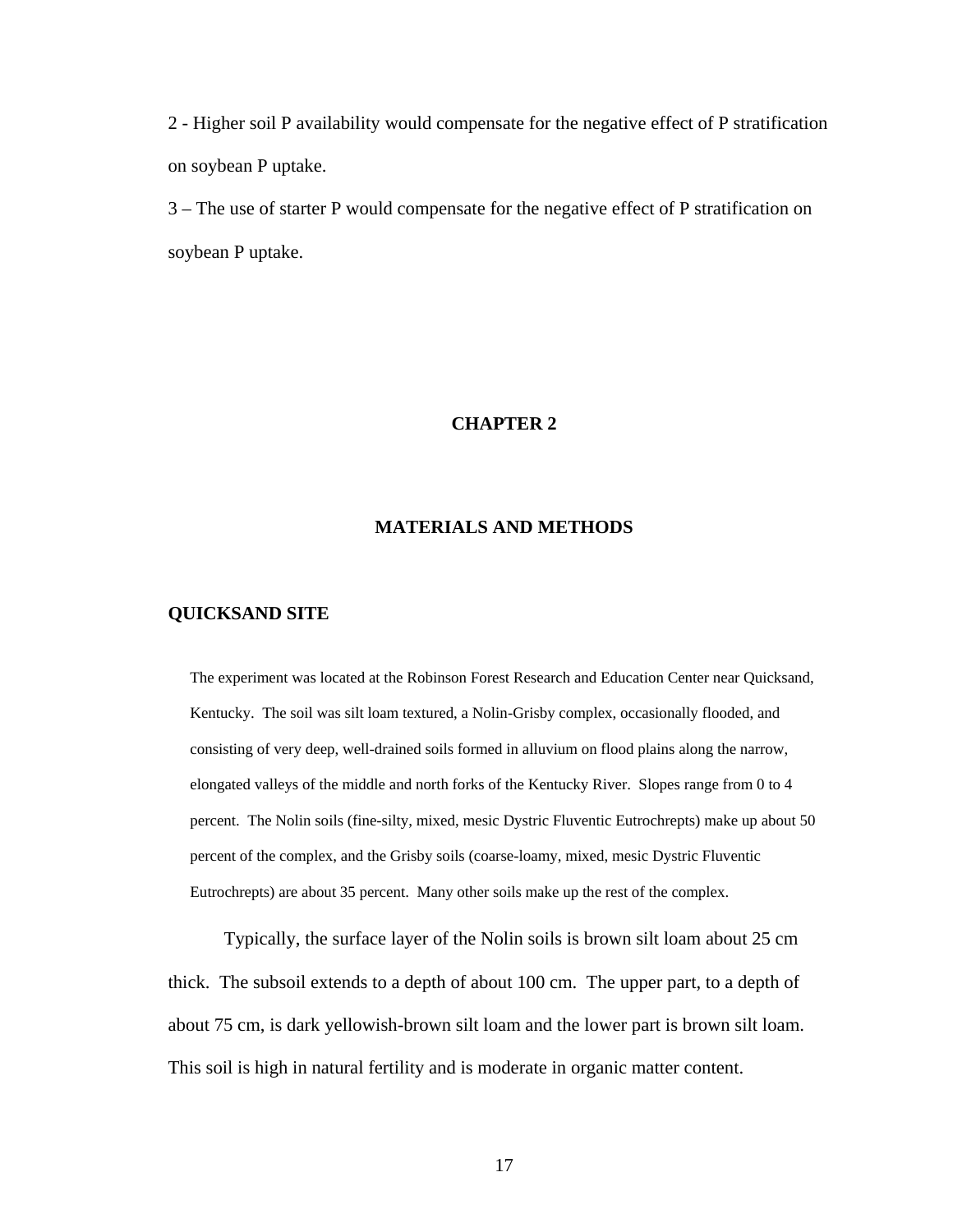Permeability is moderate and available water holding capacity is high. The root zone is very deep and is very easily penetrated by roots. There is a seasonal high water table at a depth of 90 to 180 cm.

The surface layer of the Grisby soil is dark yellowish-brown loam about 25 cm thick. The subsoil, to a depth of about 115 cm, is yellowish-brown loam. This soil is high in natural fertility and low to moderate in organic matter content. Permeability is moderately rapid and the available water holding capacity is high. The root zone is very deep and there is a seasonal high water table at a depth of 100 to 180 cm (USDA-NRCS and KAES, 1998)

Corn was grown using minimum tillage on the area where the experiment was conducted for the two years previous to this experiment. The area was subsoiled to a depth of 45 cm, on 76-cm centers, in one of the two years previous to this experiment. Table 2.1 illustrates the initial fertility of the surface soil (0 to 15 cm) at this location. Organic matter levels were high, pH was a bit low, and other fertility parameters were adequate.

| <b>Organic</b><br><b>Matter</b> | pH<br>$(H_2O)$ | <b>Mehlich</b><br>III <sub>P</sub> | <b>Mehlich</b><br>III K | <b>Mehlich</b><br><b>III</b> Ca | <b>Mehlich</b><br>$III$ Mg | <b>Mehlich</b><br>$III$ $Zn$ |
|---------------------------------|----------------|------------------------------------|-------------------------|---------------------------------|----------------------------|------------------------------|
| $\mathscr{C}_0$                 |                | (mg/kg)                            | (mg/kg)                 | (mg/kg)                         | (mg/kg)                    | (mg/kg)                      |
| 3.6                             | 5.6            |                                    |                         | 1250                            | 105                        |                              |

**Table 2.1**: *Initial soil fertility information (0 to 15 cm) – Quicksand, 2001.* 

Treatments consisted of two levels of P stratification, and five levels of soil P availability. Stratification treatments were high and low stratification, denoted as HS and LS, respectively. These stratification levels were created either with no-tillage or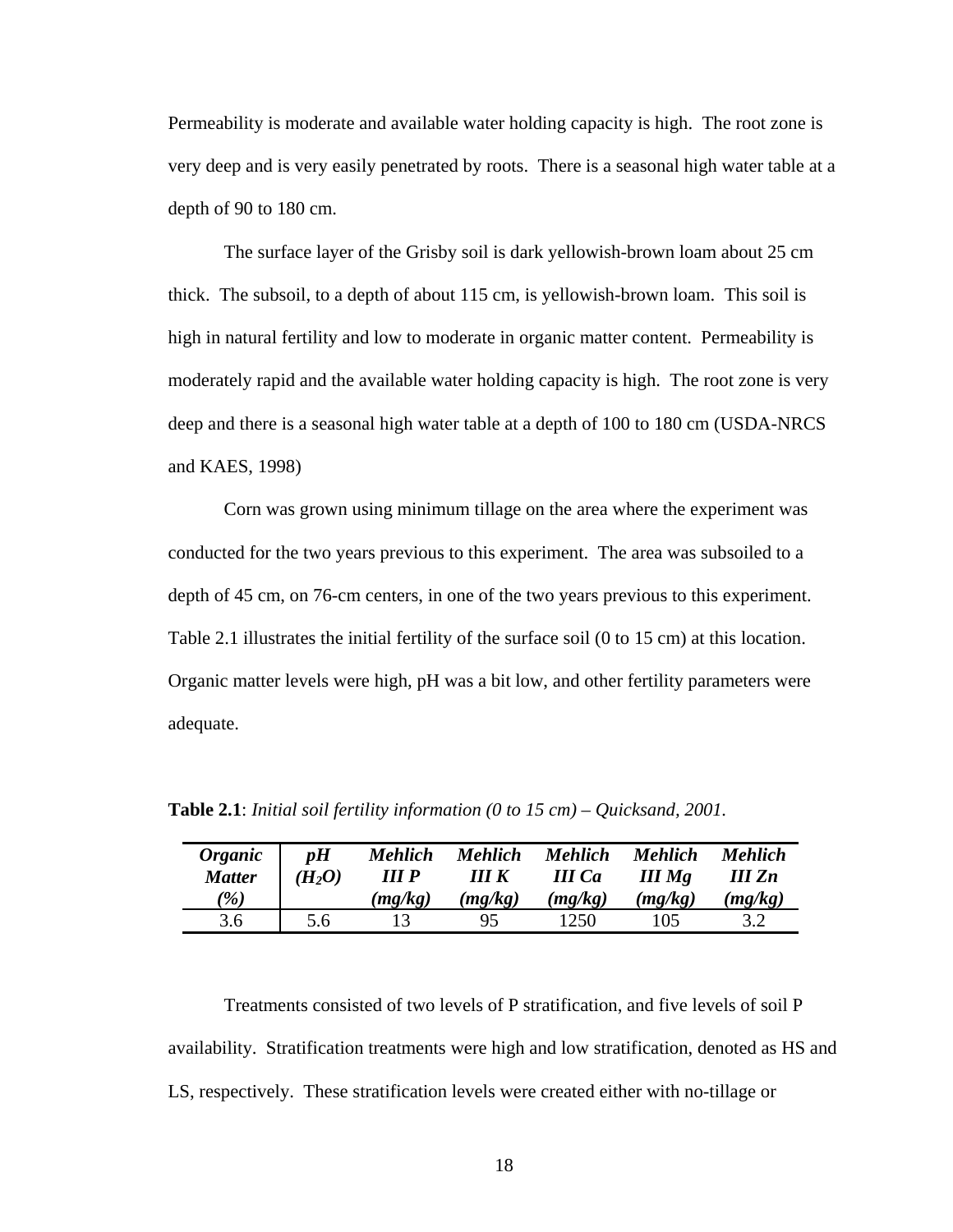moldboard plowing, respectively. Secondary tillage (disking three times) was used in both systems, to destroy remaining surface residues in no-tillage (HS) treatments and to incorporate fertilizers and to create a more desirable seedbed in moldboard plowed (LS) areas. Residues were destroyed in the no-tillage treatments in order to remove differences in soil moisture conservation, via differences in soil surface evaporation, as a factor in the study. In the second year, the entire experimental area was planted without tillage in order to maintain the existing stratification.

The five levels of soil P availability were created by broadcast application of 0, 16.8, 33.6, 50.4 and 67.3 kg P/ha before planting the first year's soybean crop, and denoted as P levels P1, P2, P3, P4, and P5, respectively. One half of the P fertilizer was applied prior to primary tillage, or its absence, and the second half was applied just prior to secondary tillage. This resulted in available soil test P levels (averaged over the surface 0 to 20 cm depth) of 10, 11, 15, 19 and 20 ppm of Mehlich III (Mehlich, 1984) extractable soil P in samples taken at the end of the first year of cropping.

The experiment was laid out in five completely randomized blocks, with a splitplot treatment arrangement. The tillage-stratification treatments were the main plots, and the five levels of available soil P were randomly assigned to subplots. The sub-plot size was 4.27 m (8 rows) wide by 6.10 m long.

Soybean (Pioneer 94B01, maturity group IV) was planted on 29 May, 2001 and on 22 May, 2002, using a Tye no-till drill at a density of 400,000 seeds/ha in both years. The row spacing was 53.3 cm, and each plot had 8 rows. Other fertilizer materials were added according to University of Kentucky recommendations (Anonymous, 2000).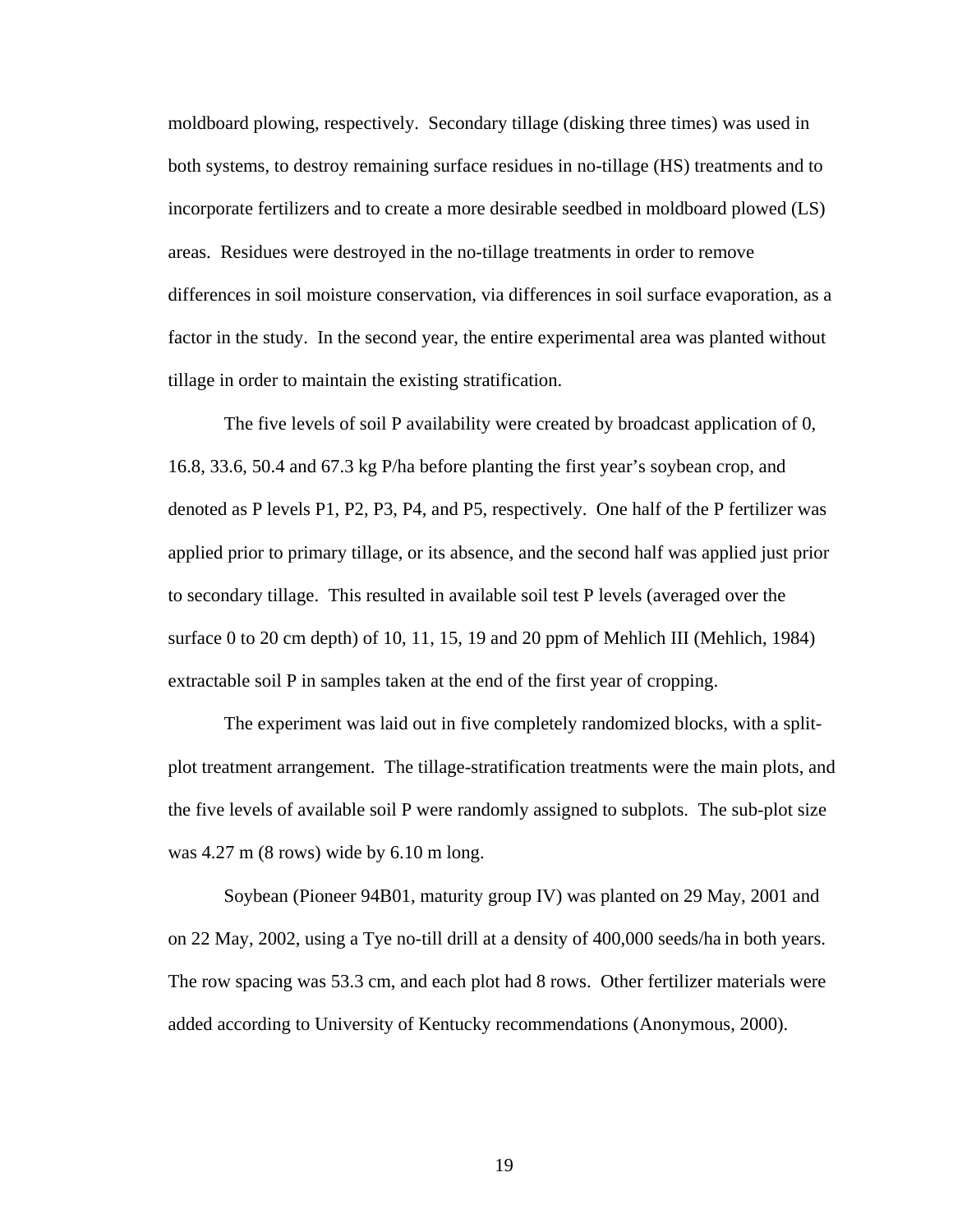Weed control was appropriate for the weed species present and consisted of both preemergence and post-emergence applications.

Whole plant samples were taken by harvesting all plants in 50 cm of row at R1 and R5 (Fehr and Caviness, 1977). Dry matter and tissue nutrient concentrations were determined after plant organs such as leaves, stems and pods-plus-seeds (when present) were separated. The individual organ tissue samples were analyzed for nitrogen (N), P, K, magnesium (Mg) and zinc  $(Zn)$ . At crop maturity, grain yield was determined by combine harvest of the center two rows of each plot and a seed sample was taken and analyzed for N, P, K, Mg and Zn.

After plant/grain sample collection and organ separation, tissues were dried at 60 C, weighed and then ground to pass a 0.5mm screen opening. The tissue P was determined with an automated version of the Fiske and Subbarow (1925) method, after a micro-Kjeldahl wet acid digestion. The tissue K, Mg and Zn determinations were done by atomic emission or absorption after dry ashing, using apple leaf (1515) as a standard reference material.

Soil samples were taken after crop harvest by compositing 10 cores per plot. Cores were taken to a depth of 20 cm and separated into 2.5-cm increments prior to compositing. Bioavailable P, K, calcium (Ca), Mg and Zn were determined with the Mehlich III extractant (Mehlich, 1984) and both soil and buffer pH were determined according to procedures used by the University of Kentucky's Regulatory Services Soil Test Laboratory. Soil carbon and nitrogen were determined by combustion using a LECO CN – 2000 Carbon Nitrogen Analyzer. Soil organic matter was calculated by multiplying soil carbon values by 1.72.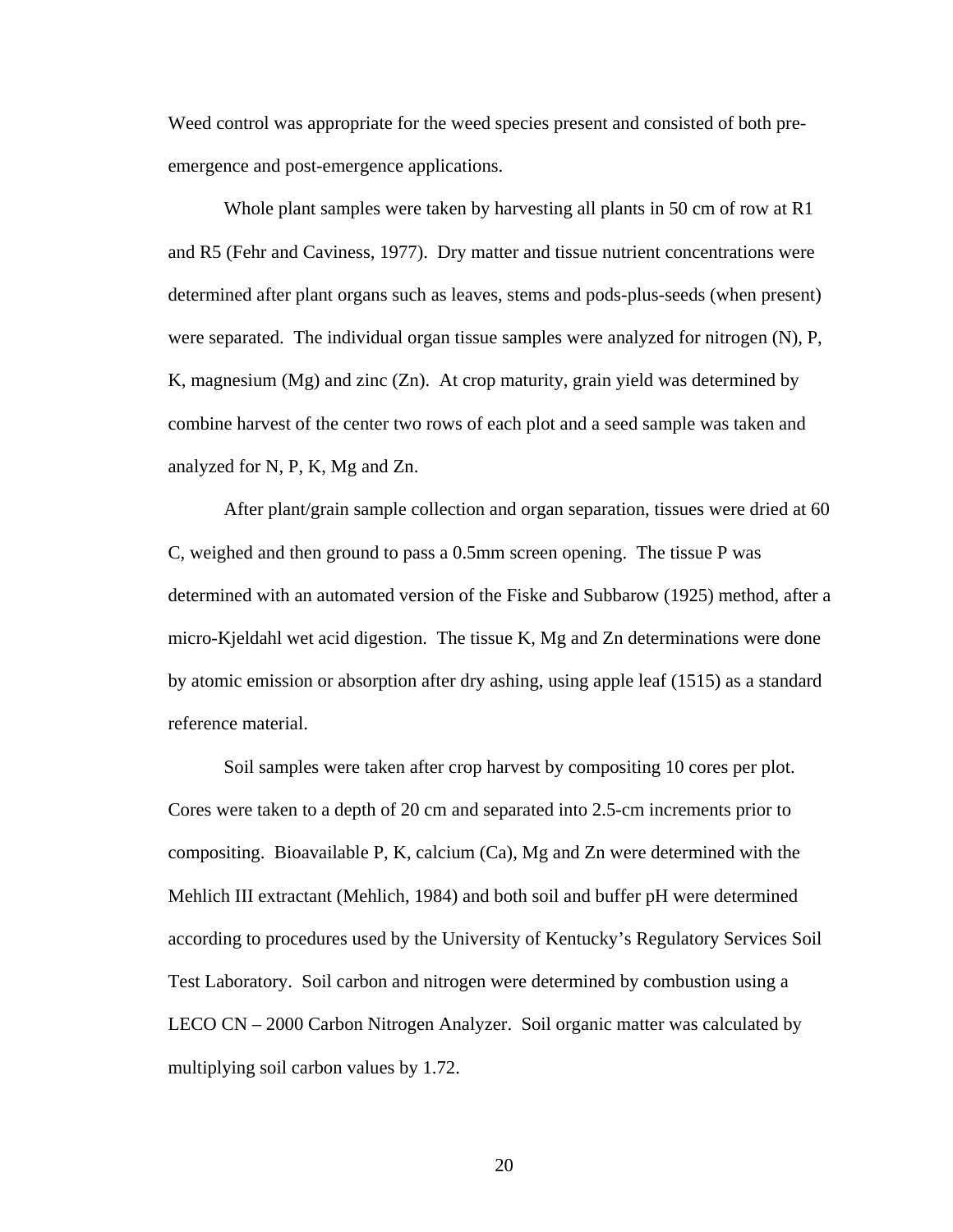All data were statistically evaluated using appropriate analysis of variance procedures (SAS, 1993). When there was a significant effect due to stratification, or to the level of available P, and this latter factor did not interact with stratification, an LSD test was used to separate treatment means.

#### *Rainfall and Temperature*

In the 2001 season, rainfall was enough so that the crop was without visual symptom of drought stress during the whole cropping cycle (Figure. 2.1). In the 2002 season, rainfall was considerably lower than in 2001 (Figure 2.2), especially during late July, all of August and early September (days 65 to 110 after planting). This stressful period coincided with the medium-late ( R3 to R7, Fehr and Caviness, 1977) reproductive stages of soybean, which is most sensitive to stress (Hardman and Brun, 1971; Jiang and Egli, 1995; Vasilas et al., 1995).

The average daily temperature was about normal for this location and well within the optimum range for soybean production (Figure 2.3). In 2002, the average daily temperature was higher than normal for the period at this location (Figure 2.4), but remained within the optimum range for soybean production. It is probable that these higher temperatures, and the reduced rainfall, could have caused mild water stress during the late reproductive stages of the crop. Table 2.2 shows the dates and corresponding days after planting for each time the crop was sampled.

| Sampling | Date        |                    | Days after planting |      |  |
|----------|-------------|--------------------|---------------------|------|--|
| stage    | <i>2001</i> | <i><b>2002</b></i> | <i>2001</i>         | 2002 |  |

**Table 2.2***. Dates of tissue sampling and grain harvest – Quicksand, 2001 and 2002.*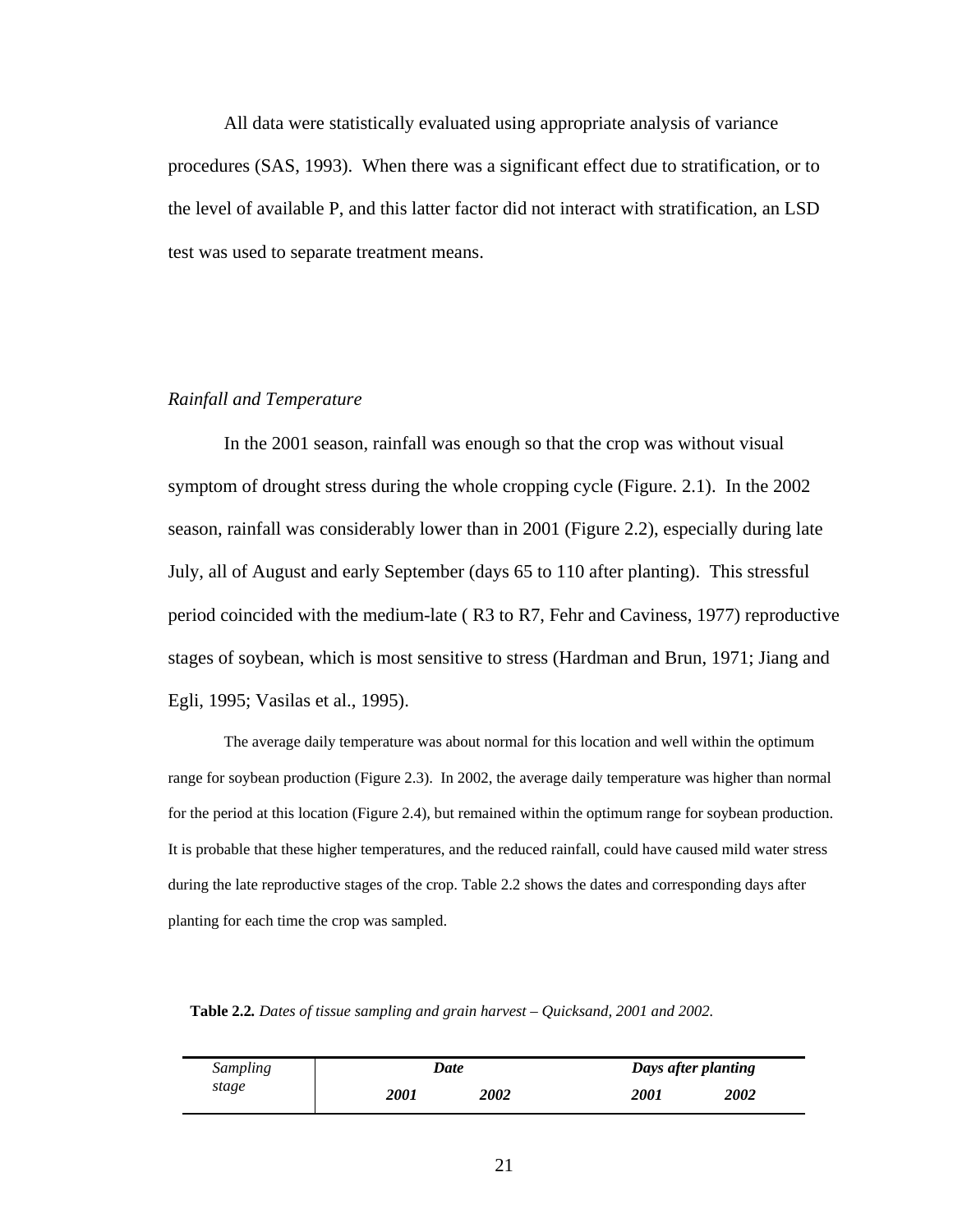| <b>Stage R1</b> | 07/16/2001 | 07/11/2002 | 48  | 50  |
|-----------------|------------|------------|-----|-----|
| Stage R5        | 08/24/2001 | 08/14/2002 | 87  | 84  |
| <b>Harvest</b>  | 10/18/2001 | 10/08/2002 | 142 | 139 |



**Figure 2.1**: *2001 crop growing season rainfall – Quicksand.*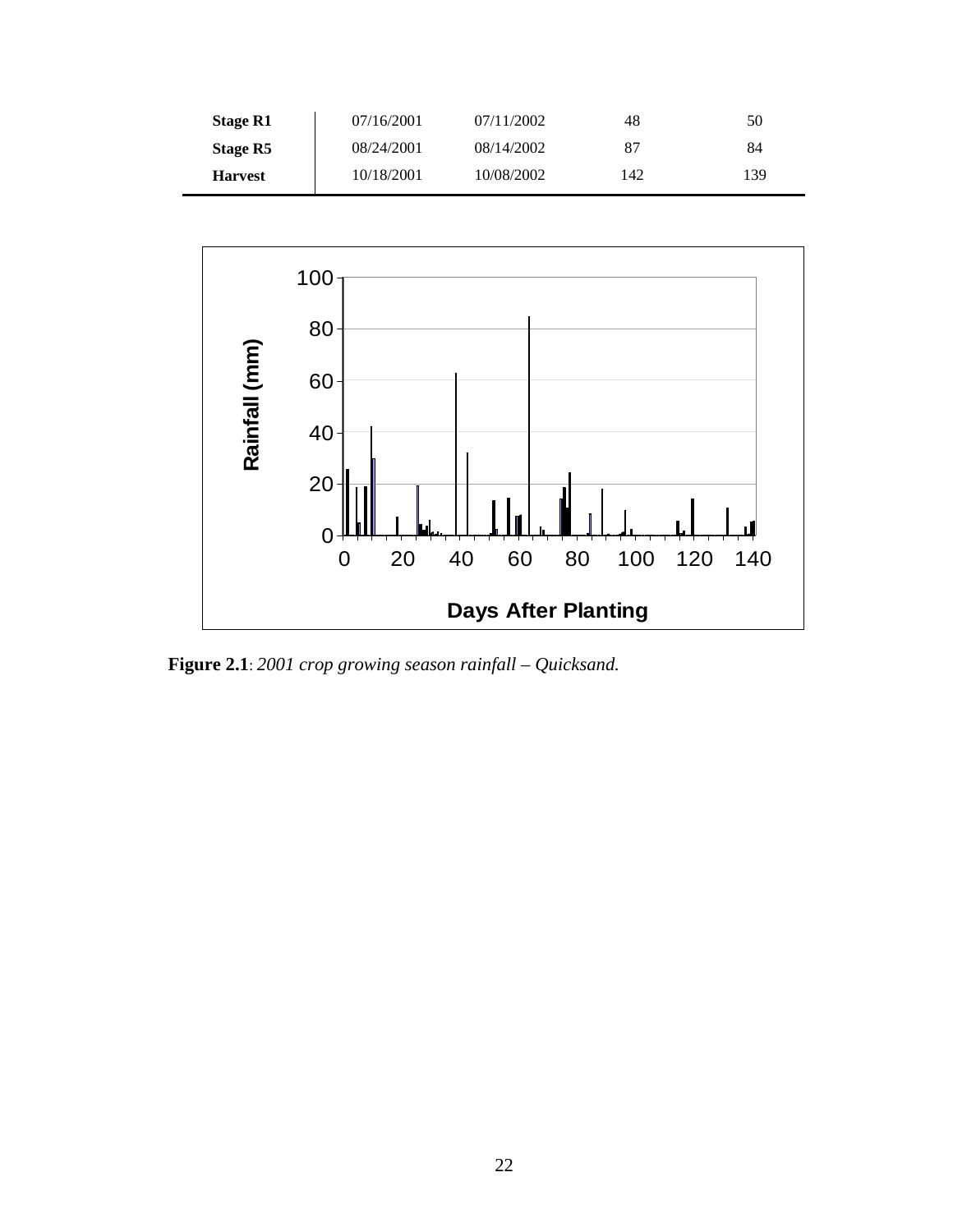

**Figure 2.2**: *2002 crop growing season rainfall – Quicksand.* 



**Figure 2.3**: *2001 crop growing season average daily temperature – Quicksand.*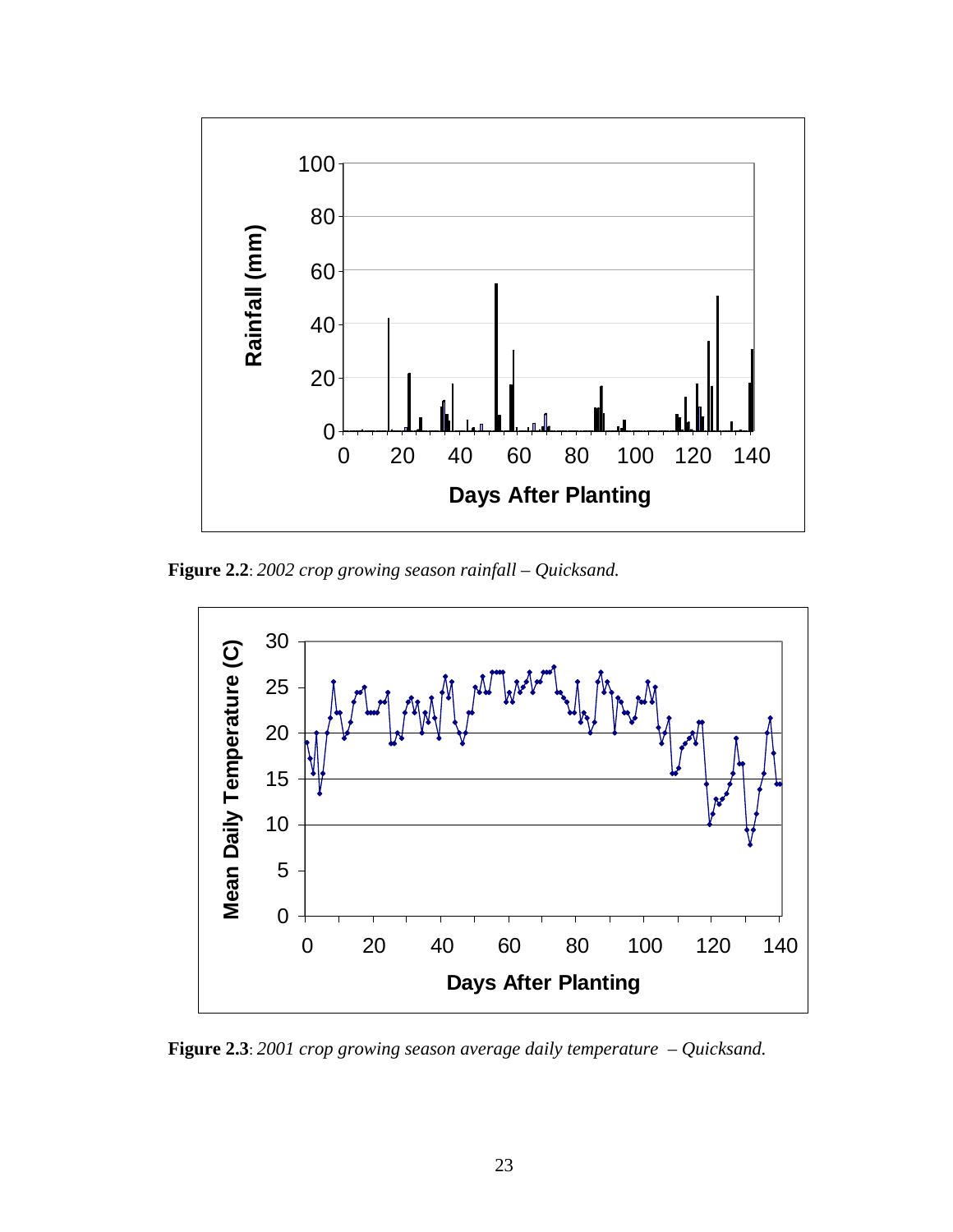

**Figure 2.4**: *2002 crop growing season average daily temperature – Quicksand.* 

## **PRINCETON SITE**

The experiment was located at the West Kentucky Research and Education Center near Princeton, Kentucky. The soil was a Sadler silt loam (fine-silty, mixed, mesic Glossic Fragiudalf). This series consists of moderately well-drained upland soils, and is usually found on gentle slopes of 2 to 6 percent. The upper part of the profile developed in loess, and the lower part in residuum weathered from sandstone, shale and siltstone. The surface layer of this soil is dark grayish-brown, friable silt loam 15 to 20 cm. thick. The upper part of the subsoil is yellowish-brown silt loam or silty clay loam. At a depth of about 40 cm, the subsoil is yellowish-brown, friable and has some light brownish-gray mottles. This soil has a heavy silt loam fragipan at a depth of about 55 cm. The soil is moderately high in both natural fertility and available moisture supply capacity and is strongly acid in the surface layer, unless limed (USDA and KAES, 1966).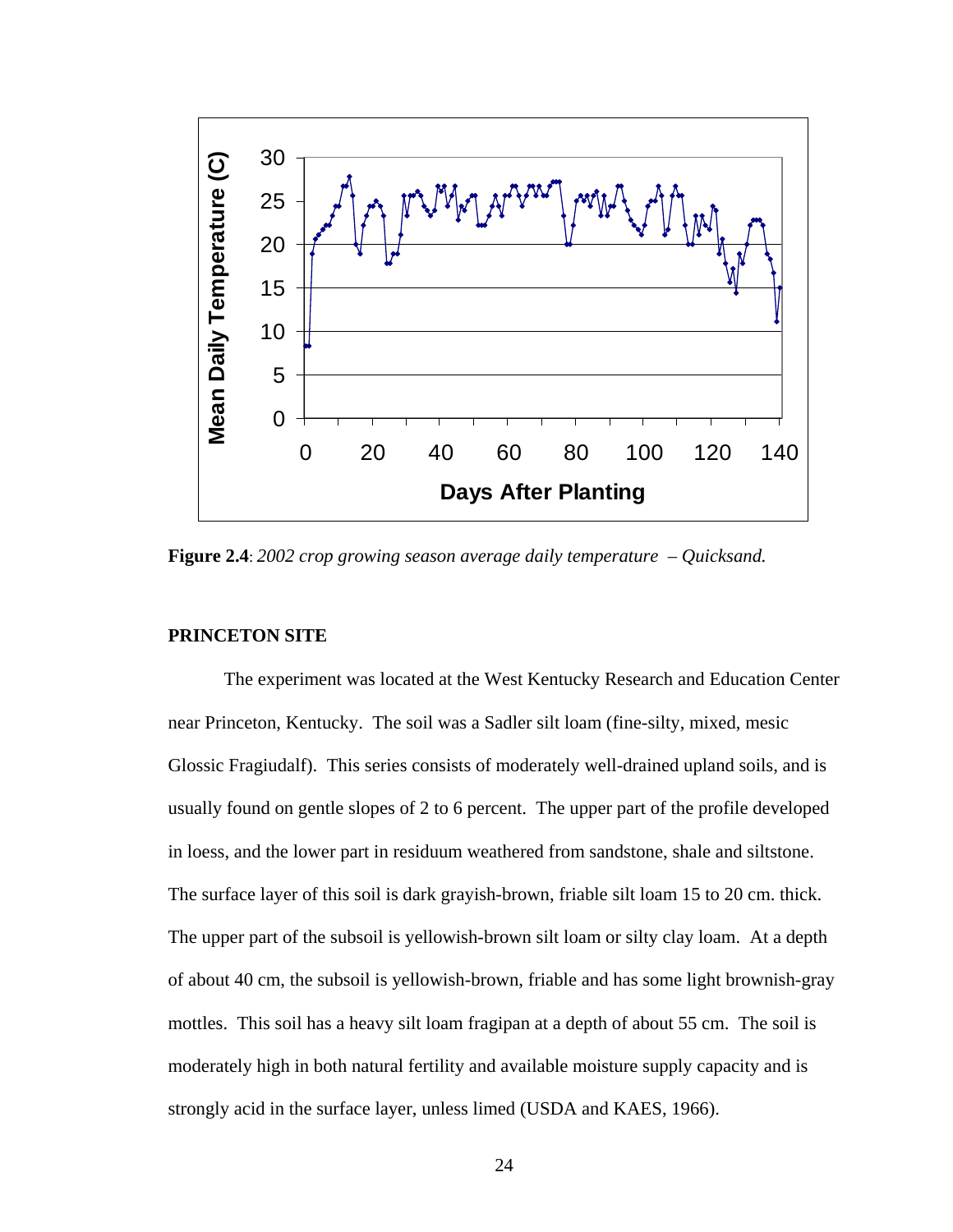The experimental area where the experiment was conducted had been kept in weedy grass sod, except for one year, since a four-year (1988-1991) experiment where corn was grown at four levels of available P (established with fertilizer and manure P) and in the presence and absence of hairy vetch. The soil was limed to give a pH of 6.8 in that trial. The one-year exception occurred in 1997 when another experiment, designed to test the interaction between water and phosphorus stress on soybean growth and development characteristics, was carried out in this experimental area. The plot layout was the same as that used in the first experiment.

We also used the plot layout from the first experiment to take advantage of the existing differences in available soil P levels. Table 2.3 illustrates the initial fertility of the 'existing' available soil P treatments. Organic matter was low, available K was low, and other fertility parameters were generally adequate.

| <b>Soil</b><br>Test P<br>Level | <i><b>Organic</b></i><br><b>Matter</b><br>$\mathscr{C}_0$ | pH<br>$(H_2O)$ | <b>Mehlich</b><br>III <sub>P</sub><br>(mg/kg) | <b>Mehlich</b><br>IIIK<br>(mg/kg) | Mehlich<br><b>III</b> Ca<br>(mg/kg) | <b>Mehlich</b><br>$III$ Mg<br>(mg/kg) | <b>Mehlich</b><br>III Zn<br>(mg/kg) |
|--------------------------------|-----------------------------------------------------------|----------------|-----------------------------------------------|-----------------------------------|-------------------------------------|---------------------------------------|-------------------------------------|
| <b>P1</b>                      | 1.7                                                       | 6.6            | 3.5                                           | 56                                | 1450                                | 74                                    | 0.68                                |
| P <sub>2</sub>                 | 1.8                                                       | 6.6            | 4.5                                           | 50                                | 1460                                | 72                                    | 0.67                                |
| P <sub>3</sub>                 | 1.8                                                       | 6.5            | 8.3                                           | 54                                | 1460                                | 64                                    | 0.68                                |
| <b>P4</b>                      | 2.3                                                       | 6.8            | 19.0                                          | 70                                | 1740                                | 82                                    | 1.26                                |

**Table 2.3**: *Initial soil fertility information (0 to 20 cm) – Princeton, 2001.* 

Treatments consisted of two levels of stratification, two levels of starter P fertilizer, and the four levels of "existing" soil P availability. Stratification treatments were created with moldboard plowing (low stratification – LS) and chisel plowing (high stratification – HS) of the existing sparse sod/weeds. Secondary tillage (disking three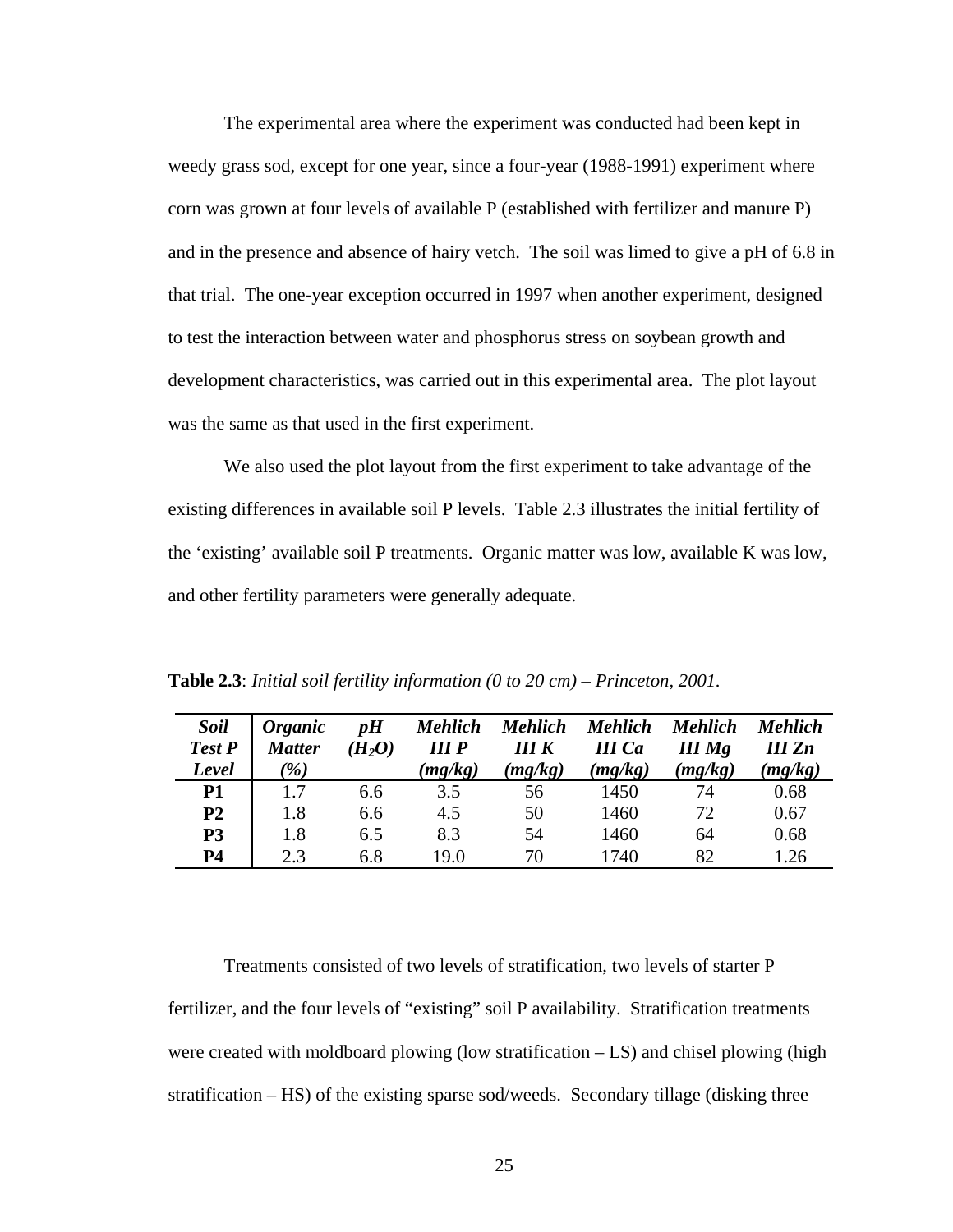times) was used in both systems, to destroy remaining surface residues in the chisel plowed (HS) treatments and to create a more desirable seedbed in the entire experimental areas. Residues were destroyed in the chisel plowed treatments in order to remove differences in soil moisture conservation, via differences in soil surface evaporation, as a factor in the study. In the second year, the entire experimental area was planted without tillage in order to maintain the existing stratification.

The two levels of starter P fertilizer were applied in the row at planting, consisted of 0 and 10 kg P/ha, and were denoted as no starter (S0) and starter (S1). The four levels of original soil test P were 3.5, 4.5, 8.3, and 19.0 mg P/kg and were denoted as available soil P levels P1, P2, P3 and P4, respectively. As the experiment was conducted for two growing seasons, the starter P treatment was repeated in the second year, but available soil P levels were not modified by added P amendments.

The experimental design was laid out in four randomized blocks, with a factorial split plot arrangement of treatments. The main plot factorial consisted of available soil P by stratification (4 P levels by 2 stratification levels) and the 2 rates of starter P were the subplots. The plot size was 3.05 m (4 rows) wide by 12.2 m long.

Soybean (Pioneer 94B01, maturity group IV) was planted on 8 May, 2001 and 17 June, 2002, at a density of 300,000 seeds/ha in 2001 and 350,000 seeds/ha in 2002, at a row spacing of 76 cm. Other fertilizer materials were added according to University of Kentucky recommendations (Anonymous, 2000). Weed control was appropriate for the weed species present and consisted of both pre-emergence and post-emergence applications.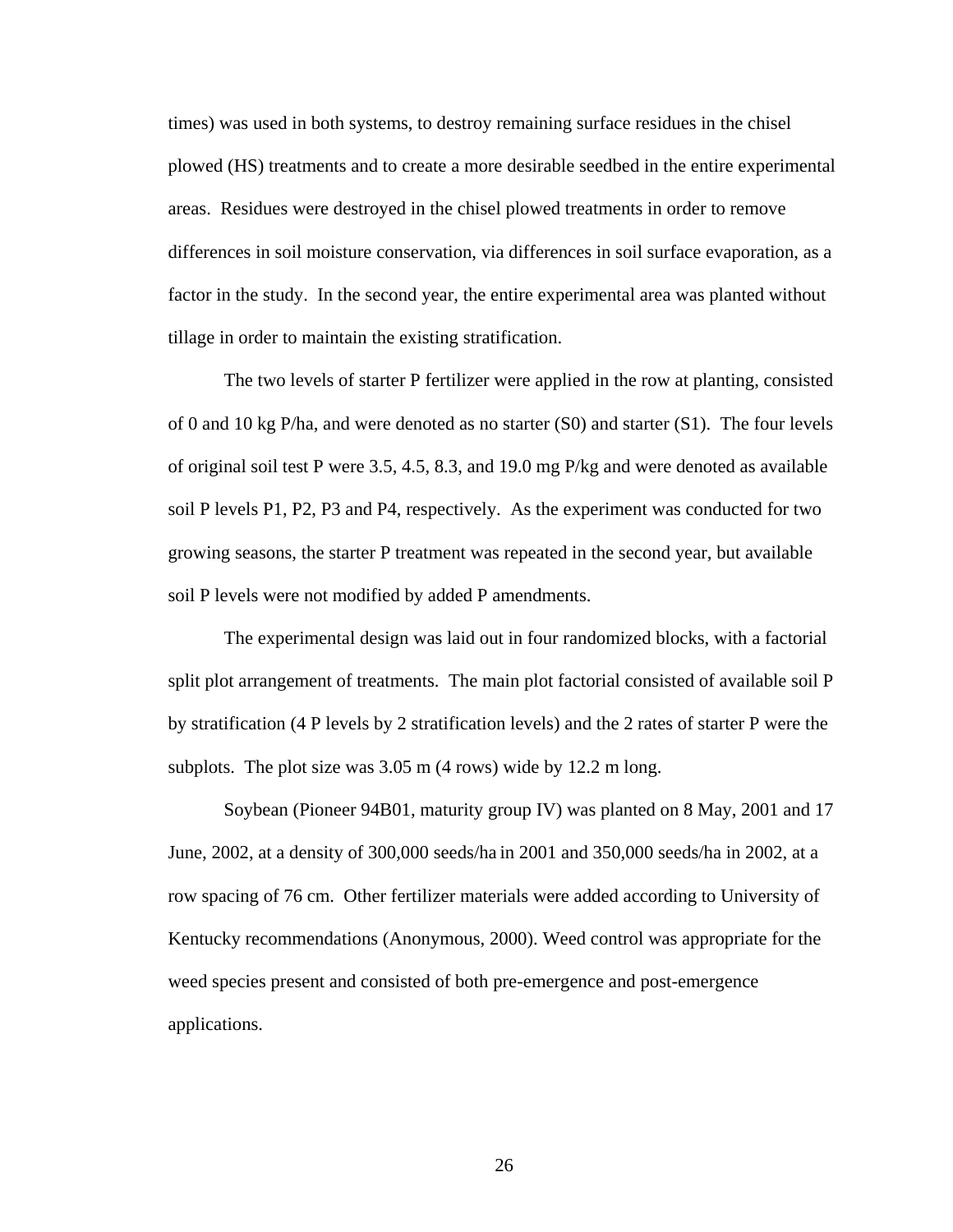Plant tissue sampling, processing and analyses were done as described for the Quicksand site. Soil sampling and analyses were also done as described for the Quicksand site, except that only the main plot factorial treatments (available soil P level by stratification), and not the subplot treatments (rate of starter P) were sampled.

All data were statistically evaluated using appropriate analysis of variance procedures (SAS, 1993). When there was a significant effect due to the level of available P, and this factor did not interact with other treatment factors, an LSD test was used to separate treatment means.

#### *Rainfall and Temperature*

Rainfall during the 2001 growing season was generally good for soybean grain production (Figure 2.5). The crop suffered from drought stress during vegetative and early reproductive growth stages, but had plenty of moisture during the middle to late reproductive stages. During the 2002 season the rainfall had a pattern almost opposite to that seen in 2001 (Figure 2.6). Moisture was very good for crop growth and development until middle to late reproductive stages of the crop, when it became deficient. When tissue samples were taken at R5, corresponding to 73 days after planting, the crop was starting to show visible drought stress symptoms. From that point onwards the 2002 crop received very little rain until a few days before maturity (96 days after planting – Figure 2.6). The crop was under drought stress during a period in development when it needs high growth rates to maximize grain yield (Hardman and Brun, 1971; Jiang and Egli, 1995; Vasilas et al., 1995). Table 2.4 shows the dates and corresponding days after planting for each time the crop was sampled.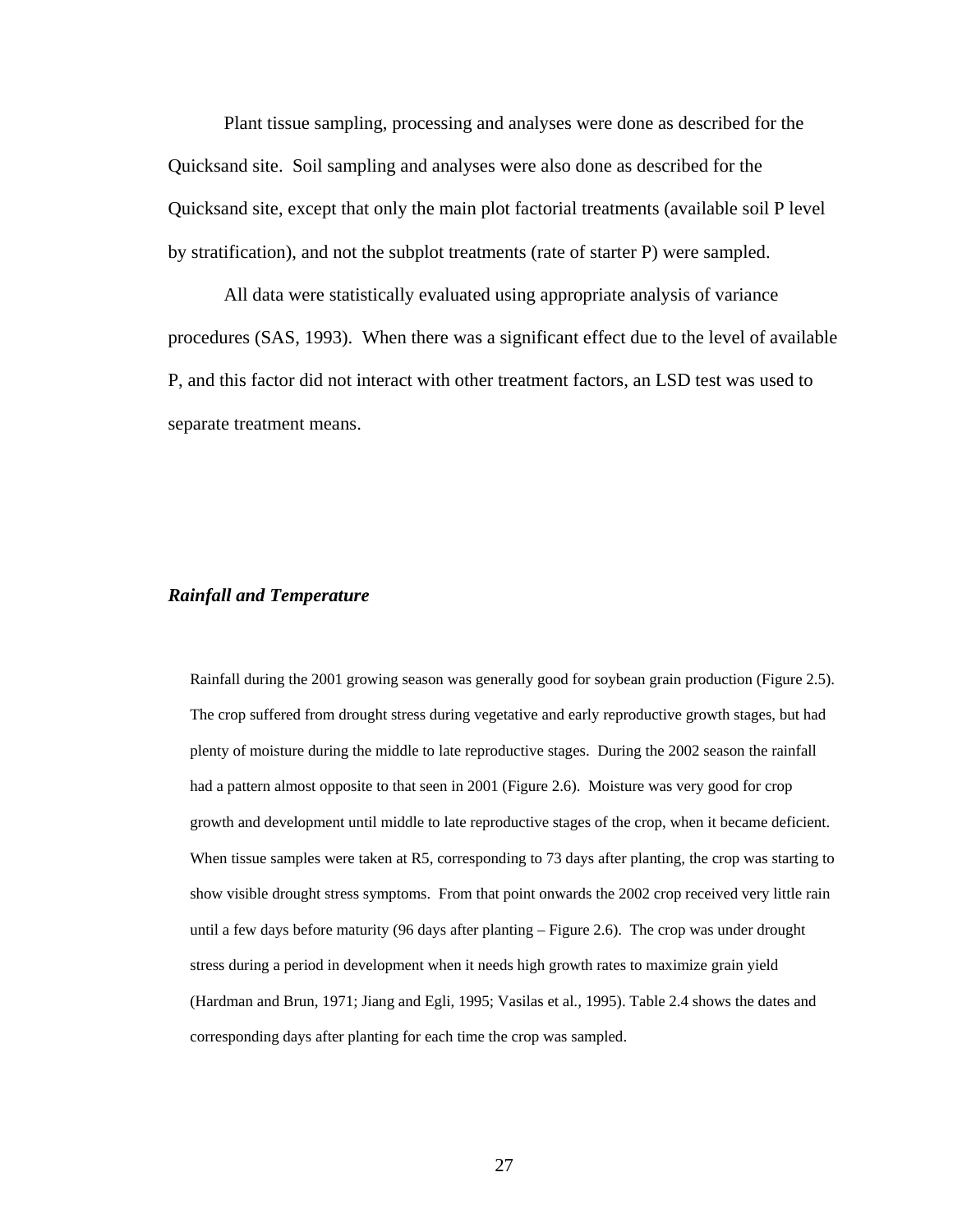**Table 2.4** *Dates of tissue sampling and grain harvest – Princeton, 2001 and 2002.* 

| <b>Sampling</b> |             | <b>Date</b> |             | Days after planting |
|-----------------|-------------|-------------|-------------|---------------------|
| stage           | <b>2001</b> | <b>2002</b> | <b>2001</b> | <b>2002</b>         |
| <b>Stage R1</b> | 06/26/2001  | 08/01/2002  | 49          | 45                  |
| Stage R5        | 07/31/2001  | 08/28/2002  | 84          | 73                  |
| <b>Harvest</b>  | 10/01/2001  | 10/22/2002  | 145         | 128                 |



**Figure 2.5**: *2001 crop growing season rainfall – Princeton.*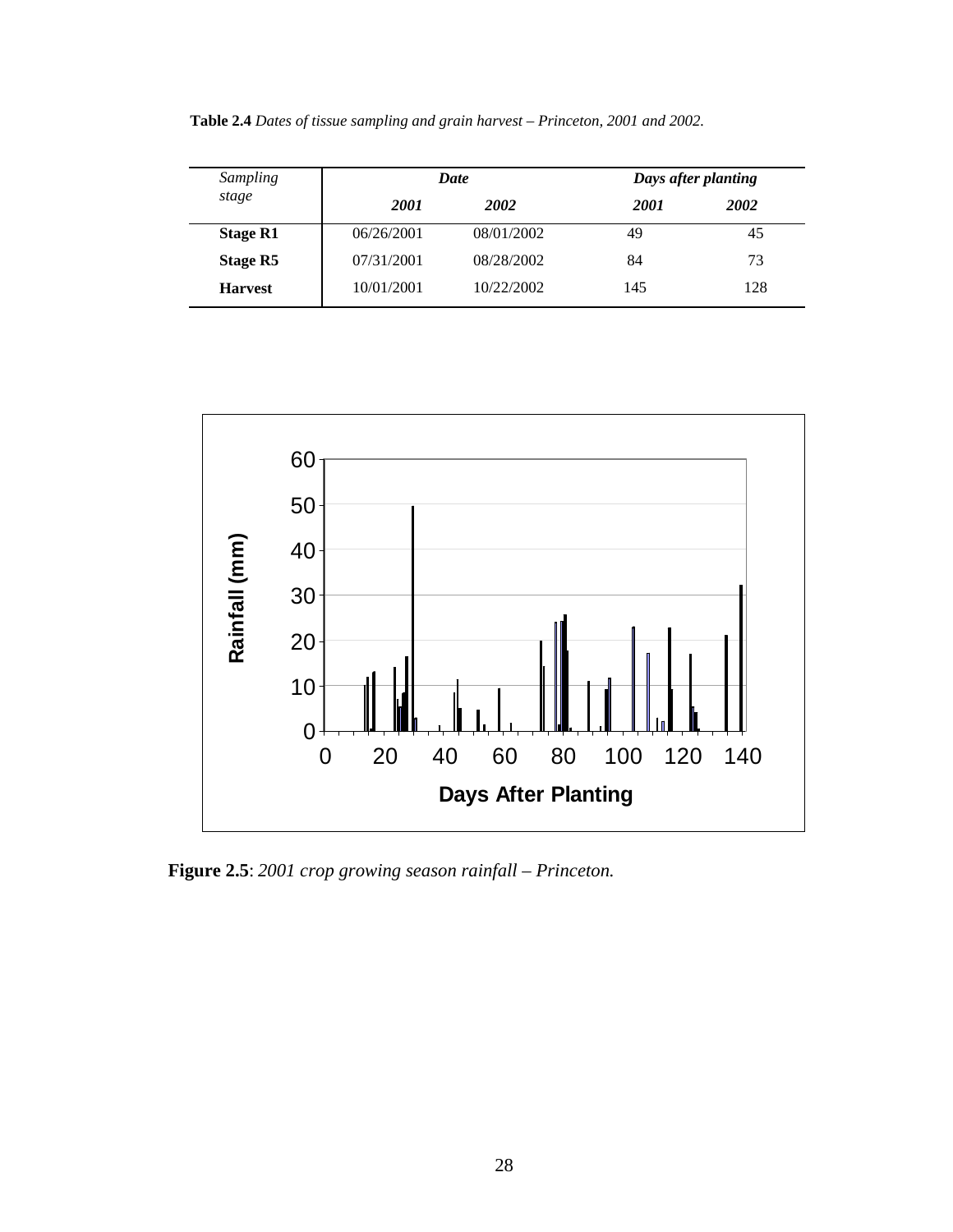

**Figure 2.6**: *2002 crop growing season rainfall – Princeton.*

Average daily air temperatures during the 2001 season (Figure 2.7) were near normal for this site and are within the optimum range of temperatures for soybean growth and development. During the 2002 season (Figure 2.8), average daily air temperatures were higher than normal for this area. These higher temperatures, combined with the lack of rainfall during this period, are believed to have stressed the soybean crop.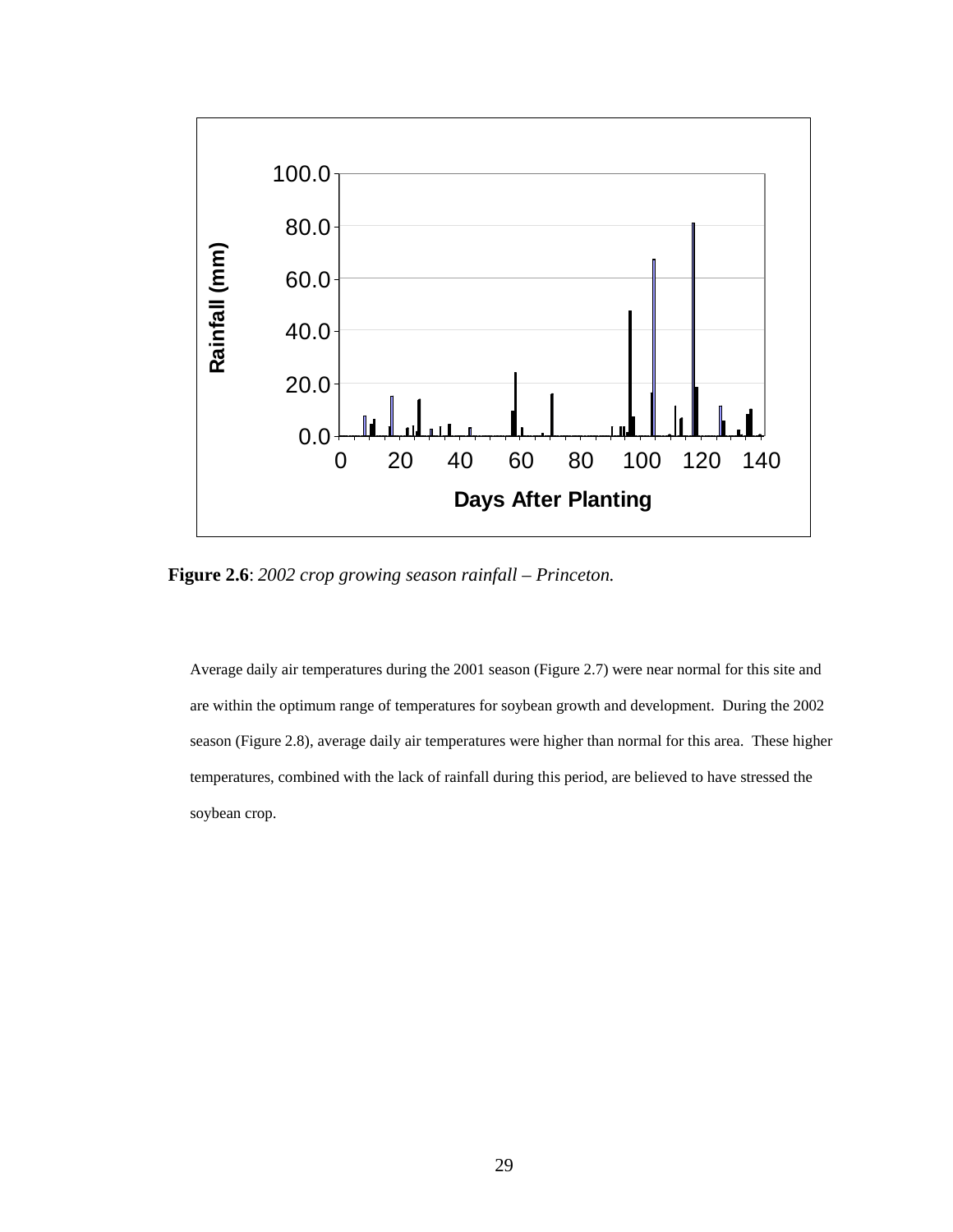

**Figure 2.7**: *2001 crop growing season average daily temperature – Princeton.* 



**Figure 2.8**: *2002 crop growing season average daily temperature – Princeton.*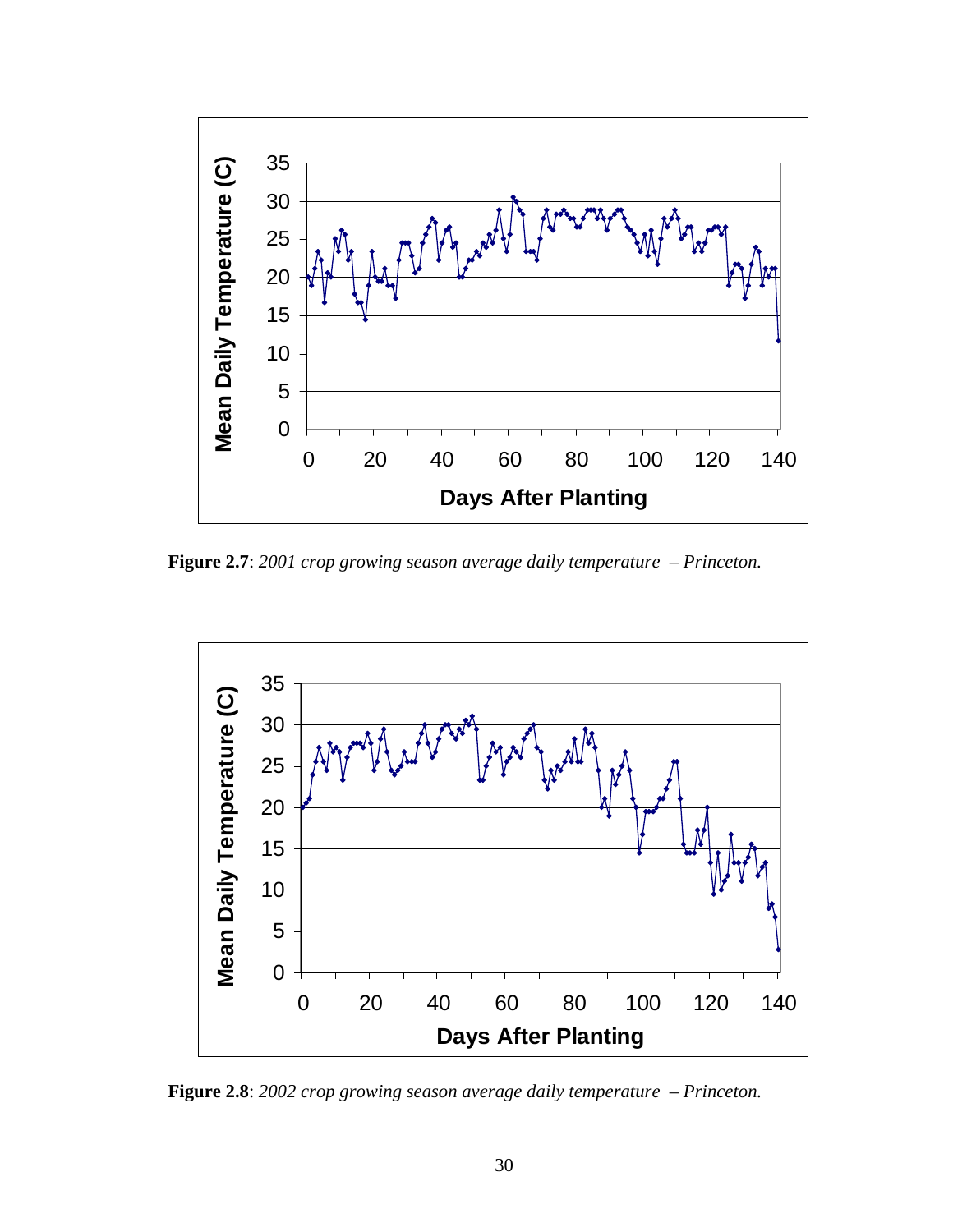## **CHAPTER 3**

# **RESULTS AND DISCUSSION - QUICKSAND**

This site was initially characterized by medium levels of soil test P and as having a high yield potential due to a usually excellent moisture supply to the crop and temperature and radiation levels assumed to be adequate for high grain yields. The tillage did influence stratification on Mehlich III P at the P1, P3 and P5 available soil P levels (Figures 3.1, 3.2 and 3.3). Tillage greatly affected soil P stratification in these plots.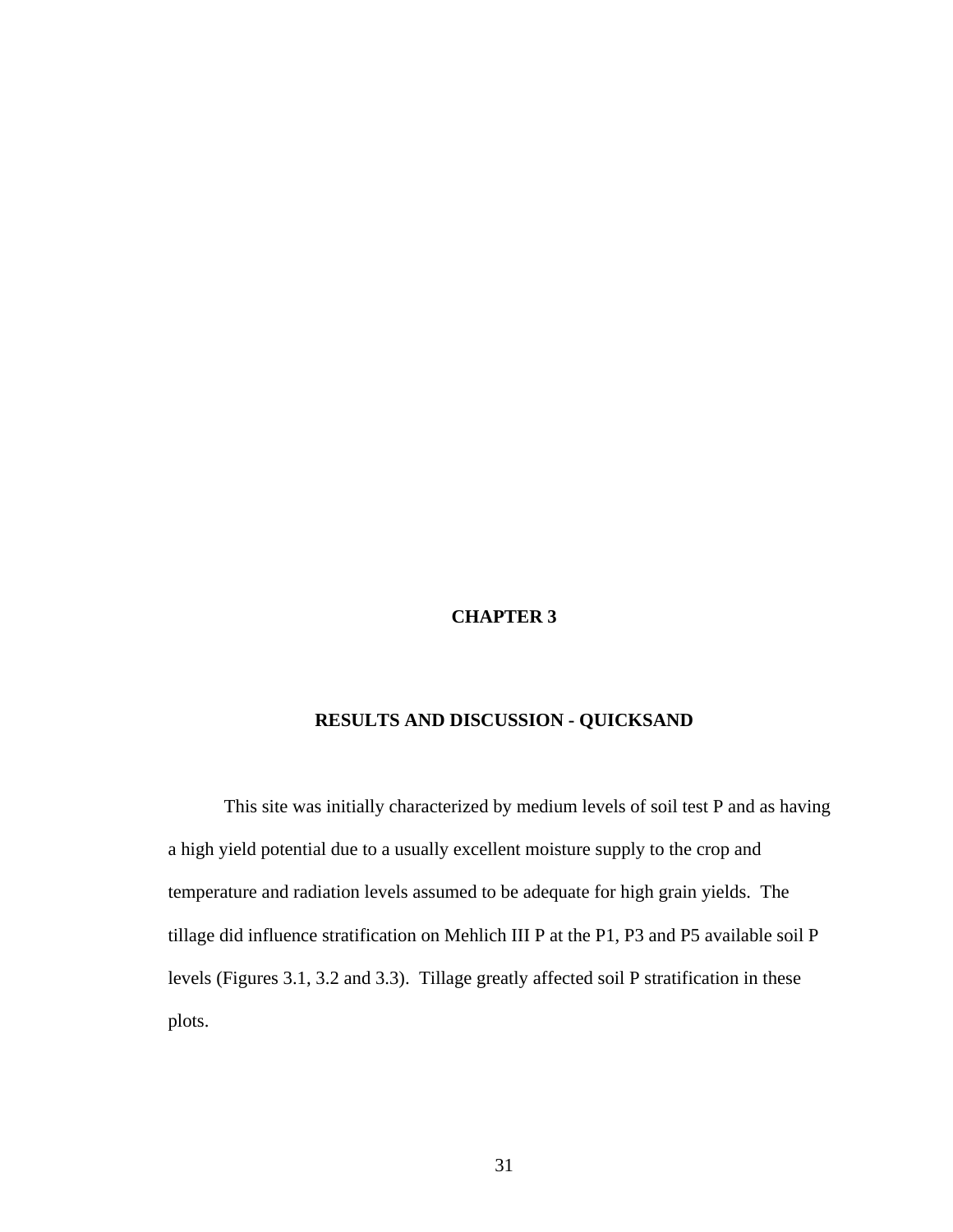

**Figure 3.1:** *Soil P (level P1) stratification – Quicksand, 2001. LS – low stratification; HS – high stratification.*



**Figure 3.2:** *Soil P (level P3) stratification – Quicksand, 2001. LS – low stratification; HS – high stratification.*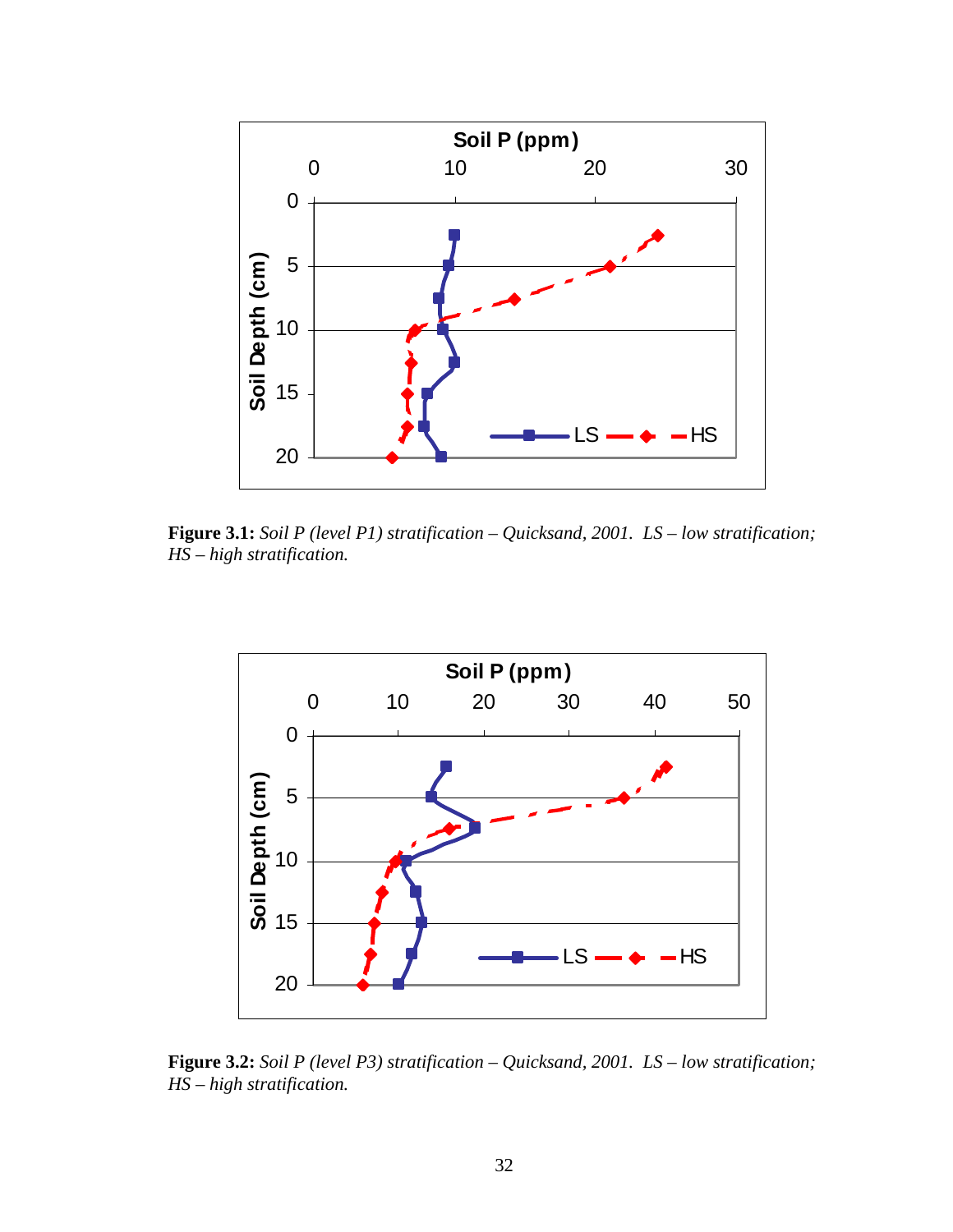

**Figure 3.3:** *Soil P (level P5) stratification – Quicksand, 2001. LS – low stratification; HS – high stratification.*

### **Dry Matter Production**

Dry matter production at R1 and R5 was generally not increased by improved soil P availability at this location (Table 3.1). There was an inconsistent response at R1 in 2001. Dry matter production at both R1 and R5 sampling dates was affected by tillagestratification in the 2001 season, but not in 2002 (Table 3.1). In 2001, the low stratification treatment produced 40 and 15% more dry matter at R1 and R5, respectively, than did the high stratification treatment. There was no interaction between stratification and soil P availability, so this difference due to stratification did not appear to be due to better phosphorus nutrition. It is most likely due to a better seedbed condition and consequent early growth and/or plant establishment in the low stratification treatment. The plant population was lower on the high stratification treatment.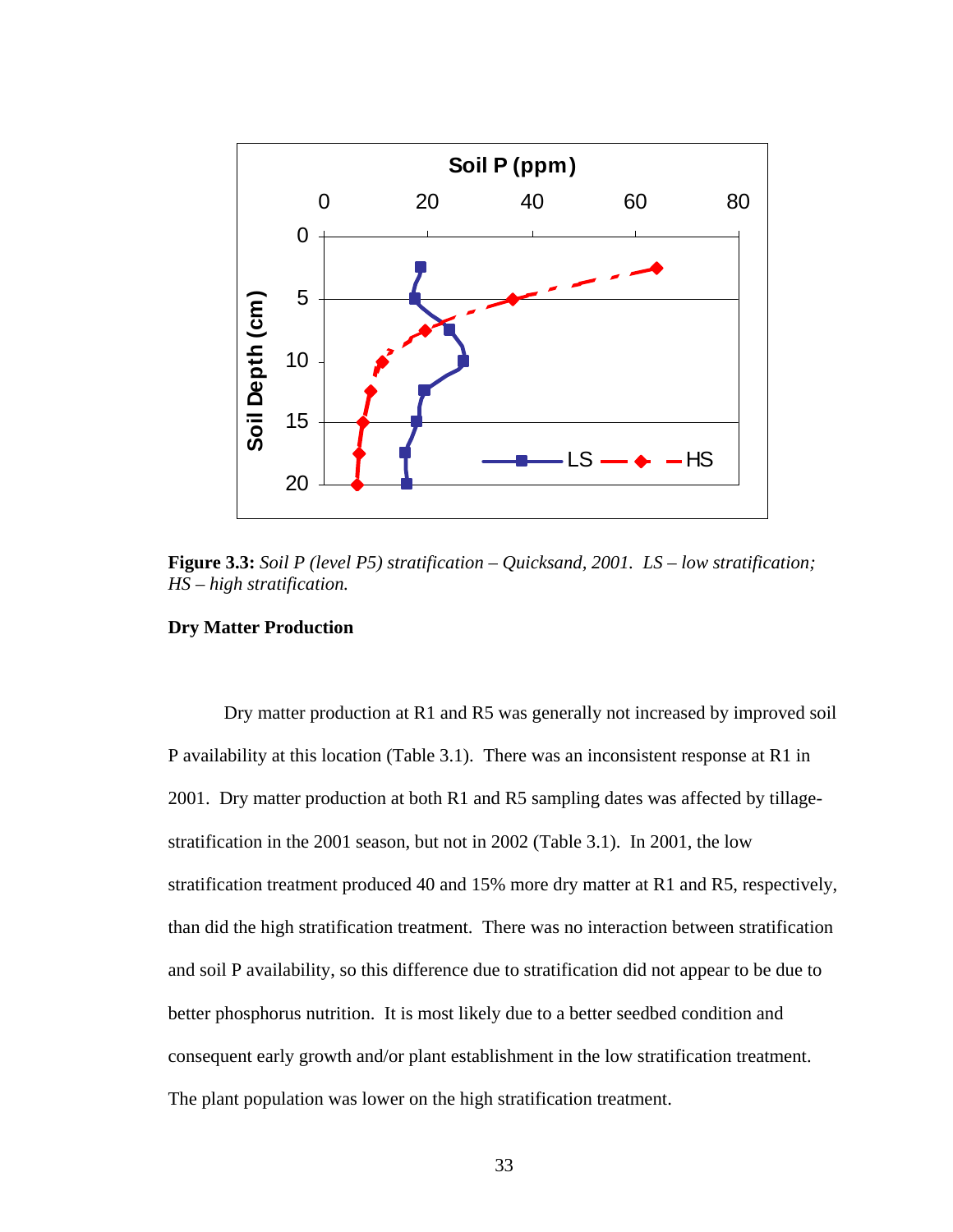| <b>Source of Variation</b> | <b>Dry Matter Production</b><br>at $R1$ (kg/ha) |           | <b>Dry Matter Production</b><br>at $R5$ (kg/ha) |           |  |
|----------------------------|-------------------------------------------------|-----------|-------------------------------------------------|-----------|--|
|                            | 2001                                            | 2002      | 2001                                            | 2002      |  |
| Stratification:            |                                                 |           |                                                 |           |  |
| High (HS)                  | 1760 b                                          | 2680 a    | 9590 b                                          | 8720 a    |  |
| Low (LS)                   | 2460 a                                          | 2900a     | 10980 a                                         | 8100 a    |  |
| Soil P Level:              |                                                 |           |                                                 |           |  |
| <b>P</b> 1                 | $2040$ ab                                       | 3040 a    | 9930 a                                          | 7640 a    |  |
| P <sub>2</sub>             | 2290a                                           | 2580 a    | 10030 a                                         | 8360 a    |  |
| P <sub>3</sub>             | 1760 b                                          | 2890 a    | 9470 a                                          | 8820 a    |  |
| $P_4$                      | 2310a                                           | 2790 a    | 11880 a                                         | 8320 a    |  |
| P <sub>5</sub>             | 2160 ab                                         | 2650a     | 10110 a                                         | 8920 a    |  |
| Stratification by Soil P   |                                                 |           |                                                 |           |  |
| Level Interaction          | $NS^{\dagger}$                                  | <b>NS</b> | <b>NS</b>                                       | <b>NS</b> |  |

**Table 3.1:** *Dry matter production at R1 and R5 – Quicksand, 2001 and 2002.* 

 $\sqrt{T}$ NS = not significant at the 90% level of confidence; means within a box followed by the same letter are not significantly different at the 90% level of confidence.

It is not strange that a difference in dry matter production that started very early in the crop's lifecycle is still a difference at later stages in that lifecycle. According to the interpretation of Hunt (1978) the crop growth rate of a crop (CGR) is the absolute growth or accumulation of dry matter in a certain amount of time over a certain area. If the same crop, at very early stages of growth, has areas with lower CGR due to reduced plant stand (less radiation interception) or to reduced growth of the plants (due to lower soil moisture content), these areas will never have the same dry matter at the same time as the ones that started with higher CGR. For this explanation it is assumed, as it is the same crop in both situations, that all plants have potentially the same leaf area ratio (LAR), the same net assimilation rate (NAR) and the same relative growth rate (RGR), (Hunt, 1978).

#### **Phosphorus Nutrition**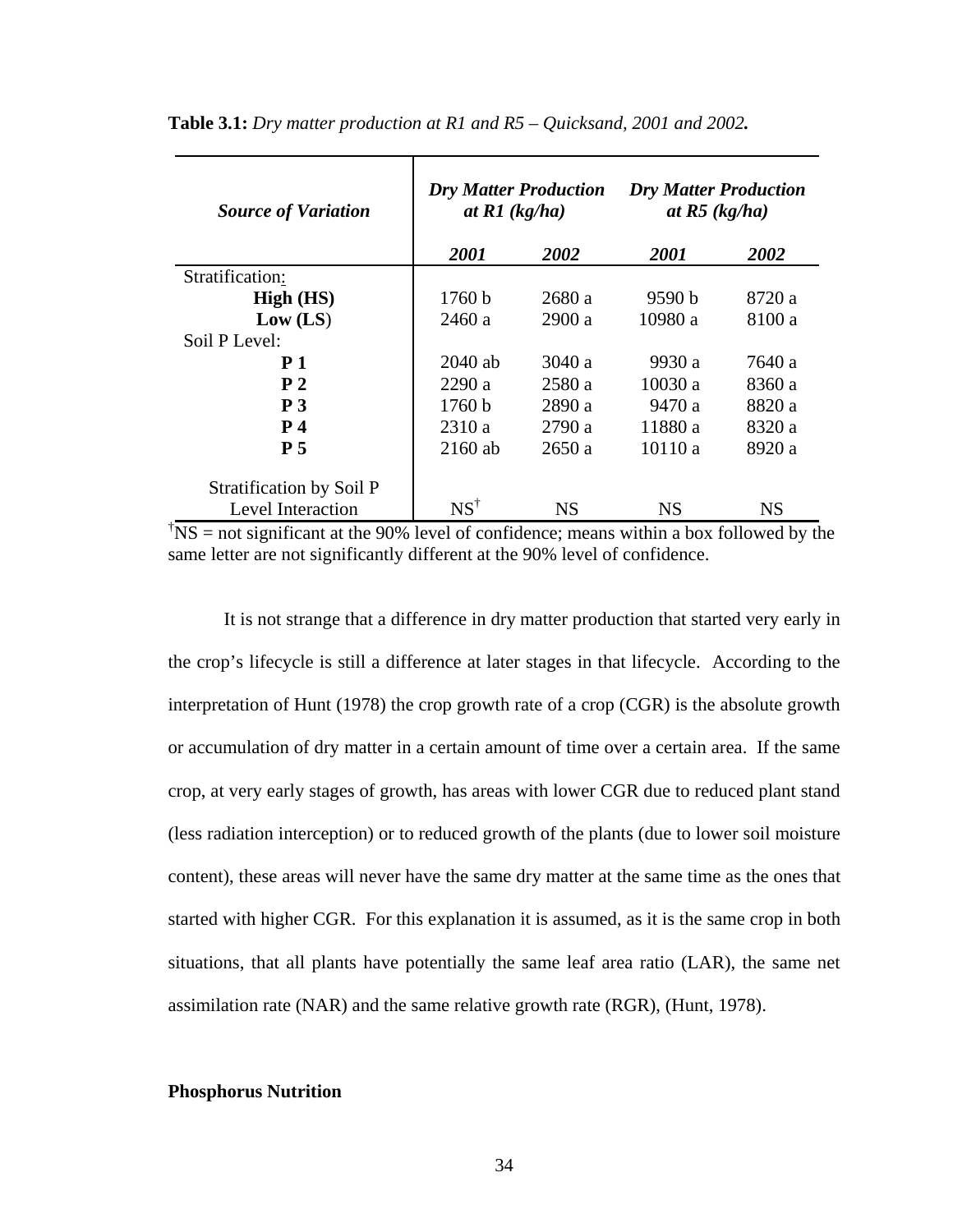#### *Leaf P Concentration and Soybean P Uptake*

At R1, neither stratification nor differences in soil P levels caused differences in leaf P concentrations in either of the two cropping seasons, nor was there any interaction between the two treatment factors on leaf P (Table 3.2). Leaf P concentrations at R1 were high both years. These values are higher than those reported by Flannery (1989); EMBRAPA (1998); and Martins (personal communication, cited by Yamada, 1999) as critical for maximum soybean grain production.

**At R5 , a critical developmental stage in soybean grain production, where maximum radiation interception and crop photosynthesis rates are needed to maximize grain yield (Hardman and Brun, 1971; Jiang and Egli, 1995; Vasilas et.al., 1995), neither stratification, soil P levels, or their interaction caused differences in leaf P concentrations in the 2001 season (Table 3.2). Soil P level caused small differences in the 2002 season (Table 3.2). The difference in R5 leaf P consisted of about 6% lower leaf P at the lowest soil P level. The difference in response between the two years was caused either by the removal of P in the previous crop, or due to less organic P mineralization due to use of the no-tillage management system in the second year. Even though no critical leaf P concentration values have been established for soybean at this developmental stage, the levels reached at the four highest soil P levels in this experiment were sufficient for high grain yield.** 

**Table 3.2:** *Soybean leaf P at R1 and R5 – Quicksand, 2001 and 2002.*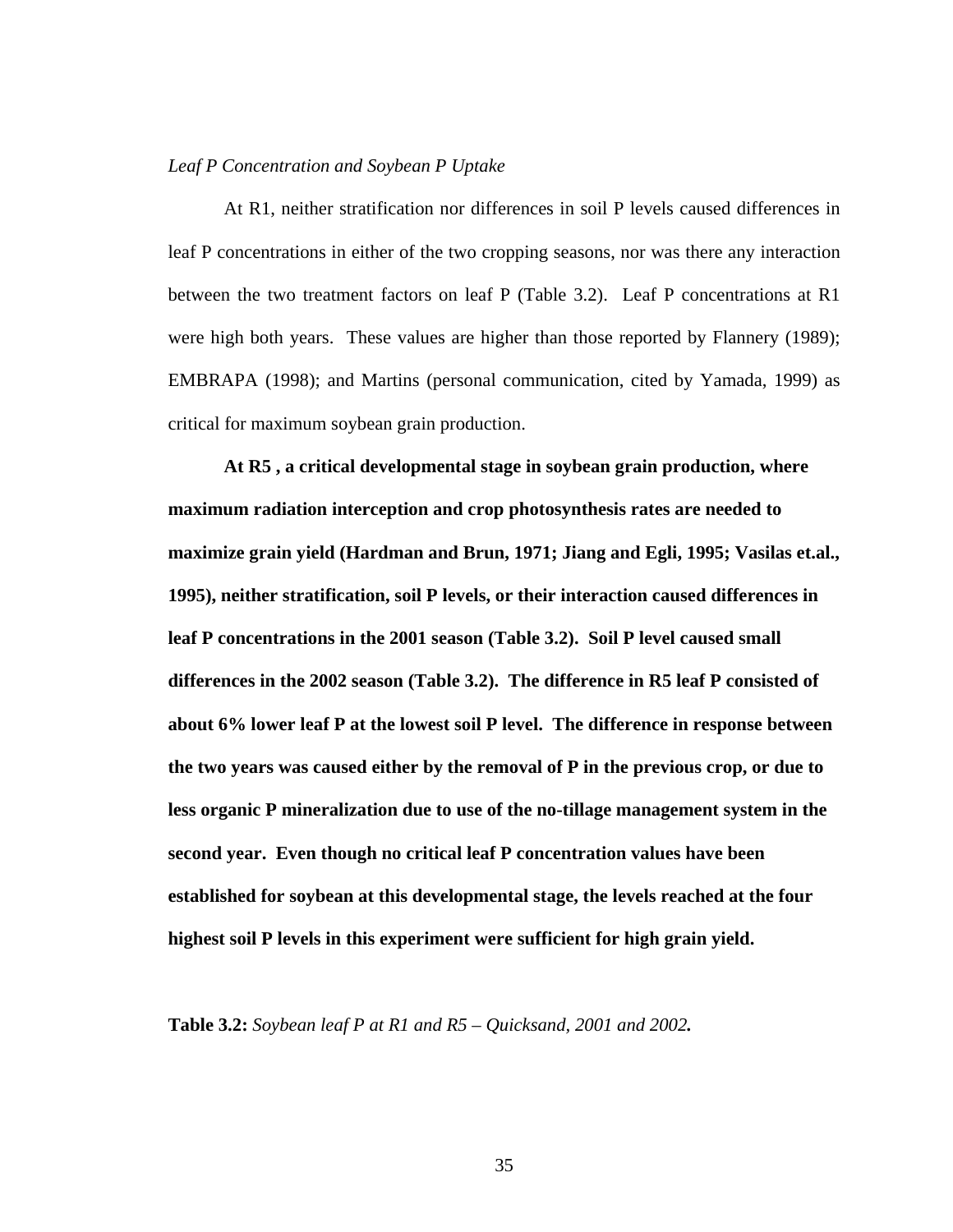| Source of Variation      | <b>Leaf P Concentration</b><br>at R1 $(%)$ |             | <b>Leaf P Concentration</b><br>at R5 $(%)$ |                   |  |
|--------------------------|--------------------------------------------|-------------|--------------------------------------------|-------------------|--|
|                          | 2001                                       | <i>2002</i> | 2001                                       | 2002              |  |
| Stratification:          |                                            |             |                                            |                   |  |
| High (HS)                | 0.39a                                      | 0.36a       | 0.33a                                      | 0.33a             |  |
| Low (LS)                 | 0.37a                                      | 0.37a       | 0.32a                                      | 0.33a             |  |
| Soil P Level:            |                                            |             |                                            |                   |  |
| P <sub>1</sub>           | 0.38a                                      | 0.37a       | 0.32a                                      | 0.32 <sub>b</sub> |  |
| P <sub>2</sub>           | 0.37a                                      | 0.36a       | 0.32a                                      | 0.34a             |  |
| P <sub>3</sub>           | 0.39a                                      | 0.37a       | 0.32a                                      | 0.34a             |  |
| $P_4$                    | 0.38a                                      | 0.37a       | 0.33a                                      | 0.34a             |  |
| <b>P</b> 5               | 0.39a                                      | 0.38a       | 0.33a                                      | 0.34a             |  |
| Stratification by Soil P |                                            |             |                                            |                   |  |
| Level Interaction        | $NS^{\dagger}$                             | NS          | <b>NS</b>                                  | <b>NS</b>         |  |

 $\overline{MS}$  = not significant at the 90% level of confidence; means within a box followed by the same letter are not significantly different at the 90% level of confidence.

Total P uptake was affected by stratification and soil P level at R1 in the 2001 season, but not in 2002 (Table 3.3). There was no interaction between the treatment factors in either year. This effect is entirely a result of the dry matter response (Table 3.1) discussed previously. The greater dry matter production, with nearly equal tissue P concentrations, produced greater uptake of P.

**Table 3.3:** *Soybean P uptake at R1 and R5 – Quicksand, 2001 and 2002.*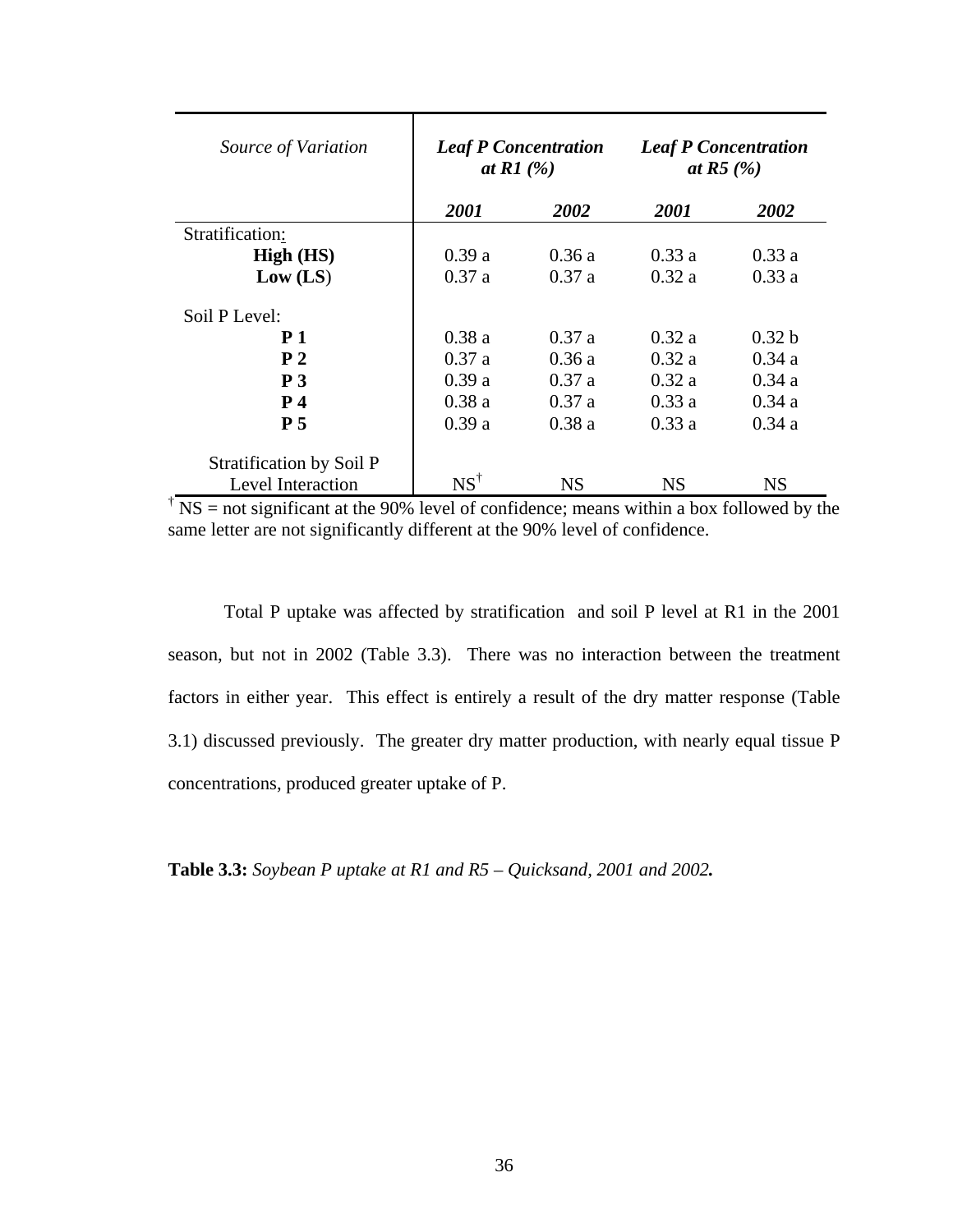| Source of Variation      | <b>Total P Uptake at R1</b><br>(kg/ha) |           |        | <b>Total P Uptake at R5</b><br>(kg/ha) |
|--------------------------|----------------------------------------|-----------|--------|----------------------------------------|
|                          | 2001                                   | 2002      | 2001   | 2002                                   |
| Stratification:          |                                        |           |        |                                        |
| High (HS)                | 5.6 <sub>b</sub>                       | 8.7 a     | 34.6 a | 29.1a                                  |
| Low (LS)                 | 7.4a                                   | 9.5a      | 31.6a  | 27.4a                                  |
| Soil P Level:            |                                        |           |        |                                        |
| P <sub>1</sub>           | 6.0 <sub>bc</sub>                      | 9.6a      | 31.4 a | 23.9 <sub>b</sub>                      |
| P <sub>2</sub>           | $6.9$ ab                               | 8.0 a     | 30.9 a | $27.7$ ab                              |
| P <sub>3</sub>           | 5.6c                                   | 9.5a      | 31.1a  | $29.4$ ab                              |
| P <sub>4</sub>           | 7.1 a                                  | 9.3a      | 38.8 b | 28.6 ab                                |
| P <sub>5</sub>           | $6.9$ ab                               | 9.2a      | 33.6a  | 31.6a                                  |
| Stratification by Soil P |                                        |           |        |                                        |
| Level Interaction        | $NS^{\dagger}$                         | <b>NS</b> | NS     | NS                                     |

 $\sqrt{T}$ NS = not significant at the 90% level of confidence; means within a box followed by the same letter are not significantly different at the 90% level of confidence.

In 2002, there were no differences in P uptake due to either treatment factor at R1, but there was a significant benefit of available soil P on soybean P uptake at R5 (Table 3.3). Again, no interaction between the treatment factors, on P uptake at R1 or R5, was found. The lowest soil P level, associated with a significantly lower R5 leaf P concentration (Table 3.2), and a non-significant 10% reduction in R5 dry matter (Table 3.1), also caused a significantly lower total R5 P uptake in 2002. Here, the lower P uptake is related to reductions in both dry matter and tissue P concentration and it is assumed that the non-significant decline in dry matter is due to a higher random variation in this variate, which increased the variation within treatments and decreased the sensitivity of the analysis of variance.

# *Grain P Concentration*

At this site, stratification did not affect grain P concentration in either year, while soil test P level affected it only in 2002, when the lowest soil test P level resulted in a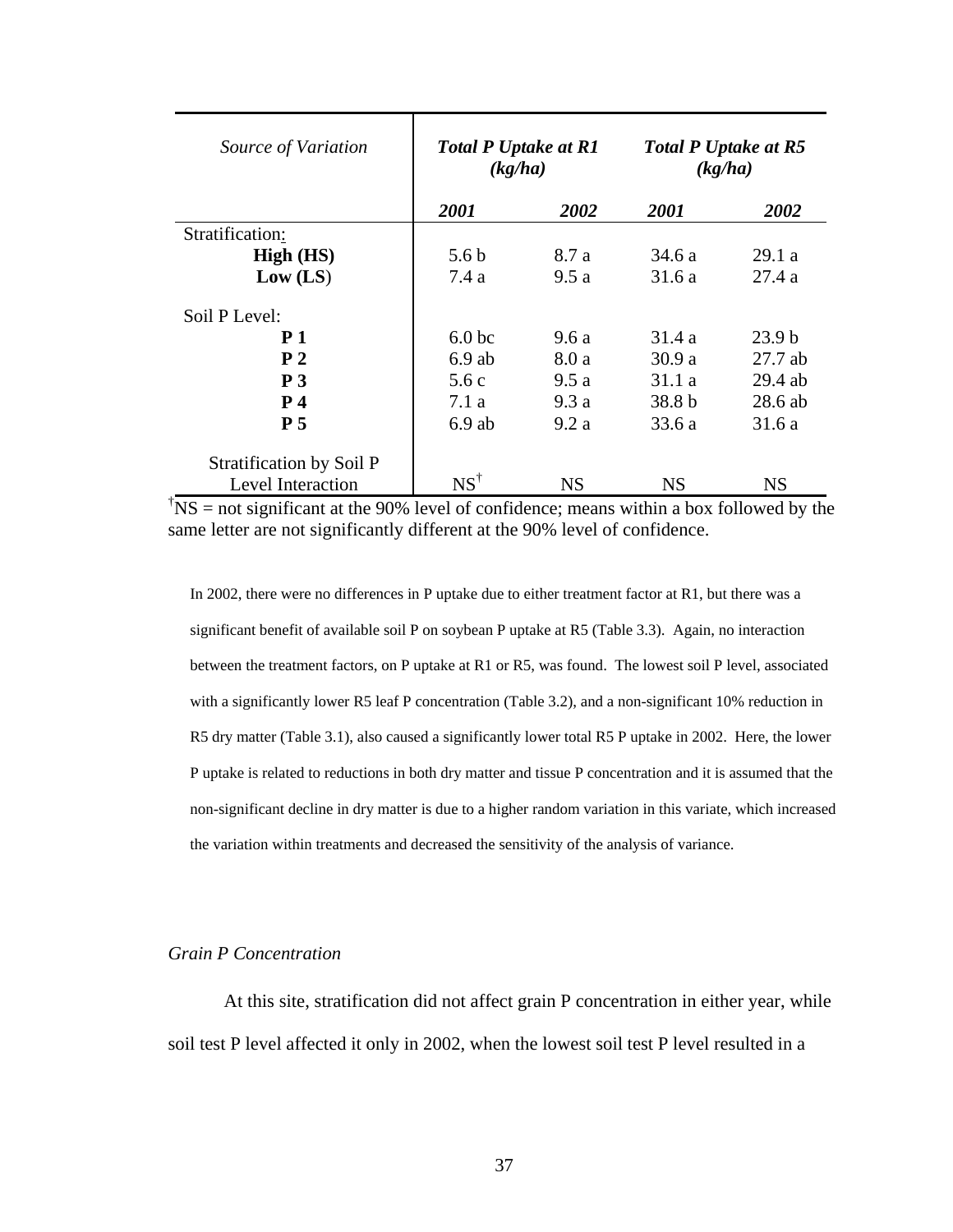lower grain P concentration than all other soil P levels. Interactions between these two factors were not significant in either of the 2 years (Table 3.4).

|                          | <b>Grain P Concentration</b><br>(%) |        |  |
|--------------------------|-------------------------------------|--------|--|
| Source of Variation      | 2001                                | 2002   |  |
| Stratification:          |                                     |        |  |
| High (HS)                | 0.59a                               | 0.68a  |  |
| Low (LS)                 | 0.59a                               | 0.66a  |  |
| Soil P Level:            |                                     |        |  |
| <b>P</b> 1               | 0.60a                               | 0.65 b |  |
| P <sub>2</sub>           | 0.59a                               | 0.68a  |  |
| P <sub>3</sub>           | 0.59a                               | 0.67a  |  |
| <b>P</b> 4               | 0.58a                               | 0.67a  |  |
| P <sub>5</sub>           | 0.59a                               | 0.69a  |  |
| Stratification by Soil P |                                     |        |  |
| Level Interaction        | $NS^{\dagger}$                      | NS     |  |

**Table 3.4:** Grain P concentration *– Quicksand, 2001 and 2002.* 

 $\sqrt{\text{NS}}$  = not significant at the 90% level of confidence; means within a box followed by the same letter are not significantly different at the 90% level of confidence.

# **Other Nutrients**

Even though the main objective of this research was to analyze the effect of stratification on the P nutrition of soybeans, the behavior of some other nutrients with low soil mobility, such as potassium, zinc and magnesium, was also analyzed. Potassium and Zn were added to the entire experimental area before planting and after the stratification-tillage treatments were established. Consequently, differences in the soil profile distribution of these two nutrients are due to the interaction of the stratification tillage treatments with the existing amounts and distributions of available forms. These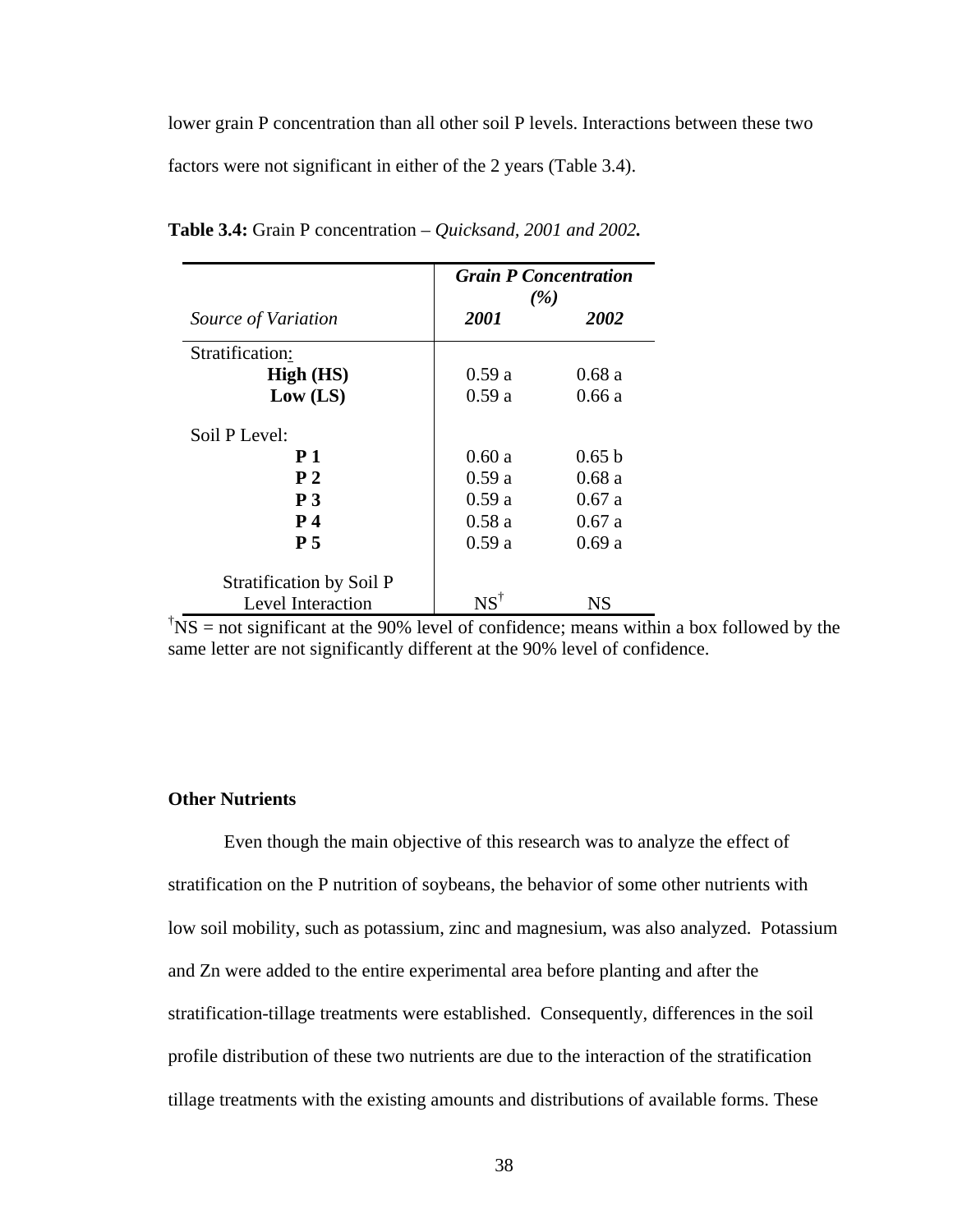nutrients (K, Mg, Zn) are somewhat stratified in the upper layers in both stratification treatments (Figures 3.4, 3.5, 3.6), but K and Zn stratification were considerably stronger in the "high" stratification treatment.



**Figure 3.4:** *Soil K distribution – Quicksand, 2001. LS – low stratification; HS – high stratification.*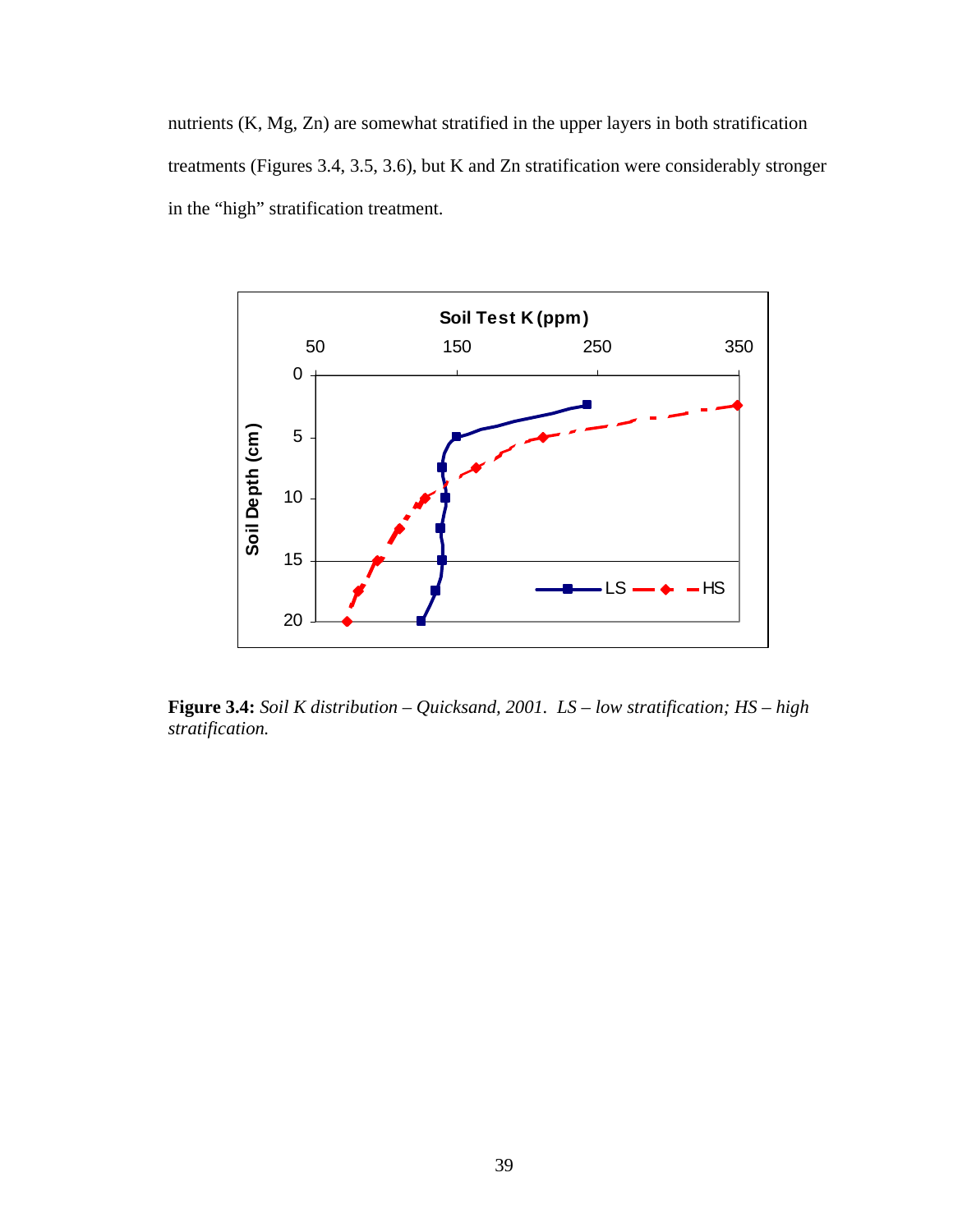

*Figure 3.5: Soil Zn distribution – Quicksand, 2001. LS – low stratification; HS – high stratification.*



*Figure 3.6: Soil Mg distribution – Quicksand, 2001. LS – low stratification; HS – high stratification.*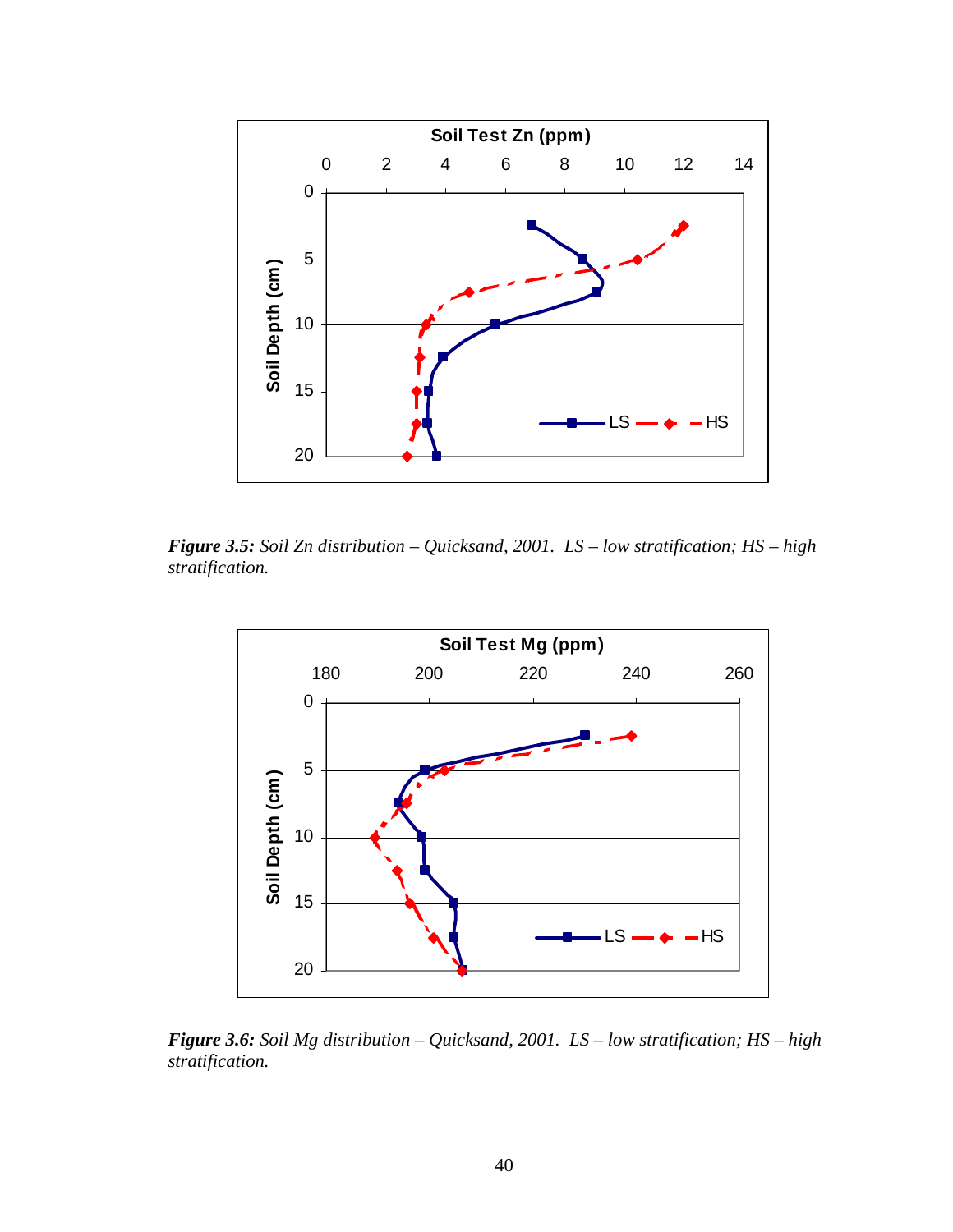## *Leaf Potassium*

Leaf K concentration was only affected by stratification at R5 in the 2001 season (Table 3.5). High stratification resulted in 5% higher leaf K. At R1 in 2001 there was a non-significant 6% increase in leaf K with high stratification. There was no stratification effect on leaf K in 2002. Soil P level did not affect leaf K in either season. The cause of the seasonal difference in the leaf K response to stratification was not clear. It may be due to a nutrient dilution effect caused by the higher dry matter production observed in the low stratification treatments in 2001. The leaf K concentrations observed at R1, in both years, are high enough to support high soybean yields, according to established critical levels (Flannery, 1989; EMBRAPA, 1998 and Martins personal communicationcited by Yamada, 1999).

| Source of Variation                                  | <b>Leaf K Concentration</b><br>at R1 $(%)$ |        | <b>Leaf K Concentration</b><br>at R5 $(%)$ |        |
|------------------------------------------------------|--------------------------------------------|--------|--------------------------------------------|--------|
|                                                      | <i>2001</i>                                | 2002   | <i>2001</i>                                | 2002   |
| Stratification:                                      |                                            |        |                                            |        |
| High (HS)                                            | 2.00a                                      | 1.83 a | 1.88 a                                     | 1.84 a |
| Low (LS)                                             | 1.88a                                      | 1.81a  | 1.80 <sub>b</sub>                          | 1.84 a |
| Soil P Level:                                        |                                            |        |                                            |        |
| <b>P</b> 1                                           | 2.00a                                      | 1.83 a | 1.85a                                      | 1.85a  |
| P <sub>2</sub>                                       | 1.85a                                      | 1.80a  | 1.83 a                                     | 1.84 a |
| P <sub>3</sub>                                       | 1.97a                                      | 1.79a  | 1.86a                                      | 1.87a  |
| <b>P</b> 4                                           | 1.93a                                      | 1.87a  | 1.85a                                      | 1.85a  |
| P <sub>5</sub>                                       | 1.95a                                      | 1.81a  | 1.81a                                      | 1.82a  |
| Stratification by Soil P<br><b>Level Interaction</b> | $NS^{\dagger}$                             | NS     | <b>NS</b>                                  | NS     |

**Table 3.5:** *Soybean leaf K at R1 and R5 – Quicksand, 2001 and 2002.* 

 $\sqrt{T}$ NS = not significant at the 90% level of confidence; means within a box followed by the same letter are not significantly different at the 90% level of confidence.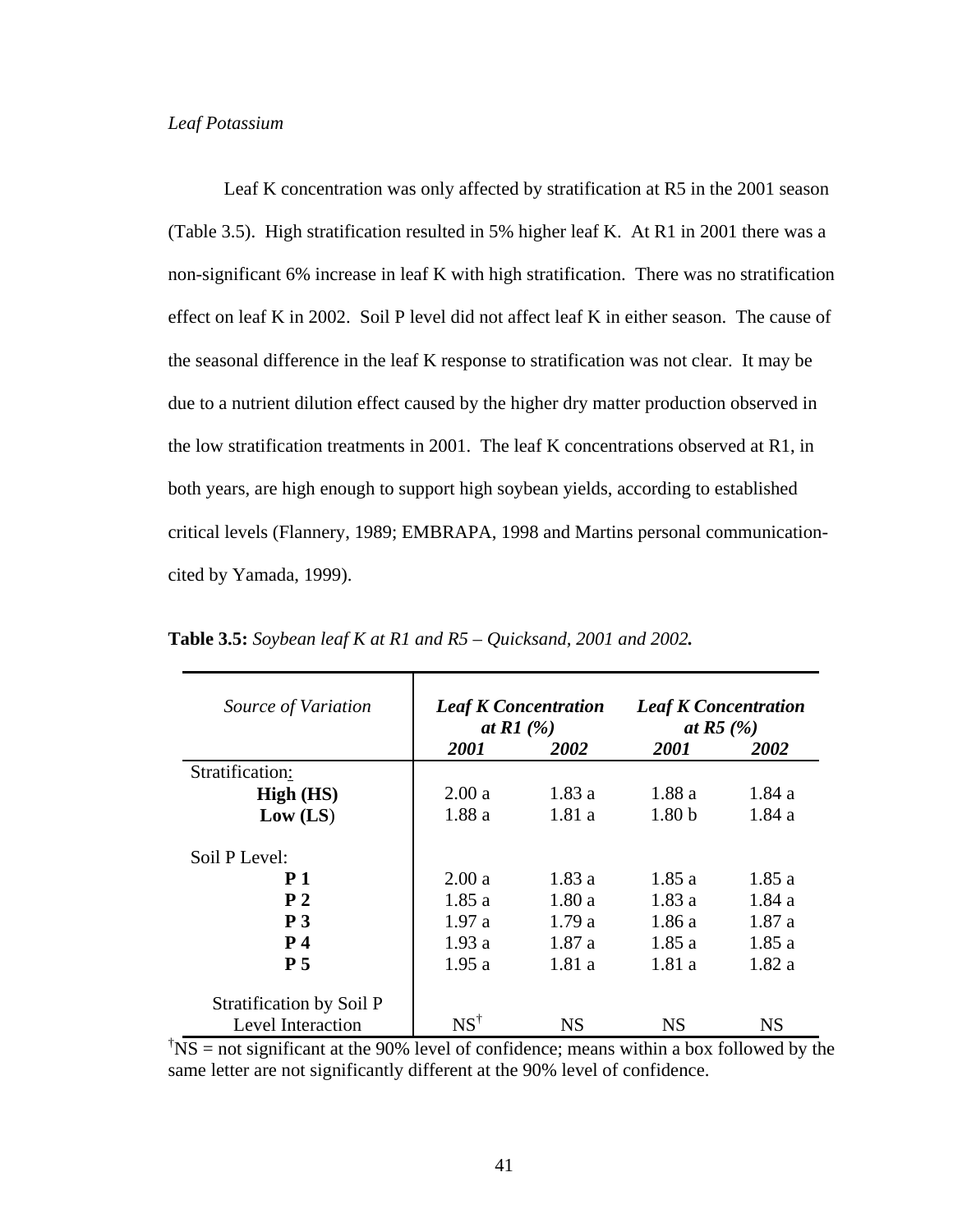## *Grain K Concentration*

Neither stratification, soil P level, nor their interaction caused differences in seed K concentration in either season. (Table 3.6).

| Source of Variation                                                                             | <b>Grain K Concentration</b><br>(%)       |                                           |  |  |
|-------------------------------------------------------------------------------------------------|-------------------------------------------|-------------------------------------------|--|--|
|                                                                                                 | 2001                                      | <i>2002</i>                               |  |  |
| Stratification:                                                                                 |                                           |                                           |  |  |
| High (HS)                                                                                       | 2.01a                                     | 2.14a                                     |  |  |
| Low (LS)                                                                                        | 2.03a                                     | 2.12a                                     |  |  |
| Soil P Level:<br><b>P</b> 1<br>P <sub>2</sub><br>P <sub>3</sub><br><b>P</b> 4<br>P <sub>5</sub> | 2.03a<br>2.00a<br>2.01a<br>2.03a<br>2.02a | 2.11a<br>2.12a<br>2.15a<br>2.15a<br>2.12a |  |  |
| Stratification by Soil P<br>Level Interaction                                                   | $NS^{\dagger}$                            | NS                                        |  |  |

**Table 3.6:** Grain K concentration *– Quicksand, 2001 and 2002.* 

 $\sqrt{\text{NS}}$  = not significant at the 90% level of confidence; means within a box followed by the same letter are not significantly different at the 90% level of confidence.

## *Leaf Magnesium*

Neither stratification, soil P level, nor their interaction caused differences in leaf Mg concentrations at R1 and R5 in either season (Table 3.7). The leaf Mg concentrations observed at R1 were all higher than "critical" concentrations reported by Flannery, 1989; EMBRAPA, 1998 and Martins (personal communication - cited by Yamada, 1999).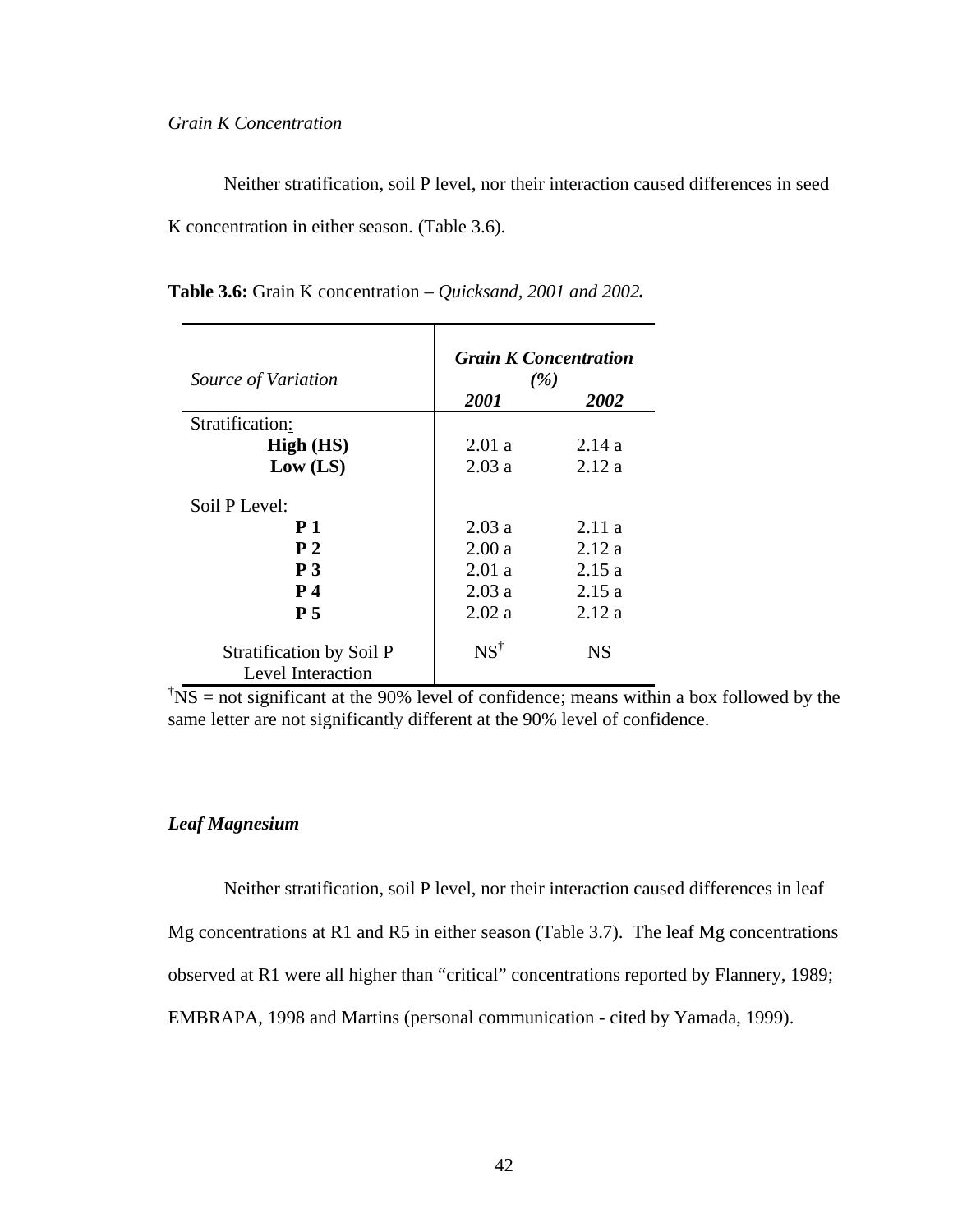| Source of Variation      | <b>Leaf Mg Concentration</b><br>at R1<br>(%) |           | <b>Leaf Mg Concentration</b><br>at $R5$<br>(%) |           |  |
|--------------------------|----------------------------------------------|-----------|------------------------------------------------|-----------|--|
|                          | 2001                                         | 2002      | 2001                                           | 2002      |  |
| Stratification:          |                                              |           |                                                |           |  |
| High (HS)                | 0.43a                                        | 0.48a     | 0.27a                                          | 0.30a     |  |
| Low (LS)                 | 0.46a                                        | 0.46a     | 0.28a                                          | 0.31a     |  |
| Soil P Level:            |                                              |           |                                                |           |  |
| <b>P</b> 1               | 0.43a                                        | 0.47a     | 0.29a                                          | 0.31a     |  |
| P <sub>2</sub>           | 0.45a                                        | 0.47a     | 0.28a                                          | 0.31a     |  |
| P <sub>3</sub>           | 0.45a                                        | 0.47a     | 0.27a                                          | 0.31a     |  |
| P <sub>4</sub>           | 0.44a                                        | 0.46a     | 0.27a                                          | 0.30a     |  |
| P <sub>5</sub>           | 0.45a                                        | 0.45a     | 0.27a                                          | 0.29a     |  |
| Stratification by Soil P |                                              |           |                                                |           |  |
| Level Interaction        | $NS^{\dagger}$                               | <b>NS</b> | <b>NS</b>                                      | <b>NS</b> |  |

# **Table 3.7:** *Soybean leaf Mg at R1 and R5 – Quicksand, 2001 and 2002.*

 $\sqrt{\text{NS}}$  = not significant at the 90% level of confidence; means within a box followed by the same letter are not significantly different at the 90% level of confidence.

*Grain Mg Concentration* 

Neither stratification, soil P levels, nor their interaction caused differences in

grain Mg concentration in either season (Table 3.8).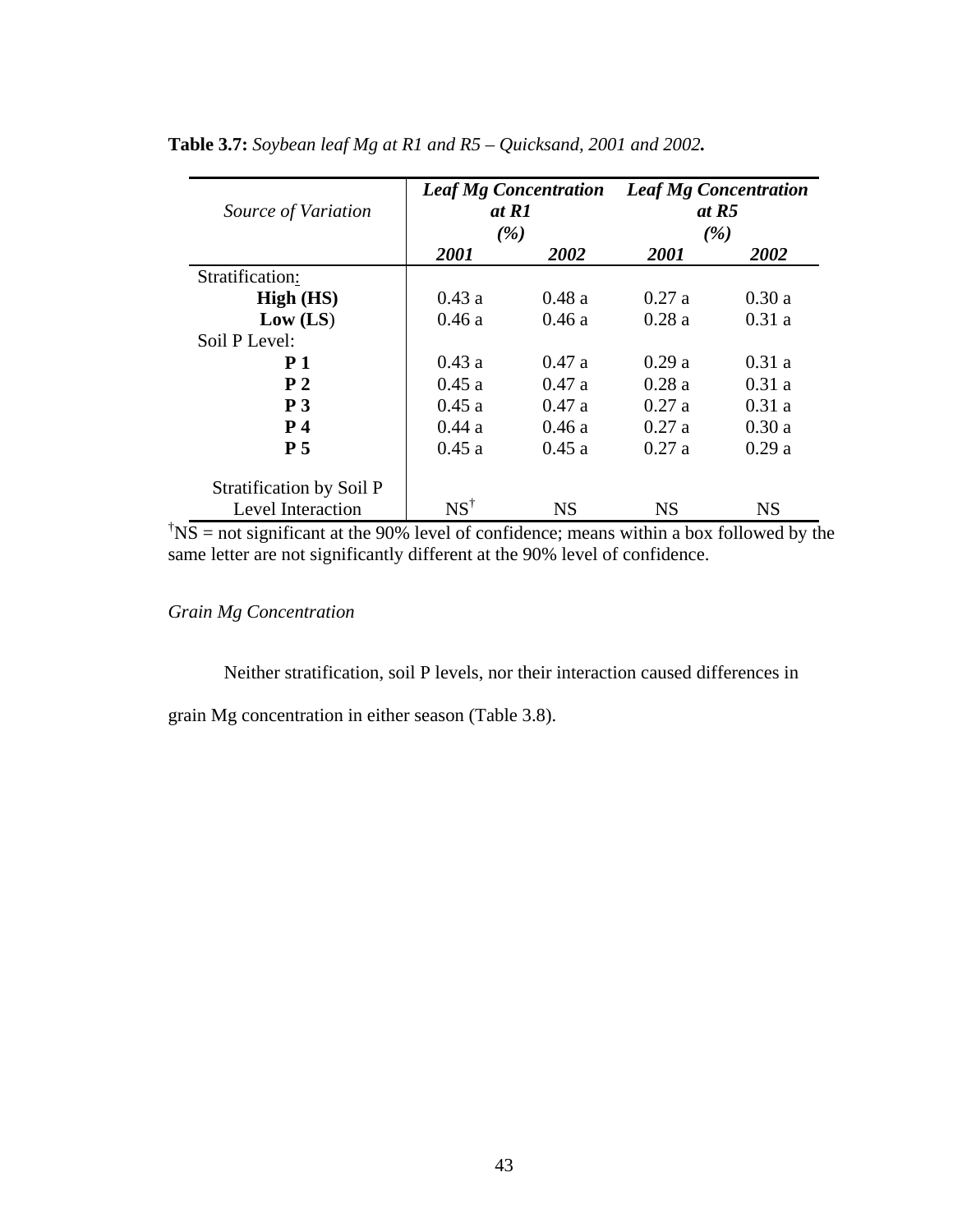|                          | <b>Grain Mg Concentration</b> |       |  |
|--------------------------|-------------------------------|-------|--|
| Source of Variation      |                               | (%)   |  |
|                          | 2001                          | 2002  |  |
| Stratification:          |                               |       |  |
| High (HS)                | 0.19a                         | 0.24a |  |
| Low (LS)                 | 0.19a                         | 0.24a |  |
| Soil P Level:            |                               |       |  |
| <b>P</b> 1               | 0.20a                         | 0.24a |  |
| P <sub>2</sub>           | 0.19a                         | 0.24a |  |
| P <sub>3</sub>           | 0.19a                         | 0.24a |  |
| P <sub>4</sub>           | 0.19a                         | 0.24a |  |
| <b>P</b> 5               | 0.19a                         | 0.24a |  |
| Stratification by Soil P |                               |       |  |
| Level Interaction        | $\mathrm{NS}^\dagger$         | NS    |  |

*Table 3.8: Grain Mg concentration – Quicksand, 2001 and 2002.* 

 $\sqrt{T}$ NS = not significant at the 90% level of confidence; means within a box followed by the same letter are not significantly different at the 90% level of confidence.

# *Leaf Zinc*

Leaf Zn concentration was not affected at R1, in either year, by the experimental treatments (Table 3.9). At R5, in both years, only the soil P level affected leaf Zn. This effect consisted of a decreasing leaf Zn concentration as the soil P level increased. There was no interaction between stratification and soil P level on leaf Zn concentrtions. The antagonistic effect of soil P on the Zn nutrition of plants is well known (Tisdale et al., 1993). Even though there was a significant difference in Zn leaf concentration among P treatments, all were well above the critical level for maximum soybean grain yield (Flannery, 1989; EMBRAPA, 1998; and Martins (personal communication - cited by Yamada, 1999).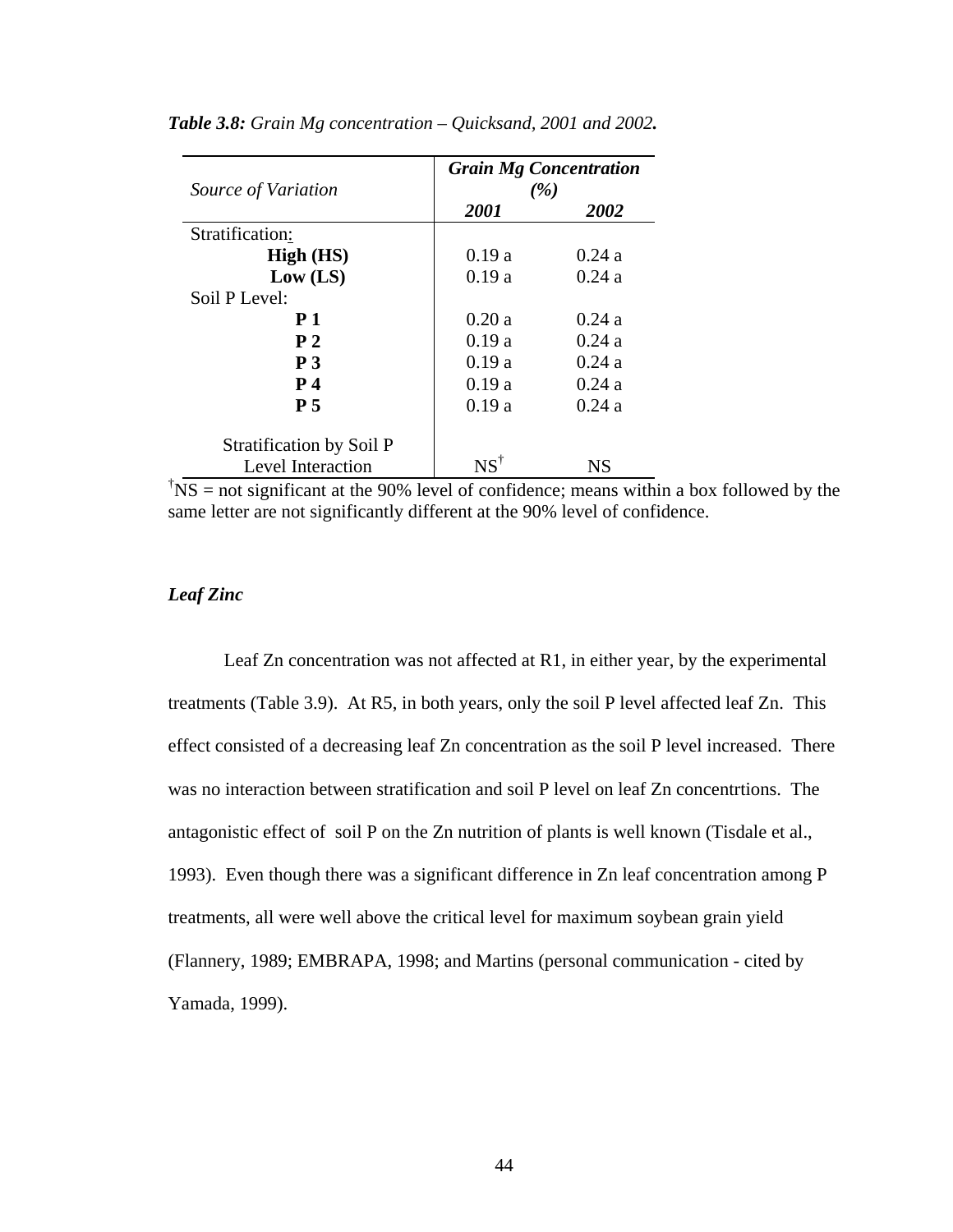| Source of Variation      | <b>Leaf Zn Concentration</b><br>at R1<br>(ppm) |             | <b>Leaf Zn Concentration</b><br>at R5<br>(ppm) |                    |  |
|--------------------------|------------------------------------------------|-------------|------------------------------------------------|--------------------|--|
|                          | <i>2001</i>                                    | <b>2002</b> | <i>2001</i>                                    | <b>2002</b>        |  |
| Stratification:          |                                                |             |                                                |                    |  |
| High (HS)                | 86.5 a                                         | 94.3 a      | 107.2 a                                        | 122.0a             |  |
| Low (LS)                 | 82.4 a                                         | 97.9 a      | 105.8a                                         | 114.1 a            |  |
| Soil P Level:            |                                                |             |                                                |                    |  |
| <b>P</b> 1               | 85.1 a                                         | 98.0 a      | 115.0a                                         | 127.7 a            |  |
| P <sub>2</sub>           | 84.4 a                                         | 97.2 a      | 105.6 <sub>b</sub>                             | 115.2 b            |  |
| P <sub>3</sub>           | 86.6 a                                         | 94.0 a      | $109.0$ ab                                     | 117.4 <sub>b</sub> |  |
| <b>P</b> 4               | 83.2 a                                         | 93.6 a      | 101.8 <sub>b</sub>                             | 116.7 <sub>b</sub> |  |
| <b>P</b> 5               | 82.8 a                                         | 97.7a       | 102.0 <sub>b</sub>                             | 113.2 <sub>b</sub> |  |
| Stratification by Soil P |                                                |             |                                                |                    |  |
| Level Interaction        | $NS^{\dagger}$                                 | NS          | NS                                             | <b>NS</b>          |  |

#### **Table 3.9:** *Soybean leaf Zn at R1 and R5 – Quicksand, 2001 and 2002.*

 $\overline{f}$ NS = not significant at the 90% level of confidence; means within a box followed by the same letter are not significantly different at the 90% level of confidence.

## **Grain Zn Concentration**

Neither stratification, soil P levels, nor their interaction caused differences in grain Zn concentration in 2001 season (Table 3.10), while increasing soil test P level reduced the Zn concentration of the grain in 2002. This was similar to the observed effect of soil P on leaf Zn in 2002 (Table 3.9). A significant soil test P by stratification interaction was observed in 2002 affecting grain Zn concentration (Table 3.10). The interaction consisted in a reduction in grain Zn concentration as the soil test P level increased in the low stratification treatment, while in the high stratification treatment the grain Zn concentration was similar for all the soil test P levels.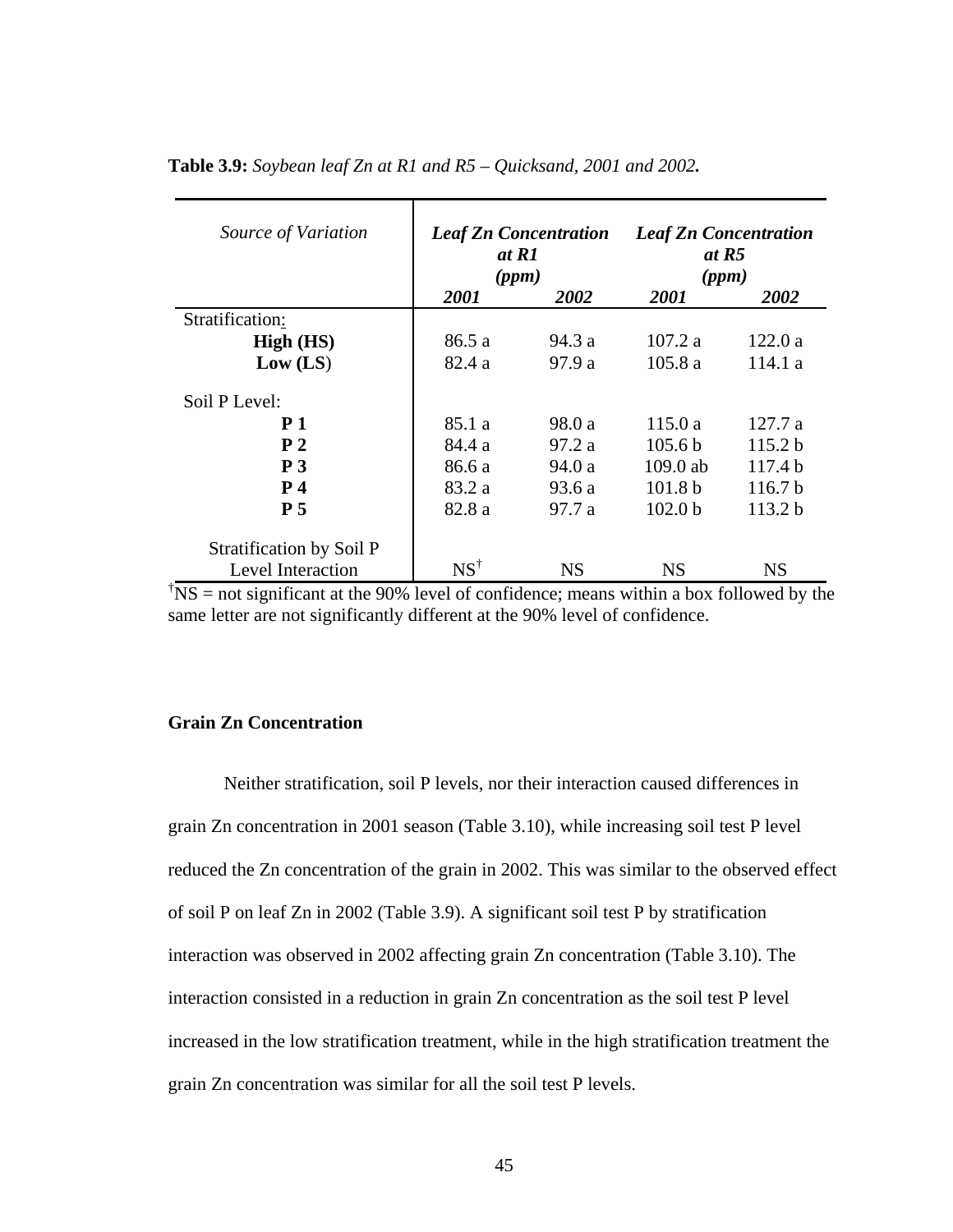|                          | <b>Grain Zn Concentration</b><br>(ppm) |         |  |
|--------------------------|----------------------------------------|---------|--|
| Source of Variation      | 2001                                   | 2002    |  |
| Stratification:          |                                        |         |  |
| High (HS)                | 51.1 a                                 | 55.1 a  |  |
| Low (LS)                 | 51.7 a                                 | 54.9 a  |  |
| Soil P Level:            |                                        |         |  |
| <b>P</b> 1               | 51.7 a                                 | 55.9 a  |  |
| P <sub>2</sub>           | 51.7 a                                 | 55.2 b  |  |
| P <sub>3</sub>           | 51.0 a                                 | 55.1 bc |  |
| <b>P</b> 4               | 51.2 a                                 | 54.3 c  |  |
| P <sub>5</sub>           | 51.5 a                                 | 54.4 c  |  |
| Stratification by Soil P |                                        |         |  |
| Level Interaction        | $NS^{\dagger}$                         | $**$    |  |

**Table 3.10:** *Grain Zn concentration – Quicksand, 2001 and 2002.*

 $\sqrt{\text{NS}}$  = not significant at the 90% level of confidence; means within a box followed by the same letter are not significantly different at the 90% level of confidence.

# **Grain Yield**

At this site, neither stratification, soil P level, or their interaction, affected grain yield in the 2001 season (Table 3.11). It seems that all soil P levels under study, regardless of stratification, could provide soybean plants with enough P for the maximum grain yield attainable under this experiment's environmental conditions. These environmental conditions were very good, and yields were very high. It is also evident that earlier differences in R1 and R5 dry matter and leaf K concentrations, due to stratification, and in leaf Zn concentration, due to soil P level, did not affect soybean grain yield. Average yield in 2002 was considerably lower than in 2001. Among the factors affecting yield during this season were water stress during late reproductive growth stages and an infection of "Frogeye leaf spot" caused by the fungus *Cercospora*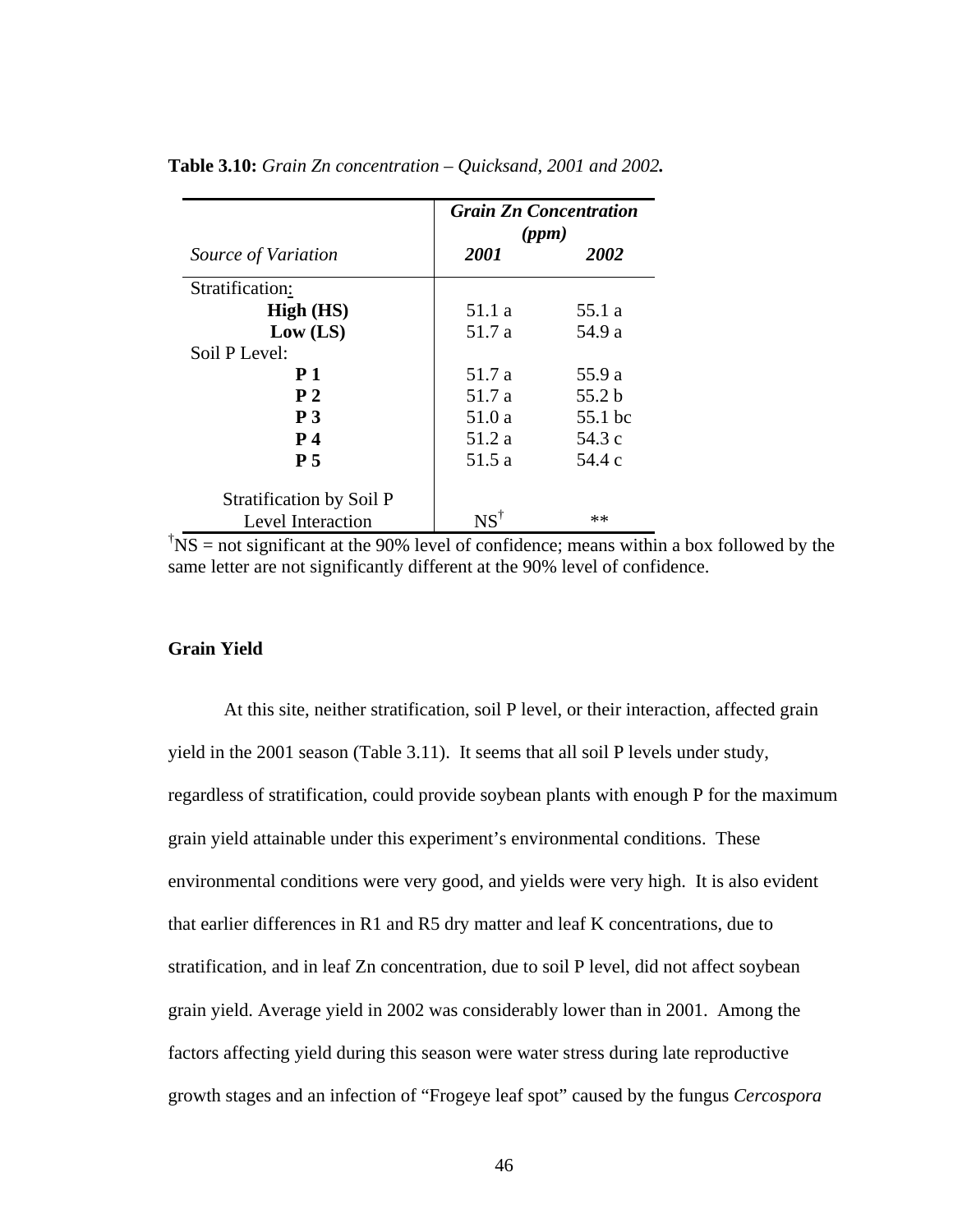*sojina*, observed at R5 and confirmed by the University of Kentucky Disease Diagnostic Lab. In the 2002 season, the only factor that affected yield was stratification (Table 3.11). The low stratification environment produced 12% higher yield. As no difference in the several crop P nutrition indices already studied was observed, this yield difference is credited to some factor other than phosphorus nutrition. It is assumed that this difference was caused either by better moisture supply to the crop or by lower Frogeye leaf spot disease pressure in the low stratification treatment.

| Source of Variation      | <b>Grain Yield</b><br>(kg/ha) |        |  |
|--------------------------|-------------------------------|--------|--|
|                          | 2001                          | 2002   |  |
| Stratification:          |                               |        |  |
| High (HS)                | 4300a                         | 2990 b |  |
| Low (LS)                 | 4280 a                        | 3430 a |  |
| Soil P Level:            |                               |        |  |
| <b>P</b> 1               | 4430 a                        | 3240 a |  |
| P <sub>2</sub>           | 4150a                         | 2970 a |  |
| P <sub>3</sub>           | 4160a                         | 3400 a |  |
| <b>P</b> 4               | 4340 a                        | 3190 a |  |
| P <sub>5</sub>           | 4390 a                        | 3250 a |  |
| Stratification by Soil P |                               |        |  |
| Level Interaction        | $NS^{\dagger}$                | NS     |  |

**Table 3.11:** *Grain Yield – Quicksand, 2001 and 2002.*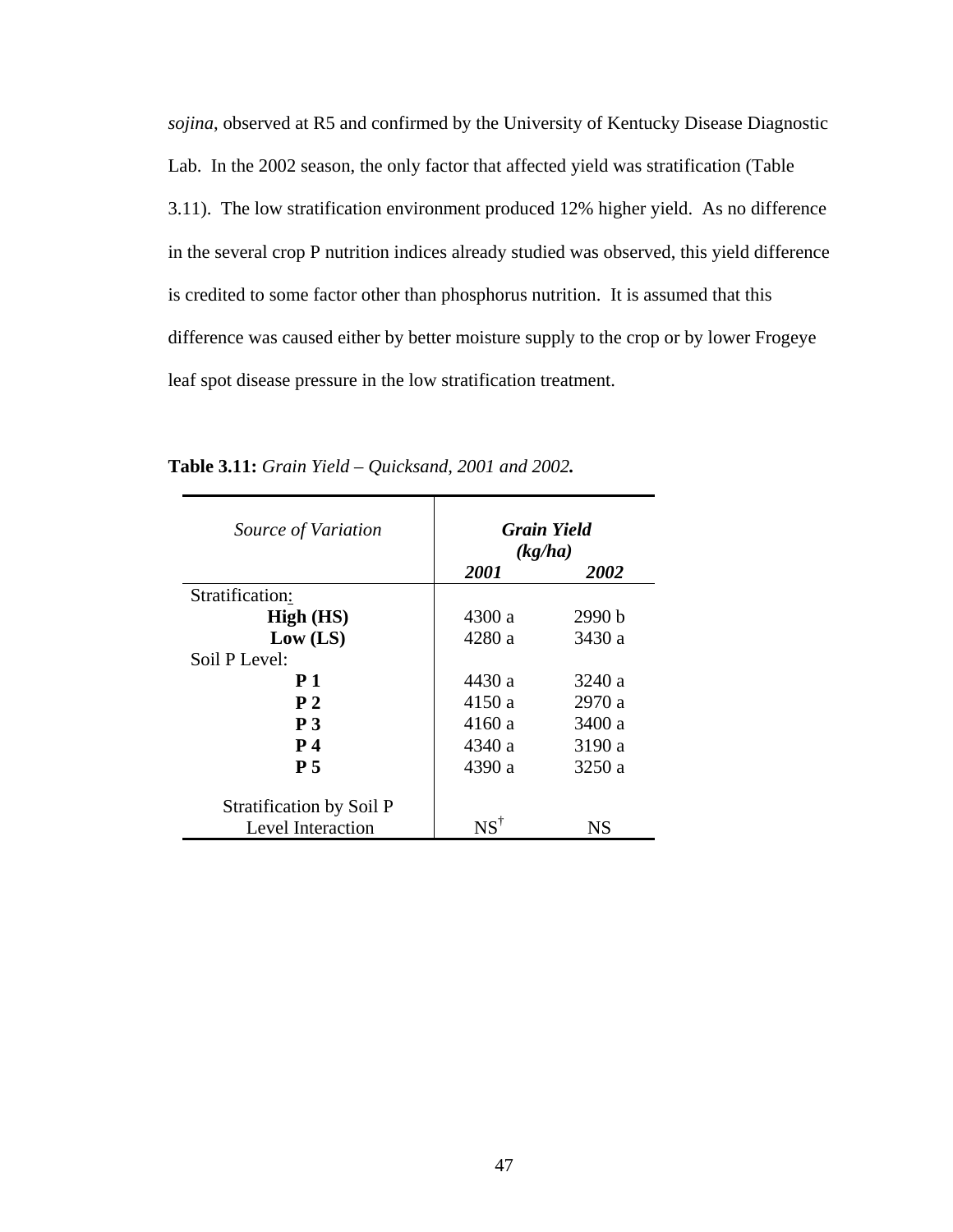$\text{NSS}$  = not significant at the 90% level of confidence; means within a box followed by the same letter are not significantly different at the 90% level of confidence.

### **CHAPTER 4**

#### **RESULTS AND DISCUSSION - PRINCETON**

This site was characterized by very low to medium levels of soil test P. This soil has a fragipan at a depth of 55 to 60 cm, which limits root exploration and plant water and nutrient supply. Temperatures were optimum for soybean grain production, although temperatures were a bit higher than normal in 2002. The lack of rainfall in the 2002 season caused late drought stress in crop, which probably reduced grain yield. Even though the 2002 crop was planted in mid-June, it did not suffer from extreme low temperatures prior to harvest.

The average (0 to 20 cm) soil fertility parameters in the existing soil P treatments, determined after soybean harvest, are illustrated in Table 4.1. The influence of tillage induced stratification treatments on soil test P (at each P level) is illustrated in Figures 4.1, 4.2, 4.3 and 4.4.

**Table 4.1**: *Average (0-20 cm) soil fertility parameters – Princeton, 2001.* 

| Mehlich   Mehlich   Mehlich   Mehlich   Mehlich |  | Soil   Organic   pH |  |  |  |  |  |  |
|-------------------------------------------------|--|---------------------|--|--|--|--|--|--|
|-------------------------------------------------|--|---------------------|--|--|--|--|--|--|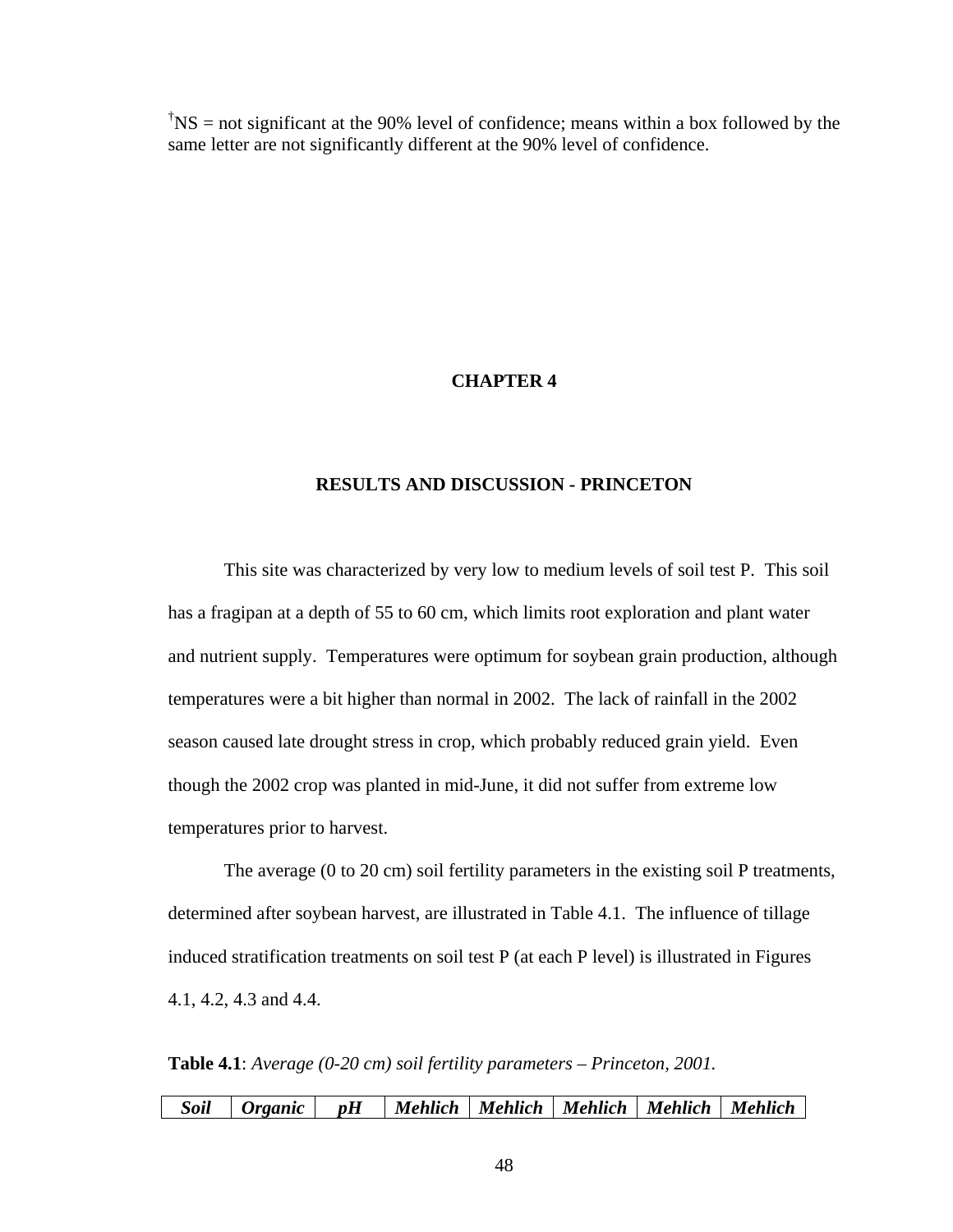| Test P | Matter        | $H_2O$ | III <sub>P</sub> | IIIK    | <b>III</b> Ca | <b>III</b> Mg | <b>III</b> Zn |
|--------|---------------|--------|------------------|---------|---------------|---------------|---------------|
| Level  | $\frac{9}{6}$ |        | (mg/kg)          | (mg/kg) | (mg/kg)       | (mg/kg)       | (mg/kg)       |
|        | 17            | 6.5    | 3.4              | 70      | 1380          | 69            | 4.5           |
|        |               | 6.6    | 3.7              | 69      | 1350          | 63            | 5.3           |
| 3      | 1.8           | 6.5    | 7.1              | 69      | 1380          | 60            | 4.8           |
|        | 2.2           | 6.8    | 15.2             | 79      | 1600          | 78            | 10.3          |



**Figure 4.1:** *Soil test P (Level P 1) stratification – Princeton, 2001. LS – low stratification; HS – high stratification.*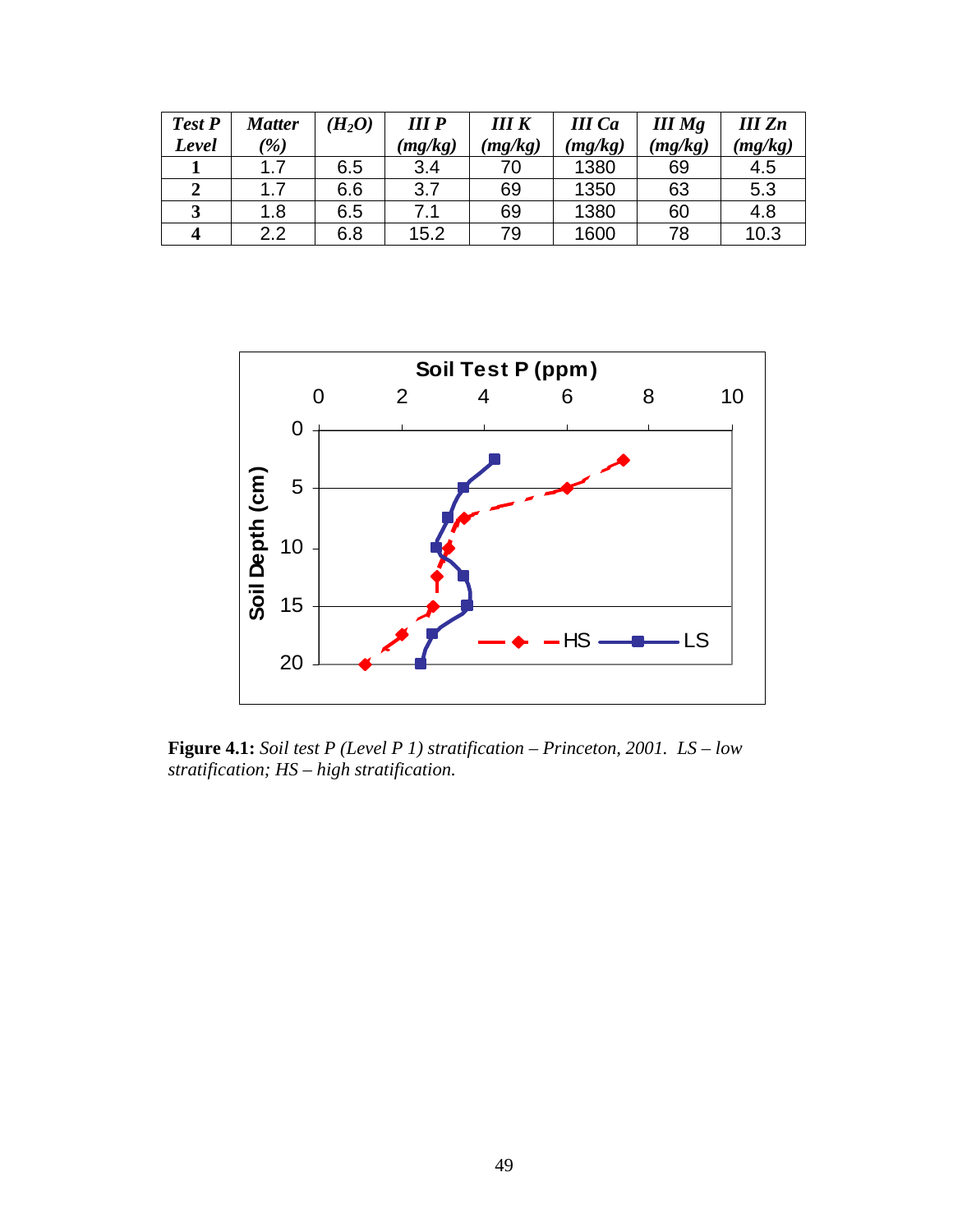

**Figure 4.2:** *Soil test P (Level P 2) stratification – Princeton, 2001. LS – low stratification; HS – high stratification.*



**Figure 4.3:** *Soil test P (Level P 3) stratification – Princeton, 2001. LS – low stratification; HS – high stratification.*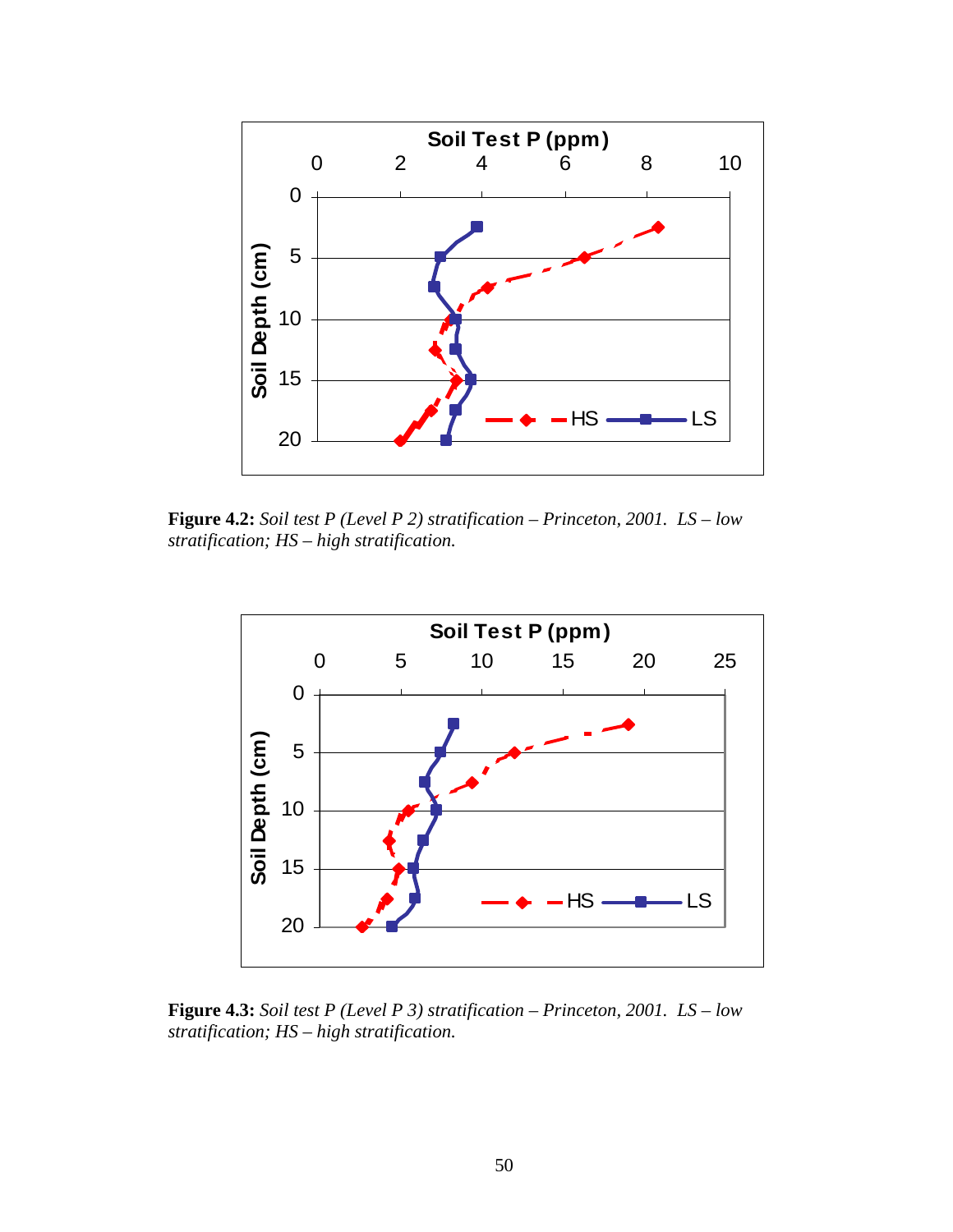

**Figure 4.4:** *Soil test P (Level P 4) stratification – Princeton, 2001. LS – low stratification; HS – high stratification.*

Dry Matter Production

Dry matter production was affected by stratification only at R1 in 2001, by the use of starter P at R1 in 2002, and by soil test P levels at both R1 and R5 in both years (Table 4.2). No interaction among treatment factors was observed at either R1 or R5 in either season. Low stratification increased R1 dry matter by 28% over the high stratification treatment in the 2001 season. This effect was mainly due to the better seedbed conditions and improved plant emergence present in the low stratification (moldboard plowed) treatment. The use of in-row starter P increased dry matter production by 13% only at R1 in 2002. The seasonal difference in the R1 dry matter response to starter P is not easily explained. The amount of P added, as starter, was not enough to significantly increase R5 dry matter production in either season. As will be discussed later, starter P usually increased the soybean leaf P concentration. The level of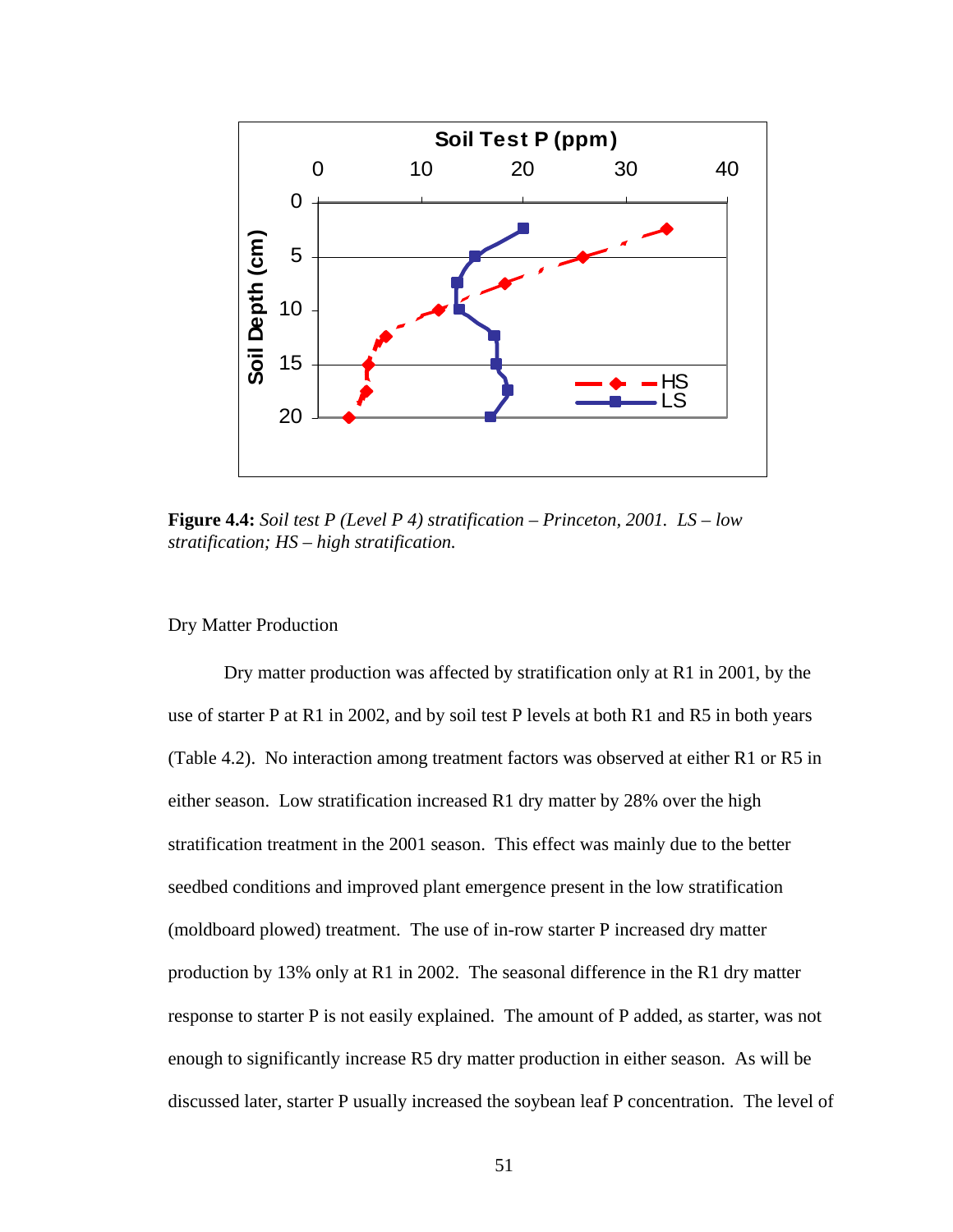available P consistently and positively affected soybean dry matter production at both R1 and R5, in both years (Table 4.2). This response was expected, given the values of available soil P levels in the experiment.

#### Phosphorus Nutrition

# *Leaf P Concentration*

In the 2001 season, leaf P concentrations at R1 were positively affected by the main effects of increasing soil test P level and the use of starter P (Table 4.3). At R5 in the 2001 season, and at R1 in 2002, leaf P concentrations were similarly responsive to the main effects of soil test P and starter P, but were also positively influenced by greater P stratification (Table 4.3). At R5 in 2002, leaf P responded only to available soil P level. **Table 4.2:** *Soybean dry matter at R1 and R5 – Princeton, 2001 and 2002.* 

|                     | at R1 | <b>Dry Matter</b> | Dry Matter<br>at R5 |         |
|---------------------|-------|-------------------|---------------------|---------|
| Source of Variation |       | (kg/ha)           |                     | (kg/ha) |
|                     | 2001  | 2002              | 2001                | 2002    |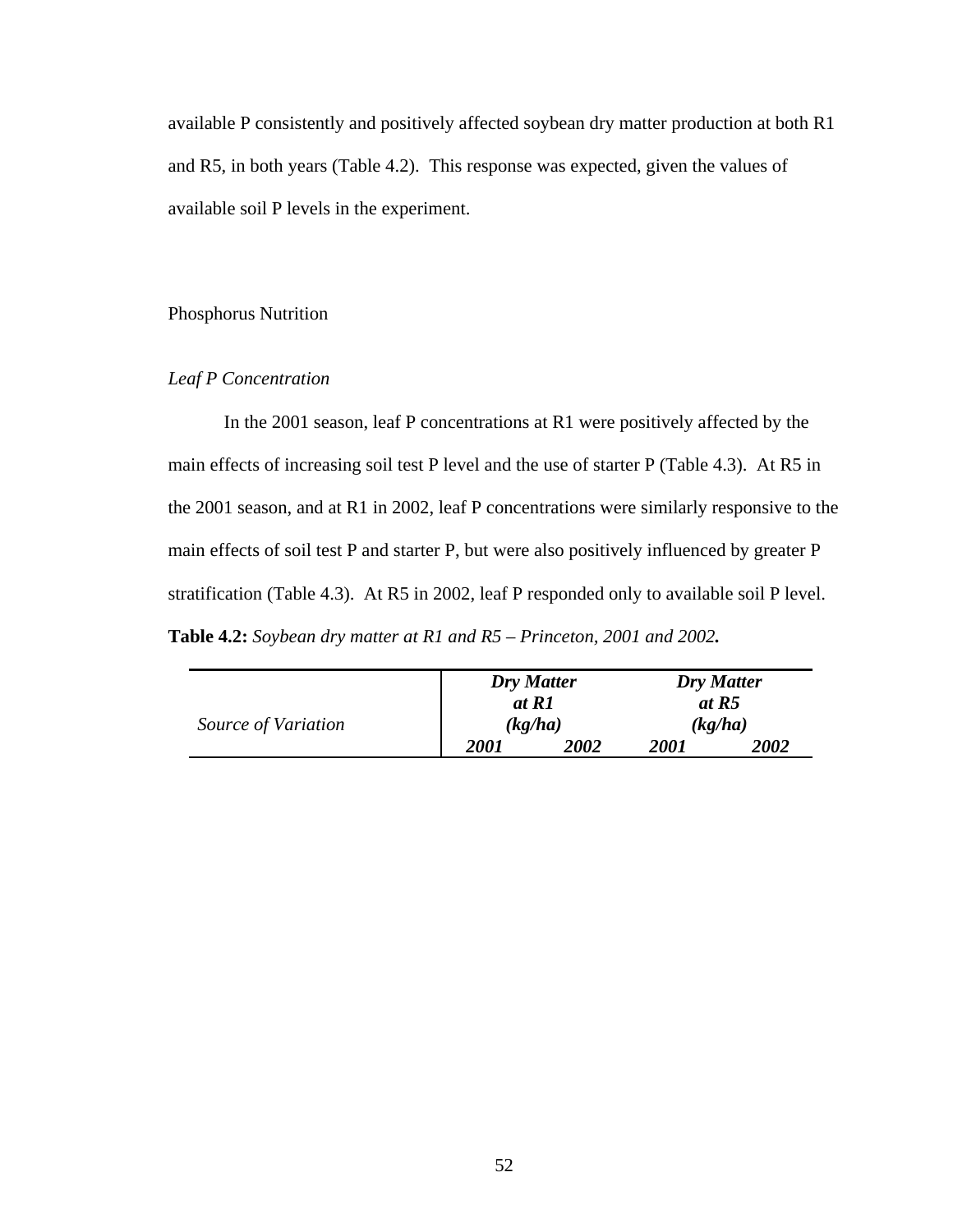| Stratification:                  |                |           |           |           |
|----------------------------------|----------------|-----------|-----------|-----------|
| High (HS)                        | 614 b          | 2330a     | 3740 a    | 4810 a    |
| Low (LS)                         | 785 a          | 2230 a    | 3880 a    | 4810 a    |
| <b>Starter P:</b>                |                |           |           |           |
| No(S0)                           | 699 a          | 2140 b    | 3860 a    | 4920 a    |
| Yes $(S1)$                       | 700 a          | 2420 a    | 3750 a    | 4700 a    |
| Soil P level:                    |                |           |           |           |
| <b>P</b> 1                       | 588 c          | 2070 c    | 3200 c    | 4180 c    |
| P <sub>2</sub>                   | 631 bc         | 2020 c    | 3460 bc   | 4490 bc   |
| P <sub>3</sub>                   | 751 ab         | 2370 b    | 3900 b    | 4980 b    |
| P <sub>4</sub>                   | 830 a          | 2660 a    | 4670 a    | 5600 a    |
| <b>Stratification by P Level</b> | $NS^{\dagger}$ | <b>NS</b> | <b>NS</b> | <b>NS</b> |
| <b>Stratification by Starter</b> | <b>NS</b>      | <b>NS</b> | <b>NS</b> | <b>NS</b> |
| Starter by P Level               | <b>NS</b>      | <b>NS</b> | <b>NS</b> | <b>NS</b> |
| <b>Stratification by Starter</b> |                |           |           |           |
| by P Level                       | <b>NS</b>      | <b>NS</b> | <b>NS</b> | <b>NS</b> |

<sup>†</sup>NS = not significant at the 90% level of confidence;  $*$  = significantly different at the 90% level of confidence; \*\* = significantly different at the 95% level of confidence; means within a box followed by the same letter are not significantly different at the 90% level of confidence.

It is evident that stratification never lowered (sometimes raised) this index of soybean P nutrition, even when the crop was under drought stress.

An interaction between stratification and use of starter P on R5 leaf P was observed in the 2001 season (Figure 4.5). Regardless of soil test P level, stratification was beneficial to soybean P nutrition when no starter P was applied. Said another way; the crop responded more to the use of starter P when the surface 20 cm of soil contained a rather uniform vertical distribution of soil test P. Phosphorus stratification was as effective as starter P in improving soybean P nutrition. In the 2002 season, however, the treatment factors that interacted to affect the R1 leaf P concentration of soybean were soil test P level and the use of starter. In this interaction, the use of starter increased leaf P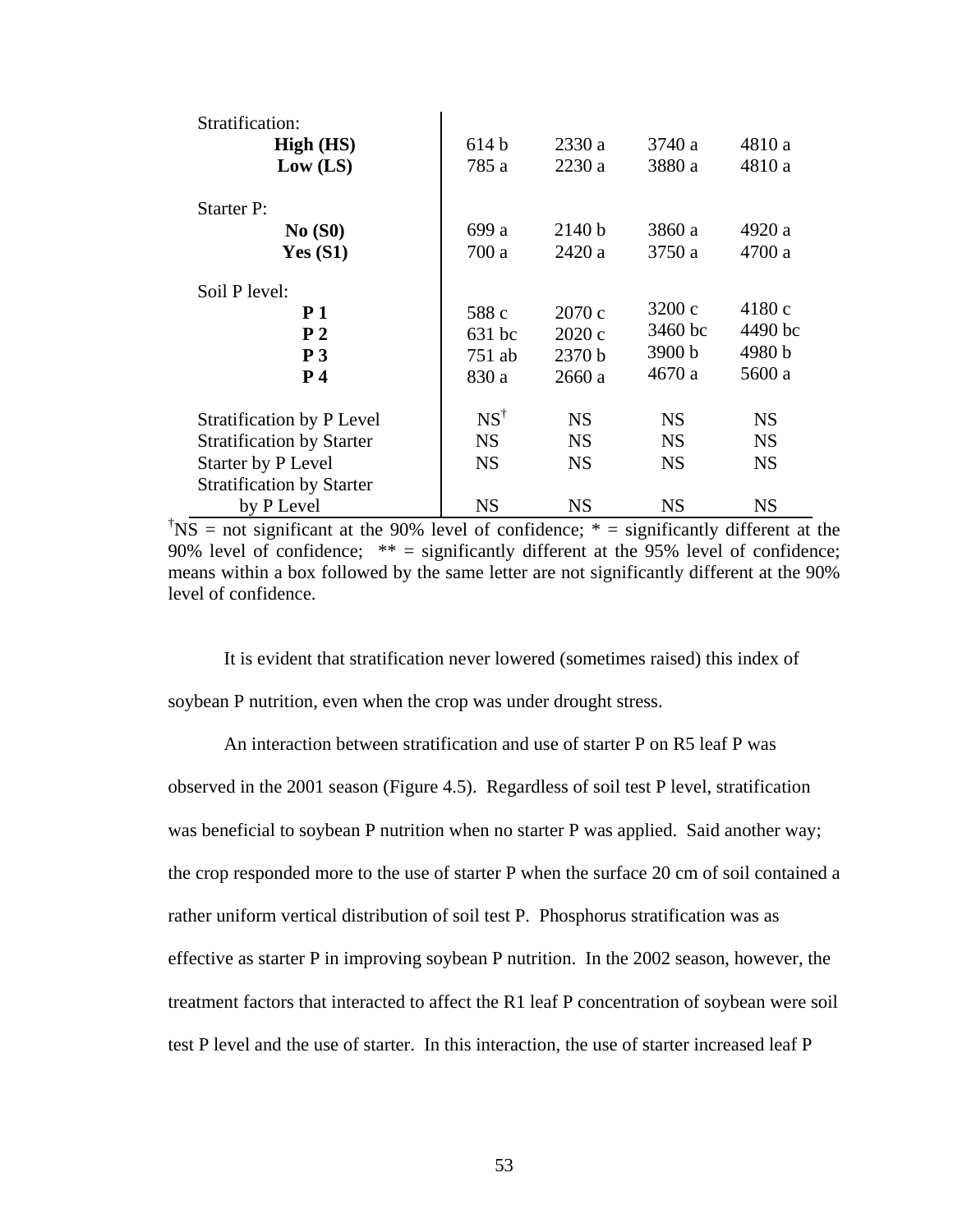concentration when soil test P levels were low, but the effect diminished to nothing as the soil test P increased (Figure 4.6).

| Source of Variation              | Leaf P at R1<br>(%) |                   | Leaf $P$ at $R5$<br>(%) |                   |
|----------------------------------|---------------------|-------------------|-------------------------|-------------------|
|                                  | 2001                | 2002              | <i>2001</i>             | 2002              |
| Stratification:                  |                     |                   |                         |                   |
| High (HS)                        | 0.29a               | 0.31a             | 0.26a                   | 0.21a             |
| Low (LS)                         | 0.29a               | 0.30 <sub>b</sub> | 0.24 <sub>b</sub>       | 0.20a             |
| <b>Starter P:</b>                |                     |                   |                         |                   |
| No(S0)                           | 0.28 <sub>b</sub>   | 0.30 <sub>b</sub> | 0.24 <sub>b</sub>       | 0.20a             |
| Yes $(S1)$                       | 0.30a               | 0.31a             | 0.26a                   | 0.21a             |
| Soil P level:                    |                     |                   |                         |                   |
| P <sub>1</sub>                   | 0.26 <sub>b</sub>   | 0.26d             | 0.21c                   | 0.17c             |
| P <sub>2</sub>                   | 0.27 <sub>b</sub>   | 0.28c             | 0.21c                   | 0.18c             |
| P <sub>3</sub>                   | 0.32a               | 0.32 <sub>b</sub> | 0.27 <sub>b</sub>       | 0.22 <sub>b</sub> |
| P <sub>4</sub>                   | 0.33a               | 0.35a             | 0.31a                   | 0.26a             |
| <b>Stratification by P Level</b> | $NS^{\dagger}$      | <b>NS</b>         | <b>NS</b>               | <b>NS</b>         |
| <b>Stratification by Starter</b> | <b>NS</b>           | <b>NS</b>         | $**$                    | <b>NS</b>         |
| Starter by P Level               | <b>NS</b>           | $**$              | <b>NS</b>               | <b>NS</b>         |
| <b>Stratification by Starter</b> |                     |                   |                         |                   |
| by P Level                       | <b>NS</b>           | <b>NS</b>         | <b>NS</b>               | <b>NS</b>         |

**Table 4.3:** *Soybean leaf P concentration at R1 and R5 – Princeton, 2001 and 2002.* 

<sup>†</sup>NS = not significant at the 90% level of confidence;  $*$  = significantly different at the 90% level of confidence; \*\* = significantly different at the 95% level of confidence; means within a box followed by the same letter are not significantly different at the 90% level of confidence.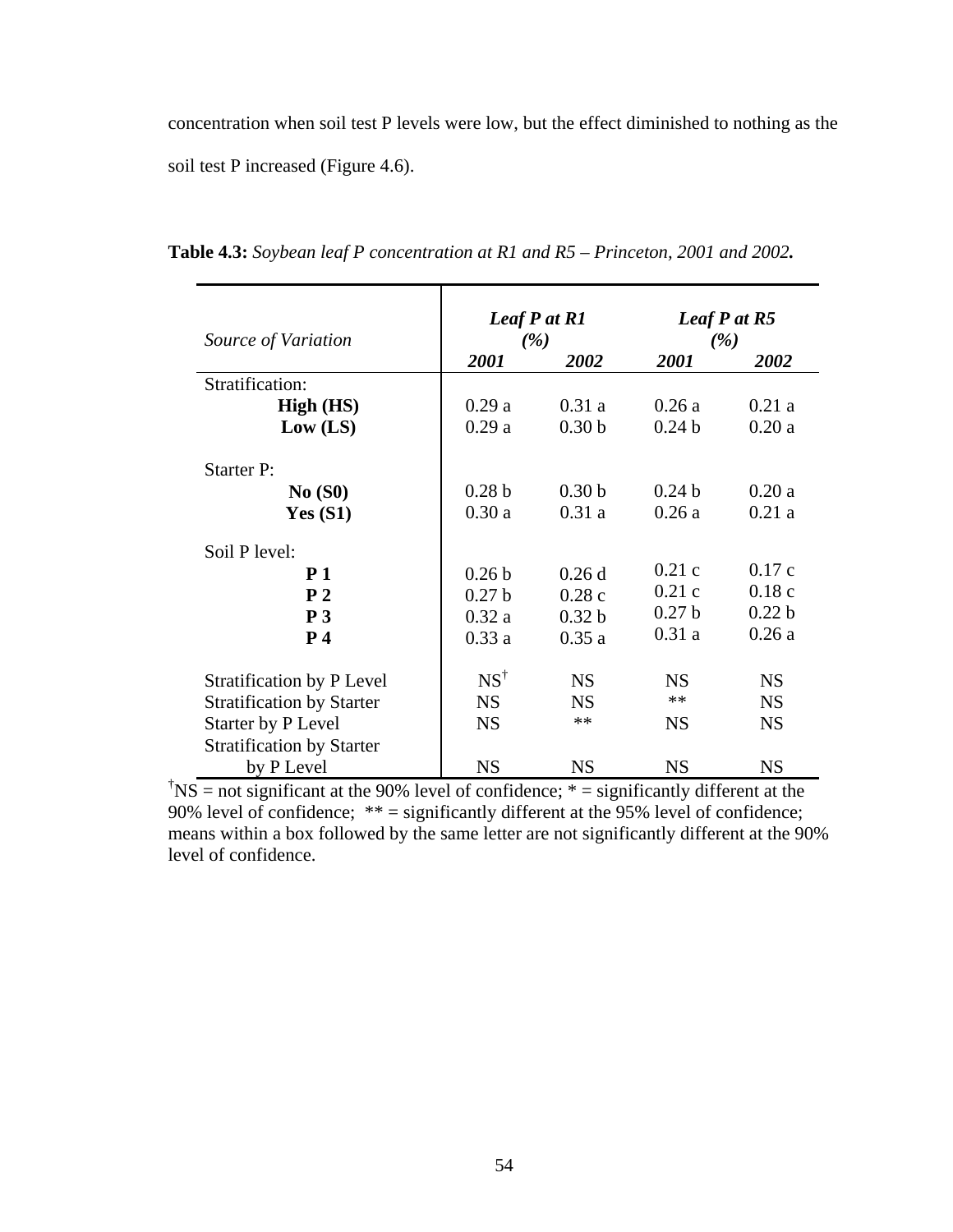

**Figure 4.5:** *P stratification by P starter interaction on R5 leaf P concentration in 2001.*



**Figure 4.6**: *Soil test P level by P starter interaction on R1 leaf P concentration in 2002.*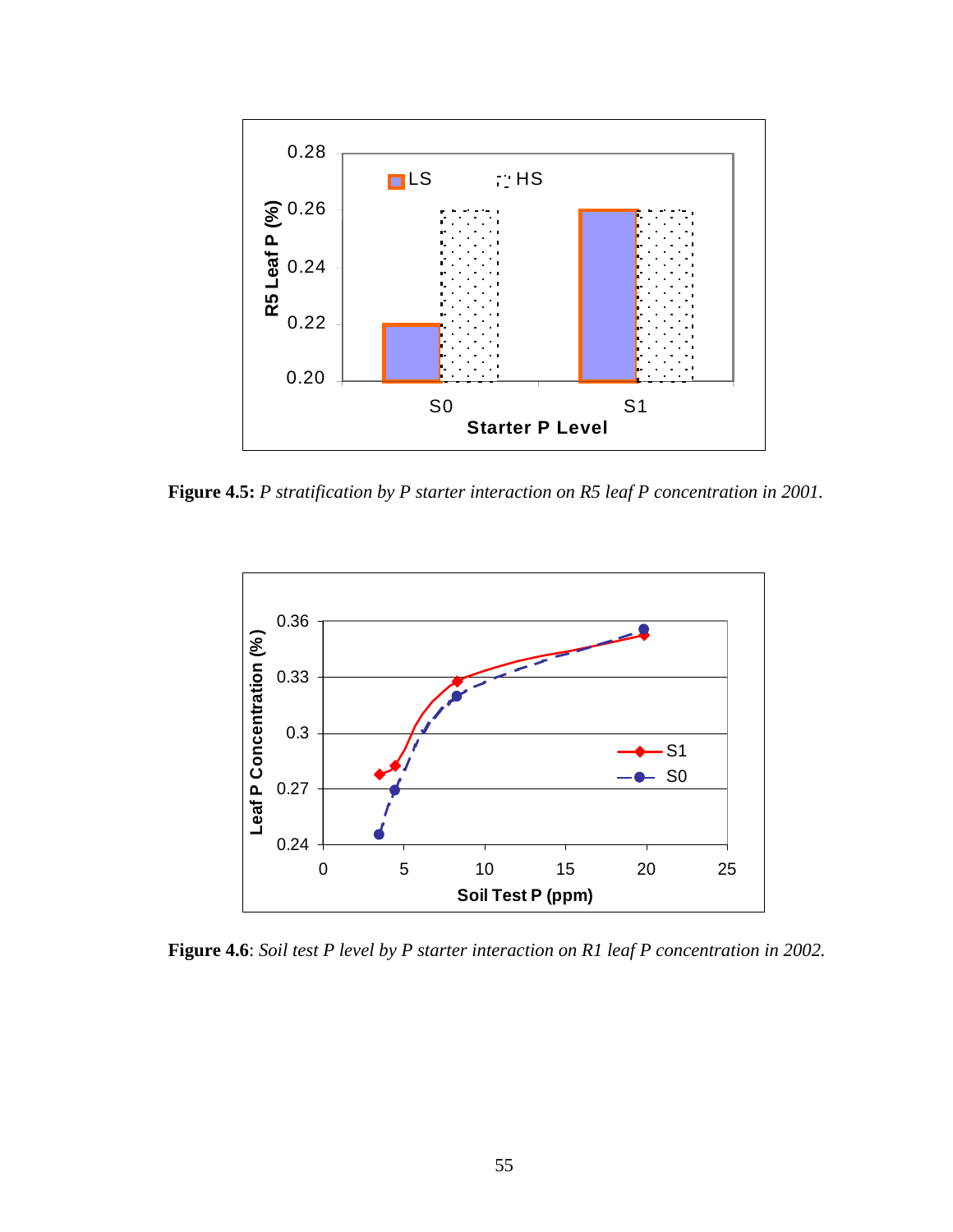## *Total Phosphorus Uptake*

Phosphorus uptake was affected by the main effect of soil test P at R1 and R5 in both seasons, by the use of starter P only at R1 in the 2002 season, and by stratification only at R1, regardless of season (Table 4.4). There was a non-significant trend for greater P uptake with use of starter P in the 2001 season, and a significantly negative effect of stratification at R1 in the same season. This latter effect was likely due to the previously discussed effect of stratification treatments on soybean dry matter at R1 in 2001 (Table 4.2), as there were no observed effects of stratification on leaf P at this sampling time (Table 4.3).

|                                  |                   | <b>Total P Uptake</b><br>at $R1$ (kg/ha) |                   | <b>Total P Uptake</b><br>at $R5$ (kg/ha) |
|----------------------------------|-------------------|------------------------------------------|-------------------|------------------------------------------|
| Source of Variation              | 2001              | 2002                                     | 2001              | 2002                                     |
| Stratification:                  |                   |                                          |                   |                                          |
| High (HS)                        | 1.62 b            | 6.39a                                    | 9.10a             | 9.50a                                    |
| Low (LS)                         | 2.14a             | 5.78 b                                   | 8.82 a            | 9.81a                                    |
| <b>Starter P:</b>                |                   |                                          |                   |                                          |
| No(S0)                           | 1.80a             | 5.60 <sub>b</sub>                        | 8.72 a            | 9.82a                                    |
| Yes $(S1)$                       | 1.96a             | 6.57a                                    | 9.20a             | 9.50a                                    |
| Soil P level:                    |                   |                                          |                   |                                          |
| P <sub>1</sub>                   | 1.35 <sub>b</sub> | 4.27c                                    | 5.60 <sub>b</sub> | 6.73c                                    |
| P <sub>2</sub>                   | 1.48 <sub>b</sub> | 4.52c                                    | 6.24 <sub>b</sub> | 6.99c                                    |
| P <sub>3</sub>                   | 2.16a             | 6.71 <sub>b</sub>                        | 12.05a            | 9.96 <sub>b</sub>                        |
| P <sub>4</sub>                   | 2.53a             | 8.84 a                                   | 11.96a            | 14.95 a                                  |
| <b>Stratification by P Level</b> | $NS^{\dagger}$    | <b>NS</b>                                | <b>NS</b>         | <b>NS</b>                                |
| <b>Stratification by Starter</b> | <b>NS</b>         | <b>NS</b>                                | $**$              | <b>NS</b>                                |
| Starter by P Level               | <b>NS</b>         | <b>NS</b>                                | <b>NS</b>         | <b>NS</b>                                |
| <b>Stratification by Starter</b> |                   |                                          |                   |                                          |
| by P Level                       | <b>NS</b>         | <b>NS</b>                                | <b>NS</b>         | <b>NS</b>                                |

**Table 4.4:** *Soybean P uptake at R1 and R5 – Princeton, 2001 and 2002.*

<sup>†</sup>NS = not significant at the 90% level of confidence;  $*$  = significantly different at the 90% level of confidence; \*\* = significantly different at the 95% level of confidence. means within a box followed by the same letter are not significantly different at the 90% level of confidence.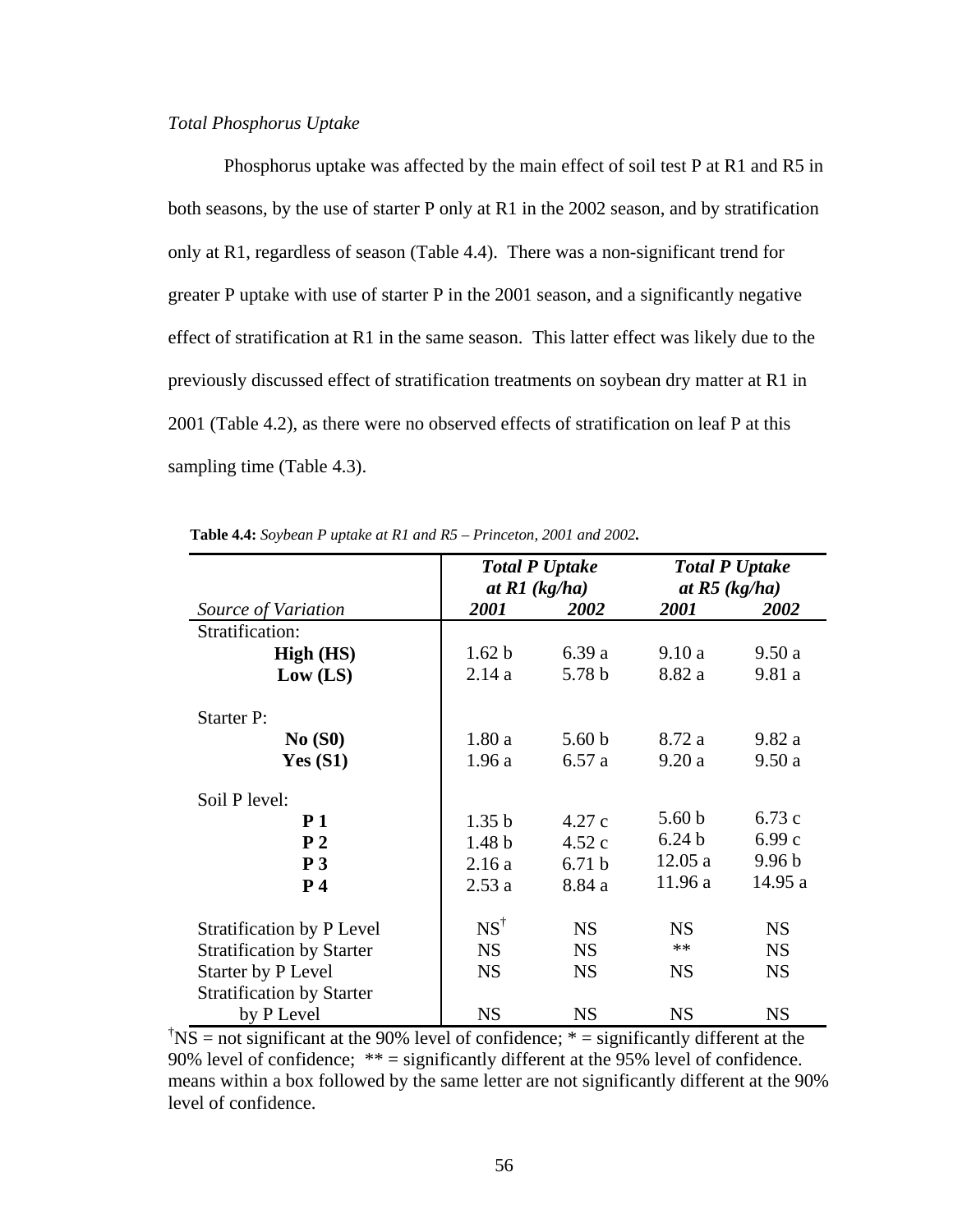An interaction between stratification and use of P starter was observed in P uptake at R5 in 2001 (Figure 4.7). The interaction was similar to that observed for R5 leaf P concentration in 2001 and indicated that, regardless of soil test P level, stratification was beneficial to soybean P nutrition when no starter P was applied.



**Figure 4.7**: *P stratification by P starter interaction on P uptake at R5 in 2001.*

## *Grain P concentration*

Grain P concentration in 2001 and in 2002 was influenced by all three main effects (Table 4.5). In 2001, high stratification increased grain P concentration by 7%, the use of starter raised it by 11%, and greater soil test P increased grain P by nearly 50% (Table 4.5), while in 2002 these increases, for the same factors, were 4%, 9% and 35%, respectively. There were no interactions among the main effects on grain P concentrations in 2001 (Table 4.5). In 2002, there was an interaction between starter P and stratification (Table 4.5, Figure 4.8). In this interaction, grain P was much more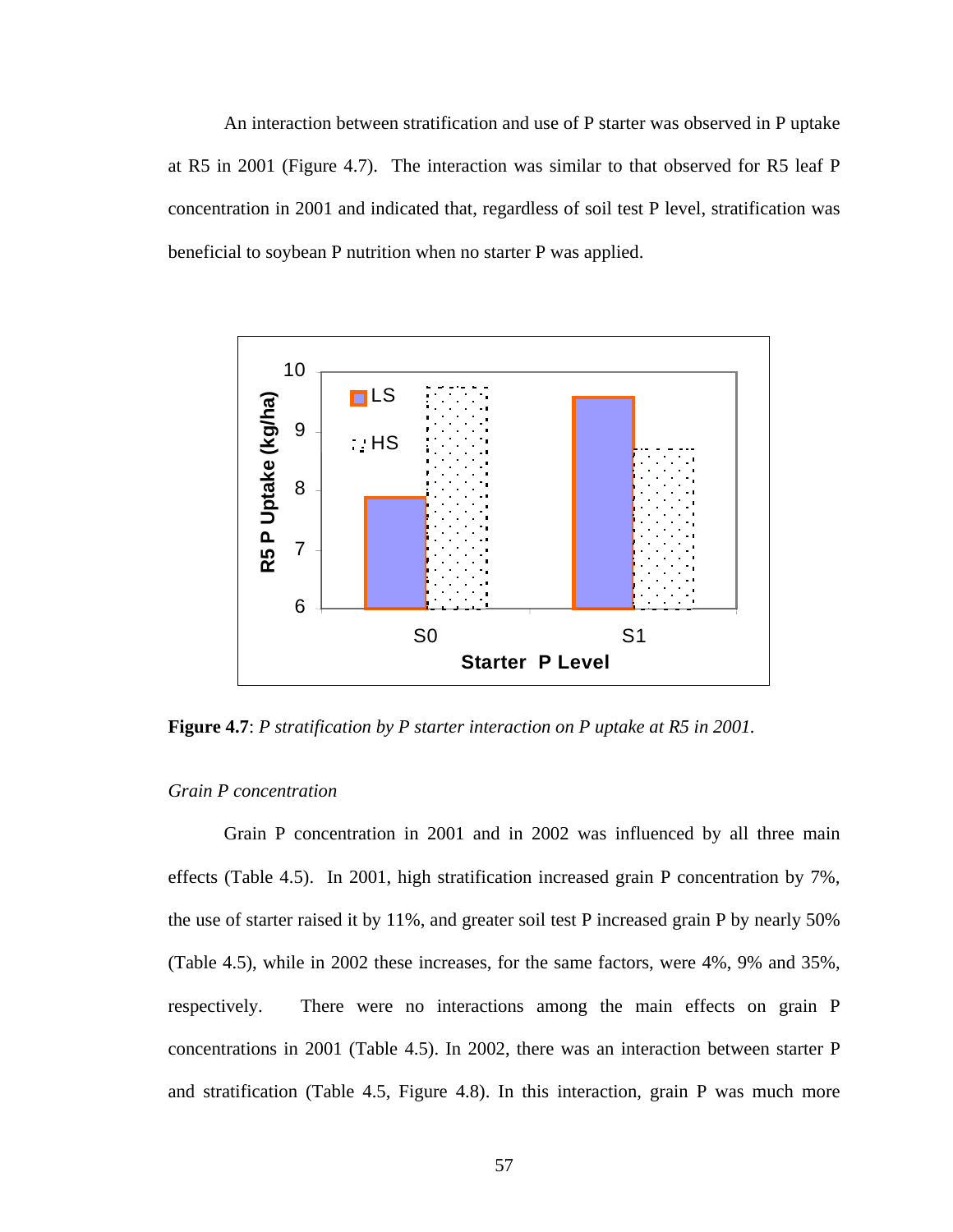responsive to the use of starter where soil P was not highly stratified, said in other way, grain P levels were greater with the high P stratification, when no starter was used (Figure 4.8).

|                                  | <b>Grain P</b> concentration |                   |
|----------------------------------|------------------------------|-------------------|
| Source of Variation              | (%)                          |                   |
|                                  | 2001                         | 2002              |
| Stratification:                  |                              |                   |
| High (HS)                        | 0.49a                        | 0.50a             |
| Low (LS)                         | 0.46 <sub>b</sub>            | 0.48 <sub>b</sub> |
| Starter P:                       |                              |                   |
| No(S0)                           | 0.45 <sub>b</sub>            | 0.47 <sub>b</sub> |
| Yes $(S1)$                       | 0.50a                        | 0.51a             |
| Soil P level:                    |                              |                   |
| P <sub>1</sub>                   | 0.39c                        | 0.43c             |
| P <sub>2</sub>                   | 0.42c                        | 0.44c             |
| P <sub>3</sub>                   | 0.51 <sub>b</sub>            | 0.51 b            |
| P <sub>4</sub>                   | 0.58a                        | 0.58a             |
| <b>Stratification by P Level</b> | $NS^{\dagger}$               | <b>NS</b>         |
| <b>Stratification by Starter</b> | <b>NS</b>                    | $\ast$            |
| Starter by P Level               | <b>NS</b>                    | <b>NS</b>         |
| <b>Stratification by Starter</b> |                              |                   |
| by P Level                       | <b>NS</b>                    | <b>NS</b>         |

**Table 4.5:** *Soybean grain P concentration – Princeton, 2001 and 2002.* 

<sup>†</sup>NS = not significant at the 90% level of confidence;  $* =$  significantly different at the 90% level of confidence; \*\* = significantly different at the 95% level of confidence. means within a box followed by the same letter are not significantly different at the 90% level of confidence.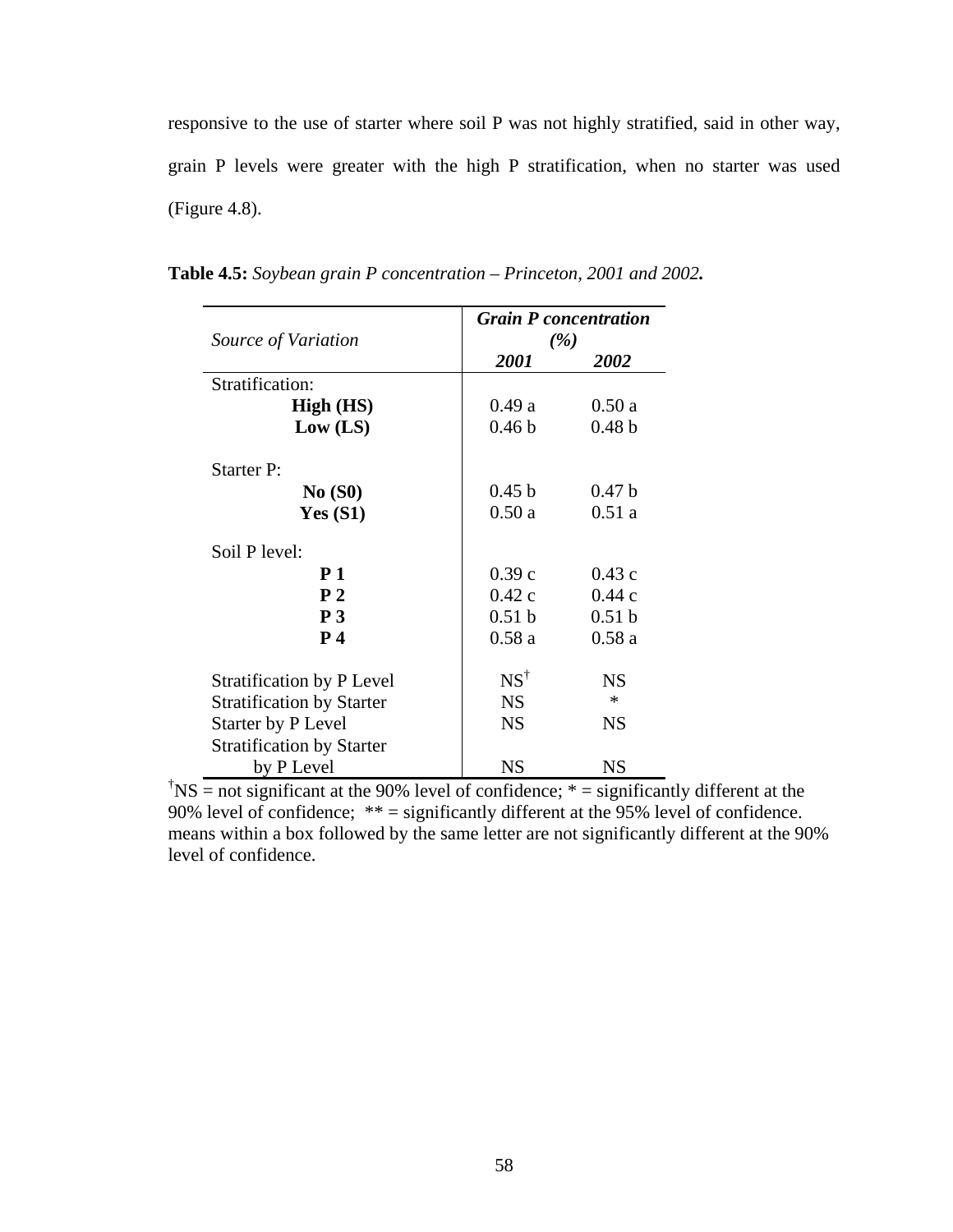

**Figure 4.8** *Starter by stratification interaction on soybean grain P concentration – Princeton, 2002.* 

### **OTHER NUTRIENTS**

Even though the main objective of the work was to analyze the effect of stratification on the P nutrition of soybean, crop response to the availability of other low mobility nutrients, such as potassium, zinc and magnesium, was also examined. Potassium and Zn were added to the entire experimental area before planting, but after the tillage-stratification treatments were in place. Consequently, there was no large difference in the distribution of these nutrients within the topsoil (0 to 20 cm) profile (Figures 4.9, 4.10 and 4.11). It is evident that K and Zn are strongly stratified, regardless of stratification treatment. Available Mg is much more homogeneously distributed in the low stratification treatment.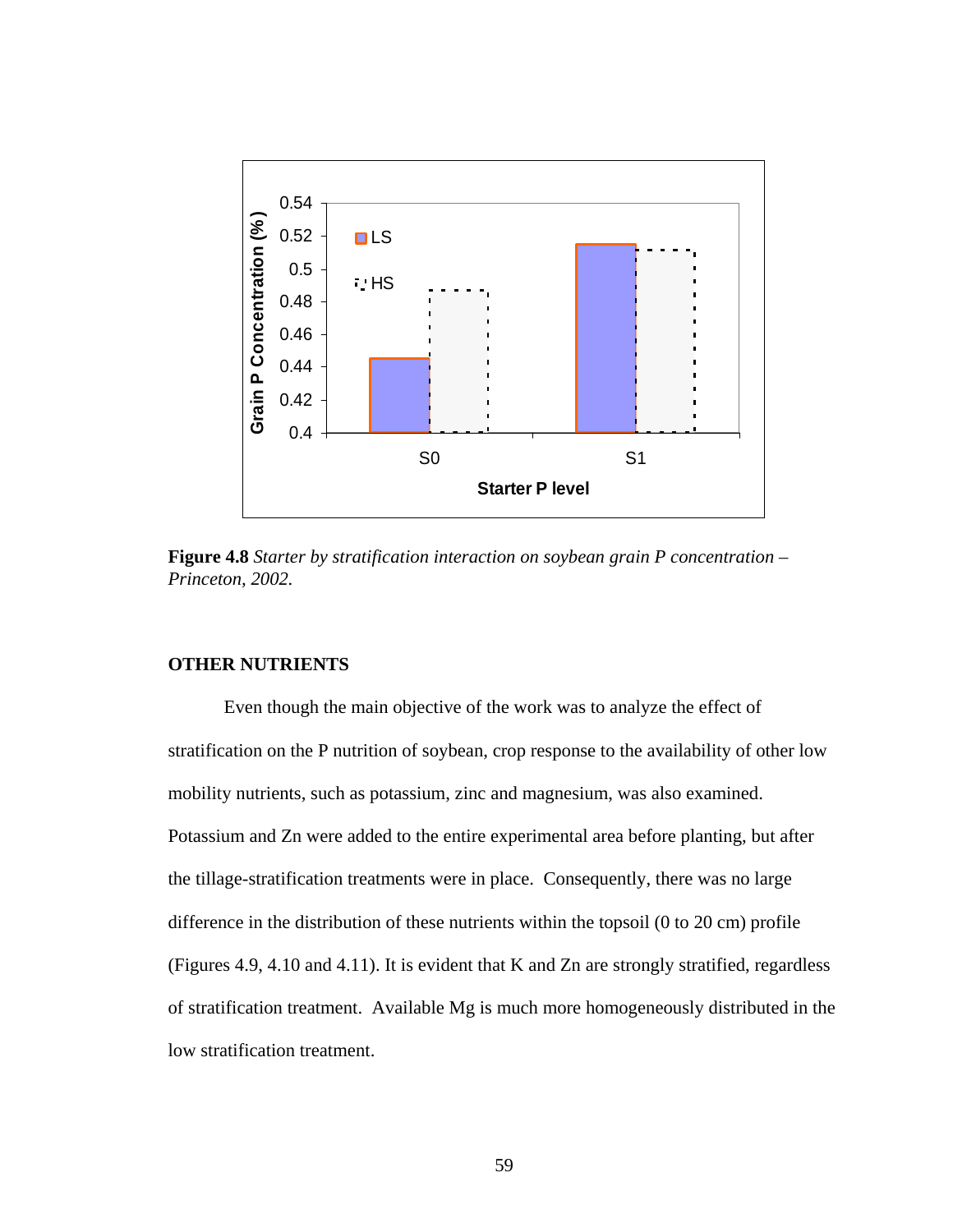

**Figure 4.9:** *Available soil K distribution – Princeton, 2001. LS – low stratification; HS – high stratification.* 



**Figure 4.10:** *Available soil Zn distribution – Princeton, 2001. LS – low stratification; HS – high stratification.*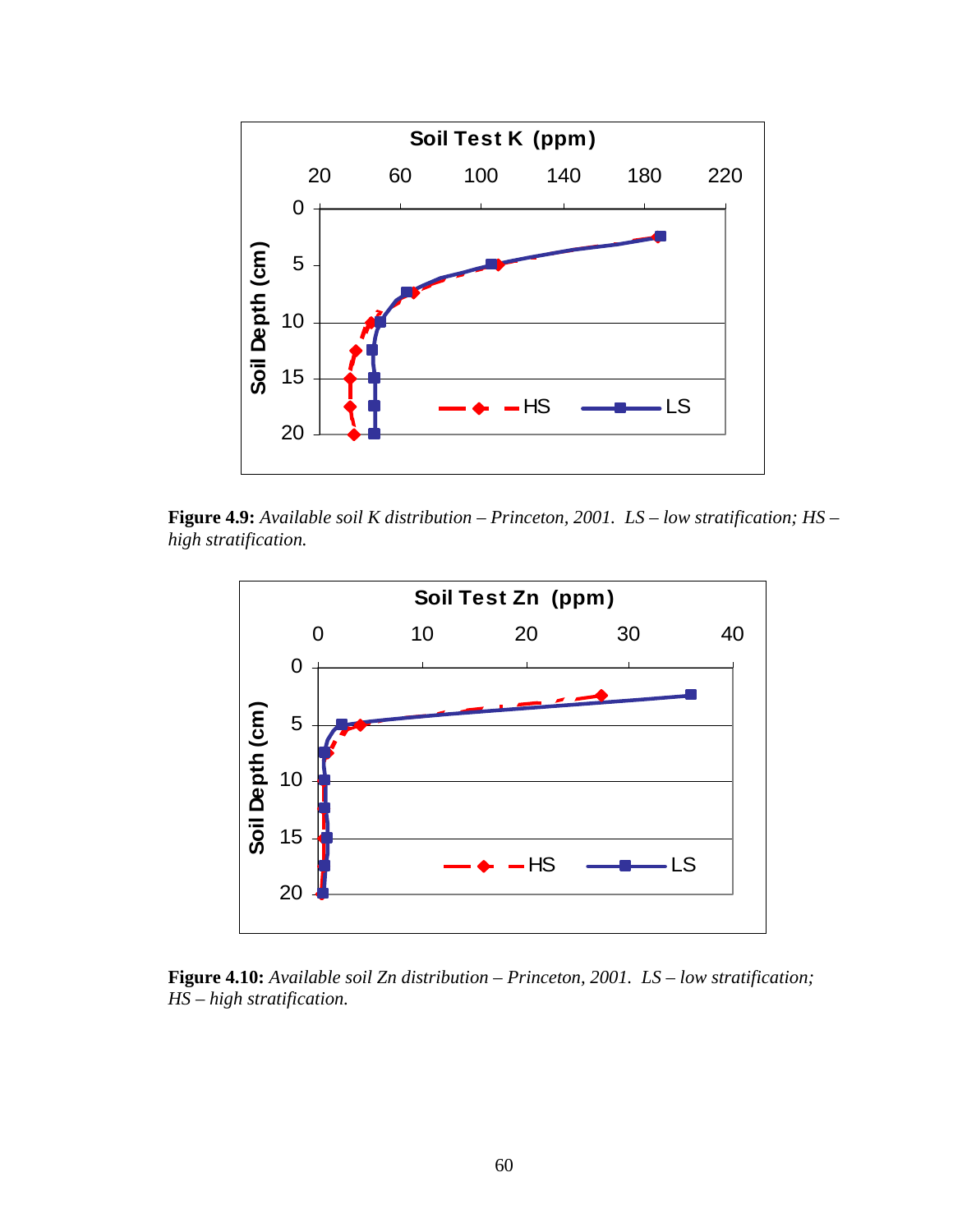

**Figure 4.11**: *Available soil Mg distribution – Princeton, 2001. LS – low stratification; HS – high stratification.* 

### **Potassium Nutrition**

Leaf K concentrations were increased by high stratification only at R5 in 2001 (Table 4.6). Leaf K was not positively affected by the use of starter P at any time; there was a negative response to starter at R5 in 2002. Increasing soil test P did not affect leaf K at R1 in either of the two seasons studied, while negatively affected it at R5 in both 2001 and 2002 (Table 4.6). Leaf K concentration was lower as the soil test P level increased, and given that dry matter production increased with the increase in soil test P level, the results suggest that the difference observed in leaf K concentration at R5 can be due to a dry matter dilution effect. At early stages of crop development, when dry matter was low, the available potassium was enough to maintain equal leaf K concentrations, regardless of the soil test P levels. At R5, when dry matter production was much higher, the soil could not provide enough potassium to maintain equal leaf K concentrations at all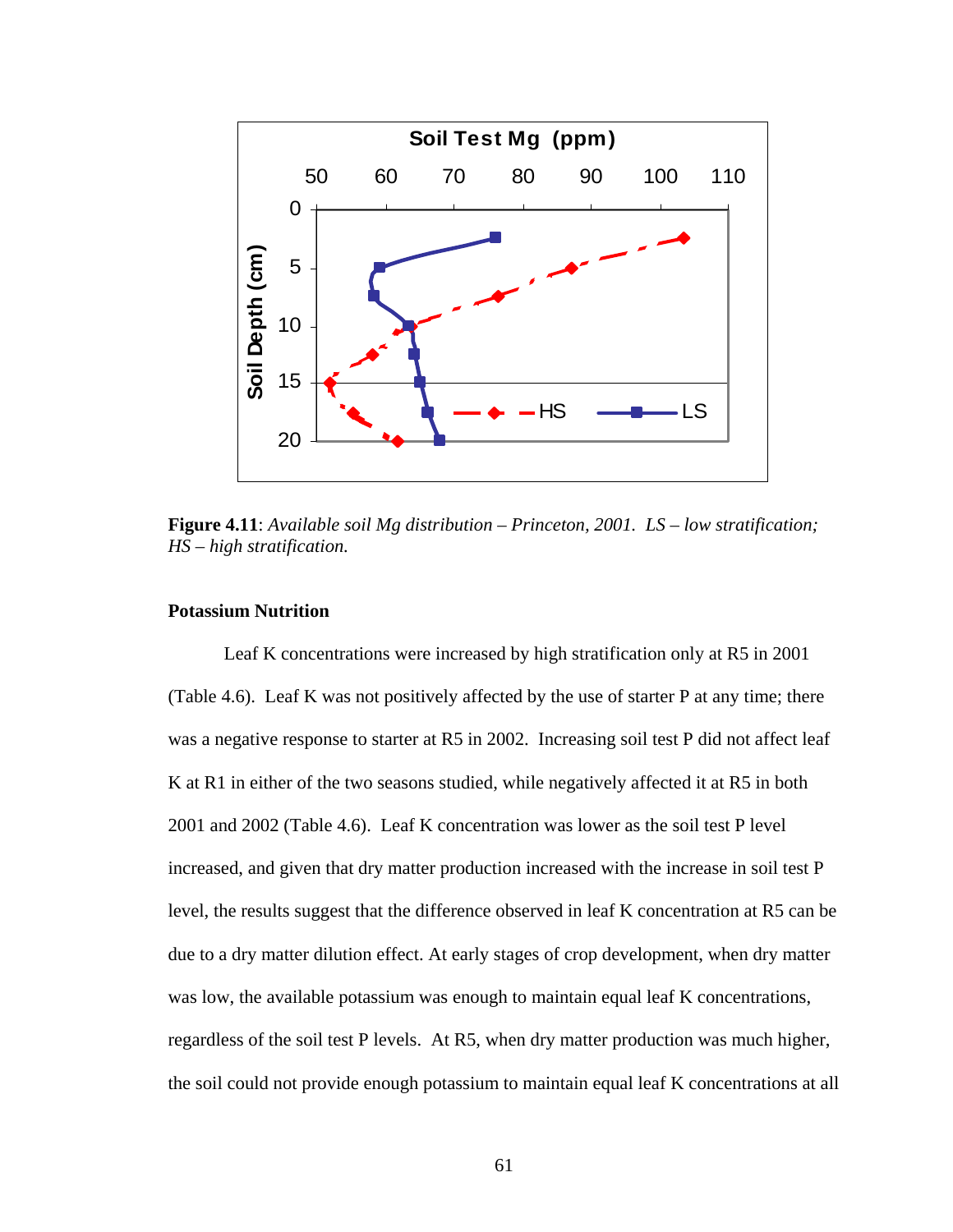soil test P levels. It is evident from Table 4.6 that the dilution effect appears for P1, P2 and P3, but not for P4. This difference in behavior at P4 is likely related to the fact that P4 had significantly higher soil test K levels than the other soil P level treatments at the start of the experiment. At R1, there was also an increase in dry matter with greater soil P, but the dilution influence of this response on leaf K was not observed. In 2001 this was because R1 dry matter production was so low. In 2002, the relative differences in R1 dry matter production among the soil P level treatments were much smaller than those observed at R5.

|                                  |                | Leaf K at R1 |                    | Leaf K at R5      |
|----------------------------------|----------------|--------------|--------------------|-------------------|
| Source of Variation              |                | (%)          |                    | (%)               |
|                                  | 2001           | 2002         | 2001               | 2002              |
| Stratification:                  |                |              |                    |                   |
| High (HS)                        | 1.84a          | 1.17a        | 1.57a              | 1.07a             |
| Low (LS)                         | 1.75a          | 1.08a        | 1.41 <sub>b</sub>  | 1.01a             |
| <b>Starter P:</b>                |                |              |                    |                   |
| No(S0)                           | 1.77a          | 1.15a        | 1.47a              | 1.10a             |
| Yes(S1)                          | 1.81a          | 1.04a        | 1.51a              | 0.98 <sub>b</sub> |
| Soil P level:                    |                |              |                    |                   |
| P <sub>1</sub>                   | 1.84a          | 1.19a        | 1.65a              | 1.13a             |
| P <sub>2</sub>                   | 1.75a          | 1.13a        | 1.50 <sub>b</sub>  | $1.06$ ab         |
| P <sub>3</sub>                   | 1.71a          | 1.05a        | 1.36c              | 1.00 <sub>b</sub> |
| P <sub>4</sub>                   | 1.87a          | 1.15a        | 1.46 <sub>bc</sub> | 0.98 <sub>b</sub> |
| <b>Stratification by P Level</b> | $NS^{\dagger}$ | <b>NS</b>    | <b>NS</b>          | <b>NS</b>         |
| <b>Stratification by Starter</b> | <b>NS</b>      | <b>NS</b>    | <b>NS</b>          | <b>NS</b>         |
| <b>Starter by P Level</b>        | <b>NS</b>      | $**$         | <b>NS</b>          | <b>NS</b>         |
| <b>Stratification by Starter</b> |                |              |                    |                   |
| by P Level                       | <b>NS</b>      | <b>NS</b>    | <b>NS</b>          | <b>NS</b>         |

**Table 4.6:** *Soybean leaf K concentration at R1 and R5 – Princeton, 2001 and 2002.* 

<sup>†</sup>NS = not significant at the 90% level of confidence;  $*$  = significantly different at the 90% level of confidence; \*\* = significantly different at the 95% level of confidence; means within a box followed by the same letter are not significantly different at the 90% level of confidence.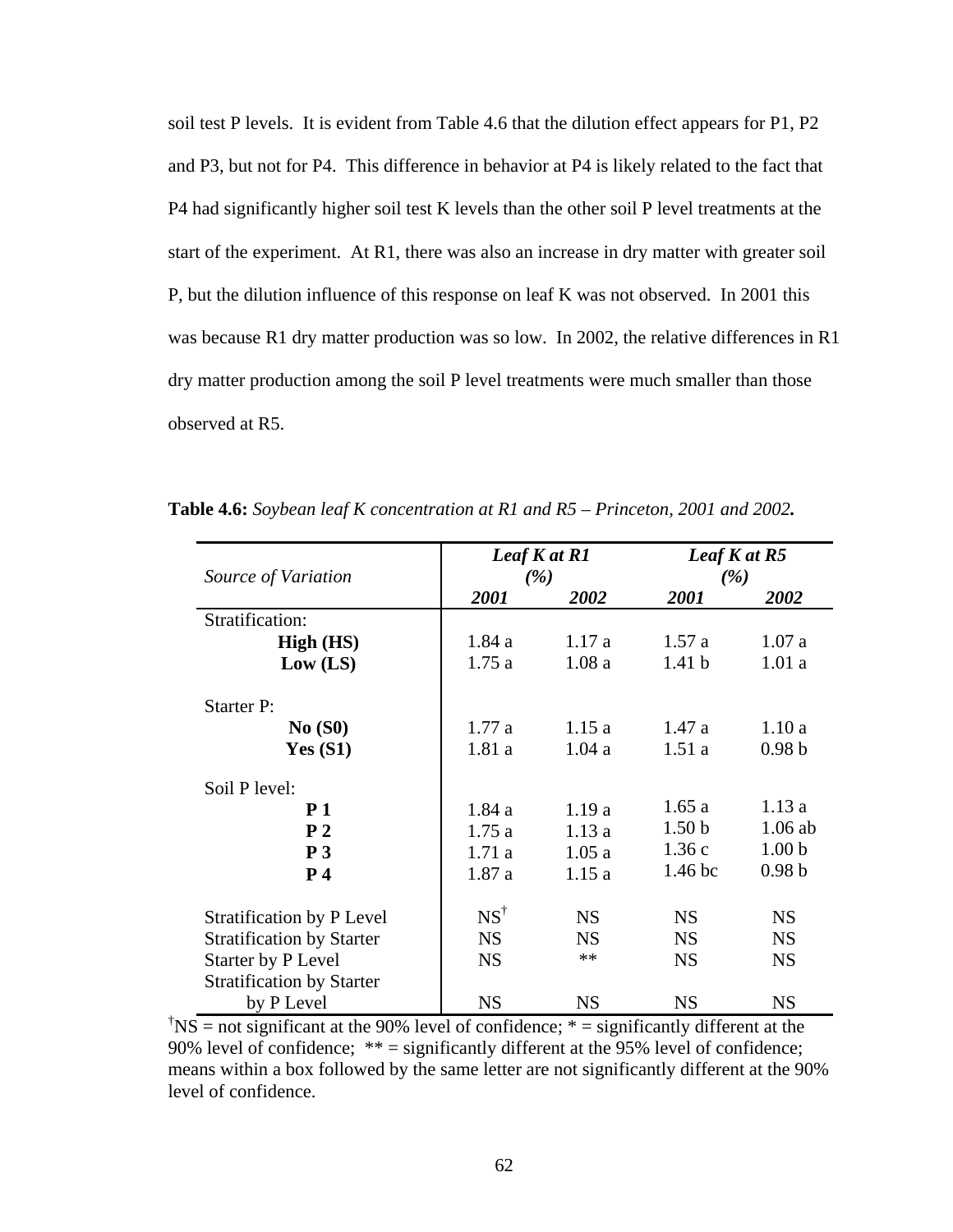There was a significant interaction between use of starter and soil P level on leaf K concentration at R1 in 2002 (Table 4.6, Figure 4.12). The explanation for this interaction is not clear, though it seems that when starter was used at soil P levels P1 and P2 leaf K was lower than when it was not used. Just the opposite was observed at soil P levels P3 and P4. It is also evident from Figure 4.12 that leaf K generally decreased between soil P level P1 and P3, while increasing between P3 and P4.



**Figure 4.12:** *Soil P level by starter P interaction on leaf K at R1 – Princeton, 2002.* 

#### *Grain K Concentration*

In the 2001 season grain K concentration was affected only by soil P level, and was higher for the highest soil test P levels. This was not in agreement with observed trends in leaf K with increasing available soil P (Table 4.7). In the 2002 season, grain K was affected by starter P and by soil test P level (Table 4.7). The use of starter P resulted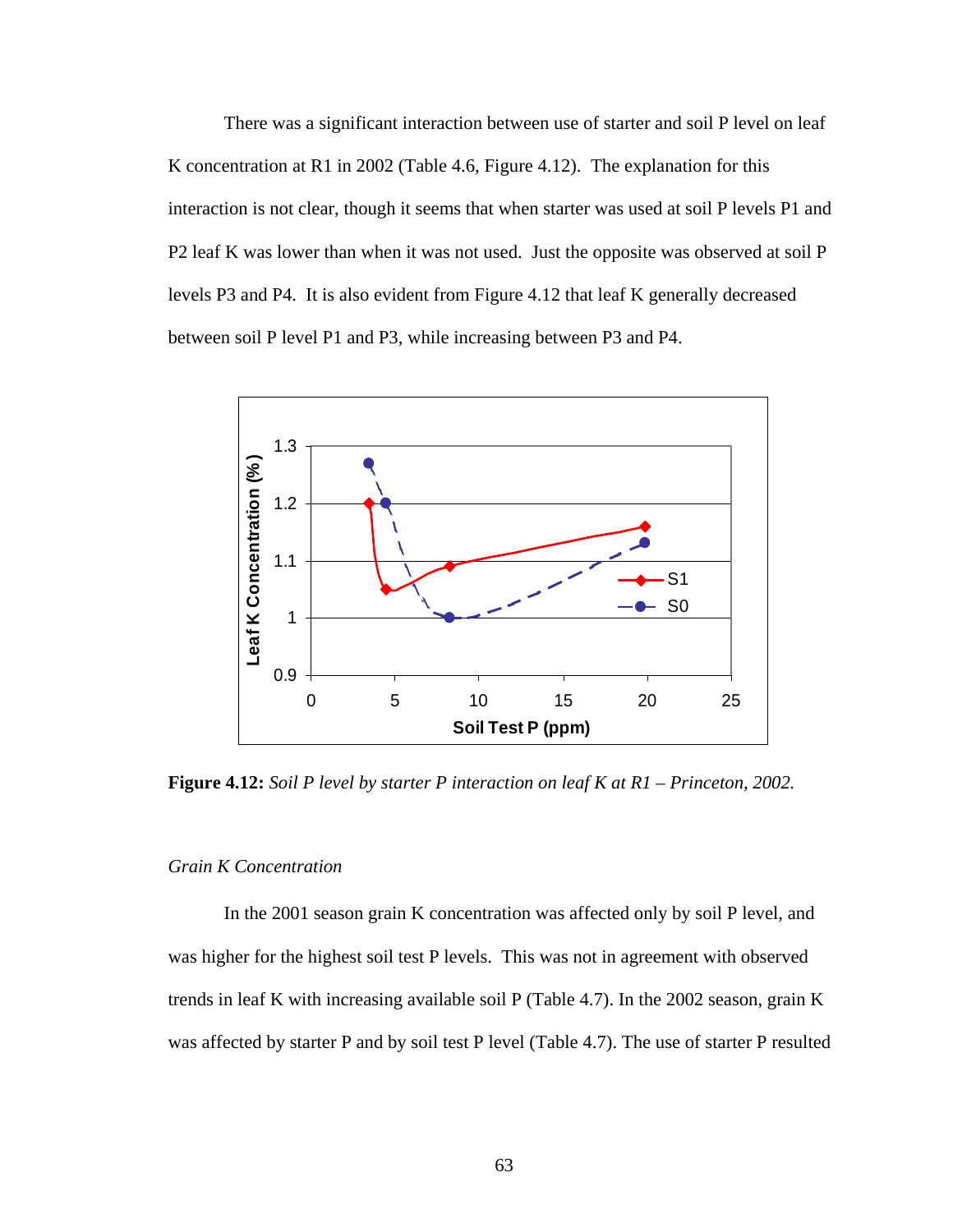in higher grain K concentrations as did the highest soil test P level (Table 4.7). An

interaction between stratification and starter P was also observed on grain K (Table 4.7).

|                                  | <b>Grain K</b>              |                   |  |  |
|----------------------------------|-----------------------------|-------------------|--|--|
|                                  | <i><b>Concentration</b></i> |                   |  |  |
| Source of Variation              |                             | (%)               |  |  |
|                                  | 2001                        | 2002              |  |  |
| Stratification:                  |                             |                   |  |  |
| High (HS)                        | 2.05a                       | 1.76a             |  |  |
| Low (LS)                         | 2.05a                       | 1.74a             |  |  |
| <b>Starter P:</b>                |                             |                   |  |  |
| No(S0)                           | 2.03a                       | 1.73 <sub>b</sub> |  |  |
| <b>Yes (S1)</b>                  | 2.07a                       | 1.78 a            |  |  |
| Soil P level:                    |                             |                   |  |  |
| P <sub>1</sub>                   | 1.99 <sub>b</sub>           | 1.71 <sub>b</sub> |  |  |
| P <sub>2</sub>                   | 1.98 <sub>b</sub>           | 1.71 <sub>b</sub> |  |  |
| P <sub>3</sub>                   | 2.08a                       | 1.75 <sub>b</sub> |  |  |
| P <sub>4</sub>                   | 2.13a                       | 1.83a             |  |  |
| <b>Stratification by P Level</b> | $NS^{\dagger}$              | <b>NS</b>         |  |  |
| <b>Stratification by Starter</b> | <b>NS</b>                   | $**$              |  |  |
| Starter by P Level               | <b>NS</b>                   | <b>NS</b>         |  |  |
| <b>Stratification by Starter</b> |                             |                   |  |  |
| by P Level                       | NS                          | <b>NS</b>         |  |  |

**Table 4.7:** Soybean grain K concentration – Princeton, 2001 and 2002**.** 

<sup>†</sup>NS = not significant at the 90% level of confidence;  $* =$  significantly different at the 90% level of confidence; \*\* = significantly different at the 95% level of confidence; means within a box followed by the same letter are not significantly different at the 90% level of confidence.

### **Magnesium Nutrition**

Leaf Mg concentration was positively affected by the use of starter P only at R5 in 2002, but was positively influenced by increasing soil test P level at all sampling dates in both years (Table 4.8). As there is no known direct effect of available P on Mg nutrition reported in the literature, the benefit is believed to be derived from the improved general status of the soybean due to reduced P deficiency. The leaf Mg concentrations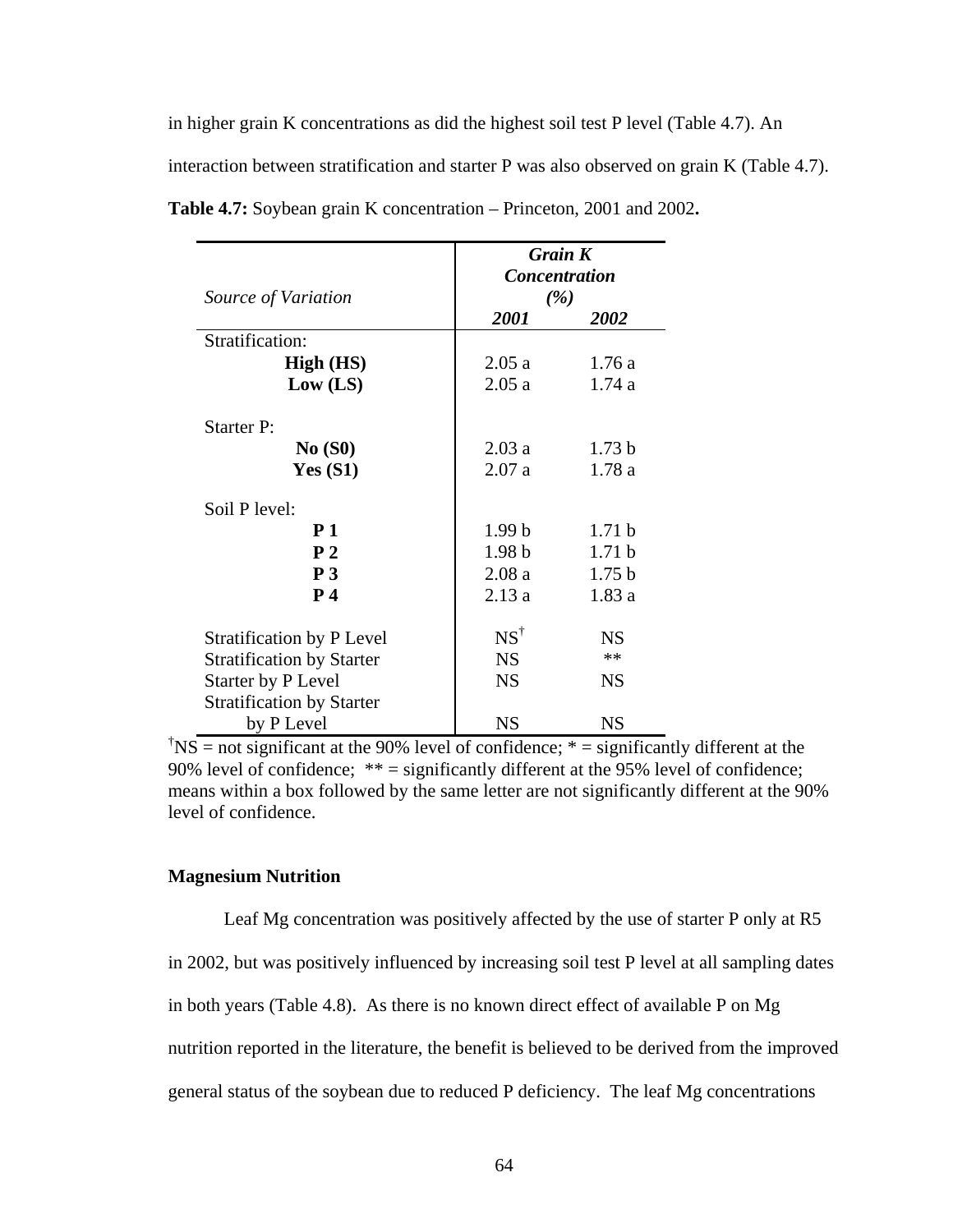observed at the lowest soil test P level at R1 in 2001, which are considerably lower than those observed at the same growth stage in 2002, are somewhat below the range of considered optimal for maximum soybean grain production by Flannery (1989); EMBRAPA (1998); and Martins (personal communication - cited by Yamada, 1999). Even though these leaf Mg concentrations are a little below those considered optimal, it is important to note that the optimal designation was for nutrient concentrations in the uppermost completely expanded trifoliates. This sampling was of all the leaves of the plant, and considering that Mg is a nutrient with high mobility within the plant (Tisdale, et al., 1993), it is highly probable that the concentration of Mg in the uppermost completely expanded trifoliates was higher than the 0.33% critical value.

An interaction between soil test P level and the use of starter on leaf Mg was observed at R1 in 2002 (Table 4.8). This interaction was confusing and not easy to explain. When starter P was used at low soil test P levels the leaf Mg concentration was higher than when no starter is used, but at higher levels of soil test P, just the opposite was observed (Figure 4.13).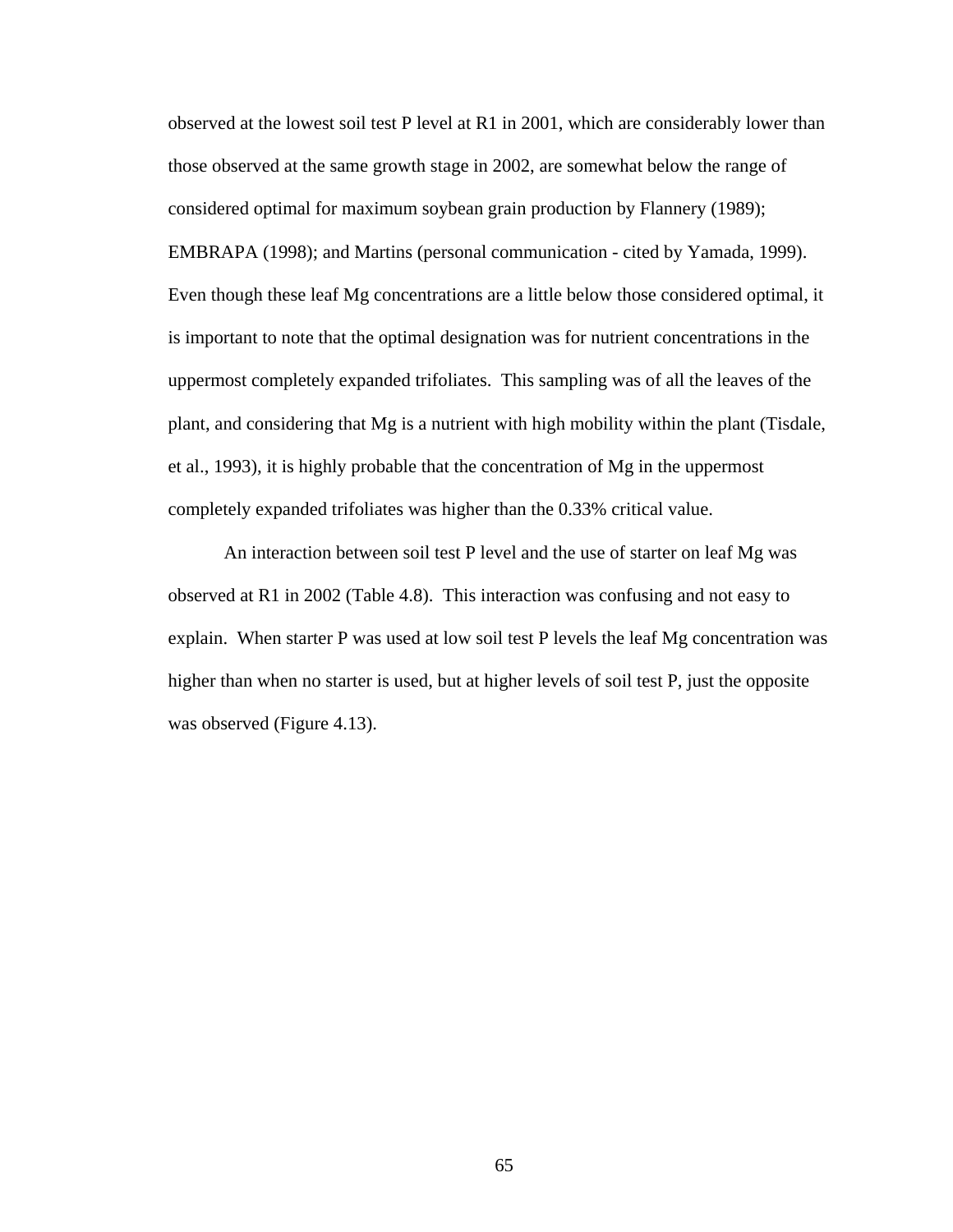| Source of Variation              |                   | Leaf Mg at R1<br>(%) |           | Leaf Mg at R5<br>(%) |
|----------------------------------|-------------------|----------------------|-----------|----------------------|
|                                  | 2001              | 2002                 | 2001      | 2002                 |
| Stratification:                  |                   |                      |           |                      |
| High (HS)                        | 0.33a             | 0.44a                | 0.35a     | 0.38a                |
| Low (LS)                         | 0.36a             | 0.44a                | 0.35a     | 0.38a                |
| <b>Starter P:</b>                |                   |                      |           |                      |
| No(S0)                           | 0.35a             | 0.44a                | 0.35a     | 0.37 <sub>b</sub>    |
| Yes $(S1)$                       | 0.35a             | 0.44a                | 0.35a     | 0.39a                |
| Soil P level:                    |                   |                      |           |                      |
| P <sub>1</sub>                   | 0.31 <sub>b</sub> | 0.41 <sub>b</sub>    | 0.32c     | 0.35 <sub>b</sub>    |
| P <sub>2</sub>                   | 0.35a             | 0.44a                | $0.34$ bc | 0.37 <sub>b</sub>    |
| P <sub>3</sub>                   | 0.38a             | 0.45a                | $0.37$ ab | $0.38$ ab            |
| P <sub>4</sub>                   | 0.36a             | 0.46a                | 0.39a     | 0.42a                |
| <b>Stratification by P Level</b> | $NS^{\dagger}$    | <b>NS</b>            | <b>NS</b> | <b>NS</b>            |
| <b>Stratification by Starter</b> | <b>NS</b>         | <b>NS</b>            | <b>NS</b> | <b>NS</b>            |
| Starter by P Level               | <b>NS</b>         | **                   | <b>NS</b> | <b>NS</b>            |
| <b>Stratification by Starter</b> |                   |                      |           |                      |
| by P Level                       | <b>NS</b>         | <b>NS</b>            | <b>NS</b> | <b>NS</b>            |

**Table 4.8:** *Soybean leaf Mg concentration at R1 and R5 – Princeton, 2001 and 2002.* 

<sup>†</sup>NS = not significant at the 90% level of confidence;  $*$  = significantly different at the 90% level of confidence; \*\* = significantly different at the 95% level of confidence; means within a box followed by the same letter are not significantly different at the 90% level of confidence.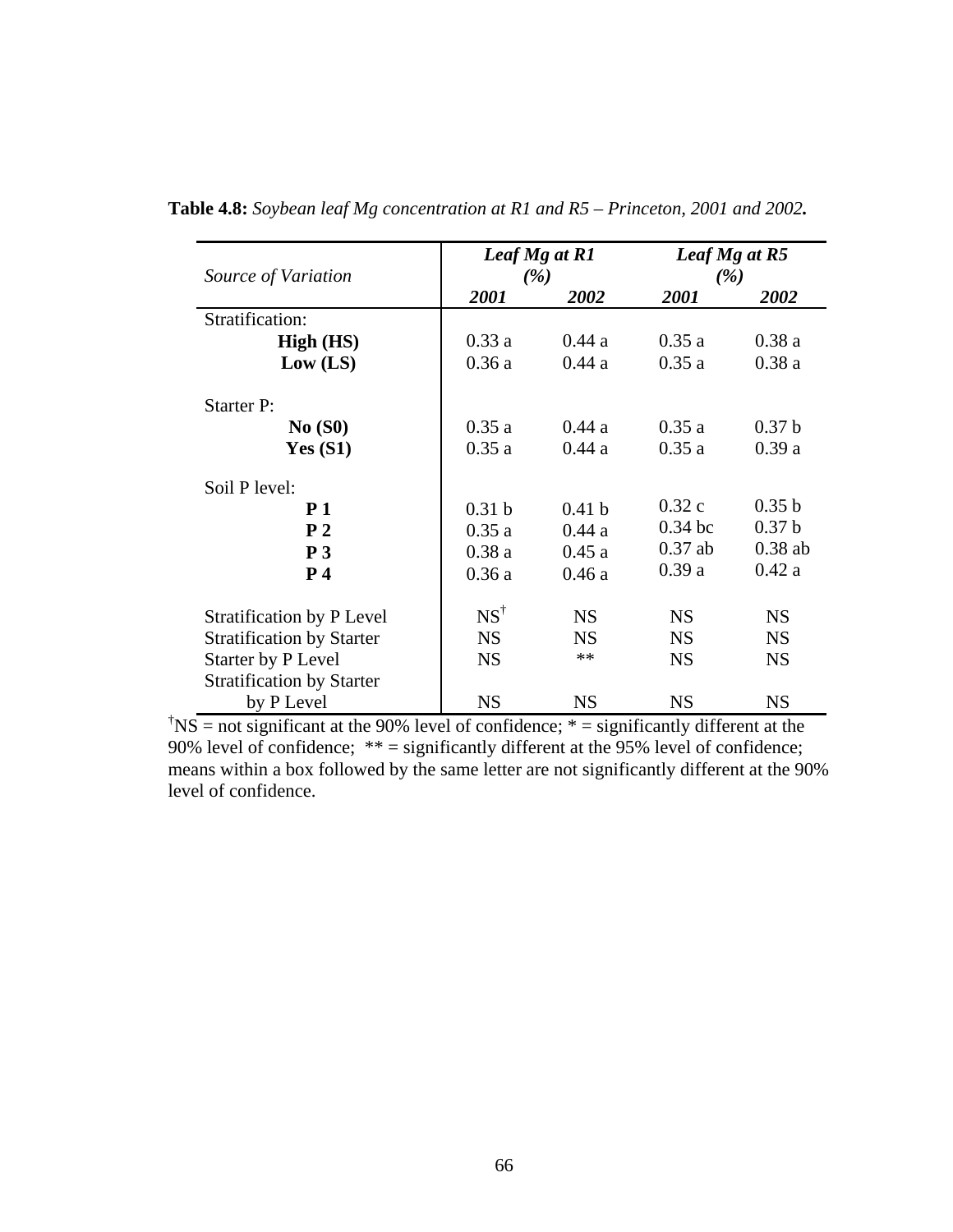

**Figure 4.13:** Soil P level by starter P interaction on leaf Mg at R1 – Princeton, 2002. *Grain Magnesium Concentration* 

Soybean grain Mg concentration was affected only by soil test P level in both years. The effect was similar to the one observed for leaf Mg concentration and consisted of higher levels of grain tissue Mg as the soil test P level increased (Table 4.9).

**Table 4.9:** Soybean grain Mg concentration – Princeton, 2001 and 2002**.** 

|                     |      | Grain Mg<br><b>Concentration</b> |  |
|---------------------|------|----------------------------------|--|
| Source of Variation | (%)  |                                  |  |
|                     | 2001 | 2002                             |  |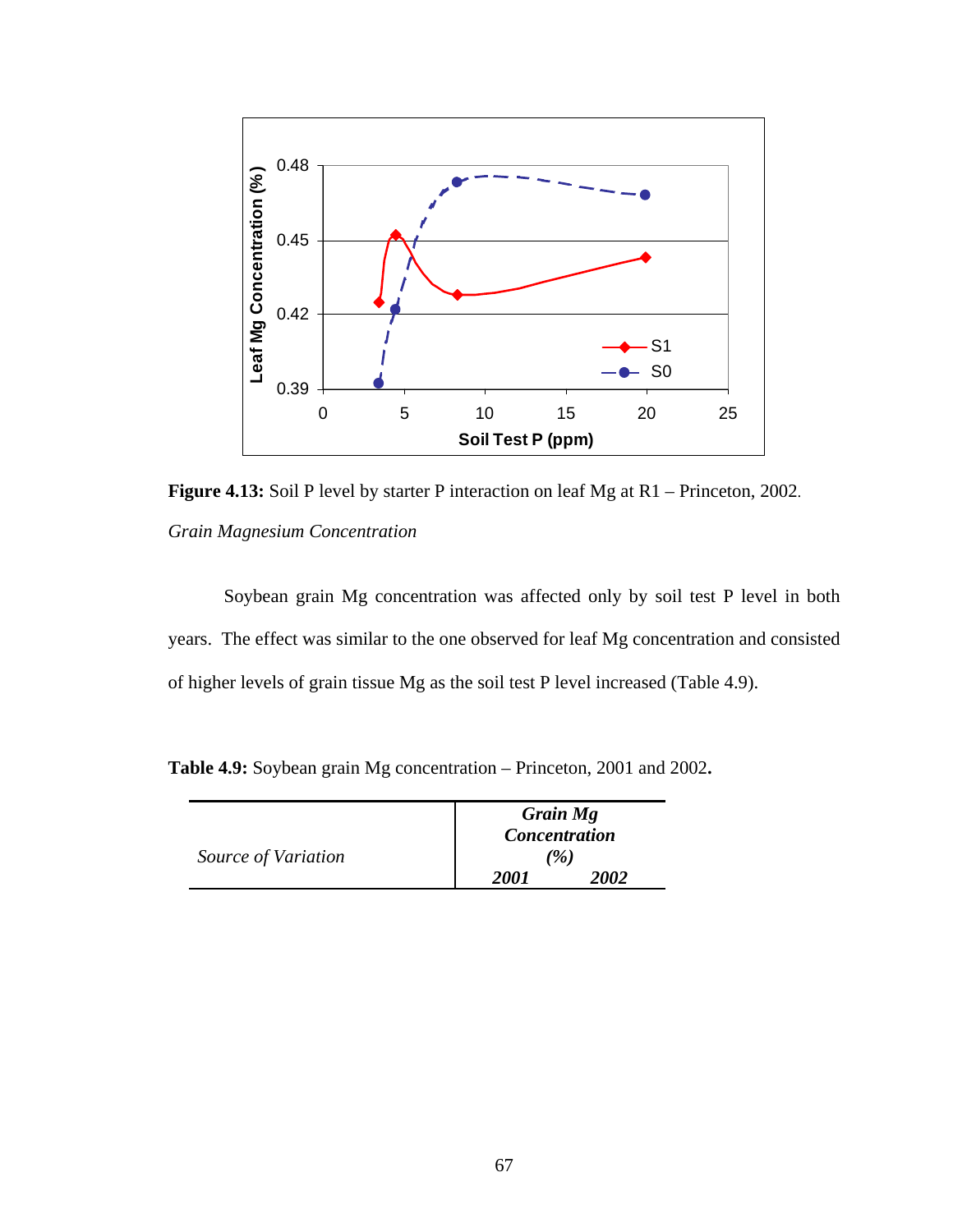| Stratification:                  |                   |                   |
|----------------------------------|-------------------|-------------------|
| High (HS)                        | 0.13a             | 0.22a             |
| Low (LS)                         | 0.13a             | 0.21a             |
| <b>Starter P:</b>                |                   |                   |
| No(S0)                           | 0.13a             | 0.21a             |
| Yes $(S1)$                       | 0.13a             | 0.21a             |
| Soil P level:                    |                   |                   |
| <b>P</b> 1                       | 0.12 <sub>b</sub> | 0.21 <sub>b</sub> |
| P <sub>2</sub>                   | 0.12 <sub>b</sub> | 0.21 <sub>b</sub> |
| $\bf{P}$ 3                       | 0.13a             | 0.21 <sub>b</sub> |
| P <sub>4</sub>                   | 0.13a             | 0.22a             |
| <b>Stratification by P Level</b> | $NS^{\dagger}$    | <b>NS</b>         |
| <b>Stratification by Starter</b> | <b>NS</b>         | <b>NS</b>         |
| Starter by P Level               | <b>NS</b>         | <b>NS</b>         |
| <b>Stratification by Starter</b> |                   |                   |
| by P Level                       | <b>NS</b>         | <b>NS</b>         |

<sup>†</sup>NS = not significant at the 90% level of confidence;  $*$  = significantly different at the 90% level of confidence; \*\* = significantly different at the 95% level of confidence; means within a box followed by the same letter are not significantly different at the 90% level of confidence.

# **Zinc Nutrition**

Leaf Zn concentration was negatively affected at R1 and R5, in both years, by soil test P level (Table 4.10). This antagonistic effect of soil phosphorus on the Zn nutrition of plants is well known (Tisdale et. al., 1993). Despite the significant difference in leaf Zn due to the soil P treatments, all leaf Zn values were well above the cited critical range for maximum soybean grain production (Flannery, 1989; EMBRAPA, 1998; Martins, personal communication - cited by Yamada, 1999). Interactions between stratification and starter P; between soil P level and starter P; and the three way interaction of stratification by soil P level by starter P on leaf Zn were observed at different times (Table 4.10). In the interaction between soil test P level and starter P, the leaf Zn at the lowest soil test P was lower with the use of starter than when starter was not used, while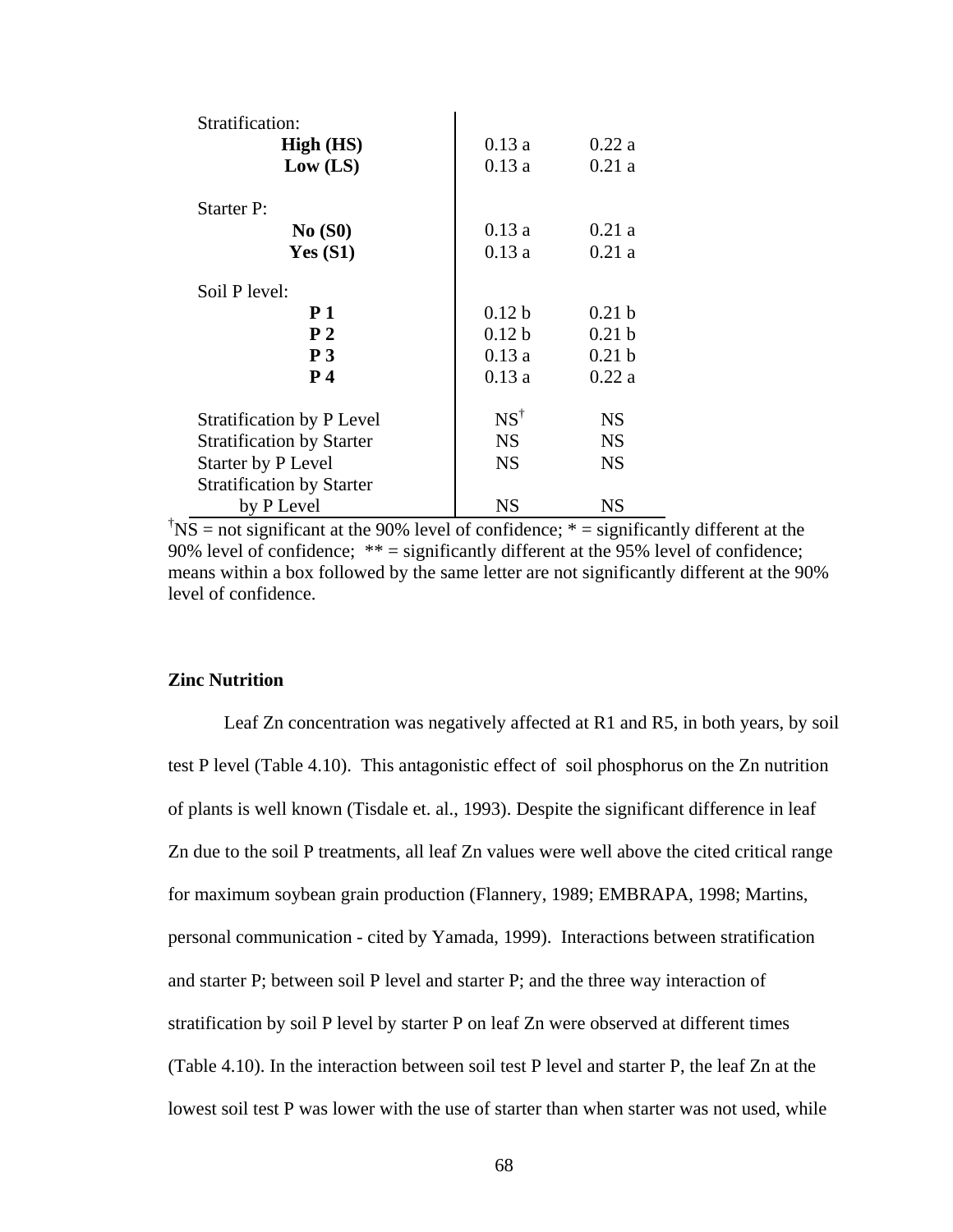at the highest soil test P levels, just the opposite was observed (Figure 4.14). In the stratification by starter P interaction, the leaf Zn concentration decreased greatly when starter P was applied with low stratification, while not changing a great deal when starter was used on highly stratified soil (Figure 4.15). The three-way interaction is not illustrated, as it is not easily explained. Even with all the interactions and effects observed in leaf Zn, little attention needs to be paid, nutritionally, as these concentrations were all high and in no case even close to the critical level for soybean grain production.

**Table 4.10:** Soybean *leaf Zn concentration at R1 and R5 – Princeton, 2001 and 2002.* 

|                     | Leaf Zn at R1   |                    | Leaf Zn at R5 |                    |
|---------------------|-----------------|--------------------|---------------|--------------------|
| Source of Variation | $\mathscr{C}_0$ |                    |               | ( %)               |
|                     | <i>2001</i>     | <i><b>2002</b></i> | <i>2001</i>   | <i><b>2002</b></i> |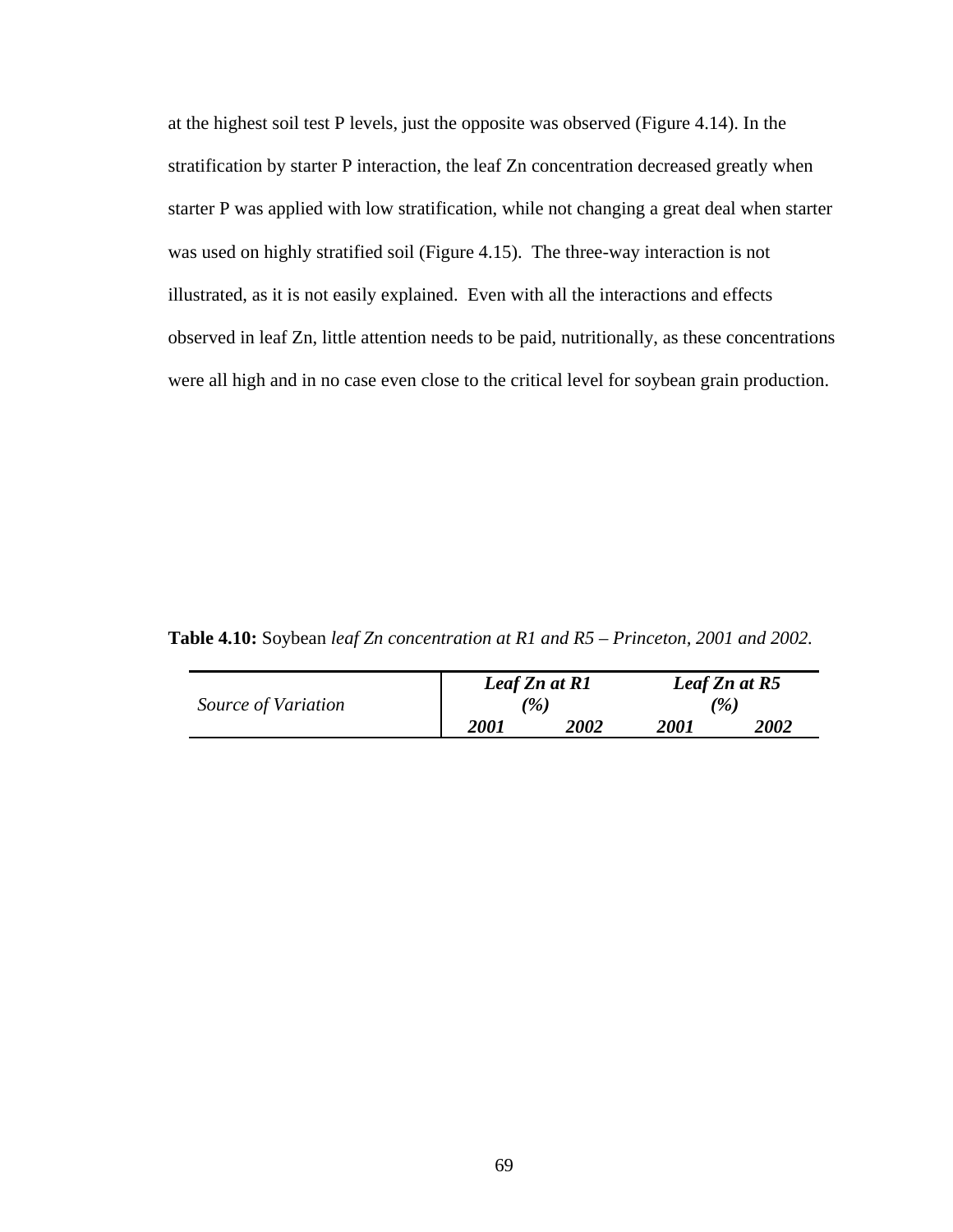| Stratification:                  |                   |                   |                   |                   |
|----------------------------------|-------------------|-------------------|-------------------|-------------------|
| High (HS)                        | 38.1 a            | 71.5 a            | 71.5a             | 93.3 a            |
| Low (LS)                         | 38.5 a            | 70.2a             | 70.8a             | 84.4 a            |
| <b>Starter P:</b>                |                   |                   |                   |                   |
| No(S0)                           | 38.8 a            | 72.0 a            | 72.1 a            | 90.4a             |
| Yes $(S1)$                       | 37.8a             | 69.7 a            | 70.2a             | 87.3 a            |
| Soil P level:                    |                   |                   |                   |                   |
| <b>P</b> 1                       | 40.4 a            | 71.9 <sub>b</sub> | 84.9 a            | 89.3 <sub>b</sub> |
| P <sub>2</sub>                   | 40.8a             | 80.2 a            | 84.2 a            | 106.5a            |
| P <sub>3</sub>                   | 36.5 <sub>b</sub> | 72.1 <sub>b</sub> | 59.3 <sub>b</sub> | 87.9 b            |
| P <sub>4</sub>                   | 35.5 b            | 59.4 c            | 56.2 b            | 71.6 c            |
| <b>Stratification by P Level</b> | $NS^{\dagger}$    | <b>NS</b>         | <b>NS</b>         | <b>NS</b>         |
| <b>Stratification by Starter</b> | <b>NS</b>         | $\ast$            | <b>NS</b>         | <b>NS</b>         |
| Starter by P Level               | $**$              | <b>NS</b>         | <b>NS</b>         | <b>NS</b>         |
| <b>Stratification by Starter</b> | <b>NS</b>         | $***$             |                   |                   |
| by P Level                       |                   |                   | <b>NS</b>         | <b>NS</b>         |

<sup>†</sup>NS = not significant at the 90% level of confidence;  $*$  = significantly different at the 90% level of confidence; \*\* = significantly different at the 95% level of confidence. means within a box followed by the same letter are not significantly different at the 90% level of confidence.



**Figure 4.14:** Soil P level by starter P interaction on leaf Zn at R1– Princeton, 2001.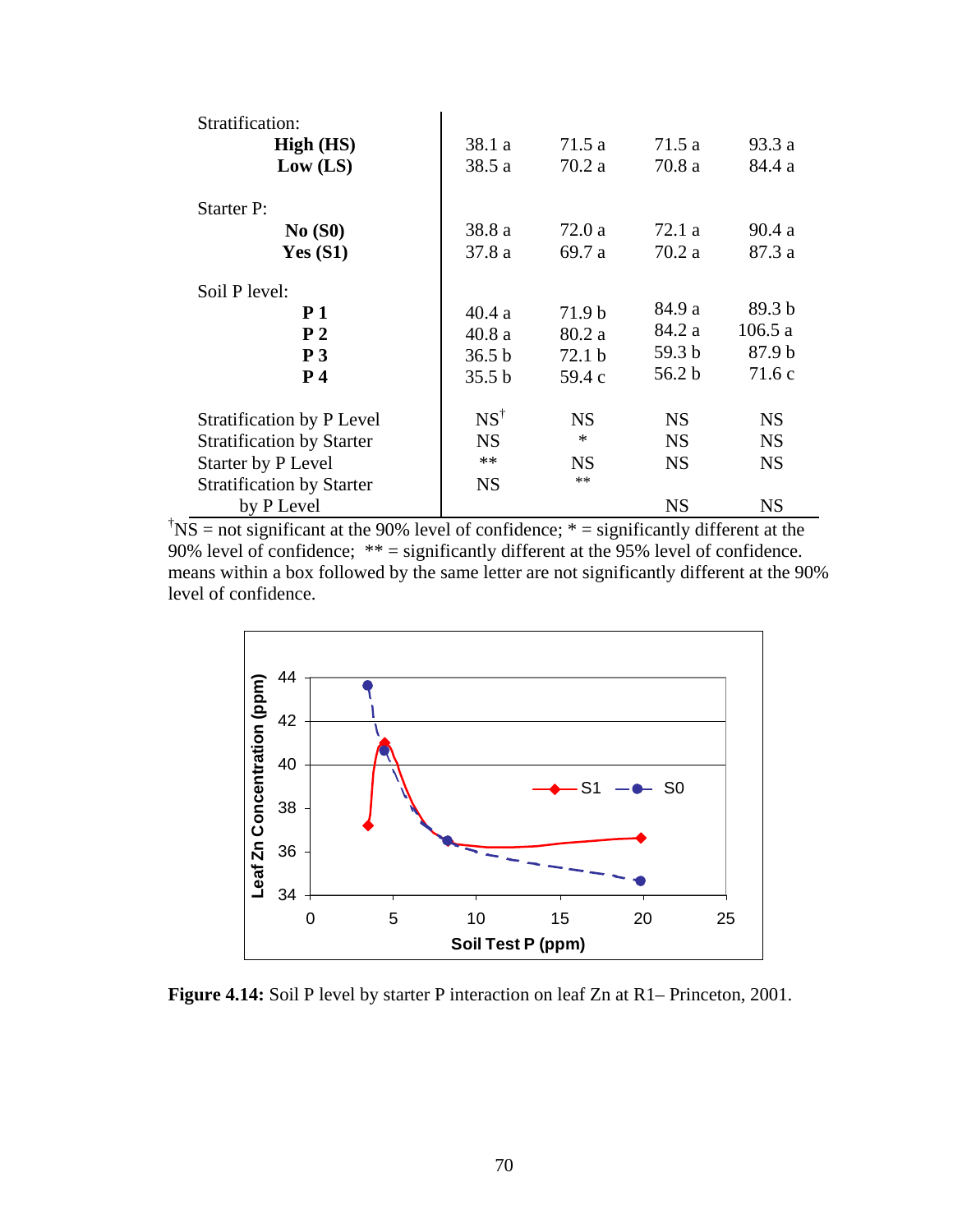

**Figure 4.15:** Stratification by starter P interaction on leaf Zn at R1 – Princeton, 2002.

### *Grain Zinc Concentration*

Grain Zn concentration was negatively affected by increasing soil test P level in both years (Table 4.11). This effect was similar to what was observed for leaf Zn and is attributable to the already mentioned antagonistic effect of P on Zn nutrition of plants. The use of starter reduced grain Zn concentration in 2002. Interactions between the use of starter P and soil test P level on grain Zn concentrations were observed in both years, while interaction between stratification and soil test P level was only observed in 2001; and between stratification and starter P only in 2002 (not shown).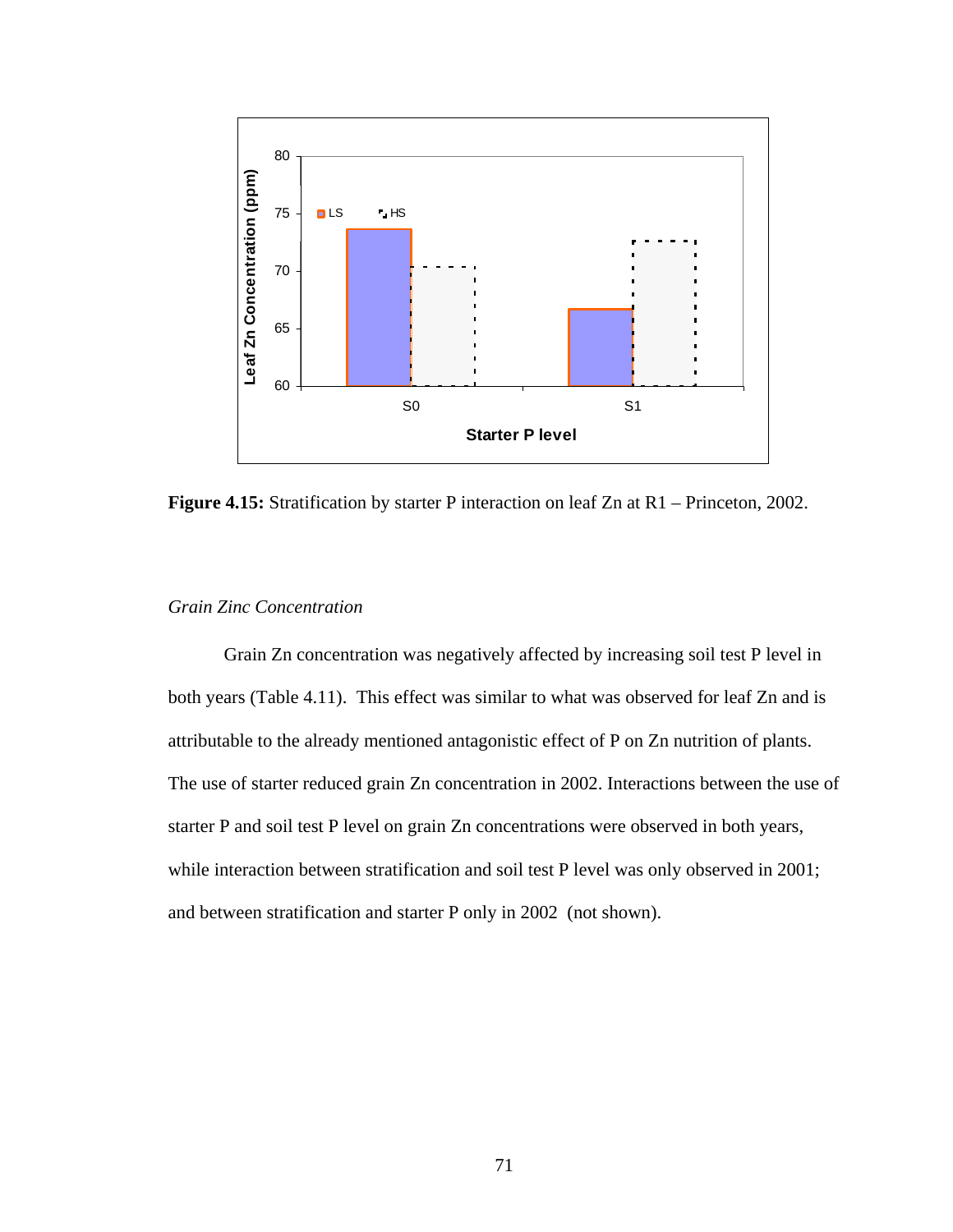|                                  | <b>Grain Zn</b>      |                   |  |
|----------------------------------|----------------------|-------------------|--|
|                                  | <b>Concentration</b> |                   |  |
| Source of Variation              | (%)                  |                   |  |
|                                  | 2001                 | 2002              |  |
| Stratification:                  |                      |                   |  |
| High (HS)                        | 60.1a                | 62.8 a            |  |
| Low (LS)                         | 61.4 a               | 62.9 a            |  |
| <b>Starter P:</b>                |                      |                   |  |
| No(S0)                           | 61.5 a               | 63.7 a            |  |
| Yes(S1)                          | 60.0a                | 62.1 <sub>b</sub> |  |
| Soil P level:                    |                      |                   |  |
| <b>P</b> 1                       | 65.7 a               | 64.9 a            |  |
| P <sub>2</sub>                   | 61.9 <sub>b</sub>    | 64.6 a            |  |
| P <sub>3</sub>                   | 58.4 bc              | 62.3 <sub>b</sub> |  |
| P <sub>4</sub>                   | 57.1 c               | 59.8 c            |  |
| <b>Stratification by P Level</b> | *†                   | <b>NS</b>         |  |
| <b>Stratification by Starter</b> | <b>NS</b>            | $\ast$            |  |
| Starter by P Level               | $\ast$               | $**$              |  |
| <b>Stratification by Starter</b> |                      |                   |  |
| by P Level                       | <b>NS</b>            | <b>NS</b>         |  |

**Table 4.11:** Soybean grain Zn concentration – Princeton, 2001 and 2002**.** 

<sup>†</sup>NS = not significant at the 90% level of confidence;  $* =$  significantly different at the 90% level of confidence; \*\* = significantly different at the 95% level of confidence; means within a box followed by the same letter are not significantly different at the 90% level of confidence.

### **Grain Yield**

Soybean grain yields were very different between the two seasons. It is evident from Table 4.12 that the 2001 season had much higher grain yields than the 2002 season. The causes of these differences was probably the drought stress in 2002, and the fact that the crop was planted much later in 2002 than in 2001. There was likely a reduction in radiation interception during reproductive stages with this planting delay, particularly at the wider row spacing employed at this location. Stratification only affected yields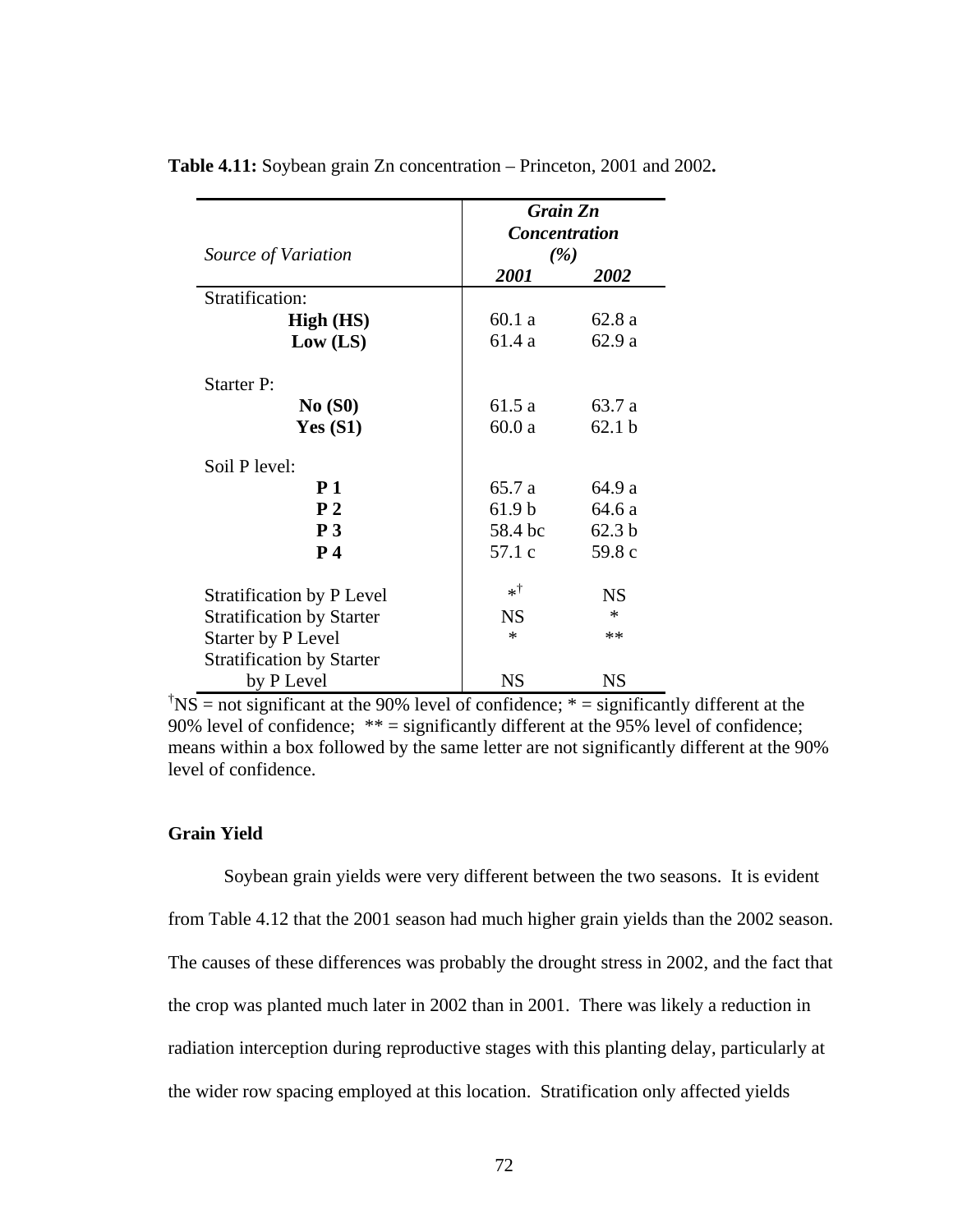during the 2002 season, when the highly stratified treatment produced 12% higher yields. The use of starter P, as well as increasing soil P availability, positively affected grain yields in both years, suggesting a good crop response to P addition (Table 4.12). In the 2001 season there was a starter P by soil test P level interaction on soybean grain yield, and a stratification by starter P interaction occurred in both years (Table 4.12, Figures 4.16, 4.17 and 4.18). In the starter P by soil test P interaction, use of starter P produced 24% greater yields at the lowest soil test P level, but the benefit of P starter was greatly reduced at higher soil test P levels (Figure 4.16). In the stratification by starter P interaction, observed both years, the grain yield was much more responsive to starter P with low stratification than with high stratification.

|                                  | <b>Grain Yield</b> |           |  |  |
|----------------------------------|--------------------|-----------|--|--|
| Source of Variation              | (kg/ha)            |           |  |  |
|                                  | <i>2001</i>        | 2002      |  |  |
| Stratification:                  |                    |           |  |  |
| High (HS)                        | 2930 a             | 1680 a    |  |  |
| Low (LS)                         | 2870 a             | 1500 b    |  |  |
| Starter P:                       |                    |           |  |  |
| No(S0)                           | 2800 b             | 1520 b    |  |  |
| Yes $(S1)$                       | 3000 a             | 1650 a    |  |  |
| Soil P level:                    |                    |           |  |  |
| P <sub>1</sub>                   | 2320 d             | 1420c     |  |  |
| P <sub>2</sub>                   | 2530c              | 1540 b    |  |  |
| P <sub>3</sub>                   | 3270 b             | 1660 a    |  |  |
| P <sub>4</sub>                   | 3480 a             | 1730 a    |  |  |
| <b>Stratification by P Level</b> | $NS^{\dagger}$     | <b>NS</b> |  |  |
| <b>Stratification by Starter</b> | **                 | $\ast$    |  |  |
| Starter by P Level               | **                 | <b>NS</b> |  |  |
| <b>Stratification by Starter</b> |                    |           |  |  |
| by P Level                       | NS                 | NS        |  |  |

**Table 4.12**: *Soybean grain yield – Princeton, 2001 and 2002.*

<sup>†</sup>NS = not significant at the 90% level of confidence;  $* =$  significantly different at the 90% level of confidence; \*\* = significantly different at the 95% level of confidence;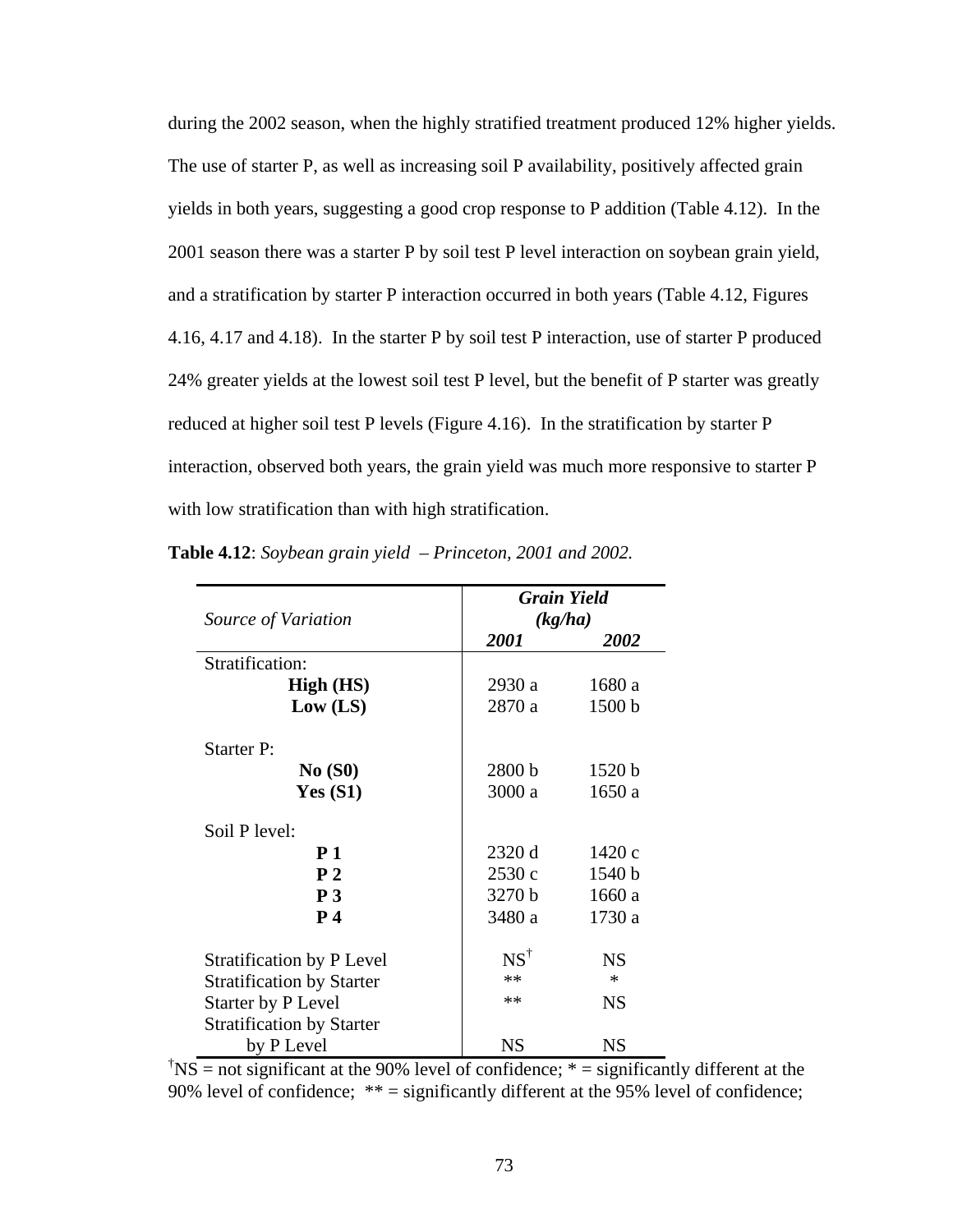means within a box followed by the same letter are not significantly different at the 90% level of confidence.



**Figure 4.16:** *Starter P level by soil P stratification level interaction on grain yield – Princeton, 2001.* 



**Figure 4.17**: *Starter P level by soil test P interaction on grain yield – Princeton, 2001*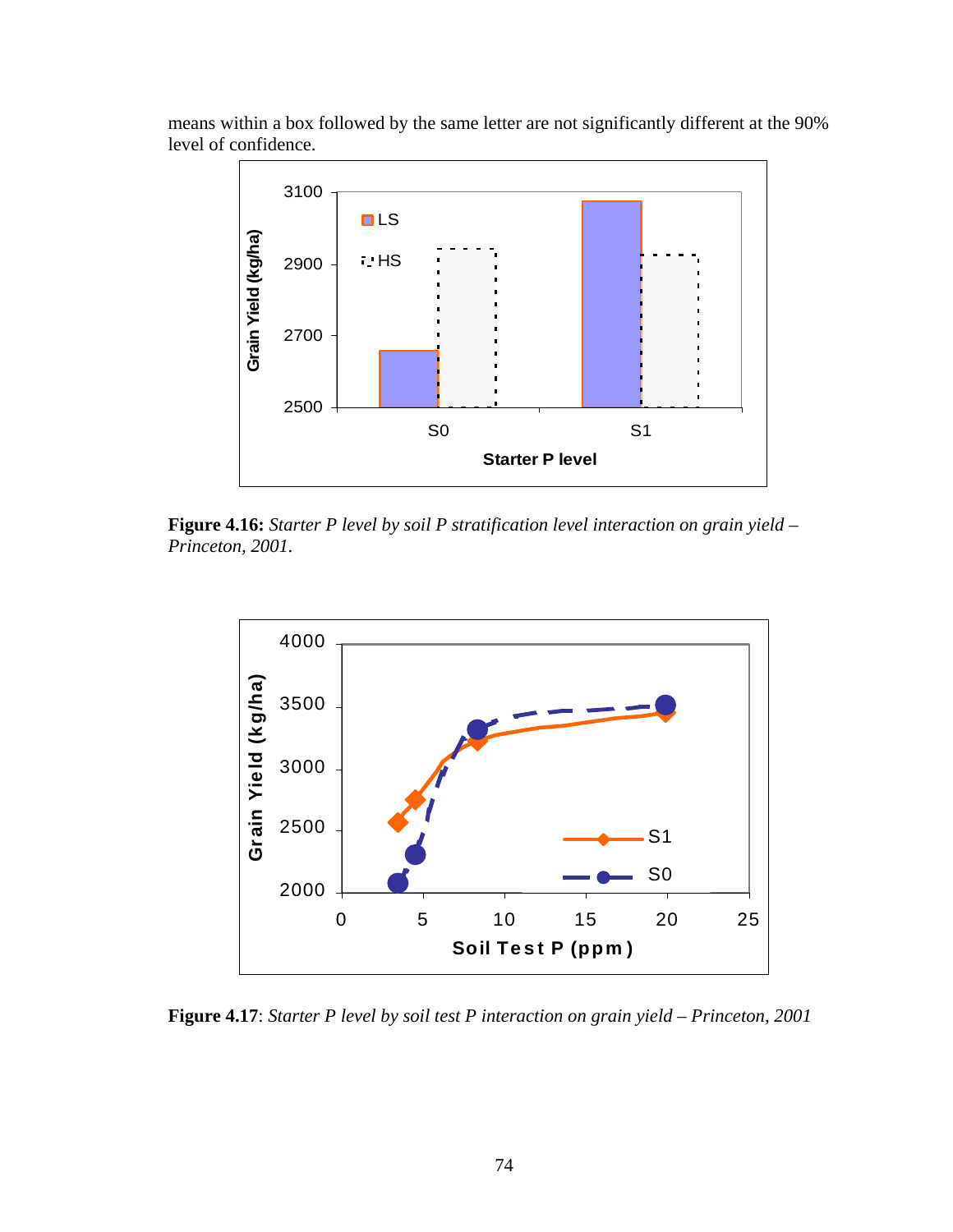

**Figure 4.18:** *Starter P level by soil test P interaction on grain yield – Princeton, 2002*

### **CHAPTER 5**

### **FINAL ANALYSIS AND CONCLUSIONS**

#### *Soil P Stratification*

The data obtained in both experiments suggest that stratification of soil P did not have much effect on soybean P nutrition, as indicated by leaf P concentrations or by total P uptake, thus the hypothesis that soil P stratification would negatively affect P nutrition of soybean was rejected. When the relative to the maximum (for each site-year) leaf P concentrations at R1 and R5 were related to soil test P for each of the soil P stratification treatments across all 4 site-years, it was found that both levels of stratification produced very similar responses in these two variates. The response function that provided the best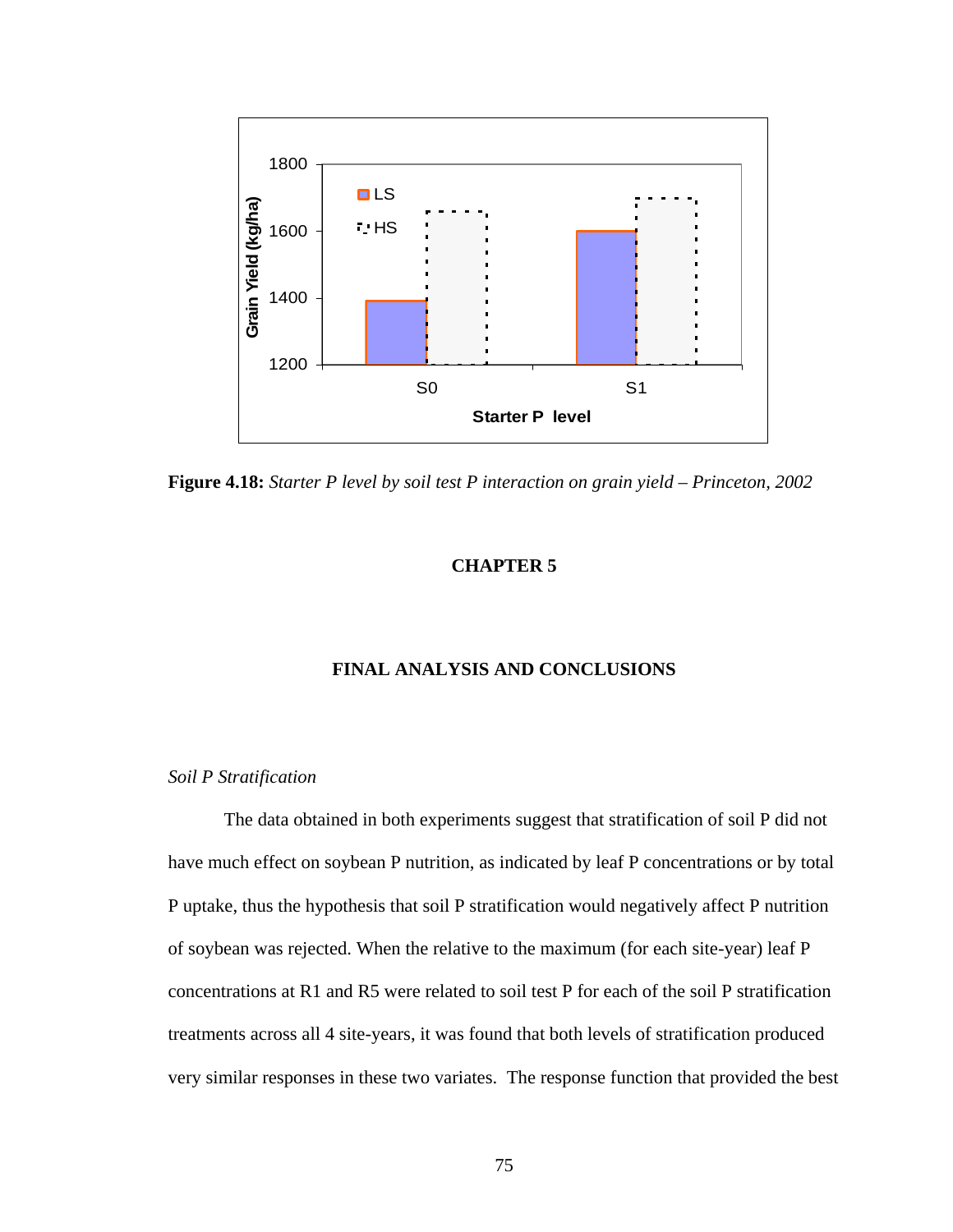fit, in all situations, was a quadratic-plateau (Figure 5.1). From these response functions, the soil test P levels where the maximum relative leaf P concentrations at R1 were achieved are 13.9 and 13.0 ppm P for HS and LS treatments, respectively. The hypothesis that higher available soil P would overcome the effect of soil P stratification was also rejected. When the same analysis was done for relative leaf P concentrations at R5, the quadratic-plateau response function also fitted very well (Figure 5.2). The soil test P levels that achieved maximum relative leaf P concentrations at R5 were 13.4 and 14.5 ppm for HS and LS, respectively.



**Figure 5.1**: Relative leaf P at R1 as a function of soil test P for each stratification treatment. Princeton (only S0 treatments) and Quicksand, 2001 and 2002.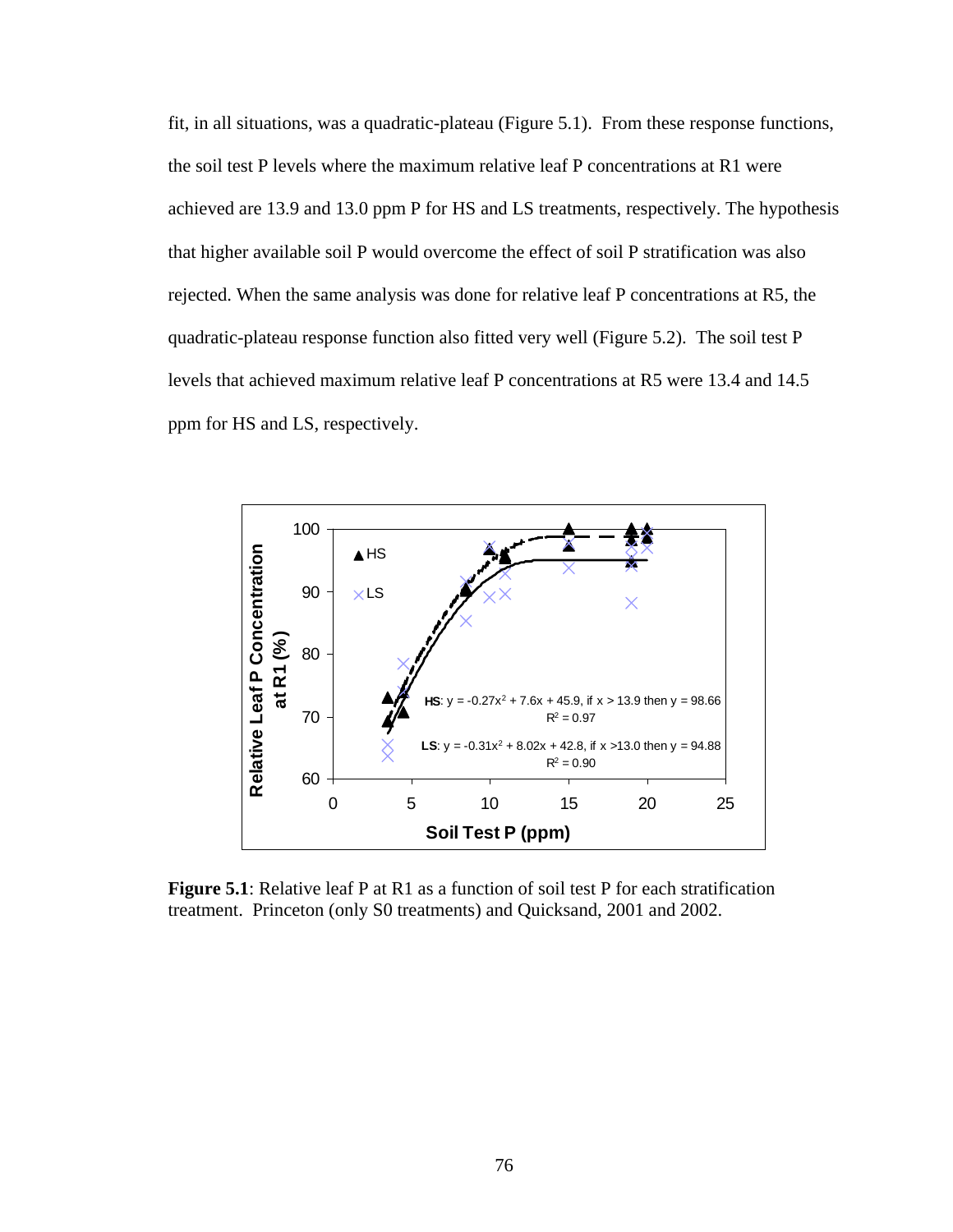

**Figure 5.2**: Relative leaf P at R5 as a function of soil test P for each stratification treatment. Princeton (only S0 treatments) and Quicksand, 2001 and 2002.

Total P uptake at R5 was also well related to soil test P in both stratification treatments (Figure 5.3). The quadratic-plateau response functions predict a soil test P level of 13.3 ppm to produce maximum total P uptake in the HS treatment, and 19.8 ppm in the LS treatment. The values are what we might expect, if the principle benefits of fertilizer P banding (reduced fixation and greater root contact) are to be believed, thus the hypothesis that the use of starter P would overcome the effect of stratification was rejected. The highly stratified treatment achieved maximal P uptake at lower average (0 to 20 cm) soil test P values because the upper portion of the topsoil is considerably higher in available soil P, in effect a two-dimensional band of available P. This is further supported by the several stratification by starter P interactions on soybean P nutritional parameters and on grain yield. Starter P was much less beneficial when soil P was stratified than when soil P was well mixed throughout the upper 20 cm of soil. It is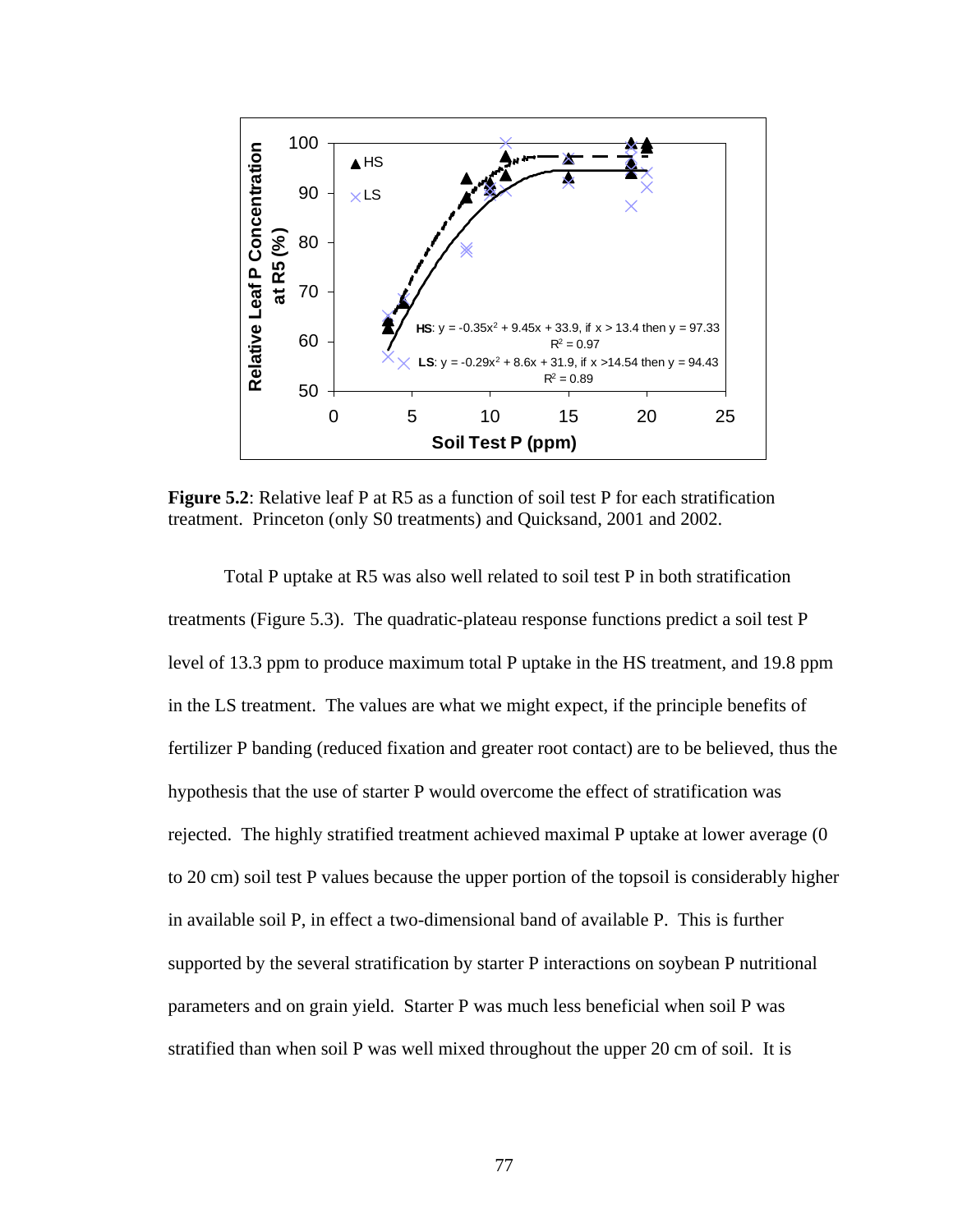evident from these data that stratification of available soil P does not negatively affect the phosphorus nutritional status of soybean.



**Figure 5.3**: Relative total P uptake at R5 as a function of soil test P for each stratification treatment. Princeton (only S0 treatments) and Quicksand, 2001 and 2002.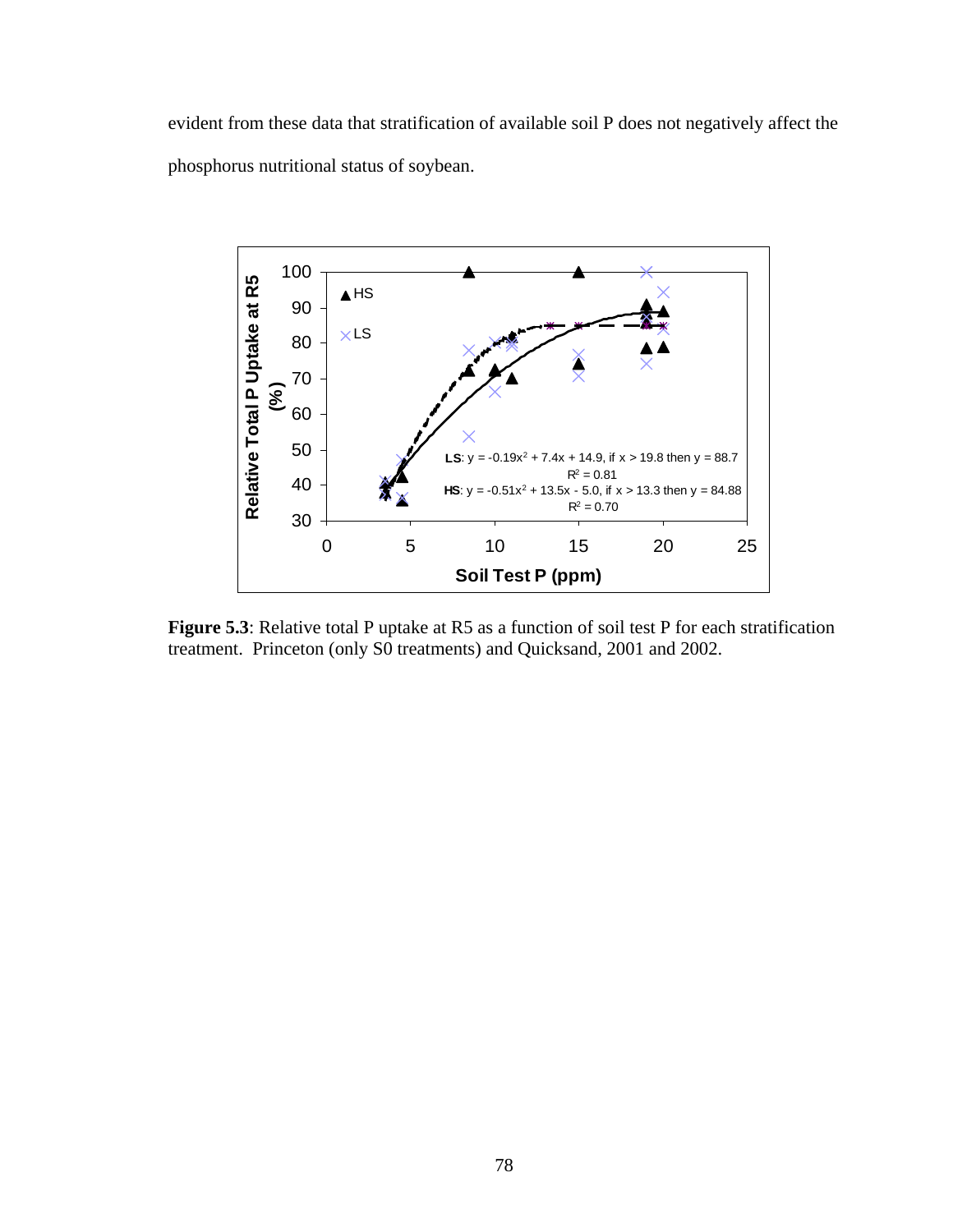## **APPENDIX A**

# **COMPLIMENTARY DATA – QUICKSAND**

|           |                | Rep<br>1 | Rep 2 | Rep 3 | Rep 4 | Rep 5 |
|-----------|----------------|----------|-------|-------|-------|-------|
|           | P1             | 13       | 28    | 49    | 19    | 39    |
|           | P <sub>2</sub> | 12       | 27    | 47    | 21    | 36    |
| <b>HS</b> | P <sub>3</sub> | 11       | 26    | 50    | 20    | 40    |
|           | P <sub>4</sub> | 9        | 30    | 46    | 8     | 38    |
|           | P <sub>5</sub> | 10       | 29    | 48    |       | 37    |
|           | P1             |          | 17    | 34    | 22    | 43    |
|           | P2             | 5        | 15    | 35    | 6     | 44    |
| LS        | P <sub>3</sub> | 4        | 18    | 32    | 23    | 45    |
|           | P4             | 3        | 16    | 31    | 24    | 42    |
|           | P <sub>5</sub> | າ        | 14    | 33    | 25    | 41    |

**Table A.1** *Quicksand Plot Plan*.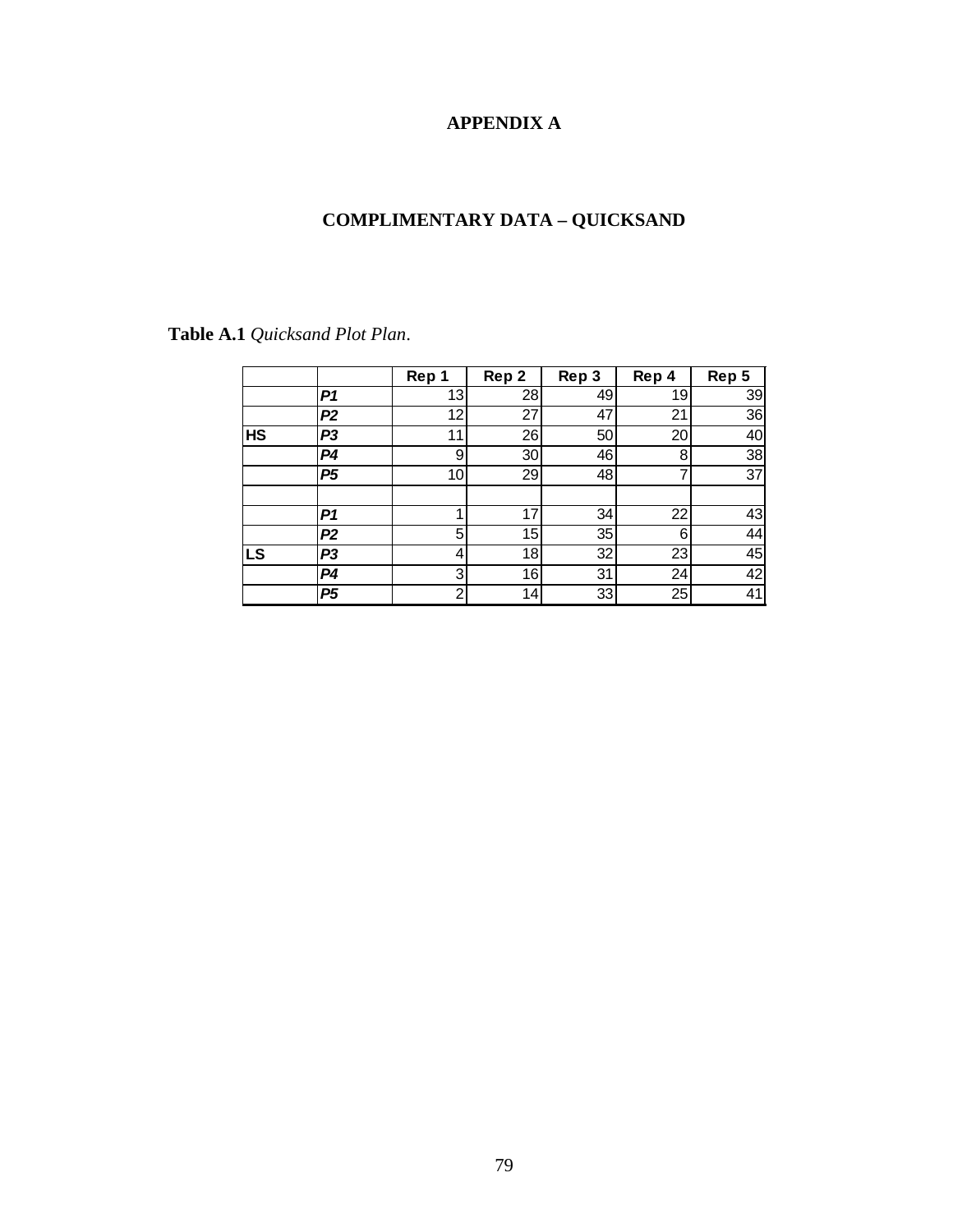| Plot                    |      |       |                   | N Conc. P Conc. K Conc. Mg Conc. Zn Conc. |        |
|-------------------------|------|-------|-------------------|-------------------------------------------|--------|
| Number                  | (%)  | (%)   | $(\%)$            | (%)                                       | (ppm)  |
|                         |      |       |                   |                                           |        |
| 1                       | 5.51 | 0.415 | 1.92              | 0.59                                      | 55.52  |
| 2                       | 4.32 | 0.402 | 2.05              | 0.47                                      | 63.29  |
| 3                       | 4.42 | 0.384 | 2.26              | 0.42                                      | 58.56  |
| 4                       | 4.51 | 0.386 | 2.04              | 0.43                                      | 63.74  |
| 5                       | 3.92 | 0.335 | 2.06              | 0.48                                      | 61.82  |
| $\overline{\mathbf{6}}$ | 4.53 | 0.348 | 1.77              | 0.49                                      | 75.23  |
| 7                       | 4.04 | 0.388 | 2.09              | 0.42                                      | 95.38  |
| 8                       | 4.19 | 0.357 | 2.01              | 0.48                                      | 77.48  |
| 9                       | 4.06 | 0.384 | 1.88              | 0.53                                      | 70.27  |
| 10                      | 4.16 | 0.406 | 2.1               | 0.57                                      | 69.26  |
| 11                      | 4.62 | 0.404 | 2.07              | 0.50                                      | 72.41  |
| 12                      | 4.06 | 0.387 | 2.17              | 0.42                                      | 70.27  |
| 13                      | 4.49 | 0.39  | 2.27              | 0.40                                      | 67.00  |
| 14                      | 5.28 | 0.427 | 2.15              | 0.54                                      | 74.32  |
| 15                      | 5.04 | 0.385 | 1.96              | 0.47                                      | 73.20  |
| $\overline{16}$         | 5.33 | 0.395 | 1.72              | 0.53                                      | 87.27  |
| 17                      | 4.97 | 0.43  | 1.79              | 0.45                                      | 94.59  |
| 18                      | 5.04 | 0.401 | $\overline{2.06}$ | 0.48                                      | 98.65  |
| 19                      | 4.69 | 0.348 | 1.72              | 0.42                                      | 93.13  |
| 20                      | 4.05 | 0.368 | 1.81              | 0.47                                      | 116.33 |
| 21                      | 4.39 | 0.347 | 1.71              | 0.51                                      | 88.29  |
| 22                      | 3.99 | 0.33  | 1.96              | 0.42                                      | 93.13  |
| 23                      | 4.5  | 0.365 | 1.75              | 0.52                                      | 79.50  |
| 24                      | 4.83 | 0.39  | 1.67              | 0.44                                      | 92.45  |
| 25                      | 4.72 | 0.394 | 1.86              | 0.43                                      | 80.97  |
| 26                      | 3.89 | 0.426 | 2.03              | 0.45                                      | 83.33  |
| 27                      | 4.31 | 0.397 | 1.86              | 0.41                                      | 94.37  |
| 28                      | 3.36 | 0.37  | 2.11              | 0.45                                      | 91.55  |
| $\overline{29}$         | 3.97 | 0.397 | 2.05              | 0.35                                      | 90.20  |
| 30                      | 3.82 | 0.389 | 1.95              | 0.42                                      | 80.63  |
| 31                      | 4.41 | 0.388 | 1.85              | 0.39                                      | 92.57  |
| 32                      | 4.64 | 0.372 | 2.04              | 0.46                                      | 77.59  |
| 33                      | 4.94 | 0.383 | 1.7               | 0.47                                      | 74.55  |
| 34                      | 4.63 | 0.351 | 1.82              | 0.47                                      | 74.55  |
| 35                      | 5.09 | 0.374 | 1.62              | 0.49                                      | 90.32  |
| 36                      | 4.34 | 0.394 | 1.83              | 0.41                                      | 96.51  |
| 37                      | 3.68 | 0.37  | 1.97              | 0.41                                      | 105.86 |
| 38                      | 3.82 | 0.371 | 2.01              | 0.42                                      | 87.16  |
| 39                      | 4.39 | 0.427 | 2.01              | 0.40                                      | 89.53  |
| 40                      | 4.35 | 0.395 | 1.82              | 0.44                                      | 99.89  |
| 41                      | 4.63 | 0.335 | 1.5               | 0.45                                      | 91.55  |
| 42                      | 4.49 | 0.321 | 1.8               | 0.42                                      | 97.97  |
| 43                      | 4.19 | 0.312 | 1.96              | 0.39                                      | 105.07 |
| 44                      | 4.69 | 0.348 | 1.72              | 0.43                                      | 89.41  |
| 45                      | 4.95 | 0.349 | 1.84              | 0.46                                      | 102.93 |
| 46                      | 4.07 | 0.392 | 2.11              | 0.36                                      | 88.06  |
| 47                      | 4.7  | 0.387 | 1.79              | 0.41                                      | 104.73 |
| 48                      | 4.92 | 0.407 | 2.03              | 0.36                                      | 83.11  |
| 49                      | 4.41 | 0.398 | 2.29              | 0.37                                      | 75.56  |
| 50                      | 4.4  | 0.408 | 2.27              | 0.34                                      | 71.96  |

**Table A.2.** *Leaf nutrient concentrations at R1 – Quicksand, 2001.*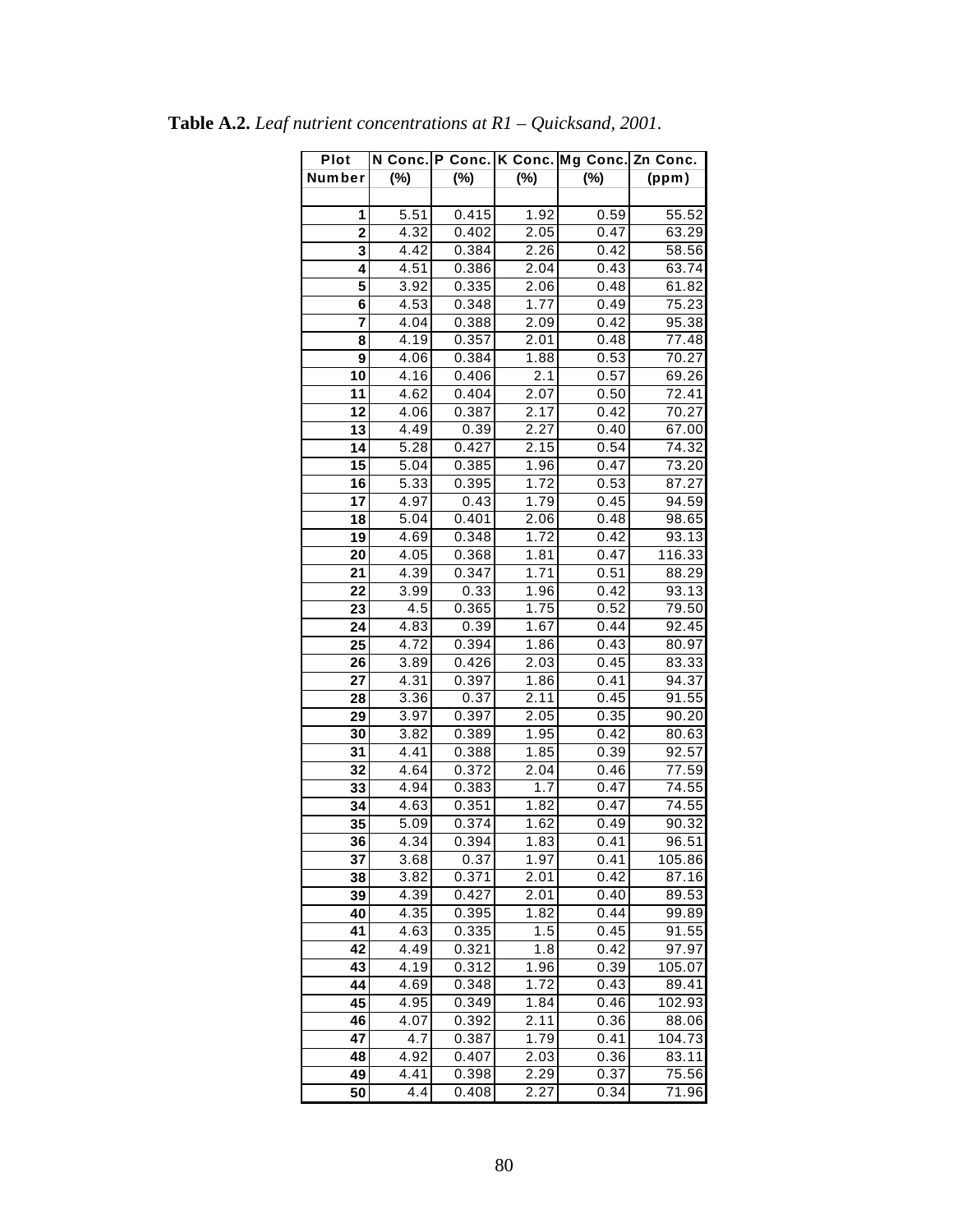| <b>Plot</b>     | N Conc.           |        | P Conc. K Conc. Mg Conc. |        | Zn Conc.           |
|-----------------|-------------------|--------|--------------------------|--------|--------------------|
| Number          | $(\%)$            | $(\%)$ | $(\%)$                   | $(\%)$ | (ppm)              |
|                 |                   |        |                          |        |                    |
| 1               | 1.82              | 0.21   | 3.47                     | 0.29   | 21.5               |
| $\overline{2}$  | $\overline{1.66}$ | 0.233  | 3.46                     | 0.35   | 20.7               |
| 3               | 1.6               | 0.214  | 3.47                     | 0.27   | 24.9               |
| 4               | 1.4               | 0.21   | 3.59                     | 0.29   | 19.5               |
| 5               | 1.33              | 0.172  | 2.96                     | 0.30   | 33.3               |
| 6               | 1.37              | 0.182  | 3.19                     | 0.34   | 21.3               |
| 7               | 1.06              | 0.209  | 3.15                     | 0.36   | $\overline{2}$ 4.3 |
| 8               | 1.08              | 0.184  | 2.90                     | 0.34   | 19.0               |
| 9               | 1.62              | 0.238  | 3.40                     | 0.36   | 24.4               |
| 10              | 1.19              | 0.219  | 3.32                     | 0.35   | 20.7               |
| 11              | 1.56              | 0.22   | 3.38                     | 0.40   | 25.5               |
| 12              | 1.29              | 0.234  | 3.52                     | 0.31   | 20.2               |
| $\overline{13}$ | 1.33              | 0.226  | 3.58                     | 0.30   | $\overline{20}.7$  |
| 14              | 2.48              | 0.247  | 4.15                     | 0.30   | 37.6               |
| 15              | 2.31              | 0.229  | 3.85                     | 0.32   | 33.4               |
| 16              | 2.14              | 0.229  | 3.43                     | 0.31   | 34.5               |
| 17              | 1.9               | 0.233  | 3.39                     | 0.29   | 33.5               |
| 18              | 2.07              | 0.219  | 3.68                     | 0.28   | 35.6               |
| 19              | 1.39              | 0.197  | 3.43                     | 0.36   | 33.2               |
| 20              | 1.2               | 0.212  | 3.16                     | 0.50   | 39.2               |
| 21              | 1.26              | 0.184  | 3.01                     | 0.45   | 27.0               |
| 22              | 1.2               | 0.183  | 3.48                     | 0.34   | 23.6               |
| 23              | 1.52              | 0.208  | 3.36                     | 0.37   | 24.0               |
| 24              | 1.53              | 0.223  | 3.58                     | 0.34   | 28.6               |
| 25              | 1.79              | 0.248  | 3.70                     | 0.34   | 38.6               |
| 26              | 1.58              | 0.282  | 2.99                     | 0.50   | 42.2               |
| 27              | 1.55              | 0.232  | 3.54                     | 0.41   | 38.2               |
| 28              | 1.3               | 0.227  | 3.32                     | 0.40   | 34.1               |
| 29              | 1.3               | 0.259  | 3.71                     | 0.36   | 32.7               |
| 30              | 1.49              | 0.224  | 3.07                     | 0.38   | 28.0               |
| 31              | 1.3               | 0.221  | 3.24                     | 0.30   | 24.1               |
| $\overline{32}$ | 1.8               | 0.191  | 3.47                     | 0.36   | 29.5               |
| 33              | 1.42              | 0.205  | 3.05                     | 0.37   | 18.4               |
| 34              | 1.63              | 0.204  | 3.61                     | 0.36   | 28.6               |
| 35              | 1.6               | 0.194  | 3.24                     | 0.36   | 27.0               |
| 36              | 1.63              | 0.23   | 3.54                     | 0.35   | 29.8               |
| 37              | 1.12              | 0.2    | 3.12                     | 0.35   | 47.1               |
| 38              | 1.26              | 0.206  | 3.23                     | 0.35   | 25.7               |
| 39              | 1.14              | 0.227  | 3.32                     | 0.34   | 23.2               |
| 40              | 1.15              | 0.23   | 3.17                     | 0.36   | 22.6               |
| 41              | 1.53              | 0.181  | 3.43                     | 0.36   | 30.0               |
| 42              | 1.55              | 0.178  | 3.24                     | 0.33   | 26.6               |
| 43              | 1.7               | 0.179  | 3.86                     | 0.33   | 31.0               |
| 44              | 1.55              | 0.187  | 3.51                     | 0.31   | 20.3               |
| 45              | 2.08              | 0.195  | 3.97                     | 0.32   | 56.4               |
| 46              | 1.09              | 0.221  | 3.30                     | 0.34   | 21.1               |
| 47              | 1.41              | 0.226  | 3.48                     | 0.35   | 22.7               |
| 48              | 1.64              | 0.235  | 3.55                     | 0.32   | 27.6               |
| 49              | 1.82              | 0.258  | 3.51                     | 0.37   | 25.2               |
| $\overline{50}$ | 1.81              | 0.265  | 3.75                     | 0.32   | 20.8               |

**Table A.3.** *Stem nutrient concentrations at R1 – Quicksand, 2001.*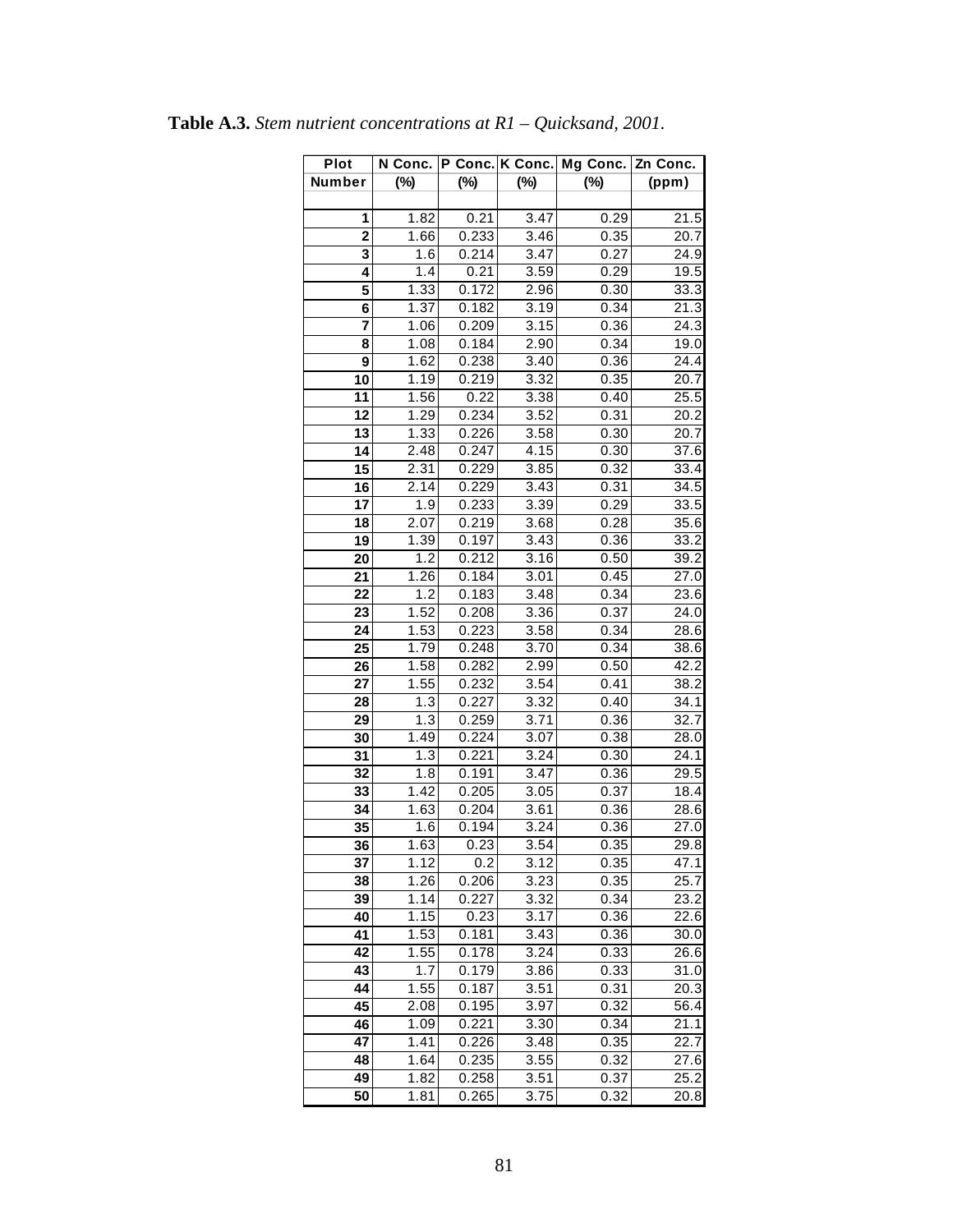| Plot                    | N Conc. | P Conc. | K Conc. | Mg Conc. | Zn Conc.           |
|-------------------------|---------|---------|---------|----------|--------------------|
| Number                  | $(\%)$  | $(\%)$  | (%)     | $(\%)$   | (ppm)              |
|                         |         |         |         |          |                    |
| 1                       | 4.58    | 0.345   | 1.94    | 0.267    | 73.80              |
| $\overline{\mathbf{2}}$ | 4.19    | 0.316   | 1.76    | 0.241    | 75.00              |
| 3                       | 4.52    | 0.334   | 1.89    | 0.224    | 74.28              |
| 4                       | 4.27    | 0.328   | 1.96    | 0.245    | 75.96              |
| 5                       | 4.19    | 0.305   | 1.67    | 0.304    | 65.63              |
| $\overline{\mathbf{6}}$ | 4.55    | 0.34    | 1.83    | 0.274    | $\overline{52.40}$ |
| 7                       | 4.92    | 0.414   | 1.60    | 0.303    | 109.86             |
| 8                       | 4.47    | 0.353   | 1.96    | 0.243    | 82.45              |
| 9                       | 4.45    | 0.31    | 1.72    | 0.275    | 87.02              |
| 10                      | 4.84    | 0.327   | 1.96    | 0.292    | 80.77              |
| 11                      | 4.66    | 0.325   | 1.92    | 0.275    | 87.26              |
| 12                      | 4.79    | 0.333   | 1.93    | 0.257    | 82.55              |
| $\overline{13}$         | 5.04    | 0.332   | 2.07    | 0.286    | 84.62              |
| 14                      | 4.28    | 0.335   | 1.67    | 0.253    | 101.92             |
| $\overline{15}$         | 4.59    | 0.354   | 1.87    | 0.308    | 130.53             |
| 16                      | 4.6     | 0.336   | 1.71    | 0.363    | 105.77             |
| 17                      | 4.72    | 0.343   | 1.92    | 0.291    | 110.10             |
| 18                      | 4.5     | 0.325   | 1.63    | 0.306    | 106.73             |
| 19                      | 4.51    | 0.324   | 1.79    | 0.278    | 122.60             |
| 20                      | 4.3     | 0.341   | 2.06    | 0.263    | 104.09             |
| 21                      | 4.04    | 0.317   | 1.88    | 0.295    | 117.55             |
| 22                      | 3.58    | 0.29    | 1.83    | 0.290    | 162.26             |
| 23                      | 4.09    | 0.318   | 1.78    | 0.291    | 118.51             |
| 24                      | 4.26    | 0.34    | 1.99    | 0.278    | 133.17             |
| 25                      | 4.13    | 0.318   | 1.76    | 0.275    | 115.14             |
| 26                      | 4.18    | 0.316   | 1.82    | 0.272    | 130.53             |
| 27                      | 4.39    | 0.332   | 1.78    | 0.283    | 127.64             |
| 28                      | 4.62    | 0.339   | 1.72    | 0.313    | 115.14             |
| 29                      | 4.58    | 0.345   | 1.87    | 0.258    | 113.70             |
| 30                      | 4.85    | 0.339   | 1.89    | 0.269    | 101.44             |
| 31                      | 4.41    | 0.346   | 1.93    | 0.237    | 95.67              |
| 32                      | 4.26    | 0.345   | 1.81    | 0.289    | 108.89             |
| 33                      | 4.02    | 0.306   | 1.71    | 0.291    | 110.34             |
| 34                      | 4.47    | 0.33    | 1.66    | 0.342    | 126.44             |
| 35                      | 4.32    | 0.321   | 1.83    | 0.326    | 120.19             |
| $\overline{36}$         | 4.17    | 0.326   | 1.96    | 0.276    | 121.63             |
| 37                      | 4.4     | 0.333   | 1.99    | 0.229    | 94.47              |
| 38                      | 4.39    | 0.329   | 1.81    | 0.284    | 112.02             |
| 39                      | 3.77    | 0.302   | 1.91    | 0.221    | 115.14             |
| 40                      | 3.97    | 0.314   | 1.91    | 0.279    | 112.26             |
| 41                      | 4.26    | 0.315   | 1.83    | 0.272    | 107.93             |
| 42                      | 4.19    | 0.305   | 1.79    | 0.288    | 107.45             |
| 43                      | 4.26    | 0.293   | 1.95    | 0.318    | 114.66             |
| 44                      | 3.51    | 0.265   | 1.59    | 0.260    | 109.38             |
| 45                      | 4.03    | 0.298   | 1.73    | 0.286    | 124.28             |
| 46                      | 3.74    | 0.32    | 1.84    | 0.276    | 118.99             |
| 47                      | 4.34    | 0.33    | 1.92    | 0.252    | 128.13             |
| 48                      | 4.41    | 0.334   | 1.96    | 0.275    | 101.68             |
| 49                      | 4.22    | 0.319   | 1.96    | 0.266    | 105.29             |
| 50                      | 4.06    | 0.338   | 1.97    | 0.214    | 121.39             |

**Table A.4.** *Leaf nutrient concentrations at R5 – Quicksand, 2001.*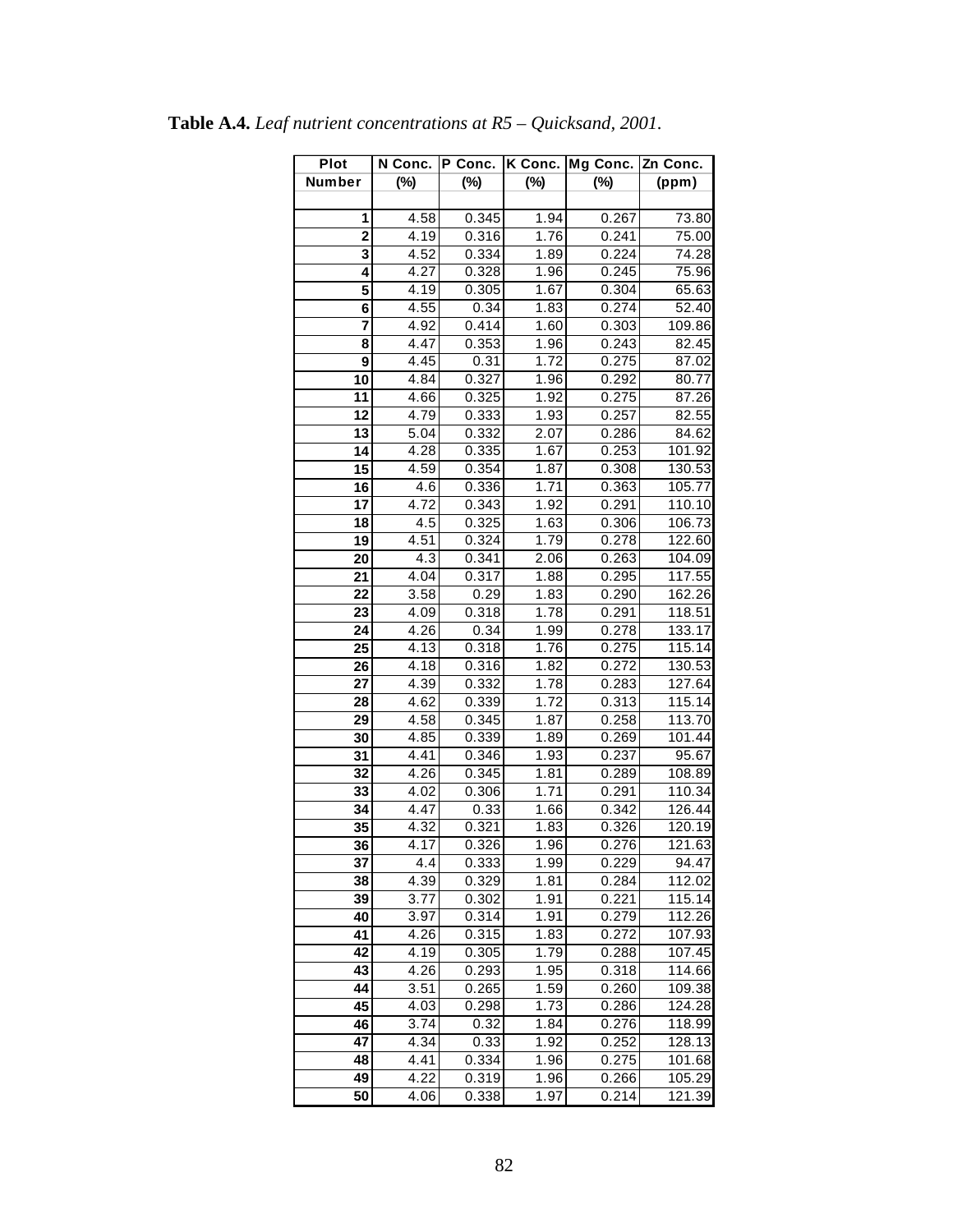| <b>Plot</b>     | N Conc. P Conc.   |        | K Conc. | Mg Conc. Zn Conc. |                    |
|-----------------|-------------------|--------|---------|-------------------|--------------------|
| Number          | $(\%)$            | $(\%)$ | $(\%)$  | $(\%)$            | (ppm)              |
|                 |                   |        |         |                   |                    |
| 1               | 1.45              | 0.318  | 2.25    | 0.20              | 10.98              |
| $\overline{2}$  | 1.27              | 0.277  | 1.73    | 0.20              | 8.84               |
| 3               | 1.09              | 0.267  | 2.06    | 0.17              | 14.53              |
| 4               | 1.26              | 0.299  | 2.03    | 0.18              | 9.55               |
| 5               | 1.05              | 0.223  | 1.59    | 0.21              | 8.43               |
| 6               | 0.934             | 0.252  | 1.87    | 0.19              | 9.65               |
| 7               | 0.882             | 0.299  | 1.60    | 0.21              | 11.48              |
| 8               | 1.07              | 0.289  | 1.74    | 0.20              | 10.98              |
| 9               | 1.12              | 0.222  | 1.65    | 0.20              | 10.98              |
| 10              | 1.71              | 0.333  | 2.31    | 0.18              | 12.70              |
| 11              | 1.72              | 0.325  | 2.21    | 0.20              | 13.72              |
| 12              | 1.43              | 0.303  | 2.08    | 0.19              | 10.77              |
| 13              | 1.65              | 0.351  | 2.54    | 0.17              | 14.02              |
| 14              | 1.13              | 0.285  | 1.63    | 0.19              | 10.06              |
| 15              | 1.37              | 0.322  | 2.03    | 0.20              | 13.72              |
| 16              | 1.35              | 0.326  | 1.87    | 0.21              | 12.70              |
| 17              | 1.26              | 0.321  | 2.00    | 0.19              | 12.09              |
| 18              | 1.2               | 0.274  | 1.79    | 0.19              | 12.70              |
| $\overline{19}$ | 1.23              | 0.319  | 2.06    | 0.20              | 14.02              |
| 20              | 1.18              | 0.314  | 2.04    | 0.18              | 11.08              |
| 21              | 0.877             | 0.252  | 1.70    | 0.23              | 12.40              |
| 22              | 0.691             | 0.218  | 1.58    | 0.19              | $12.\overline{60}$ |
| 23              | 0.982             | 0.295  | 1.88    | 0.20              | 10.47              |
| 24              | 1.15              | 0.317  | 2.10    | 0.19              | 13.72              |
| 25              | 1.01              | 0.272  | 1.92    | 0.20              | 11.38              |
| 26              | 1.05              | 0.276  | 1.83    | 0.21              | 13.92              |
| 27              | 1.07              | 0.293  | 1.96    | 0.22              | 14.94              |
| 28              | $\overline{1.24}$ | 0.311  | 1.95    | 0.22              | 12.70              |
| 29              | 1.16              | 0.323  | 1.87    | 0.20              | 12.70              |
| 30              | 1.38              | 0.324  | 2.19    | 0.19              | 13.92              |
| 31              | 1.43              | 0.298  | 2.03    | 0.20              | 11.79              |
| 32              | 1.05              | 0.292  | 1.91    | 0.21              | 10.26              |
| 33              | 1.1               | 0.28   | 1.78    | 0.21              | 12.30              |
| 34              | 1.2               | 0.294  | 1.56    | 0.23              | 13.31              |
| 35              | 1.11              | 0.25   | 1.82    | 0.21              | 12.60              |
| 36              | 1.07              | 0.281  | 1.98    | 0.21              | 12.40              |
| 37              | 1.14              | 0.298  | 1.78    | 0.19              | 9.65               |
| 38              | 1.16              | 0.29   | 1.93    | 0.20              | 12.09              |
| 39              | 0.864             | 0.274  | 1.88    | 0.18              | 11.38              |
| 40              | 0.877             | 0.276  | 1.79    | 0.20              | 10.47              |
| 41              | 1.08              | 0.249  | 1.80    | 0.20              | 10.47              |
| 42              | 1                 | 0.237  | 1.61    | 0.21              | 10.06              |
| 43              | 1.37              | 0.197  | 2.05    | 0.20              | 12.80              |
| 44              | 0.827             | 0.19   | 1.52    | 0.20              | 9.96               |
| 45              | 0.957             | 0.233  | 1.74    | 0.20              | 11.69              |
| 46              | 0.934             | 0.271  | 1.53    | 0.20              | 12.60              |
| 47              | 1.14              | 0.294  | 2.07    | 0.19              | 13.41              |
| 48              | 1.33              | 0.322  | 1.98    | 0.19              | 13.11              |
| 49              | 1.19              | 0.295  | 2.06    | 0.20              | 13.01              |
| $\overline{50}$ | 1.25              | 0.339  | 2.20    | 0.19              | 14.33              |

|  |  | <b>Table A.5.</b> Stem nutrient concentrations at $R5 - Quicksand$ , 2001. |  |  |  |
|--|--|----------------------------------------------------------------------------|--|--|--|
|--|--|----------------------------------------------------------------------------|--|--|--|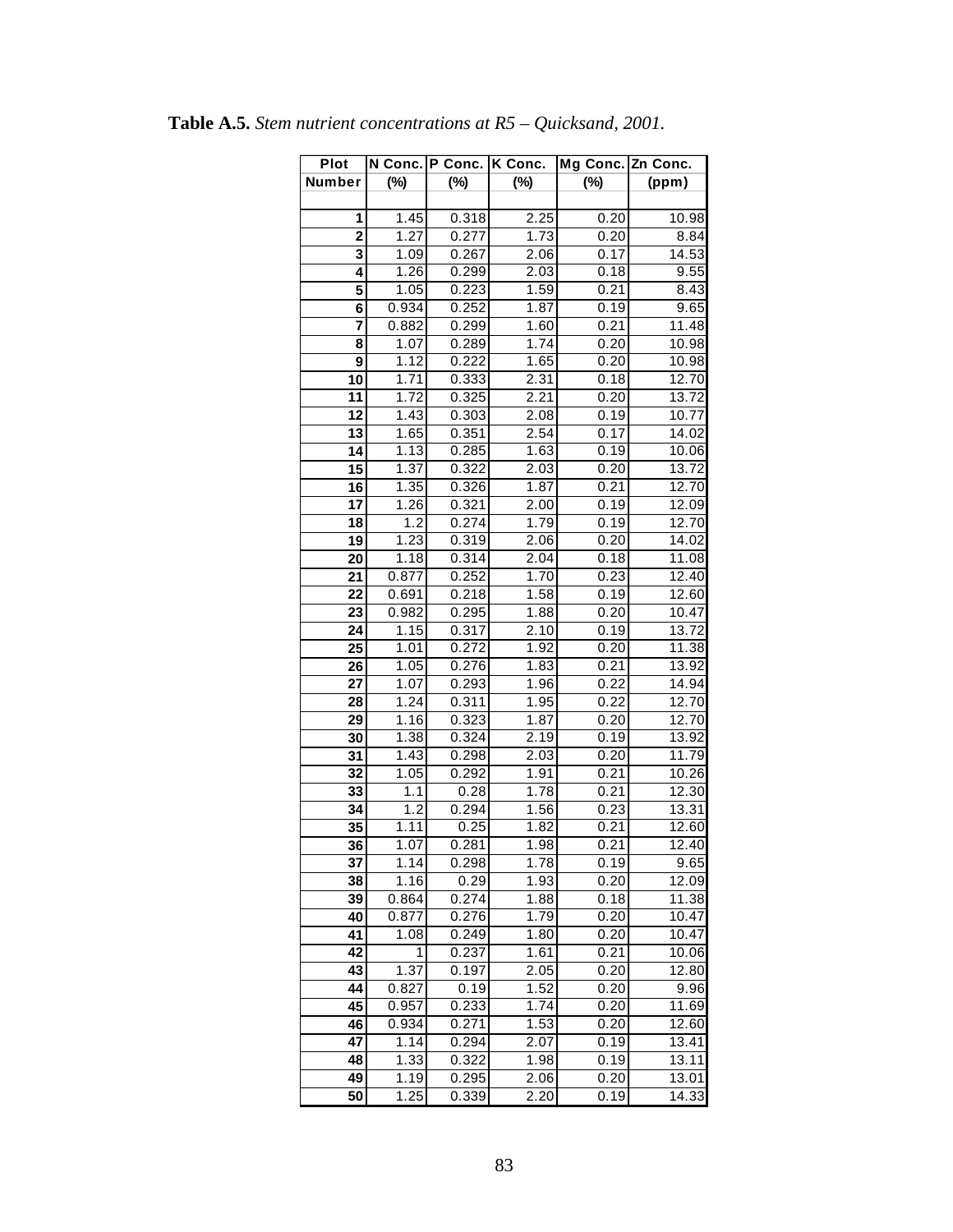| Plot            |                  |        |                   | N Conc.   P Conc. K Conc. Mg Conc.   Zn Conc. |       |
|-----------------|------------------|--------|-------------------|-----------------------------------------------|-------|
| Number          | $(\%)$           | $(\%)$ | $(\%)$            | $(\%)$                                        | (ppm) |
|                 |                  |        |                   |                                               |       |
| 1               | 3.36             | 0.434  | 2.74              | 0.22                                          | 43.75 |
| $\overline{2}$  | 3.27             | 0.412  | 2.44              | 0.22                                          | 38.09 |
| 3               | $\overline{3.3}$ | 0.436  | 2.64              | 0.23                                          | 39.39 |
| 4               | 3.36             | 0.436  | 2.77              | 0.23                                          | 43.75 |
| 5               | 3.2              | 0.385  | 2.48              | 0.25                                          | 39.27 |
| 6               | 3.06             | 0.414  | 2.50              | 0.24                                          | 43.63 |
| 7               | 2.83             | 0.396  | $2.\overline{34}$ | 0.27                                          | 44.22 |
| 8               | 3.19             | 0.425  | 2.44              | 0.23                                          | 45.75 |
| 9               | 3.17             | 0.402  | 2.39              | 0.23                                          | 43.63 |
| 10              | 3.88             | 0.481  | 2.68              | 0.22                                          | 49.29 |
| 11              | 3.64             | 0.468  | 2.61              | 0.21                                          | 46.46 |
| 12              | 3.37             | 0.437  | 2.53              | 0.22                                          | 42.81 |
| 13              | 3.54             | 0.483  | 2.91              | 0.21                                          | 50.24 |
| 14              | 2.96             | 0.414  | 2.47              | 0.22                                          | 42.33 |
| 15              | 3.48             | 0.465  | 2.60              | 0.22                                          | 49.76 |
| 16              | 3.31             | 0.439  | 2.55              | 0.23                                          | 46.23 |
| 17              | 3.46             | 0.451  | 2.55              | 0.22                                          | 46.34 |
| 18              | 3.13             | 0.446  | 2.51              | 0.24                                          | 47.64 |
| 19              | 3.2              | 0.421  | 2.49              | 0.25                                          | 50.71 |
| 20              | 3.35             | 0.43   | 2.50              | 0.25                                          | 47.76 |
| 21              | 3.03             | 0.4    | 2.27              | 0.27                                          | 44.93 |
| 22              | 2.7              | 0.393  | 2.38              | 0.28                                          | 48.94 |
| 23              | 3.2              | 0.435  | 2.55              | 0.24                                          | 45.40 |
| 24              | 3.19             | 0.441  | 2.58              | 0.24                                          | 47.29 |
| 25              | 3.06             | 0.418  | 2.49              | 0.23                                          | 45.75 |
| 26              | 3.12             | 0.398  | 2.48              | 0.27                                          | 46.11 |
| 27              | 3.12             | 0.413  | 2.55              | 0.24                                          | 47.41 |
| 28              | 3.25             | 0.431  | 2.58              | 0.24                                          | 45.17 |
| 29              | 3.1              | 0.436  | 2.56              | 0.23                                          | 44.10 |
| 30              | 3.41             | 0.457  | 2.59              | 0.24                                          | 48.35 |
| 31              | 3.24             | 0.419  | 2.55              | 0.24                                          | 42.92 |
| 32              | 3.2              | 0.424  | 2.40              | 0.24                                          | 43.51 |
| 33              | 3.17             | 0.434  | 2.58              | 0.23                                          | 44.46 |
| 34              | 3.01             | 0.417  | 2.39              | 0.24                                          | 46.46 |
| 35              | 3.29             | 0.426  | 2.48              | 0.26                                          | 49.17 |
| $\overline{36}$ | 3.18             | 0.415  | 2.66              | 0.25                                          | 47.17 |
| $\overline{37}$ | 3.12             | 0.405  | 2.60              | 0.23                                          | 43.51 |
| 38              | 3.22             | 0.419  | 2.49              | 0.25                                          | 45.75 |
| 39              | 2.94             | 0.388  | 2.43              | 0.25                                          | 44.58 |
| 40              | 3.08             | 0.392  | 2.42              | 0.25                                          | 43.28 |
| 41              | 2.95             | 0.393  | 2.44              | 0.26                                          | 42.69 |
| 42              | 2.91             | 0.379  | 2.35              | 0.25                                          | 43.40 |
| 43              | 3.57             | 0.406  | 2.65              | 0.28                                          | 49.76 |
| 44              | 2.59             | 0.354  | 2.45              | 0.25                                          | 41.51 |
| 45              | 2.89             | 0.39   | 2.49              | 0.25                                          | 43.99 |
| 46              | 2.95             | 0.416  | 2.58              | 0.25                                          | 46.70 |
| 47              | 3.06             | 0.397  | 2.58              | 0.24                                          | 45.40 |
| 48              | 3.15             | 0.423  | 2.69              | 0.22                                          | 44.81 |
| 49              | 3.08             | 0.404  | 2.64              | 0.24                                          | 44.81 |
| 50              | 2.98             | 0.407  | 2.71              | 0.24                                          | 46.82 |
|                 |                  |        |                   |                                               |       |

**Table A.6.** *Pod nutrient concentrations at R5 – Quicksand, 2001.*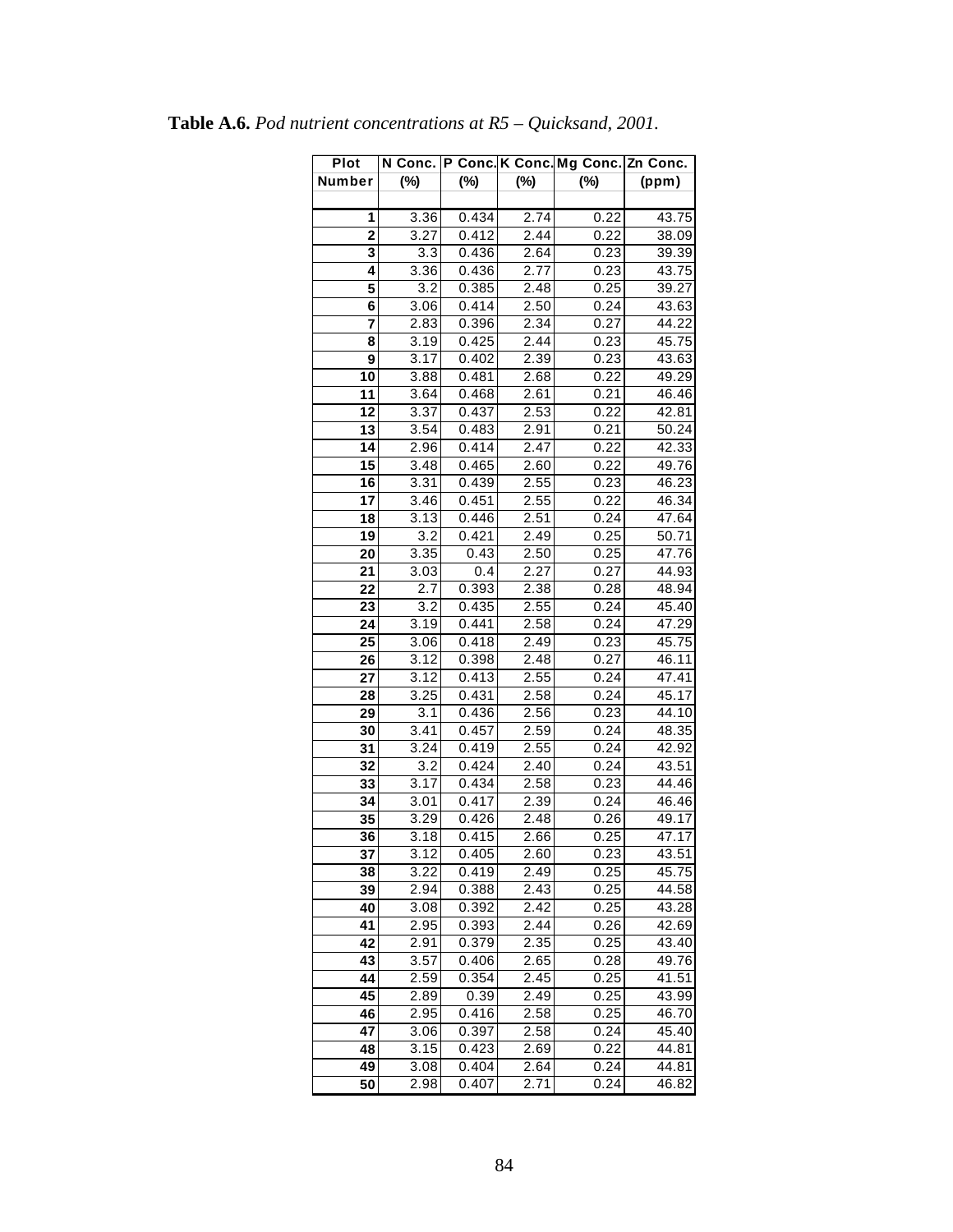| Plot            |                   | N Conc. P Conc. K Conc. |                   | Mg Conc. Zn Conc. |         |
|-----------------|-------------------|-------------------------|-------------------|-------------------|---------|
| Number          | $(\%)$            | $(\%)$                  | $(\%)$            | (%)               | (ppm)   |
|                 |                   |                         |                   |                   |         |
| 1               | 5.62              | 0.56                    | 2.03              | 0.189             | 50.96   |
| $\overline{2}$  | 5.88              | 0.62                    | 2.05              | 0.188             | 49.15   |
| 3               | 5.76              | 0.596                   | 2.09              | 0.193             | 48.29   |
| 4               | 5.84              | 0.597                   | 2.07              | 0.194             | 50.53   |
| 5               | 5.71              | 0.587                   | 2.02              | 0.190             | 49.79   |
| 6               | 5.55              | 0.583                   | 2.03              | 0.194             | 51.60   |
| 7               | 5.68              | 0.607                   | 2.02              | 0.190             | 53.42   |
| 8               | 4.95              | 0.52                    | 2.01              | 0.185             | 50.64   |
| 9               | 5.68              | 0.623                   | 2.01              | 0.189             | 47.54   |
| 10              | 5.57              | 0.516                   | 1.96              | 0.184             | 48.18   |
| 11              | 5.86              | 0.6                     | $\overline{2}.04$ | 0.189             | 47.22   |
| 12              | 5.83              | 0.606                   | 2.03              | 0.187             | 47.86   |
| $\overline{13}$ | 5.71              | 0.596                   | 2.02              | 0.187             | 49.15   |
| 14              | 5.89              | 0.613                   | 2.09              | 0.198             | 51.92   |
| 15              | 5.5               | 0.533                   | 1.97              | 0.186             | 51.92   |
| 16              | 5.21              | 0.584                   | 1.96              | 0.193             | 53.74   |
| 17              | 5.64              | 0.601                   | 2.08              | 0.193             | 52.46   |
| 18              | 5.55              | 0.62                    | 2.03              | 0.187             | 50.43   |
| 19              | 5.75              | 0.601                   | 2.16              | 0.181             | 51.92   |
| 20              | 5.77              | 0.604                   | 2.02              | 0.192             | 51.82   |
| 21              | 5.59              | 0.643                   | 2.02              | 0.194             | 51.82   |
| 22              | 5.71              | 0.634                   | 2.04              | 0.199             | 51.92   |
| 23              | 5.73              | 0.583                   | 2.05              | 0.191             | 50.75   |
| 24              | 5.68              | 0.612                   | 2.12              | 0.186             | 52.14   |
| 25              | 5.66              | 0.606                   | 2.02              | 0.191             | 52.35   |
| 26              | 5.62              | 0.596                   | 2.01              | 0.185             | 50.85   |
| 27              | 5.84              | 0.644                   | 2.07              | 0.194             | 52.56   |
| 28              | 5.88              | 0.612                   | 2.04              | 0.194             | 51.28   |
| 29              | 6.05              | 0.609                   | 2.03              | 0.191             | 50.64   |
| 30              | no data           | $\overline{no}$ data    | no data           | no data           | no data |
| 31              | 5.75              | 0.588                   | 2.05              | 0.192             | 52.56   |
| 32              | 5.94              | 0.629                   | 2.01              | 0.198             | 51.50   |
| 33              | 5.96              | 0.627                   | 2.03              | 0.198             | 52.03   |
| 34              | 5.92              | 0.623                   | 1.98              | 0.199             | 52.35   |
| 35              | 5.78              | 0.593                   | 2.02              | 0.196             | 53.21   |
| 36              | $5.\overline{74}$ | 0.547                   | 1.88              | 0.194             | 52.24   |
| 37              | 5.8               | 0.611                   | 1.94              | 0.210             | 51.60   |
| 38              | 5.95              | 0.575                   | 1.94              | 0.183             | 50.00   |
| 39              | 6.12              | 0.581                   | 1.91              | 0.199             | 52.03   |
| 40              | 6.03              | 0.567                   | 2.05              | 0.186             | 48.93   |
| 41              | 5.96              | 0.565                   | 2.04              | 0.196             | 53.42   |
| 42              | 5.96              | 0.566                   | 2.03              | 0.194             | 51.28   |
| 43              | 6.07              | 0.571                   | 1.94              | 0.205             | 53.42   |
| 44              | 5.82              | 0.565                   | 2.00              | 0.191             | 53.10   |
| 45              | 5.99              | 0.529                   | 1.97              | 0.202             | 53.85   |
| 46              | 5.82              | 0.533                   | 2.04              | 0.190             | 54.59   |
| 47              | 5.94              | 0.573                   | 2.02              | 0.190             | 52.88   |
| 48              | 6.03              | 0.565                   | 2.02              | 0.194             | 51.92   |
| 49              | 6                 | 0.548                   | 2.10              | 0.204             | 53.74   |
| 50              | 5.99              | 0.625                   | 1.90              | 0.207             | 53.95   |

**Table A.7.** *Grain nutrient concentrations – Quicksand, 2001.*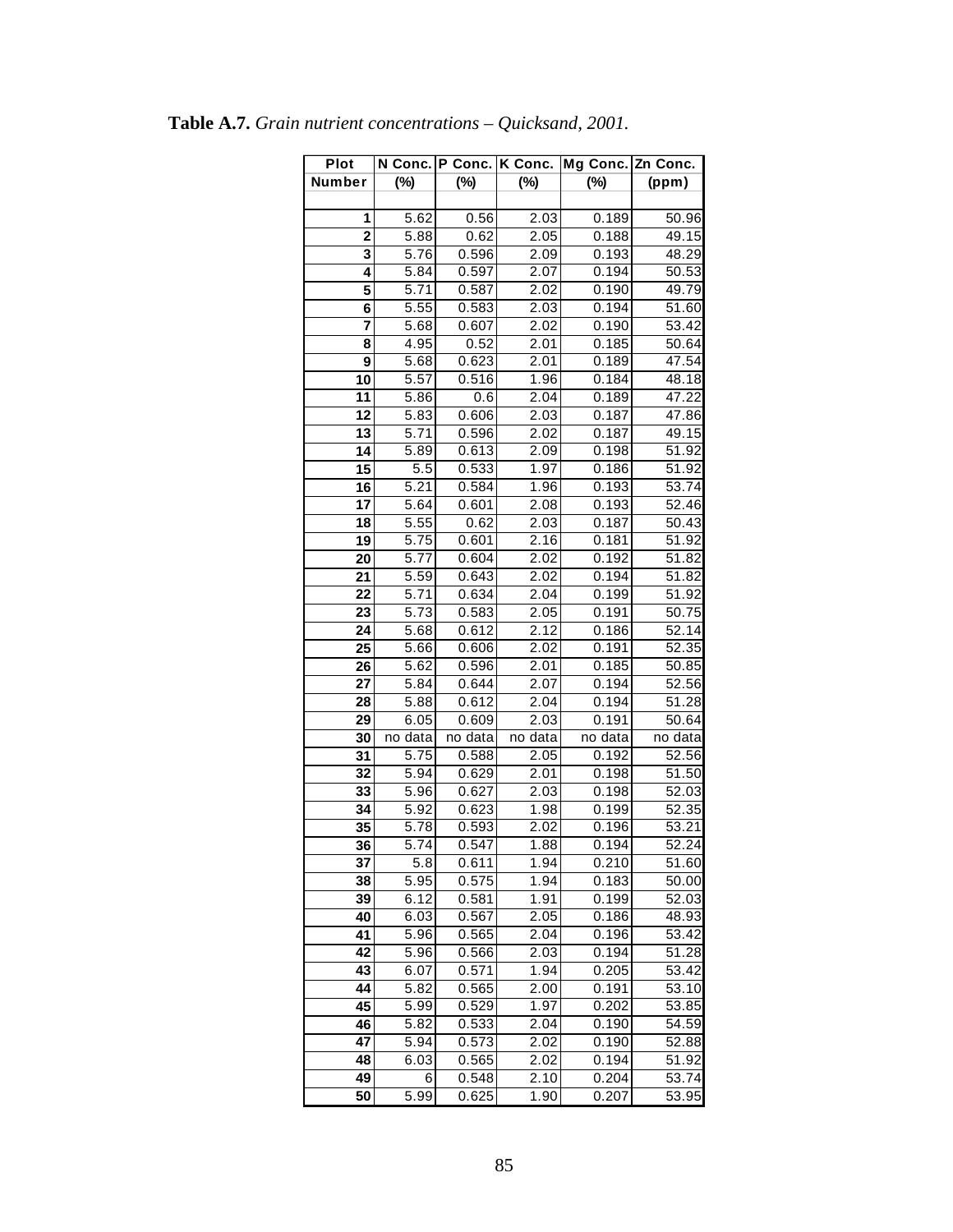| Plot            | N Conc. | P Conc. | K Conc.           | Mg Conc. Zn Conc. |        |
|-----------------|---------|---------|-------------------|-------------------|--------|
| Number          | (%)     | (%)     | $(\%)$            | $(\%)$            | (ppm)  |
|                 |         |         |                   |                   |        |
| 1               | 5.13    | 0.373   | 2.02              | 0.41              | 72.99  |
| $\overline{2}$  | 5.43    | 0.377   | 1.80              | 0.41              | 76.56  |
| 3               | 5.3     | 0.392   | 1.83              | 0.40              | 73.33  |
| 4               | 4.97    | 0.378   | 1.81              | 0.43              | 83.82  |
| 5               | 4.9     | 0.341   | 1.59              | 0.52              | 85.49  |
| 6               | 5.09    | 0.334   | 1.87              | 0.44              | 98.10  |
| 7               | 4.93    | 0.364   | 1.78              | 0.54              | 115.18 |
| 8               | 4.8     | 0.36    | 1.85              | 0.57              | 95.76  |
| 9               | 5.16    | 0.384   | 1.81              | 0.53              | 75.11  |
| 10              | 4.93    | 0.362   | 1.74              | 0.48              | 80.80  |
| 11              | 5.25    | 0.384   | $\overline{1.86}$ | 0.42              | 76.12  |
| $\overline{12}$ | 5.01    | 0.402   | 1.84              | 0.43              | 91.85  |
| $\overline{13}$ | 5.21    | 0.394   | 1.90              | 0.43              | 83.48  |
| 14              | 5.4     | 0.403   | 1.84              | 0.38              | 98.21  |
| 15              | 4.9     | 0.385   | 1.88              | 0.44              | 112.72 |
| 16              | 4.55    | 0.378   | 1.77              | 0.48              | 121.09 |
| 17              | 5.25    | 0.391   | 1.81              | 0.47              | 96.65  |
| 18              | 4.83    | 0.366   | 1.75              | 0.49              | 107.25 |
| 19              | 5.47    | 0.383   | 2.02              | 0.59              | 103.13 |
| 20              | 5.3     | 0.38    | 1.76              | 0.51              | 76.67  |
| 21              | 4.62    | 0.344   | 1.70              | 0.53              | 90.40  |
| $\overline{22}$ | 4.8     | 0.349   | 1.92              | 0.49              | 98.44  |
| 23              | 4.62    | 0.345   | 1.82              | 0.52              | 97.54  |
| 24              | 4.26    | 0.346   | 1.97              | 0.49              | 110.60 |
| 25              | 4.66    | 0.363   | 1.79              | 0.47              | 116.41 |
| 26              | 4.77    | 0.349   | 1.75              | 0.48              | 111.94 |
| 27              | 4.62    | 0.346   | 1.80              | 0.50              | 94.98  |
| 28              | 4.92    | 0.382   | 1.90              | 0.46              | 88.95  |
| 29              | 5.05    | 0.402   | 1.85              | 0.42              | 92.52  |
| 30              | 5.27    | 0.406   | 2.01              | 0.40              | 85.94  |
| 31              | 4.91    | 0.367   | 1.92              | 0.43              | 76.90  |
| 32              | 5.3     | 0.385   | 1.74              | 0.46              | 83.93  |
| 33              | 5.19    | 0.38    | 1.78              | 0.44              | 91.74  |
| 34              | 4.86    | 0.353   | 1.60              | 0.44              | 106.25 |
| 35              | 5.02    | 0.35    | 1.82              | 0.47              | 99.22  |
| $\overline{36}$ | 5.05    | 0.362   | 1.84              | 0.48              | 93.08  |
| 37              | 5.01    | 0.395   | 1.86              | 0.45              | 104.35 |
| 38              | 5.3     | 0.379   | 1.79              | 0.50              | 87.50  |
| 39              | 5.09    | 0.339   | 1.79              | 0.48              | 92.30  |
| 40              | 4.71    | 0.349   | 1.53              | 0.58              | 112.61 |
| 41              | 4.99    | 0.349   | 1.62              | 0.45              | 101.90 |
| 42              | 5.09    | 0.349   | 2.01              | 0.43              | 107.70 |
| $\overline{43}$ | 5.23    | 0.365   | 1.85              | 0.45              | 108.59 |
| 44              | 5.04    | 0.342   | 1.83              | 0.43              | 114.17 |
| 45              | 5.03    | 0.366   | 1.98              | 0.44              | 101.00 |
| 46              | 4.34    | 0.32    | 1.70              | 0.41              | 102.23 |
| 47              | 4.98    | 0.343   | 1.81              | 0.47              | 92.08  |
| 48              | 4.59    | 0.362   | 2.02              | 0.44              | 99.00  |
| 49              | 5.01    | 0.34    | 1.82              | 0.43              | 120.42 |
| 50              | 4.94    | 0.372   | 1.94              | 0.39              | 88.73  |

**Table A.8.** *Leaf nutrient concentrations at R1 – Quicksand, 2002.*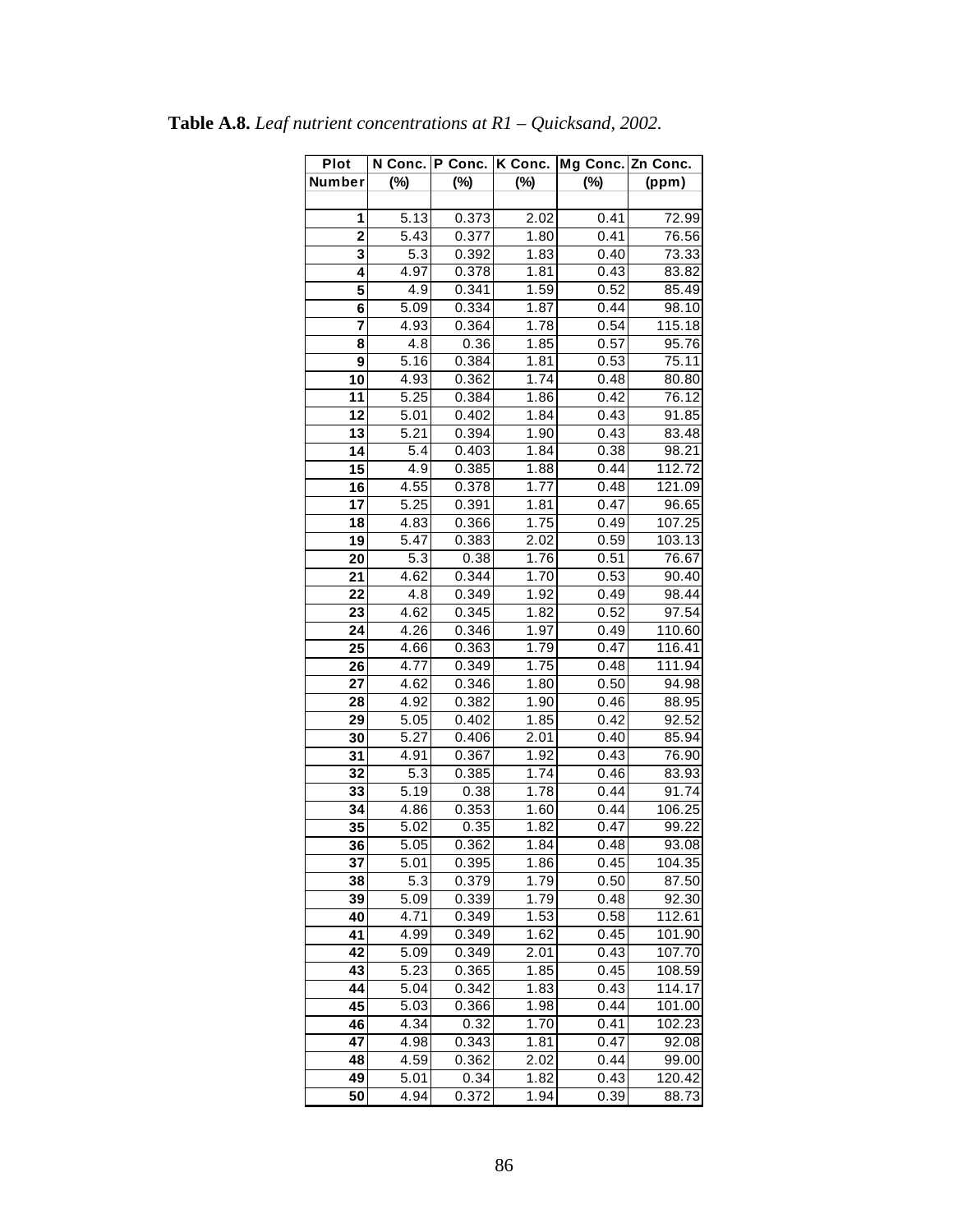| <b>Plot</b>             |                  | N Conc.   P Conc. | K Conc.          | Mg Conc. Zn Conc. |                   |
|-------------------------|------------------|-------------------|------------------|-------------------|-------------------|
| Number                  | $(\%)$           | $(\%)$            | $(\%)$           | $(\%)$            | (ppm)             |
|                         |                  |                   |                  |                   |                   |
| 1                       | 1.93             | 0.328             | 3.92             | 0.33              | 24.6              |
| $\overline{\mathbf{2}}$ | 1.91             | 0.359             | 3.94             | 0.38              | 27.0              |
| 3                       | 1.81             | 0.335             | 4.19             | 0.35              | 24.0              |
| 4                       | 1.66             | 0.3               | 3.46             | 0.37              | $\overline{24.7}$ |
| 5                       | 1.71             | 0.247             | 2.84             | 0.49              | $\overline{2}5.4$ |
| $\overline{\mathbf{6}}$ | 1.59             | 0.261             | 3.49             | 0.45              | 34.9              |
| 7                       | 1.42             | 0.283             | 3.19             | 0.48              | 34.8              |
| 8                       | 1.49             | 0.25              | 3.23             | 0.52              | 32.9              |
| 9                       | 1.64             | 0.266             | 3.16             | 0.49              | 28.3              |
| 10                      | 1.78             | 0.303             | 3.38             | 0.39              | 27.2              |
| 11                      | 1.75             | 0.305             | 4.01             | 0.40              | 28.0              |
| $\overline{1}2$         | 1.62             | 0.362             | 3.92             | 0.38              | 27.2              |
| 13                      | 1.81             | 0.362             | 4.15             | 0.35              | 32.6              |
| 14                      | 1.83             | 0.375             | 3.93             | 0.37              | 35.4              |
| 15                      | 1.48             | 0.325             | 3.57             | 0.42              | 30.6              |
| 16                      | 1.39             | 0.311             | 3.11             | 0.42              | 27.7              |
| 17                      | 1.86             | 0.312             | 3.9              | 0.41              | 33.5              |
| 18                      | 1.43             | 0.254             | $\overline{3.1}$ | 0.41              | $\overline{3}5.9$ |
| 19                      | 2.09             | 0.253             | 3.27             | 0.48              | 43.0              |
| 20                      | 1.74             | 0.259             | 3.14             | 0.46              | 26.9              |
| 21                      | 1.55             | 0.249             | 2.8              | 0.46              | 30.8              |
| 22                      | 1.5              | 0.229             | 3.03             | 0.44              | 31.7              |
| 23                      | 1.43             | 0.231             | 3.08             | 0.43              | 25.2              |
| 24                      | 1.38             | 0.261             | 3.22             | 0.38              | 26.1              |
| 25                      | 1.47             | 0.301             | 3.44             | 0.43              | 28.0              |
| 26                      | 1.55             | 0.274             | 3.23             | 0.41              | 33.1              |
| 27                      | 1.71             | 0.254             | 3.50             | 0.46              | 33.9              |
| 28                      | 1.71             | 0.305             | 3.72             | 0.44              | 31.1              |
| 29                      | 1.62             | 0.36              | 3.91             | 0.37              | 26.6              |
| 30                      | 2.15             | 0.361             | 4.00             | 0.29              | 33.8              |
| 31                      | 2.03             | 0.324             | 4.06             | 0.34              | 30.3              |
| 32                      | 2.04             | 0.357             | 3.91             | 0.38              | 30.1              |
| 33                      | 1.75             | 0.319             | 4.00             | 0.41              | 29.8              |
| 34                      | 1.63             | 0.277             | 3.54             | 0.44              | 33.8              |
| 35                      | 1.73             | 0.268             | 3.66             | 0.45              | 35.1              |
| $\overline{36}$         | $\overline{1.7}$ | 0.277             | 3.89             | 0.45              | 34.7              |
| 37                      | 1.54             | 0.312             | 3.34             | 0.40              | $32.\overline{3}$ |
| 38                      | 1.86             | 0.27              | 3.28             | 0.43              | 35.6              |
| 39                      | 1.65             | 0.23              | 3.58             | 0.44              | 31.6              |
| 40                      | 1.65             | 0.255             | 2.95             | 0.48              | 37.3              |
| 41                      | 1.76             | 0.278             | 3.87             | 0.41              | 32.5              |
| 42                      | 1.57             | 0.256             | 3.99             | 0.41              | 31.9              |
| 43                      | 1.66             | 0.272             | 3.77             | 0.39              | 36.3              |
| 44                      | 1.53             | 0.248             | 3.80             | 0.41              | 32.8              |
| 45                      | 1.76             | 0.301             | 3.86             | 0.38              | 32.8              |
| 46                      | 1.43             | 0.266             | 3.49             | 0.33              | 25.7              |
| 47                      | 1.61             | 0.228             | 3.47             | 0.41              | 30.0              |
| 48                      | 1.49             | 0.294             | 3.76             | 0.38              | 30.5              |
| 49                      | 1.46             | 0.243             | 3.55             | 0.42              | 34.2              |
| $\overline{50}$         | 1.75             | 0.329             | 4.01             | 0.33              | 27.7              |

**Table A.9.** *Stem nutrient concentrations at R1 – Quicksand, 2002.*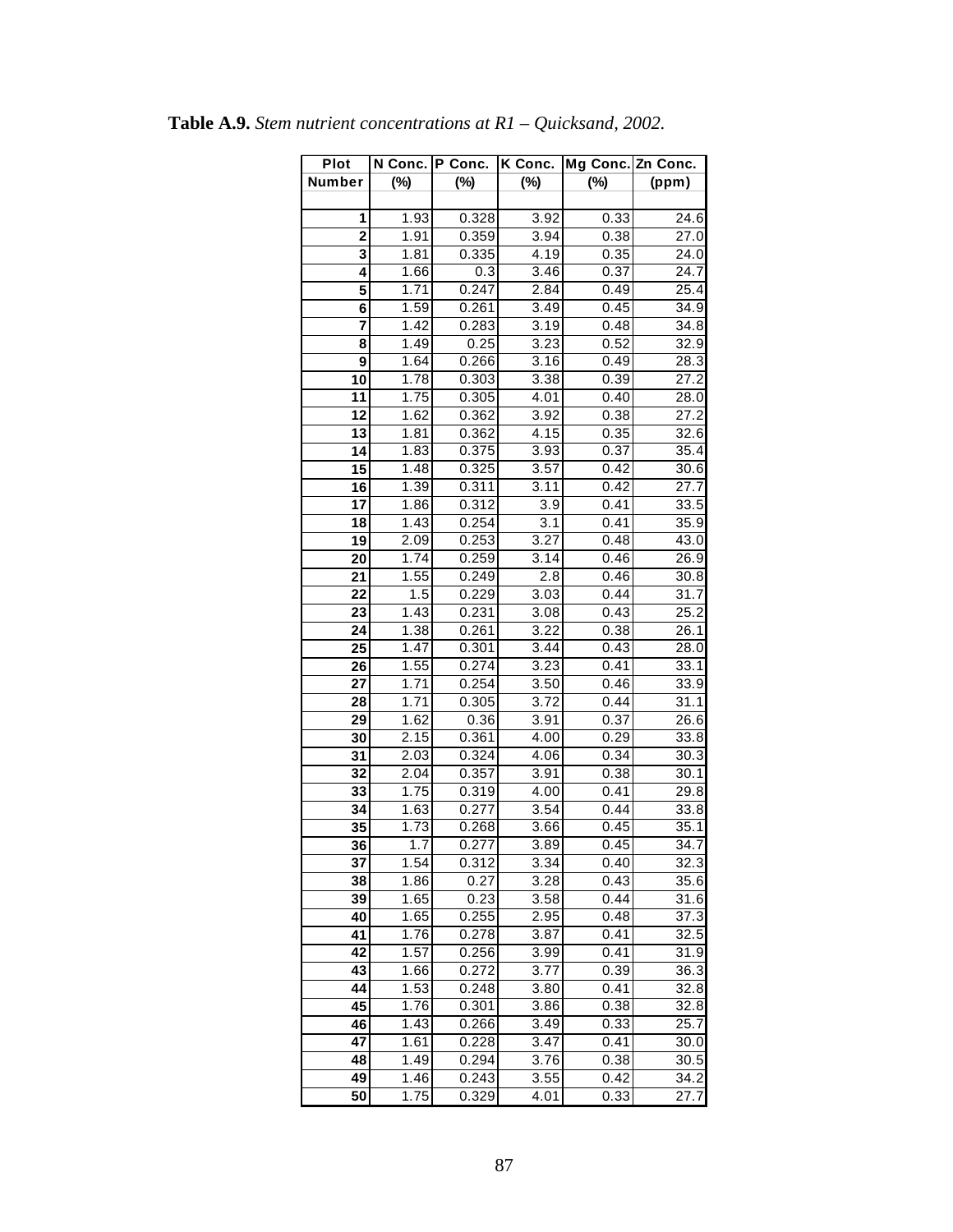| Plot            | N Conc. | P Conc. | K Conc. | Mg Conc. | Zn Conc. |
|-----------------|---------|---------|---------|----------|----------|
| Number          | $(\%)$  | $(\%)$  | $(\%)$  | $(\%)$   | (ppm)    |
|                 |         |         |         |          |          |
| 1               | 4.75    | 0.34    | 1.80    | 0.268    | 89.62    |
| $\overline{2}$  | 4.76    | 0.348   | 1.82    | 0.274    | 91.27    |
| 3               | 4.69    | 0.331   | 1.79    | 0.275    | 82.78    |
| 4               | 4.88    | 0.351   | 1.80    | 0.294    | 95.87    |
| 5               | 4.97    | 0.358   | 1.73    | 0.332    | 98.35    |
| 6               | 4.91    | 0.344   | 1.85    | 0.317    | 118.63   |
| 7               | 4.72    | 0.341   | 1.89    | 0.313    | 132.19   |
| 8               | 4.52    | 0.333   | 1.81    | 0.302    | 138.44   |
| 9               | 4.44    | 0.329   | 1.66    | 0.342    | 107.78   |
| $\overline{10}$ | 4.88    | 0.355   | 1.77    | 0.281    | 97.29    |
| 11              | 4.58    | 0.345   | 1.88    | 0.277    | 102.12   |
| 12              | 4.87    | 0.36    | 1.76    | 0.271    | 96.46    |
| $\overline{13}$ | 4.93    | 0.341   | 1.81    | 0.271    | 92.45    |
| 14              | 4.87    | 0.33    | 1.73    | 0.292    | 99.76    |
| 15              | 5.11    | 0.37    | 1.86    | 0.287    | 101.89   |
| 16              | 4.7     | 0.338   | 1.88    | 0.321    | 118.51   |
| 17              | 4.49    | 0.317   | 1.71    | 0.346    | 133.96   |
| 18              | 4.72    | 0.332   | 1.87    | 0.310    | 106.84   |
| 19              | 4.65    | 0.317   | 1.99    | 0.340    | 137.50   |
| 20              | 4.6     | 0.319   | 1.72    | 0.355    | 117.92   |
| 21              | 4.86    | 0.338   | 1.65    | 0.358    | 110.73   |
| 22              | 4.71    | 0.304   | 1.75    | 0.365    | 130.31   |
| 23              | 4.84    | 0.315   | 1.79    | 0.336    | 120.75   |
| 24              | 4.97    | 0.35    | 1.93    | 0.311    | 119.58   |
| 25              | 4.5     | 0.314   | 1.77    | 0.314    | 120.40   |
| 26              | 4.76    | 0.353   | 1.85    | 0.298    | 146.34   |
| 27              | 4.78    | 0.334   | 1.92    | 0.334    | 120.99   |
| 28              | 4.98    | 0.348   | 1.90    | 0.275    | 143.04   |
| 29              | 4.96    | 0.356   | 1.87    | 0.288    | 125.12   |
| $\overline{30}$ | 4.87    | 0.325   | 1.73    | 0.296    | 111.91   |
| $\overline{31}$ | 4.93    | 0.337   | 1.81    | 0.293    | 97.05    |
| 32              | 4.9     | 0.354   | 1.77    | 0.297    | 104.48   |
| 33              | 4.89    | 0.34    | 1.78    | 0.290    | 103.07   |
| 34              | 4.69    | 0.32    | 1.91    | 0.313    | 128.54   |
| 35              | 4.85    | 0.349   | 1.77    | 0.316    | 116.04   |
| 36              | 4.82    | 0.343   | 1.86    | 0.302    | 141.75   |
| 37              | 4.77    | 0.365   | 1.89    | 0.290    | 133.49   |
| 38              | 4.89    | 0.332   | 1.82    | 0.313    | 111.32   |
| 39              | 4.71    | 0.307   | 1.81    | 0.293    | 117.10   |
| 40              | 4.74    | 0.337   | 1.83    | 0.352    | 118.63   |
| 41              | 4.3     | 0.305   | 1.85    | 0.298    | 119.34   |
| 42              | 4.4     | 0.332   | 2.10    | 0.303    | 135.50   |
| 43              | 4.43    | 0.315   | 1.97    | 0.288    | 135.97   |
| 44              | 4.32    | 0.32    | 2.03    | 0.303    | 126.53   |
| 45              | 4.37    | 0.331   | 2.06    | 0.310    | 137.15   |
| 46              | 4.7     | 0.349   | 1.94    | 0.286    | 143.51   |
| 47              | 4.67    | 0.32    | 1.95    | 0.297    | 120.87   |
| 48              | 4.25    | 0.306   | 1.80    | 0.293    | 110.50   |
| 49              | 4.19    | 0.299   | 1.92    | 0.294    | 133.84   |
| 50              | 4.44    | 0.333   | 2.16    | 0.289    | 123.70   |

**Table A.10.** *Leaf nutrient concentrations at R5 – Quicksand, 2002.*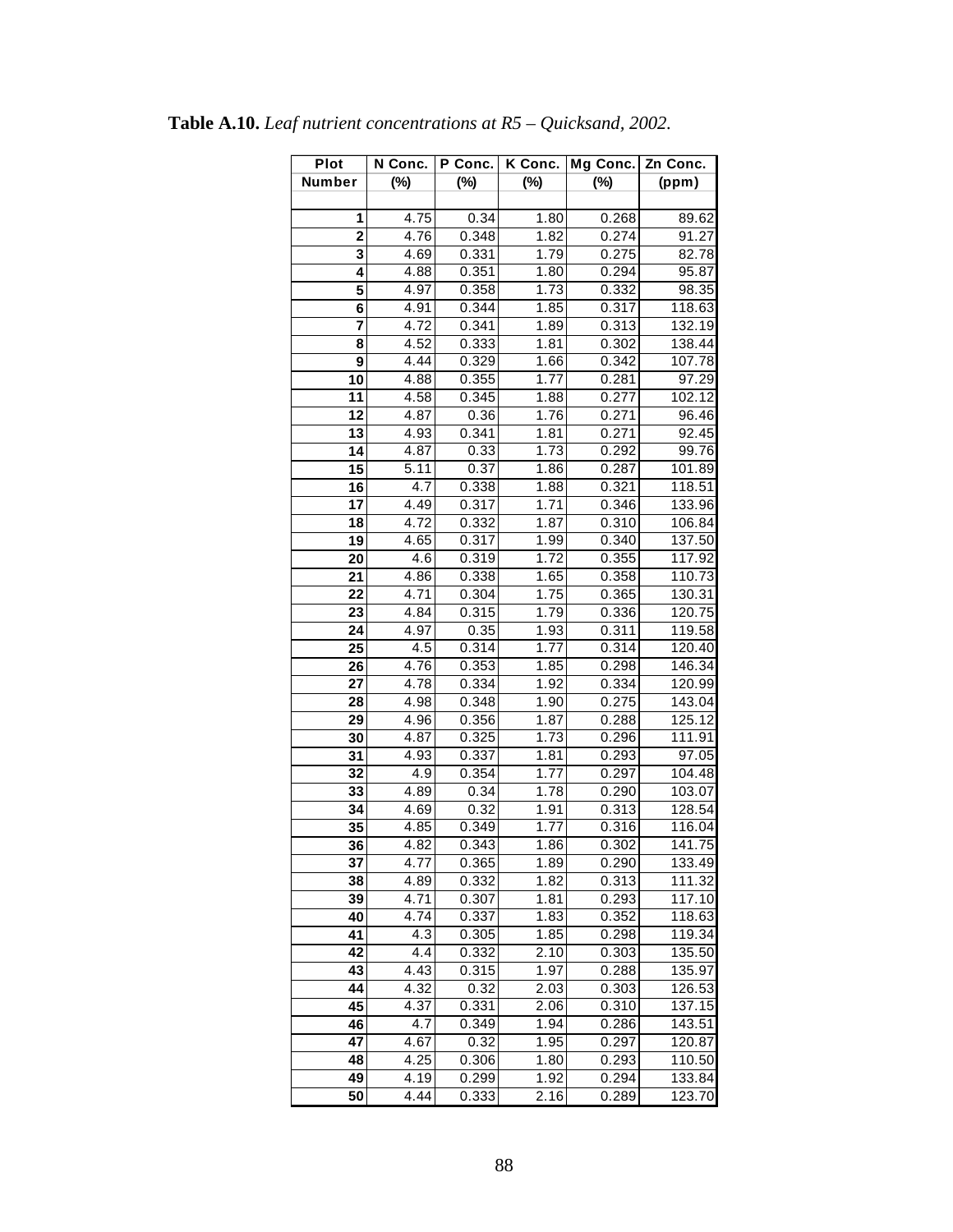| <b>Plot</b>     | N Conc.           | P Conc. | K Conc.           | Mg Conc. Zn Conc. |                    |
|-----------------|-------------------|---------|-------------------|-------------------|--------------------|
| Number          | (%)               | (%)     | $(\%)$            | $(\%)$            | (ppm)              |
|                 |                   |         |                   |                   |                    |
| 1               | 1.46              | 0.386   | 2.50              | 0.25              | 12.29              |
| $\overline{2}$  | 1.52              | 0.363   | 2.89              | 0.34              | 15.02              |
| 3               | 1.51              | 0.317   | 2.67              | 0.29              | 14.29              |
| 4               | 1.63              | 0.36    | 2.48              | 0.27              | 17.65              |
| 5               | 1.77              | 0.262   | 2.38              | 0.41              | 19.33              |
| 6               | 1.52              | 0.231   | 2.37              | 0.38              | 16.81              |
| 7               | 1.38              | 0.263   | 2.10              | 0.34              | 15.65              |
| 8               | 1.31              | 0.264   | 2.38              | 0.33              | 17.33              |
| 9               | 1.4               | 0.314   | 2.34              | 0.32              | 14.50              |
| 10              | 1.47              | 0.347   | 2.72              | 0.32              | 15.23              |
| 11              | 1.55              | 0.346   | $\overline{2.50}$ | $0.\overline{31}$ | 13.97              |
| 12              | 1.5               | 0.35    | 2.67              | 0.34              | 14.29              |
| 13              | 1.71              | 0.385   | 3.01              | 0.27              | 15.76              |
| 14              | 1.53              | 0.348   | 2.33              | 0.25              | 12.61              |
| 15              | 1.58              | 0.385   | 2.55              | 0.30              | 15.13              |
| 16              | $\overline{1.78}$ | 0.373   | 2.79              | 0.28              | 19.12              |
| 17              | 1.43              | 0.308   | 2.46              | 0.28              | 17.75              |
| 18              | 1.58              | 0.289   | 2.37              | 0.37              | 17.33              |
| 19              | 1.5               | 0.246   | 2.43              | 0.35              | 16.70              |
| 20              | 1.54              | 0.246   | 2.02              | 0.39              | 14.92              |
| 21              | 1.37              | 0.253   | 2.37              | 0.41              | 17.75              |
| 22              | 1.25              | 0.179   | 2.15              | 0.31              | 14.60              |
| 23              | 1.63              | 0.238   | $2.\overline{24}$ | 0.39              | 19.33              |
| 24              | 1.47              | 0.275   | 2.46              | 0.34              | 15.97              |
| 25              | 1.46              | 0.304   | 2.59              | 0.30              | 17.65              |
| 26              | 1.32              | 0.314   | 2.35              | 0.28              | 17.02              |
| 27              | 1.37              | 0.27    | 2.21              | 0.33              | 16.07              |
| 28              | 1.25              | 0.311   | 2.42              | 0.27              | 17.33              |
| 29              | 1.53              | 0.383   | 2.56              | 0.28              | 17.12              |
| $\overline{30}$ | 1.56              | 0.353   | 2.60              | 0.30              | 16.49              |
| $\overline{31}$ | 1.8               | 0.354   | 2.87              | 0.25              | 16.60              |
| 32              | 1.55              | 0.346   | 2.68              | 0.32              | 13.66              |
| 33              | 1.48              | 0.351   | 2.62              | 0.33              | 15.34              |
| 34              | 1.47              | 0.255   | 2.47              | 0.32              | 17.02              |
| 35              | 1.57              | 0.261   | 2.47              | 0.41              | 18.38              |
| 36              | 1.27              | 0.292   | 2.39              | 0.33              | 16.18              |
| 37              | 1.29              | 0.339   | 2.36              | 0.32              | 15.55              |
| 38              | 1.51              | 0.253   | 2.49              | 0.37              | 14.92              |
| 39              | 1.49              | 0.211   | 2.23              | 0.38              | 15.97              |
| 40              | 1.37              | 0.246   | 2.19              | 0.36              | 14.39              |
| 41              | 1.41              | 0.288   | 2.34              | 0.33              | 14.29              |
| 42              | 1.52              | 0.311   | 2.53              | 0.37              | 17.33              |
| 43              | 1.41              | 0.274   | 2.60              | 0.31              | 17.75              |
| 44              | 1.46              | 0.305   | 2.50              | 0.31              | 16.28              |
| 45              | 1.41              | 0.261   | 2.37              | 0.35              | 17.44              |
| 46              | 1.47              | 0.298   | 2.62              | 0.30              | 20.27              |
| 47              | 1.59              | 0.224   | 2.38              | 0.34              | 17.33              |
| 48              | 1.55              | 0.326   | 2.89              | 0.33              | 16.70              |
| 49              | 1.58              | 0.269   | 2.36              | 0.31              | 20.06              |
| 50              | 1.37              | 0.299   | 2.80              | 0.26              | $17.\overline{44}$ |

**Table A.11.** *Stem nutrient concentrations at R5 – Quicksand, 2002.*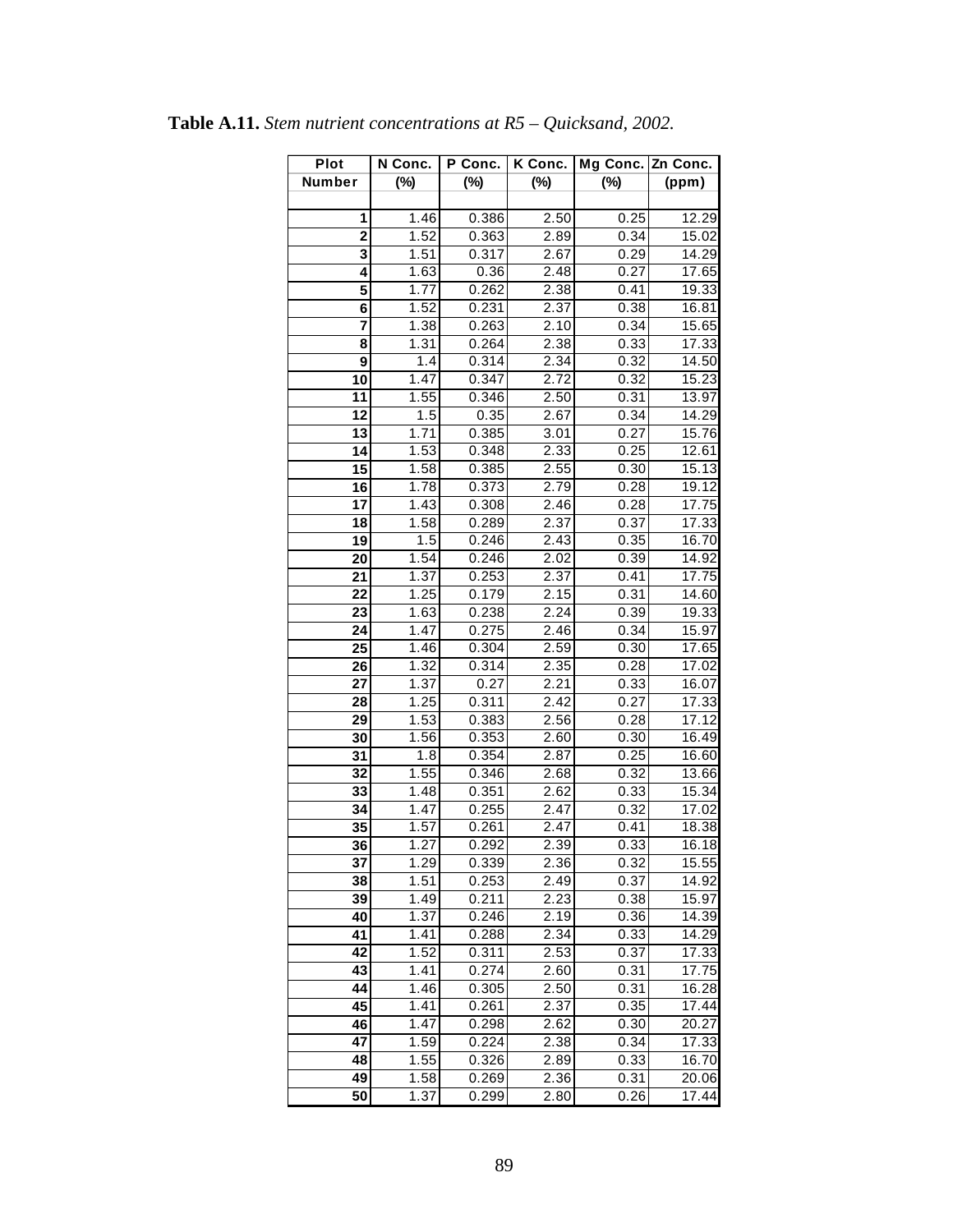| Plot                    | N Conc.           | P Conc. |                   | K Conc. Mg Conc. Zn Conc. |                    |
|-------------------------|-------------------|---------|-------------------|---------------------------|--------------------|
| Number                  | $(\%)$            | $(\%)$  | $(\%)$            | $(\%)$                    | (ppm)              |
|                         |                   |         |                   |                           |                    |
| 1                       | 3.49              | 0.461   | 2.74              | 0.38                      | 43.87              |
| $\overline{\mathbf{c}}$ | $\overline{3.55}$ | 0.467   | $\overline{2}.73$ | 0.39                      | 46.46              |
| 3                       | 3.63              | 0.45    | 2.84              | 0.38                      | 47.88              |
| 4                       | 3.53              | 0.46    | 2.58              | 0.40                      | 49.17              |
| 5                       | 3.57              | 0.439   | 2.46              | 0.42                      | $\overline{5}1.42$ |
| 6                       | 3.47              | 0.419   | 2.48              | 0.44                      | 49.41              |
| $\overline{7}$          | 3.41              | 0.425   | 2.47              | 0.44                      | 47.41              |
| 8                       | $3.\overline{4}$  | 0.431   | 2.55              | 0.44                      | 47.17              |
| 9                       | 3.48              | 0.445   | 2.58              | 0.43                      | 44.10              |
| 10                      | 3.57              | 0.461   | 2.53              | 0.41                      | 47.17              |
| 11                      | 3.45              | 0.438   | 2.61              | 0.39                      | 45.99              |
| $\overline{12}$         | 3.46              | 0.472   | 2.57              | 0.41                      | 45.99              |
| 13                      | 3.6               | 0.483   | 2.59              | 0.40                      | 45.99              |
| 14                      | 3.36              | 0.433   | 2.63              | 0.38                      | 41.86              |
| 15                      | 3.46              | 0.461   | 2.72              | 0.41                      | 46.82              |
| 16                      | 3.7               | 0.482   | 2.75              | 0.42                      | 52.48              |
| 17                      | 3.59              | 0.46    | 2.64              | 0.40                      | 47.29              |
| 18                      | 3.77              | 0.468   | 2.44              | 0.42                      | 45.64              |
| $\overline{19}$         | 3.46              | 0.406   | 2.44              | 0.43                      | 45.28              |
| 20                      | 3.65              | 0.416   | 2.40              | 0.45                      | 45.52              |
| 21                      | 3.55              | 0.449   | 2.44              | 0.45                      | 49.06              |
| 22                      | 3.44              | 0.407   | 2.40              | 0.45                      | 48.35              |
| 23                      | 3.54              | 0.416   | 2.34              | 0.44                      | 48.47              |
| 24                      | 3.5               | 0.446   | 2.45              | 0.40                      | 47.76              |
| 25                      | 3.69              | 0.457   | 2.51              | 0.44                      | 46.93              |
| 26                      | 3.53              | 0.442   | 2.53              | 0.44                      | 49.29              |
| 27                      | 3.7               | 0.443   | 2.41              | 0.44                      | 49.06              |
| 28                      | 3.51              | 0.437   | 2.49              | 0.42                      | 49.88              |
| 29                      | 3.57              | 0.451   | 2.58              | 0.40                      | 46.93              |
| 30                      | 3.64              | 0.466   | 2.60              | 0.40                      | 48.70              |
| 31                      | 3.44              | 0.459   | 2.75              | 0.41                      | 44.93              |
| 32                      | 3.57              | 0.464   | 2.64              | 0.39                      | 45.99              |
| 33                      | 3.53              | 0.456   | 2.68              | 0.41                      | 47.29              |
| 34                      | 3.44              | 0.424   | 2.56              | 0.41                      | 47.76              |
| 35                      | 3.5               | 0.417   | 2.44              | 0.42                      | 47.17              |
| $\overline{36}$         | 3.32              | 0.425   | 2.54              | 0.40                      | 46.70              |
| $\overline{37}$         | 3.25              | 0.436   | 2.53              | 0.42                      | 47.52              |
| 38                      | 3.42              | 0.425   | 2.44              | 0.43                      | 47.88              |
| 39                      | 3.42              | 0.374   | 2.40              | 0.48                      | 45.99              |
| 40                      | 3.47              | 0.427   | 2.40              | 0.44                      | 48.58              |
| 41                      | 3.39              | 0.417   | 2.45              | 0.46                      | 45.52              |
| 42                      | 3.41              | 0.426   | 2.58              | 0.41                      | 48.58              |
| 43                      | 3.29              | 0.404   | 2.52              | 0.40                      | 49.17              |
| 44                      | 3.42              | 0.435   | 2.60              | 0.42                      | 50.83              |
| 45                      | 3.21              | 0.394   | 2.48              | 0.44                      | 49.88              |
| 46                      | 3.42              | 0.439   | 2.56              | 0.42                      | 54.60              |
| $\overline{4}$          | 3.58              | 0.413   | 2.47              | 0.45                      | 47.52              |
| 48                      | 3.41              | 0.424   | 2.55              | 0.43                      | 46.70              |
| 49                      | 3.57              | 0.415   | 2.54              | 0.41                      | 50.47              |
| 50                      | 3.21              | 0.417   | 2.62              | 0.40                      | 49.53              |
|                         |                   |         |                   |                           |                    |

|  |  | <b>Table A.12.</b> Pod nutrient concentrations at $R5 - Q$ uicksand, 2002. |  |  |
|--|--|----------------------------------------------------------------------------|--|--|
|--|--|----------------------------------------------------------------------------|--|--|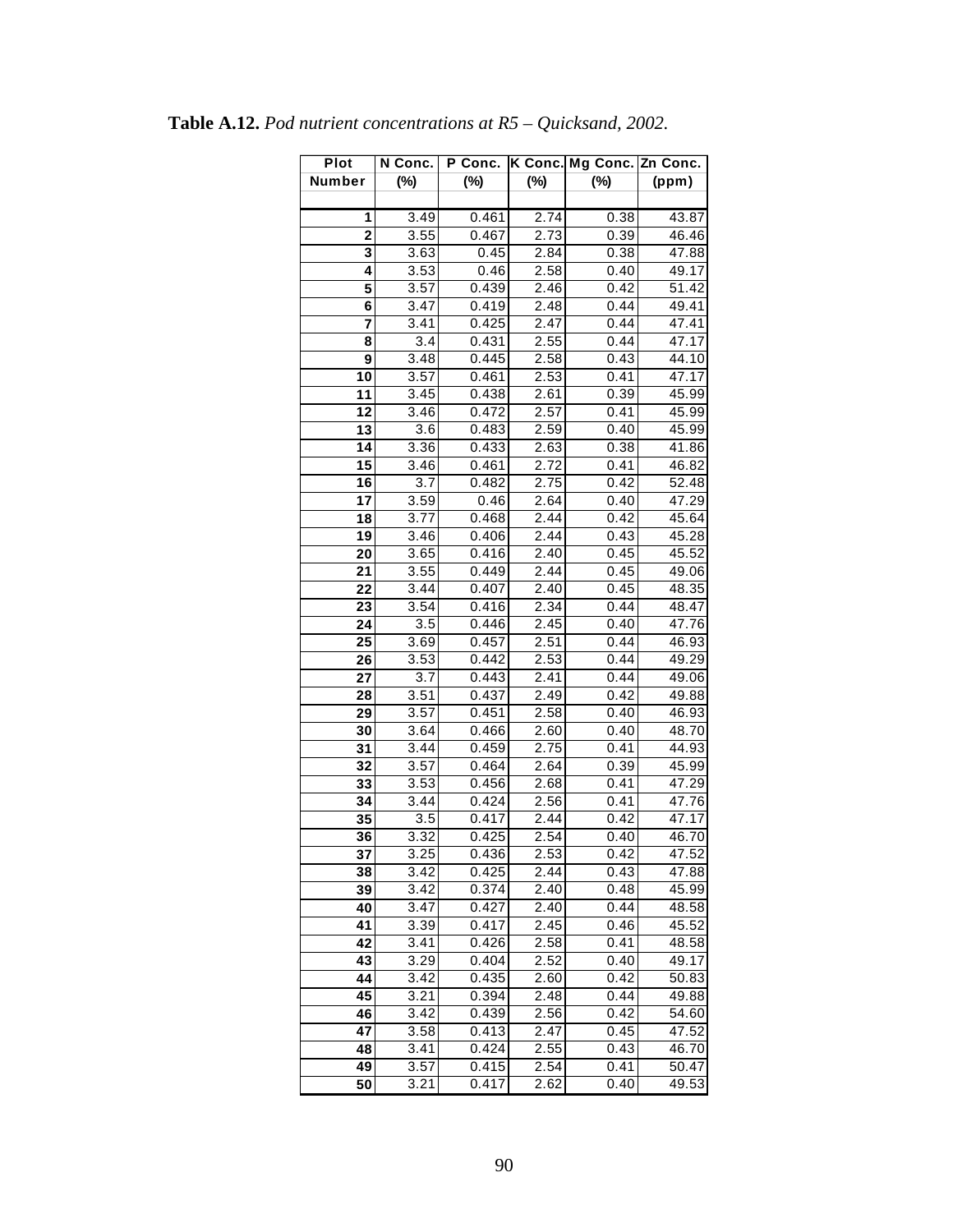| Plot            | N Conc.          | P Conc. | K Conc. | Mg Conc. | Zn Conc.           |
|-----------------|------------------|---------|---------|----------|--------------------|
| Number          | $(\%)$           | $(\%)$  | $(\%)$  | (%)      | (ppm)              |
|                 |                  |         |         |          |                    |
| 1               | 5.93             | 0.649   | 2.20    | 0.240    | 51.81              |
| $\overline{2}$  | 5.89             | 0.667   | 2.13    | 0.243    | 50.69              |
| 3               | 5.99             | 0.682   | 2.22    | 0.245    | 50.83              |
| 4               | 5.98             | 0.681   | 2.22    | 0.244    | 52.92              |
| 5               | 5.81             | 0.667   | 2.12    | 0.245    | 52.64              |
| 6               | 5.66             | 0.662   | 2.13    | 0.243    | 57.50              |
| 7               | 5.74             | 0.722   | 2.12    | 0.246    | 56.81              |
| 8               | 6.07             | 0.707   | 2.13    | 0.252    | 56.25              |
| 9               | 5.86             | 0.687   | 2.12    | 0.249    | 51.94              |
| 10              | 5.91             | 0.695   | 2.15    | 0.242    | 50.97              |
| 11              | 5.93             | 0.694   | 2.14    | 0.241    | 52.08              |
| 12              | 6.05             | 0.701   | 2.15    | 0.242    | 51.39              |
| $\overline{13}$ | 6.19             | 0.707   | 2.19    | 0.243    | 52.64              |
| 14              | 6.03             | 0.684   | 2.15    | 0.236    | 54.17              |
| 15              | 6.08             | 0.714   | 2.22    | 0.239    | 53.47              |
| 16              | $\overline{5.8}$ | 0.631   | 2.16    | 0.238    | 54.03              |
| 17              | 5.88             | 0.681   | 2.14    | 0.240    | 55.00              |
| 18              | 5.9              | 0.673   | 2.15    | 0.245    | 54.72              |
| 19              | 6.1              | 0.674   | 2.17    | 0.250    | 55.97              |
| 20              | 6.04             | 0.704   | 2.23    | 0.249    | 56.67              |
| 21              | 5.75             | 0.698   | 2.10    | 0.255    | 57.50              |
| 22              | 5.91             | 0.605   | 2.05    | 0.253    | 59.03              |
| $\overline{2}3$ | 5.9              | 0.632   | 2.02    | 0.235    | 55.97              |
| 24              | 5.89             | 0.654   | 2.09    | 0.245    | 55.00              |
| 25              | 6.07             | 0.702   | 2.07    | 0.258    | 55.14              |
| 26              | 5.94             | 0.66    | 2.13    | 0.243    | 56.53              |
| 27              | 5.74             | 0.711   | 2.09    | 0.258    | 54.86              |
| 28              | 5.9              | 0.699   | 2.14    | 0.239    | 54.86              |
| 29              | 6.01             | 0.717   | 2.12    | 0.236    | 55.14              |
| 30              | 6.18             | 0.712   | 2.20    | 0.239    | 54.72              |
| 31              | 6.11             | 0.687   | 2.14    | 0.234    | 54.31              |
| 32              | 5.97             | 0.697   | 2.19    | 0.236    | 53.19              |
| 33              | 6.16             | 0.706   | 2.15    | 0.238    | 53.75              |
| 34              | 5.97             | 0.673   | 2.12    | 0.238    | 58.75              |
| 35              | 6.15             | 0.685   | 2.10    | 0.243    | 55.69              |
| 36              | 6                | 0.686   | 2.17    | 0.242    | $\overline{56.25}$ |
| 37              | 5.9              | 0.708   | 2.14    | 0.249    | 55.56              |
| 38              | 5.95             | 0.686   | 2.13    | 0.246    | 53.47              |
| 39              | 6.1              | 0.631   | 2.07    | 0.238    | 55.97              |
| 40              | 6.11             | 0.678   | 2.14    | 0.241    | 55.83              |
| 41              | 5.12             | 0.591   | 2.08    | 0.245    | 55.56              |
| 42              | 5.98             | 0.652   | 2.12    | 0.240    | 55.56              |
| 43              | 5.71             | 0.58    | 2.07    | 0.240    | 57.36              |
| 44              | 6.24             | 0.632   | 2.02    | 0.242    | 56.67              |
| 45              | no data          | no data | no data | no data  | no data            |
| 46              | 5.36             | 0.629   | 2.16    | 0.244    | 56.67              |
| 47              | 5.36             | 0.632   | 2.14    | 0.239    | 56.25              |
| 48              | 6.08             | 0.695   | 2.13    | 0.241    | 56.39              |
| 49              | 5.35             | 0.616   | 2.08    | 0.239    | 56.39              |
| 50              | 5.61             | 0.648   | 2.19    | 0.242    | 57.64              |

**Table A.13.** *Grain nutrient concentrations – Quicksand, 2002.*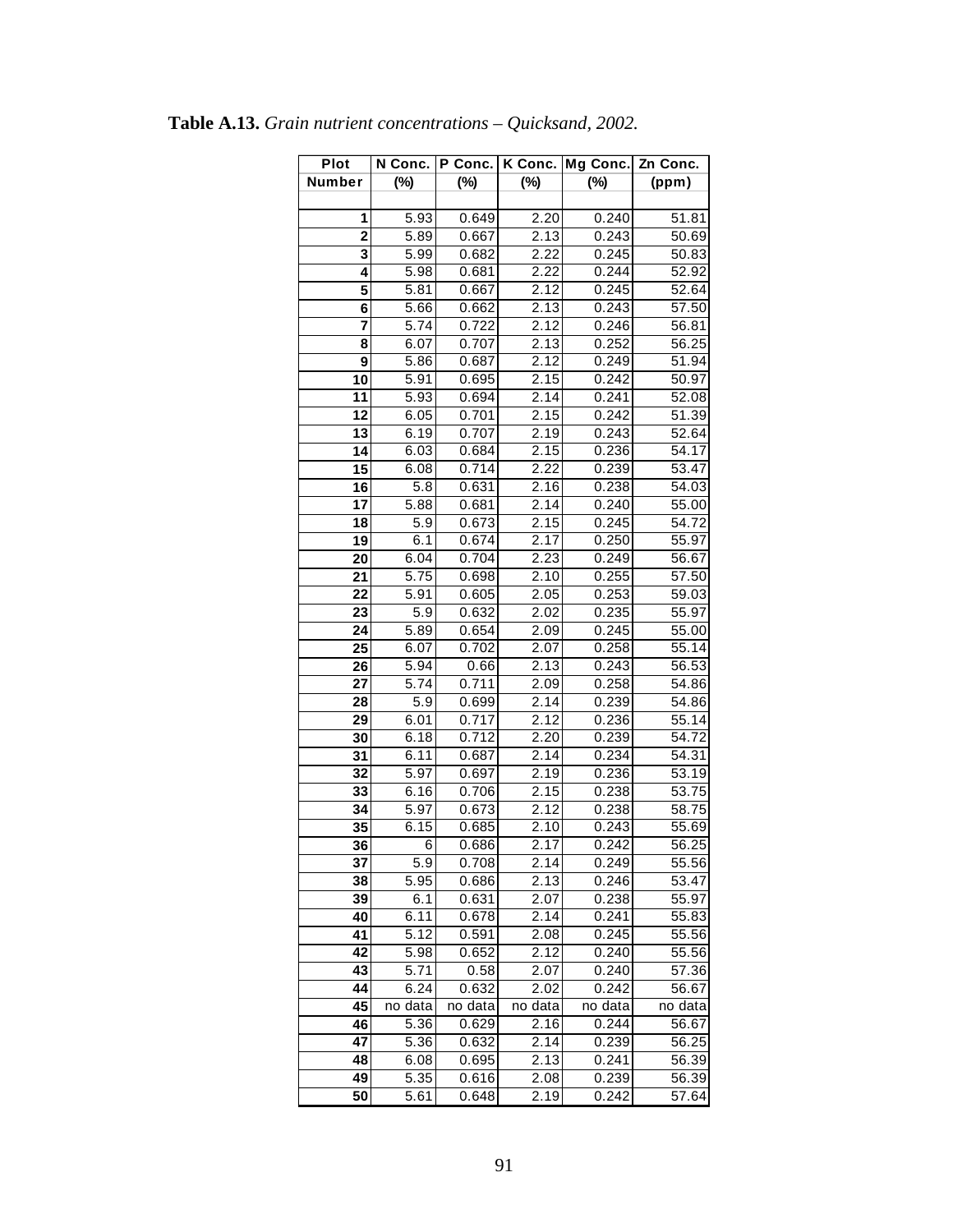# **APPENDIX B**

## **COMPLIMENTARY DATA – PRINCETON**

|           |                |                 | Rep 1          | Rep 2           | Rep 3           | Rep 4 |
|-----------|----------------|-----------------|----------------|-----------------|-----------------|-------|
|           |                |                 |                |                 |                 |       |
|           |                | P <sub>1</sub>  | 3              | 22              | 52              | 44    |
|           |                | P <sub>2</sub>  | 1              | 21              | 50              | 41    |
|           | S <sub>1</sub> | P <sub>3</sub>  | 4              | 24              | 49              | 42    |
|           |                | <b>P4</b>       | $\overline{2}$ | 23              | 51              | 43    |
| <b>HS</b> |                |                 |                |                 |                 |       |
|           |                | P <sub>1</sub>  | 14             | $\overline{27}$ | 61              | 37    |
|           |                | P <sub>2</sub>  | 16             | 28              | 63              | 40    |
|           | S <sub>0</sub> | P <sub>3</sub>  | 13             | 25              | 64              | 39    |
|           |                | <b>P4</b>       | 15             | 26              | 62              | 38    |
|           |                |                 |                |                 |                 |       |
|           |                |                 |                |                 |                 |       |
|           |                |                 |                |                 |                 |       |
|           |                | P <sub>1</sub>  | 32             | $\overline{12}$ | $\overline{34}$ | 56    |
|           |                | P <sub>2</sub>  | 30             | $\overline{11}$ | 33              | 55    |
|           | S <sub>1</sub> | $\overline{P3}$ | 31             | 10              | 36              | 54    |
|           |                | P4              | 29             | 9               | 35              | 53    |
| <b>LS</b> |                |                 |                |                 |                 |       |
|           |                | <b>P1</b>       | 17             | 5               | 47              | 57    |
|           |                | P <sub>2</sub>  | 19             | 6               | 48              | 58    |
|           | S <sub>0</sub> | P <sub>3</sub>  | 18             | $\overline{7}$  | 45              | 59    |
|           |                | <b>P4</b>       | 20             | $\overline{8}$  | 46              | 60    |

**Table B.1** *Princeton Plot Plan*.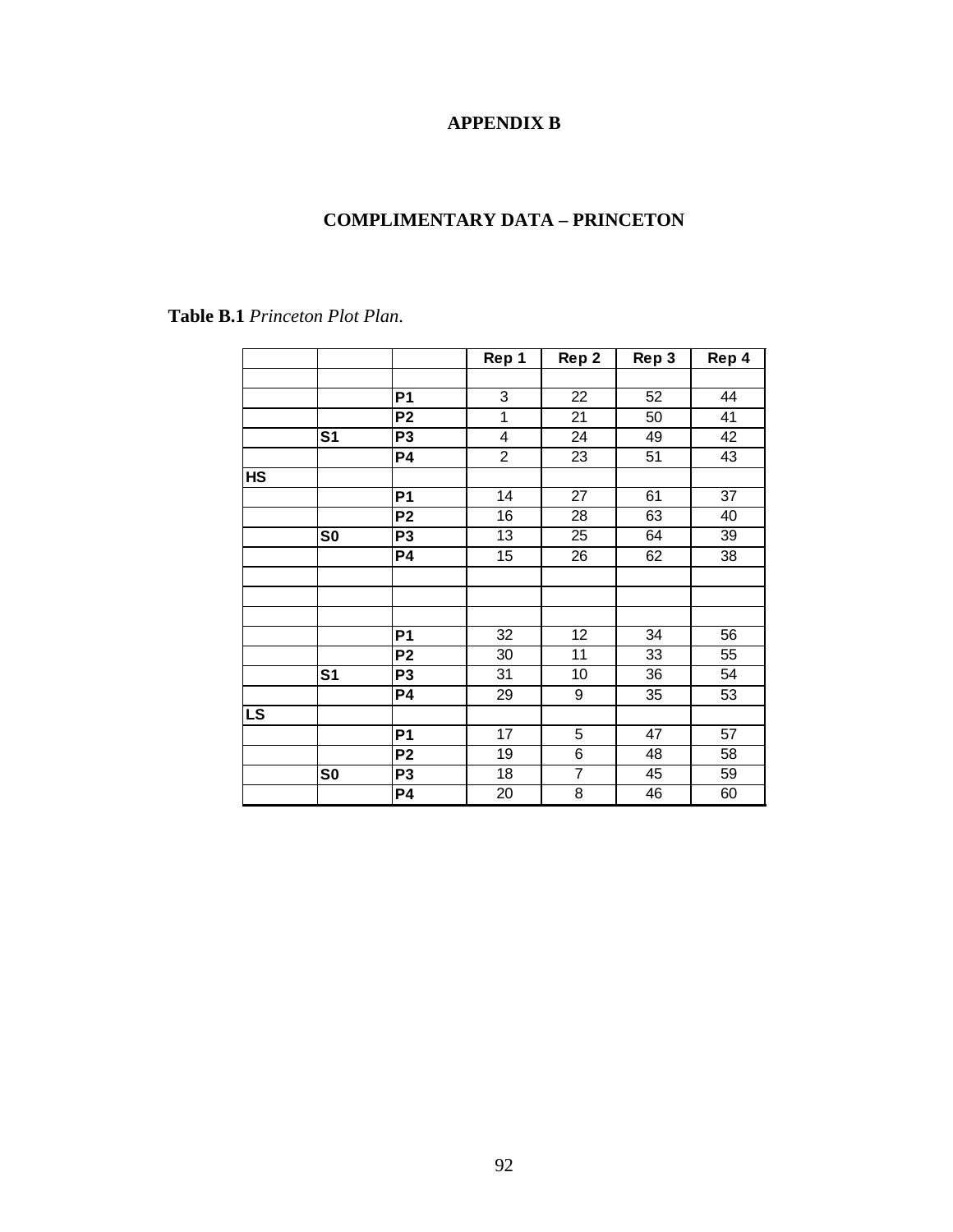| Plot<br>Number | N Conc.<br>$(\%)$ | P Conc.<br>$(\%)$ | $(\%)$       | K Conc. Mg Conc.<br>(%) | Zn Conc.<br>(ppm)         |
|----------------|-------------------|-------------------|--------------|-------------------------|---------------------------|
|                |                   |                   |              |                         |                           |
| 1              | 4.31              | 0.319             | 1.91         | 0.287                   | 44.8                      |
| 2              | 3.4               | 0.278             | 1.59         | 0.398                   | 32.5                      |
| 3<br>4         | 3.83              | 0.256             | 1.9<br>2.18  | 0.322                   | 34.8                      |
| 5              | 3.31<br>3.24      | 0.293<br>0.184    | 1.83         | 0.347<br>0.376          | 30.9<br>44.0              |
| 6              | 4.09              | 0.215             | 1.41         | 0.411                   | 36.2                      |
| 7              | 3.56              | 0.296             | 1.65         | 0.437                   | 40.5                      |
| 8              | 2.56              | 0.318             | 2.45         | 0.317                   | 28.1                      |
| 9              | 3.78              | 0.347             | 2.09         | 0.281                   | $\overline{2}7.2$         |
| 10             | 3.96              | 0.336             | 1.87         | 0.344                   | 47.9                      |
| 11             | 4.27              | 0.271             | 1.84         | 0.318                   | 33.0                      |
| 12             | 4.16              | 0.26              | 1.74         | 0.306                   | 30.2                      |
| 13             | 3.3               | 0.276             | 1.54         | 0.330                   | 26.7                      |
| 14             | 3.74              | 0.281             | 2.24         | 0.249                   | 46.0                      |
| 15             | 3.94              | 0.334             | 2.14         | 0.322                   | 32.3                      |
| 16             | 3.49              | 0.205             | 1.93         | 0.261                   | 48.2                      |
| 17             | 3                 | 0.19              | 1.77         | 0.254                   | 45.2                      |
| 18<br>19       | 3.92<br>3.01      | 0.344<br>0.308    | 1.92<br>1.85 | 0.309<br>0.414          | 38.8<br>37.9              |
| 20             | 2.81              | 0.317             | 1.61         | 0.427                   | 39.4                      |
| 21             | 3.7               | 0.314             | 1.95         | 0.344                   | 38.5                      |
| 22             | 4.29              | 0.263             | 1.94         | 0.316                   | 35.9                      |
| 23             | 2.99              | 0.235             | 2.16         | 0.297                   | $\overline{42.8}$         |
| 24             | 3.43              | 0.355             | 1.72         | 0.393                   | 35.6                      |
| 25             | 3.35              | 0.322             | 1.95         | 0.317                   | 28.0                      |
| 26             | 3.96              | 0.361             | 1.72         | 0.422                   | 34.1                      |
| 27             | 2.87              | 0.195             | 1.75         | 0.297                   | 36.8                      |
| 28             | 3.1               | 0.255             | 2.26         | 0.253                   | 33.8                      |
| 29             | 4                 | 0.4               | 1.93         | 0.430                   | 39.9                      |
| 30             | 4.25              | 0.289             | 1.58         | 0.384                   | 43.3                      |
| 31<br>32       | 3.13<br>4.28      | 0.364             | 2.1<br>1.9   | 0.354<br>0.324          | 35.6<br>$\overline{4}1.5$ |
| 33             | 3.38              | 0.358<br>0.251    | 1.56         | 0.328                   | 37.8                      |
| 34             | 3.35              | 0.284             | 1.82         | 0.297                   | 42.1                      |
| 35             | 3.74              | 0.382             | 1.63         | 0.492                   | 35.1                      |
| 36             | 3.05              | 0.29              | 1.49         | 0.378                   | 28.7                      |
| 37             | 3.14              | 0.233             | 1.86         | 0.274                   | 32.5                      |
| 38             | 3.43              | 0.326             | 2.12         | 0.344                   | 27.9                      |
| 39             | 3.88              | 0.296             | 1.9          | 0.402                   | 46.9                      |
| 40             | 3.98              | 0.224             | 2.1          | 0.337                   | 39.3                      |
| 41             | 3.71              | 0.205             | 1.91         | 0.362                   | 53.6                      |
| 42             | 3.16              | 0.273             | 1.35         | 0.487                   | 37.5                      |
| 43             | 3.52              | 0.361             | 1.78         | 0.376                   | 29.9                      |
| 44<br>45       | 3.22<br>3.38      | 0.242<br>0.336    | 1.71<br>1.55 | 0.250<br>0.305          | 30.8<br>33.8              |
| 46             | 3.57              | 0.349             | 1.61         | 0.390                   | 34.2                      |
| 47             | 3.7               | 0.283             | 1.88         | 0.282                   | 49.2                      |
| 48             | 3.7               | 0.295             | 1.69         | 0.354                   | 39.6                      |
| 49             | 3.6               | 0.325             | 1.66         | 0.289                   | 39.7                      |
| 50             | 3.55              | 0.287             | 1.76         | 0.261                   | 43.0                      |
| 51             | 4.29              | 0.345             | 2.06         | 0.296                   | 41.1                      |
| 52             | 3.53              | 0.345             | 1.99         | 0.347                   | 39.9                      |
| 53             | 4.13              | 0.312             | 1.78         | 0.315                   | 42.4                      |
| 54             | 4.73              | 0.347             | 1.62         | 0.518                   | 36.2                      |
| 55             | 3.86              | 0.27              | 1.74         | 0.410                   | 34.2                      |
| 56             | 3.68              | 0.215             | 1.66         | 0.354                   | 42.4                      |
| 57             | 3.74              | 0.217             | 1.89         | 0.297                   | 49.4                      |
| 58             | 3.29              | 0.259             | 1.53         | 0.406                   | 45.1                      |
| 59             | 3.18<br>3.58      | 0.28<br>0.225     | 1.39<br>1.49 | 0.467<br>0.350          | 39.4<br>35.0              |
| 60<br>61       | 3.96              | 0.294             | 1.54         | 0.386                   | 46.0                      |
| 62             | 4.46              | 0.351             | 1.78         | 0.324                   | 46.1                      |
| 63             | 3.42              | 0.285             | 0.964        | 0.428                   | 44.7                      |
| 64             | 3.85              | 0.34              | 1.38         | 0.360                   | 38.0                      |

**Table B.2.** *Leaf nutrient concentrations at R1 – Princeton, 2001.*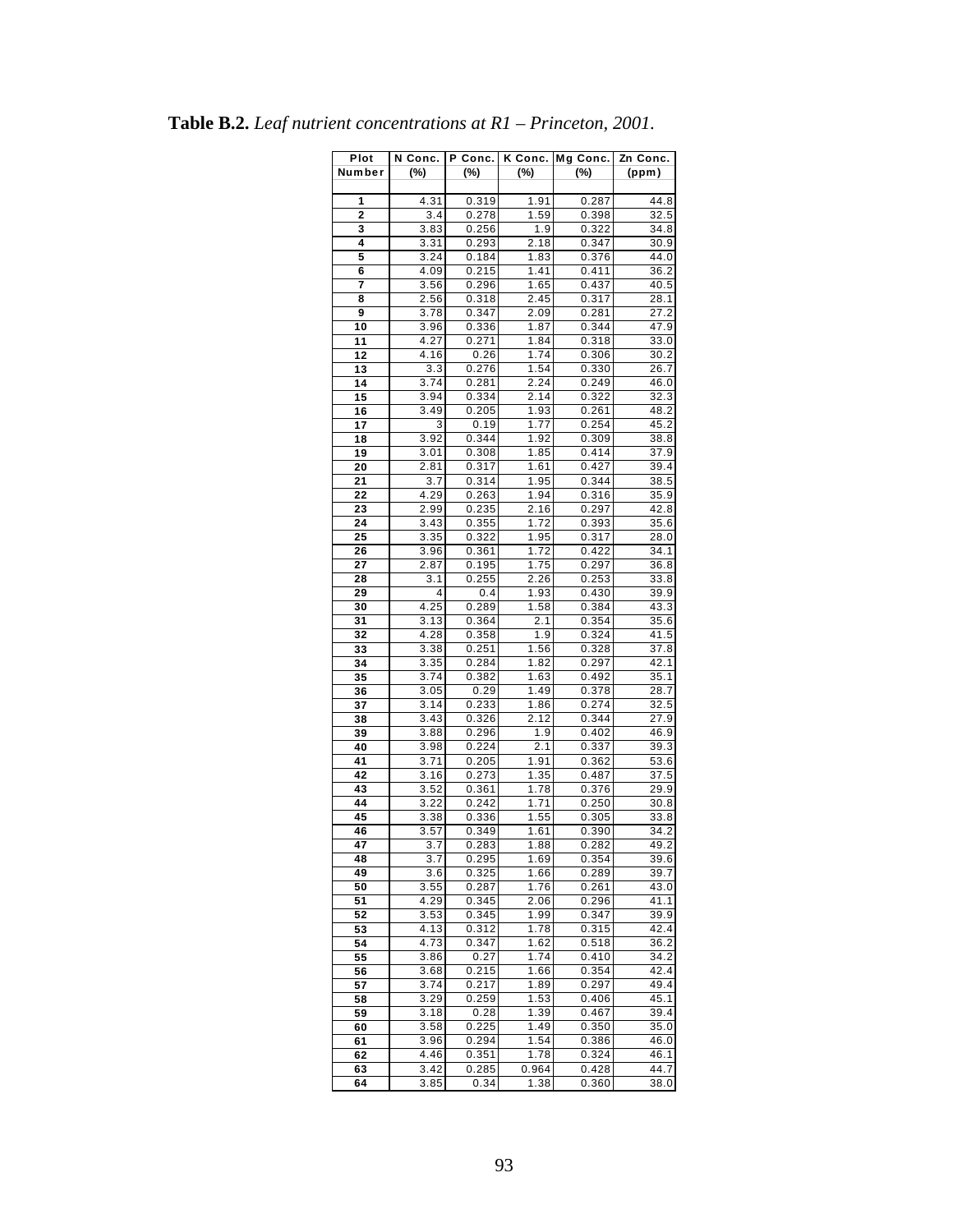| Plot   | N Conc. | P Conc.        | K Conc. | Mg Conc. | Zn Conc.                   |
|--------|---------|----------------|---------|----------|----------------------------|
| Number | (%)     | (%)            | $(\%)$  | (%)      | (ppm)                      |
|        |         |                |         |          |                            |
| 1      | 1.910   | 0.216          | 2.030   | 0.252    | 24.8                       |
| 2      | 1.380   | 0.186          | 1.360   | 0.377    | 17.6                       |
| 3      | 1.390   | 0.135          | 1.700   | 0.292    | 20.1                       |
| 4      | 1.510   | 0.202          | 2.180   | 0.31     | 16.4                       |
| 5      | 1.730   | 0.128          | 1.800   | 0.262    | 21.6                       |
| 6      | 1.970   | 0.132          | 1.500   | 0.307    | 20.9                       |
| 7      | 1.890   | 0.172          | 1.740   | 0.363    | 20.7                       |
| 8      | 1.240   | 0.239          | 2.290   | 0.302    | 11.9                       |
| 9      | 1.670   | 0.261          | 2.380   | 0.285    | 13.3                       |
| 10     | 2.130   | 0.242          | 1.850   | 0.238    | $\overline{2}1.9$          |
| 11     | 2.180   | 0.179          | 1.490   | 0.178    | 19.2                       |
| 12     | 1.600   | 0.162          | 1.460   | 0.219    | 15.8                       |
| 13     | 1.140   | 0.148          | 1.310   | 0.301    | 13                         |
| 14     | 1.590   | 0.165          | 2.460   | 0.255    | 25.6                       |
| 15     | 1.540   | 0.247          | 2.390   | 0.3      | 17.5                       |
| 16     | 1.730   | 0.143          | 2.060   | 0.306    | 32.4                       |
| 17     | 1.410   | 0.121          | 1.810   | 0.275    | $\overline{21}.7$          |
| 18     | 1.500   | 0.241          | 2.220   | 0.321    | 19.4                       |
| 19     | 1.360   | 0.194          | 1.900   | 0.351    | 15.8                       |
| 20     | 1.400   | 0.229          | 1.690   | 0.373    | 16.8                       |
| 21     | 1.640   | 0.219          | 2.010   | 0.337    | 18.7                       |
| 22     | 1.880   | 0.162          | 2.480   | 0.294    | 18.3                       |
| 23     | 1.520   | 0.167          | 2.370   | 0.314    | 22.4                       |
| 24     | 1.460   | 0.257          | 1.880   | 0.344    | 15.5                       |
| 25     | 1.440   | 0.219          | 1.840   | 0.335    | 14.2                       |
| 26     | 1.730   | 0.257          | 1.800   | 0.347    | 15.3                       |
| 27     | 1.450   | 0.122          | 1.500   | 0.305    | 20.3                       |
| 28     | 1.260   | 0.145          |         | 0.291    |                            |
| 29     | 1.580   | 0.295          | 2.190   | 0.42     | 17.7<br>20.5               |
|        |         |                | 1.820   |          |                            |
| 30     | 1.370   | 0.164          | 1.700   | 0.354    | 17.5<br>21.9               |
| 31     | 1.630   | 0.286          | 1.900   | 0.333    |                            |
| 32     | 1.630   | 0.231          | 2.310   | 0.332    | $\overline{2}$ 2.5<br>15.3 |
| 33     | 1.430   | 0.147          | 1.390   | 0.325    |                            |
| 34     | 1.330   | 0.190          | 1.930   | 0.315    | 17.8                       |
| 35     | 1.760   | 0.295          | 1.620   | 0.37     | 17.8                       |
| 36     | 1.390   | 0.191          | 1.540   | 0.349    | 14.7<br>14.8               |
| 37     | 1.320   | 0.127          | 1.730   | 0.252    |                            |
| 38     | 1.190   | 0.258<br>0.156 | 2.060   | 0.279    | 11                         |
| 39     | 1.540   |                | 1.750   | 0.247    | 21.2                       |
| 40     | 1.830   | 0.151          | 1.710   | 0.203    | 22.7<br>23.6               |
| 41     | 1.550   | 0.113          | 1.930   | 0.319    |                            |
| 42     | 1.810   | 0.241          | 1.780   | 0.429    | 20.2                       |
| 43     | 1.380   | 0.260          | 1.750   | 0.3      | 12.4                       |
| 44     | 1.230   | 0.128          | 1.340   | 0.235    | 16.2                       |
| 45     | 1.220   | 0.221          | 1.810   | 0.335    | 14.7                       |
| 46     | 1.030   | 0.223          | 1.350   | 0.319    | 11.8                       |
| 47     | 1.600   | 0.181          | 2.070   | 0.317    | 21.9                       |
| 48     | 1.270   | 0.184          | 1.530   | 0.35     | 16.7                       |
| 49     | 1.470   | 0.217          | 1.710   | 0.325    | 22.7                       |
| 50     | 1.710   | 0.188          | 1.690   | 0.266    | 25.9                       |
| 51     | 1.890   | 0.270          | 2.290   | 0.283    | $\overline{2}6.5$          |
| 52     | 1.600   | 0.258          | 1.920   | 0.288    | 18.8                       |
| 53     | 1.880   | 0.209          | 2.010   | 0.33     | 20.9                       |
| 54     | 2.310   | 0.252          | 2.210   | 0.354    | 24.6                       |
| 55     | 2.050   | 0.179          | 1.820   | 0.284    | 17.4                       |
| 56     | 1.730   | 0.137          | 1.350   | 0.273    | $\overline{2}3.4$          |
| 57     | 1.660   | 0.127          | 1.770   | 0.26     | 32.4                       |
| 58     | 1.800   | 0.180          | 1.400   | 0.399    | 25.7                       |
| 59     | 1.810   | 0.201          | 1.050   | 0.369    | 19.2                       |
| 60     | 1.380   | 0.118          | 1.430   | 0.347    | 20                         |
| 61     | 2.030   | 0.200          | 1.500   | 0.354    | $\overline{27.8}$          |
| 62     | 1.830   | 0.210          | 1.720   | 0.273    | 27.6                       |
| 63     | 1.790   | 0.206          | 0.689   | 0.29     | 22.7                       |
| 64     | 1.530   | 0.186          | 1.010   | 0.346    | 20                         |

|  |  |  | <b>Table B.3.</b> Stem nutrient concentrations at $RI$ – Princeton, 2001. |  |  |  |
|--|--|--|---------------------------------------------------------------------------|--|--|--|
|--|--|--|---------------------------------------------------------------------------|--|--|--|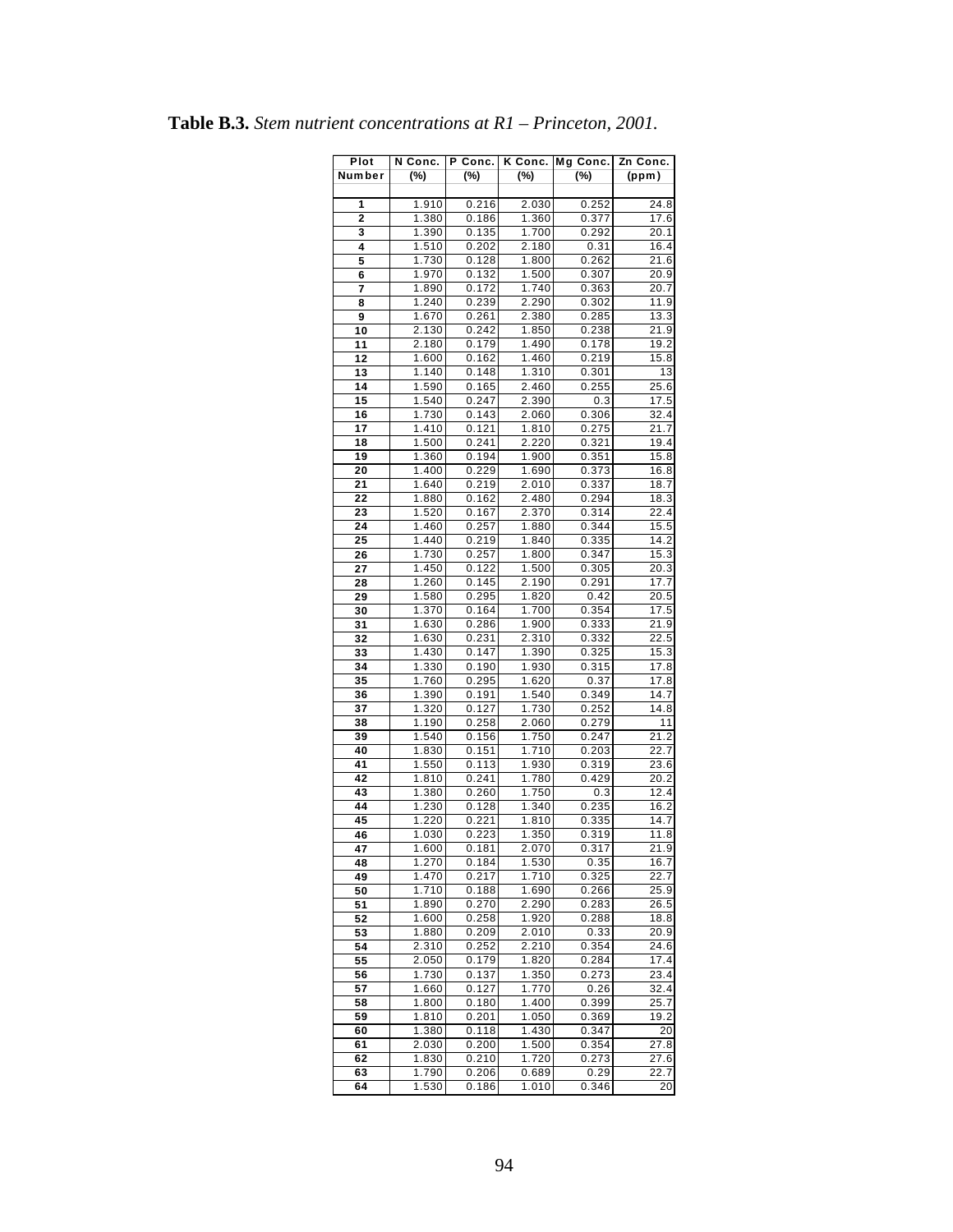| Plot     | N Conc.      | P Conc.        |              | K Conc.   Mg Conc. | Zn Conc.          |
|----------|--------------|----------------|--------------|--------------------|-------------------|
| Number   | (%)          | (%)            | (%)          | $(\%)$             | (ppm)             |
|          |              |                |              |                    |                   |
| 1        | 4.02         | 0.266          | 1.77         | 0.389              | 52.3              |
| 2        | 4.65         | 0.344          | 1.62         | 0.442              | 49.1              |
| 3        | 4.32         | 0.203          | 1.74         | 0.313              | 89.7              |
| 4        | 4.43         | 0.25           | 1.61         | 0.341              | 64.5              |
| 5        | 3.62         | 0.154          | 1.62         | 0.307              | 87.8              |
| 6        | 3.79         | 0.153          | 1.28         | 0.366              | 93.9              |
| 7        | 4.31         | 0.215          | 1.27         | 0.392              | 70.8              |
| 8        | 4.66         | 0.276          | 1.62         | 0.309              | 48.0              |
| 9        | 4.58         | 0.306          | 1.49         | 0.282              | $\overline{4}1.7$ |
| 10<br>11 | 4.48<br>4.64 | 0.266<br>0.233 | 1.41<br>1.73 | 0.339<br>0.331     | 60.6<br>92.8      |
| 12       | 4.85         | 0.264          | 1.37         | 0.356              | 55.6              |
| 13       | 4.53         | 0.262          | 1.49         | 0.274              | 55.8              |
| 14       | 4.1          | 0.205          | 1.34         | 0.363              | 83.0              |
| 15       | 4.57         | 0.332          | 1.83         | 0.326              | 63.6              |
| 16       | 3.81         | 0.205          | 1.71         | 0.297              | 105.5             |
| 17       | 4.13         | 0.205          | 1.48         | 0.325              | 74.5              |
| 18       | 4.02         | 0.254          | 1.31         | 0.333              | 63.6              |
| 19       | 4.3          | 0.216          | 1.33         | 0.303              | 67.5              |
| 20       | 4.41         | 0.271          | 1.24         | 0.446              | 55.8              |
| 21       | 4.03         | 0.21           | 1.62         | 0.287              | 78.0              |
| 22       | 4.18         | 0.212          | 1.87         | 0.271              | 88.1              |
| 23       | 4.48         | 0.31           | 1.70         | 0.319              | 58.3              |
| 24       | 4.51         | 0.292          | 1.33         | 0.365              | 56.7              |
| 25       | 4.53         | 0.292          | 1.52         | 0.383              | 64.5              |
| 26       | 4.56         | 0.325          | 1.57         | 0.374              | 41.7              |
| 27       | 4.15         | 0.205          | 1.54         | 0.300              | 74.5              |
| 28       | 4.21         | 0.235          | 1.56         | 0.304              | 70.8              |
| 29       | 4.54         | 0.317          | 1.29         | 0.403              | 43.1              |
| 30<br>31 | 4.1<br>4.4   | 0.22<br>0.296  | 1.39<br>1.16 | 0.354<br>0.393     | 65.9<br>52.0      |
| 32       | 4.13         | 0.216          | 1.61         | 0.320              | 69.7              |
| 33       | 4.19         | 0.231          | 1.56         | 0.409              | 88.8              |
| 34       | 4.31         | 0.239          | 1.63         | 0.359              | 82.0              |
| 35       | 4.21         | 0.309          | 1.22         | 0.504              | 61.4              |
| 36       | 4.5          | 0.298          | 1.35         | 0.358              | 41.7              |
| 37       | 3.91         | 0.235          | 1.70         | 0.326              | 89.4              |
| 38       | 4.42         | 0.3            | 1.37         | 0.334              | 49.7              |
| 39       | 4.68         | 0.301          | 1.52         | 0.367              | 53.0              |
| 40       | 4.07         | 0.196          | 1.81         | 0.339              | 87.0              |
| 41       | 4.22         | 0.205          | 1.43         | 0.315              | 101.4             |
| 42       | 4.42         | 0.295          | 1.48         | 0.424              | 49.4              |
| 43       | 4.4          | 0.301          | 1.28         | 0.406              | 47.7              |
| 44       | 4.17         | 0.233          | 1.56<br>1.39 | 0.335              | 75.5              |
| 45       | 4.22<br>4.36 | 0.293<br>0.296 | 1.22         | 0.327              | 58.4<br>50.8      |
| 46<br>47 | 4.21         | 0.224          | 1.93         | 0.356<br>0.336     | 80.5              |
| 48       | 4.03         | 0.2            | 1.20         | 0.382              | 68.4              |
| 49       | 3.86         | 0.281          | 1.39         | 0.354              | 65.3              |
| 50       | 3.96         | 0.23           | 1.50         | 0.301              | 88.6              |
| 51       | 4.05         | 0.332          | 1.78         | 0.355              | 74.8              |
| 52       | 4.13         | 0.211          | 1.66         | 0.311              | 100.5             |
| 53       | 4.48         | 0.304          | 1.48         | 0.372              | 66.3              |
| 54       | 4.32         | 0.261          | 1.21         | 0.373              | 76.1              |
| 55       | 3.94         | 0.181          | 1.32         | 0.317              | 100.8             |
| 56       | 3.69         | 0.164          | 1.71         | 0.251              | 107.7             |
| 57       | 3.52         | 0.145          | 1.66         | 0.247              | 94.8              |
| 58       | 3.52         | 0.141          | 1.41         | 0.239              | 104.4             |
| 59       | 4            | 0.237          | 1.06         | 0.480              | 60.0              |
| 60       | 4.19         | 0.273          | 1.20         | 0.471              | 80.5              |
| 61       | 3.63         | 0.18           | 1.90         | 0.326              | 105.2             |
| 62       | 4.25<br>4.12 | 0.322          | 1.41         | 0.500              | 66.1              |
| 63<br>64 | 4.21         | 0.234<br>0.285 | 1.28<br>1.26 | 0.456<br>0.453     | 80.8<br>56.1      |
|          |              |                |              |                    |                   |

**Table B.4.** *Leaf nutrient concentrations at R5 – Princeton, 2001.*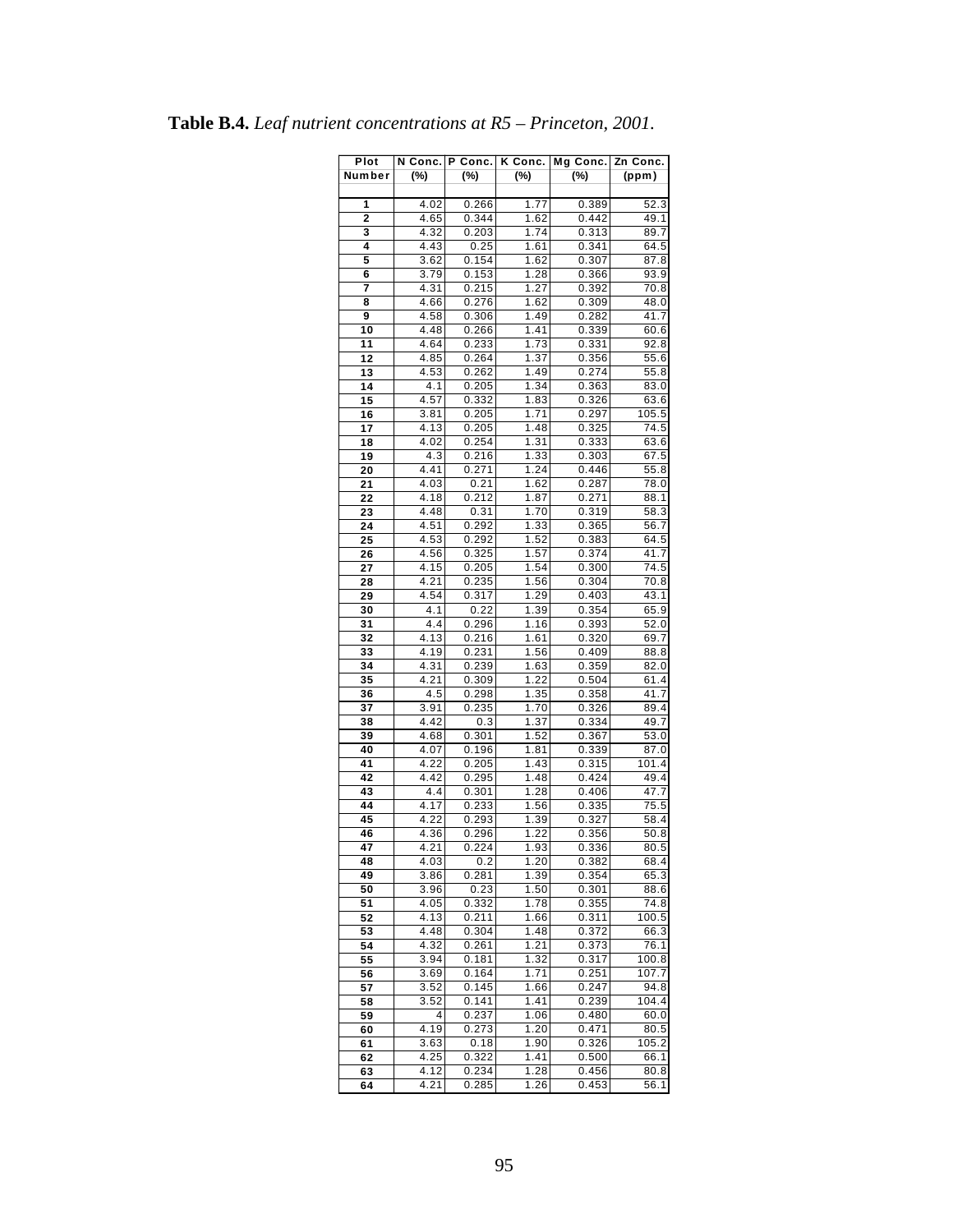| Plot     | N Conc. | P Conc.        | K Conc.      | Mg Conc.     | Zn Conc.           |
|----------|---------|----------------|--------------|--------------|--------------------|
| Number   | (%)     | (%)            | $(\%)$       | $(\%)$       | (ppm)              |
|          |         |                |              |              |                    |
| 1        | 1.580   | 0.173          | 2.63         | 0.25         | 21.6               |
| 2        | 1.500   | 0.316          | 2.69         | 0.28         | 15.5               |
| 3        | 1.470   | 0.112          | 2.30         | 0.24         | 26.1               |
| 4        | 1.370   | 0.131          | 2.09         | 0.26         | 12.7               |
| 5        | 1.290   | 0.081          | 1.59         | 0.22         | 15.3               |
| 6        | 1.340   | 0.070          | 1.08         | 0.27         | 16.3               |
| 7        | 1.440   | 0.110          | 1.33         | 0.31         | 9.1                |
| 8        | 1.650   | 0.224          | 2.28         | 0.37         | 9.5                |
| 9        | 1.500   | 0.314          | 2.17         | 0.23         | 3.6                |
| 10       | 1.340   | 0.175          | 1.92         | 0.24         | 5.7                |
| 11       | 1.290   | 0.115          | 1.96         | 0.22         | 15.9               |
| 12       | 1.470   | 0.146          | 1.59         | 0.28         | 7.8                |
| 13       | 1.420   | 0.210          | 1.92         | 0.26         | 7.4                |
| 14       | 1.350   | 0.103          | 1.76         | 0.28         | 17.6               |
| 15       | 1.470   | 0.338          | 2.61         | 0.22         | 15.0               |
| 16       | 1.420   | 0.117          | 2.34         | 0.23         | 32.2               |
| 17       | 1.480   | 0.100          | 2.01         | 0.26         | $\overline{17}$ .8 |
| 18       | 1.800   | 0.223          | 1.67         | 0.28         | 11.4               |
| 19       | 1.540   | 0.111          | 1.56         | 0.28         | 11.4               |
| 20       | 1.660   | 0.201          | 1.33         | 0.35         | 8.1                |
| 21       | 1.470   | 0.124          | 1.89         | 0.23         | 11.4               |
| 22       | 1.410   | 0.113          | 2.30         | 0.25         | 17.2               |
| 23       | 1.650   | 0.291          | 2.51         | 0.20         | 12.1               |
| 24       | 1.610   | 0.231          | 2.42         | 0.28         | 10.6               |
| 25       | 1.470   | 0.209          | 2.15         | 0.27         | 11.2               |
| 26       | 1.660   | 0.325          | 2.23         | 0.25         | 8.3                |
| 27       | 1.530   | 0.105          | 1.90         | 0.27         | 13.8               |
| 28       | 1.530   | 0.140          | 2.32         | 0.23         | 14.0               |
| 29       | 1.720   | 0.291          | 1.90         | 0.27         | 7.0                |
| 30       |         |                |              |              |                    |
|          | 1.450   | 0.135<br>0.266 | 1.61         | 0.27         | 9.1<br>9.5         |
| 31       | 1.710   |                | 1.53         | 0.30         |                    |
| 32       | 1.610   | 0.132          | 2.06         | 0.25         | 14.8               |
| 33       | 1.470   | 0.139          | 1.72         | 0.26         | 15.3               |
| 34       | 1.480   | 0.135          | 2.01         | 0.28         | 19.9               |
| 35       | 1.660   | 0.295          | 1.57         | 0.34         | 11.9               |
| 36<br>37 | 1.600   | 0.267<br>0.146 | 1.62<br>2.32 | 0.26<br>0.24 | 4.7                |
| 38       | 1.570   |                |              |              | 21.0               |
|          | 1.480   | 0.290          | 2.15<br>2.34 | 0.29         | 6.6                |
| 39       | 1.600   | 0.234          |              | 0.25         | 14.2               |
| 40       | 1.420   | 0.101          | 2.29         | 0.27         | 37.1               |
| 41       | 1.500   | 0.106          | 1.99         | 0.25         | 20.8               |
| 42       | 1.700   | 0.231          | 2.46         | 0.30         | 14.2               |
| 43       | 1.680   | 0.284          | 1.88         | 0.30         | 8.3                |
| 44       | 1.480   | 0.138          | 2.28         | 0.26         | 14.0<br>14.2       |
| 45       | 1.850   | 0.299          | 2.18         | 0.26         |                    |
| 46       | 1.430   | 0.180          | 1.39         | 0.26         | 10.6<br>14.0       |
| 47       | 1.460   | 0.122          | 1.94         | 0.28         |                    |
| 48       | 1.430   | 0.107          | 1.37         | 0.30         | 10.6               |
| 49       | 1.390   | 0.263          | 1.97         | 0.24         | 10.4               |
| 50       | 1.330   | 0.146          | 1.86         | 0.24         | 17.2               |
| 51       | 1.450   | 0.320          | 2.61         | 0.24         | 15.9               |
| 52       | 1.200   | 0.113          | 1.92         | 0.23         | 22.2               |
| 53       | 1.640   | 0.310          | 2.26         | 0.25         | 14.0               |
| 54       | 1.620   | 0.194          | 1.59         | 0.29         | 15.9               |
| 55       | 1.350   | 0.097          | 1.37         | 0.28         | 20.1               |
| 56       | 1.390   | 0.087          | 1.60         | 0.22         | 24.2               |
| 57       | 1.270   | 0.072          | 1.45         | 0.19         | 18.4               |
| 58       | 1.290   | 0.073          | 1.32         | 0.22         | 22.2               |
| 59       | 1.380   | 0.140          | 1.23         | 0.38         | 16.5               |
| 60       | 1.710   | 0.197          | 1.73         | 0.35         | 24.8               |
| 61       | 1.260   | 0.096          | 2.06         | 0.22         | 20.8               |
| 62       | 1.730   | 0.270          | 2.40         | 0.32         | 23.7               |
| 63       | 1.640   | 0.136          | 1.57         | 0.32         | 22.9               |
| 64       | 1.430   | 0.188          | 1.40         | 0.26         | 10.0               |

**Table B.5.** *Stem nutrient concentrations at R5 – Princeton, 2001.*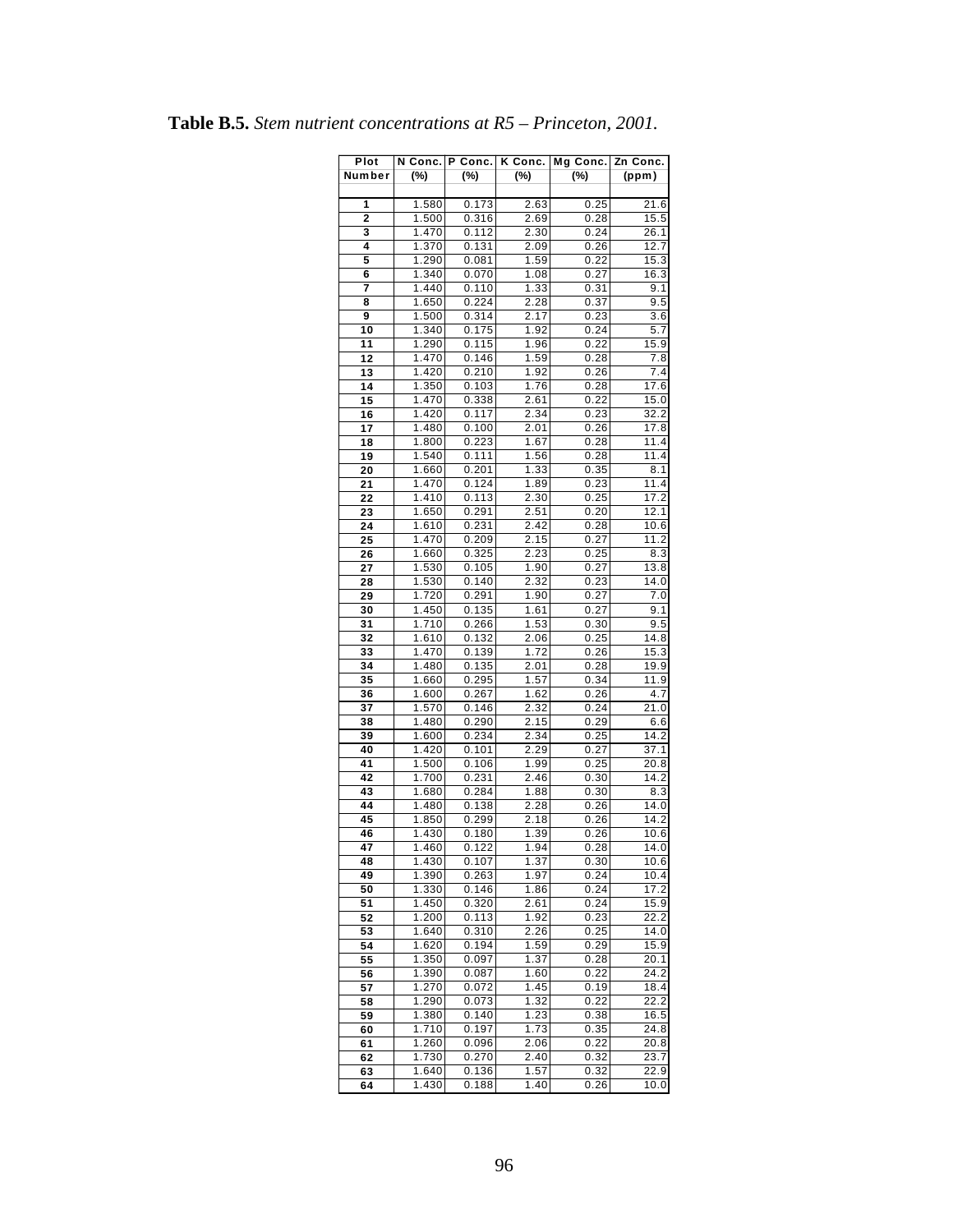| Plot          | N Conc.        | P Conc.        |              | K Conc.   Mg Conc. | Zn Conc.                   |
|---------------|----------------|----------------|--------------|--------------------|----------------------------|
| <b>Number</b> | (%)            | (%)            | (%)          | $(\%)$             | (ppm)                      |
|               |                |                |              |                    |                            |
| 1             | 3.080          | 0.385          | 2.44         | 0.41               | 62.4                       |
| 2             | 3.440          | 0.478          | 2.50         | 0.37               | 57.9                       |
| 3             | 0.024          | 0.317          | 2.00         | 0.37               | 64.9                       |
| 4             | 0.029          | 0.350          | 2.29         | 0.38               | 51.7                       |
| 5             | 2.810          | 0.232          | 2.04         | 0.32               | 49.8                       |
| 6<br>7        | 2.830<br>3.350 | 0.221<br>0.305 | 1.64<br>2.04 | 0.13<br>0.35       | 50.9<br>45.2               |
| 8             | 3.310          | 0.365          | 2.57         | 0.30               | $\overline{46.5}$          |
| 9             | 3.290          | 0.401          | 2.54         | 0.25               | 42.2                       |
| 10            | 3.300          | 0.358          | 2.52         | 0.33               | 44.9                       |
| 11            | 3.000          | 0.292          | 2.50         | 0.33               | 55.5                       |
| 12            | 3.230          | 0.320          | 2.20         | 0.30               | 42.2                       |
| 13            | 3.020          | 0.344          | 2.38         | 0.30               | 44.1                       |
| 14            | 2.980          | 0.297          | 2.19         | 0.35               | 54.9                       |
| 15            | 3.220          | 0.431          | 2.71         | 0.31               | 51.1                       |
| 16            | 2.800          | 0.293          | 2.31         | 0.36               | 68.9                       |
| 17            | 3.020          | 0.285          | 2.24         | 0.35               | 49.2                       |
| 18            | 3.520          | 0.367          | 2.36         | 0.30               | 45.2                       |
| 19            | 3.110          | 0.298          | 2.27         | 0.34               | 44.9                       |
| 20            | 3.420          | 0.375          | 2.18         | 0.33               | 46.2                       |
| 21            | 3.230          | 0.326          | 2.44         | 0.32               | 50.1<br>$\overline{5}$ 4.9 |
| 22<br>23      | 3.140<br>3.340 | 0.319<br>0.445 | 2.33<br>2.94 | 0.36<br>0.30       | $\overline{51.9}$          |
| 24            | 3.110          | 0.394          | 2.58         | 0.34               | 47.8                       |
| 25            | 3.180          | 0.406          | 2.58         | 0.36               | 52.2                       |
| 26            | 3.300          | 0.450          | 2.77         | 0.31               | 45.5                       |
| 27            | 3.120          | 0.300          | 2.33         | 0.36               | 53.8                       |
| 28            | 3.210          | 0.356          | 2.62         | 0.32               | 54.4                       |
| 29            | 3.380          | 0.415          | 2.47         | 0.30               | 43.7                       |
| 30            | 3.210          | 0.329          | 2.24         | 0.33               | 44.1                       |
| 31            | 3.380          | 0.427          | 2.24         | 0.30               | 45.7                       |
| 32            | 3.170          | 0.323          | 2.34         | 0.36               | 50.1                       |
| 33            | 2.930          | 0.291          | 2.10         | 0.30               | 49.8                       |
| 34            | 3.150          | 0.323          | 2.18         | 0.37               | 54.7                       |
| 35            | 3.550          | 0.427          | 2.37         | 0.30               | 47.1                       |
| 36<br>37      | 3.450<br>3.290 | 0.392<br>0.344 | 2.42<br>2.46 | 0.31<br>0.36       | 41.7<br>59.6               |
| 38            | 3.300          | 0.411          | 2.65         | 0.33               | 44.4                       |
| 39            | 3.390          | 0.423          | 2.67         | 0.34               | 50.5                       |
| 40            | 2.960          | 0.274          | 2.25         | 0.37               | 56.5                       |
| 41            | 3.110          | 0.287          | 2.38         | 0.36               | 56.4                       |
| 42            | 3.340          | 0.419          | 2.57         | 0.37               | 50.1                       |
| 43            | 3.440          | 0.414          | 2.48         | 0.33               | 47.4                       |
| 44            | 3.180          | 0.319          | 2.40         | 0.33               | $\overline{50.5}$          |
| 45            | 3.500          | 0.402          | 2.47         | 0.30               | 45.2                       |
| 46            | 3.480          | 0.400          | 2.15         | 0.30               | 42.8                       |
| 47            | 3.260          | 0.318          | 2.23         | 0.33               | 49.5                       |
| 48            | 3.200          | 0.276          | 1.98         | 0.33               | 43.7                       |
| 49            | 3.100          | 0.411          | 2.37         | 0.30               | 45.7                       |
| 50            | 3.020          | 0.312<br>0.456 | 2.23<br>2.50 | 0.35<br>0.38       | 48.4<br>61.5               |
| 51<br>52      | 2.990<br>2.820 | 0.259          | 2.25         | 0.33               | 51.4                       |
| 53            | 3.400          | 0.401          | 2.62         | 0.32               | 47.4                       |
| 54            | 3.310          | 0.337          | 2.24         | 0.33               | 45.9                       |
| 55            | 3.110          | 0.278          | 2.06         | 0.34               | 54.9                       |
| 56            | 2.900          | 0.230          | 1.94         | 0.31               | 47.4                       |
| 57            | 2.690          | 0.194          | 1.90         | 0.30               | 45.9                       |
| 58            | 2.670          | 0.197          | 1.85         | 0.30               | 50.5                       |
| 59            | 3.020          | 0.308          | 1.99         | 0.38               | 50.5                       |
| 60            | 3.270          | 0.365          | 2.26         | 0.39               | 58.2                       |
| 61            | 2.790          | 0.241          | 2.12         | 0.31               | 51.1                       |
| 62            | 3.210          | 0.434          | 2.71         | 0.41               | 74.6                       |
| 63            | 3.310          | 0.330          | 2.16         | 0.39               | 58.2                       |
| 64            | 3.240          | 0.385          | 2.22         | 0.37               | 48.9                       |

**Table B.6.** *Pod nutrient concentrations at R5 – Princeton, 2001.*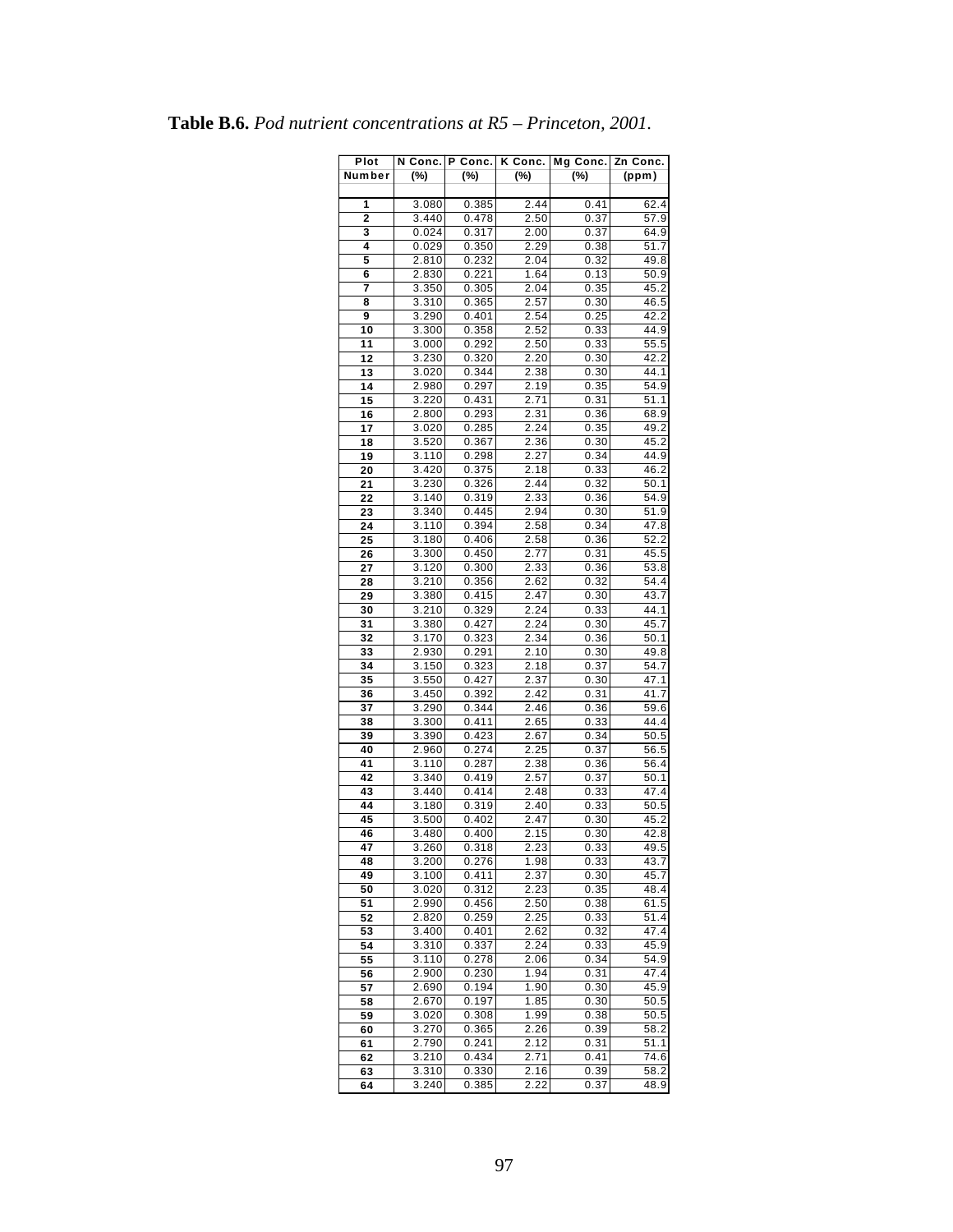| Plot     | N Conc.      | P Conc.      | K Conc.      | Mg Conc.       | Zn Conc.     |
|----------|--------------|--------------|--------------|----------------|--------------|
| Number   | (%)          | (%)          | (%)          | (%)            | (ppm)        |
|          |              |              |              |                |              |
| 1        | 6.22         | 0.47         | 1.88         | 0.128          | 66.3         |
| 2        | 6.15         | 0.60         | 2.09         | 0.134          | 64.0         |
| 3        | 6.63         | 0.43         | 1.91         | 0.129          | 69.0         |
| 4        | 6.50         | 0.52         | 2.04         | 0.132          | 63.8         |
| 5        | 6.24         | 0.36         | 1.91         | 0.119          | 71.9         |
| 6        | 6.16         | 0.37         | 1.92         | 0.129          | 69.0         |
| 7<br>8   | 6.22<br>5.60 | 0.49<br>0.58 | 1.99<br>2.14 | 0.134<br>0.136 | 57.9<br>55.6 |
| 9        | 5.92         | 0.63         | 2.11         | 0.141          | 56.5         |
| 10       | 5.95         | 0.50         | 1.92         | 0.131          | 62.0         |
| 11       | 6.07         | 0.37         | 1.83         | 0.120          | 68.5         |
| 12       | 6.32         | 0.37         | 1.88         | 0.122          | 65.9         |
| 13       | 6.41         | 0.52         | 2.03         | 0.130          | 63.8         |
| 14       | 5.87         | 0.37         | 1.91         | 0.124          | 68.5         |
| 15       | 6.15         | 0.56         | 1.93         | 0.130          | 61.0         |
| 16       | 6.14         | 0.38         | 1.87         | 0.126          | 66.1         |
| 17       | 6.35         | 0.36         | 1.98         | 0.120          | 98.8         |
| 18       | 6.51         | 0.48         | 1.99         | 0.131          | 60.4         |
| 19       | 6.73         | 0.40         | 1.91         | 0.129          | 61.9         |
| 20       | 6.27         | 0.56         | 2.07         | 0.141          | 54.4         |
| 21       | 6.49         | 0.40         | 1.99         | 0.123          | 63.9         |
| 22       | 6.37         | 0.40         | 1.95         | 0.128          | 62.9         |
| 23       | 6.43         | 0.62         | 2.02         | 0.133          | 60.0         |
| 24       | 6.22         | 0.59         | 2.12         | 0.132          | 59.0         |
| 25       | 6.07         | 0.45         | 2.01         | 0.129<br>0.134 | 63.3         |
| 26<br>27 | 5.96<br>6.04 | 0.56<br>0.35 | 2.04<br>1.85 | 0.122          | 58.9<br>62.3 |
| 28       | 6.09         | 0.38         | 1.99         | 0.125          | 60.8         |
| 29       | 6.57         | 0.61         | 2.11         | 0.131          | 55.3         |
| 30       | 6.31         | 0.44         | 1.96         | 0.125          | 58.1         |
| 31       | 6.09         | 0.54         | 2.63         | 0.131          | 59.4         |
| 32       | 6.34         | 0.38         | 1.94         | 0.120          | 60.0         |
| 33       | 6.44         | 0.47         | 2.00         | 0.131          | 57.1         |
| 34       | 6.47         | 0.46         | 2.10         | 0.128          | 57.6         |
| 35       | 6.52         | 0.57         | 2.12         | 0.129          | 59.4         |
| 36       | 6.59         | 0.60         | 2.10         | 0.132          | 50.4         |
| 37       | 6.27         | 0.42         | 2.06         | 0.125          | 60.1         |
| 38       | 6.22         | 0.54         | 2.15         | 0.139          | 53.0         |
| 39       | 6.29         | 0.57         | 2.24         | 0.137          | 54.0         |
| 40       | 6.20         | 0.48         | 2.11         | 0.132          | 53.8         |
| 41<br>42 | 6.49<br>6.26 | 0.43<br>0.48 | 2.02<br>2.02 | 0.128<br>0.195 | 62.3<br>57.9 |
| 43       | 6.45         | 0.59         | 2.14         | 0.131          | 54.9         |
| 44       | 6.23         | 0.41         | 2.11         | 0.123          | 57.3         |
| 45       | 6.16         | 0.46         | 2.03         | 0.133          | 55.0         |
| 46       | 6.69         | 0.61         | 2.26         | 0.139          | 52.8         |
| 47       | 6.52         | 0.35         | 2.00         | 0.121          | 60.4         |
| 48       | 6.69         | 0.36         | 1.98         | 0.118          | 61.8         |
| 49       | 6.49         | 0.55         | 2.11         | 0.129          | 56.0         |
| 50       | 6.53         | 0.54         | 2.20         | 0.132          | 55.5         |
| 51       | 6.36         | 0.59         | 2.22         | 0.127          | 56.5         |
| 52       | 6.55         | 0.47         | 2.15         | 0.132          | 56.8         |
| 53       | 6.49         | 0.56         | 2.23         | 0.133          | 56.0         |
| 54       | 6.46         | 0.55         | 2.15         | 0.131          | 59.5         |
| 55       | 6.49         | 0.46         | 2.23         | 0.126          | 61.4         |
| 56       | 6.35         | 0.34         | 2.03         | 0.117          | 67.5         |
| 57       | 6.21         | 0.32         | 2.03         | 0.114          | 70.1         |
| 58       | 6.43         | 0.33         | 1.94         | 0.114          | 63.9         |
| 59       | 6.05         | 0.40         | 1.95         | 0.122          | 58.1         |
| 60       | 6.51<br>6.47 | 0.53<br>0.43 | 2.19<br>2.15 | 0.126          | 59.5<br>61.9 |
| 61<br>62 | 6.58         | 0.60         | 2.28         | 0.123<br>0.133 | 55.4         |
| 63       | 6.32         | 0.38         | 1.93         | 0.122          | 59.6         |
| 64       | 6.62         | 0.49         | 1.99         | 0.127          | 54.0         |
|          |              |              |              |                |              |

|  |  |  | <b>Table B.7.</b> Grain nutrient concentrations – Princeton, 2001. |  |  |
|--|--|--|--------------------------------------------------------------------|--|--|
|--|--|--|--------------------------------------------------------------------|--|--|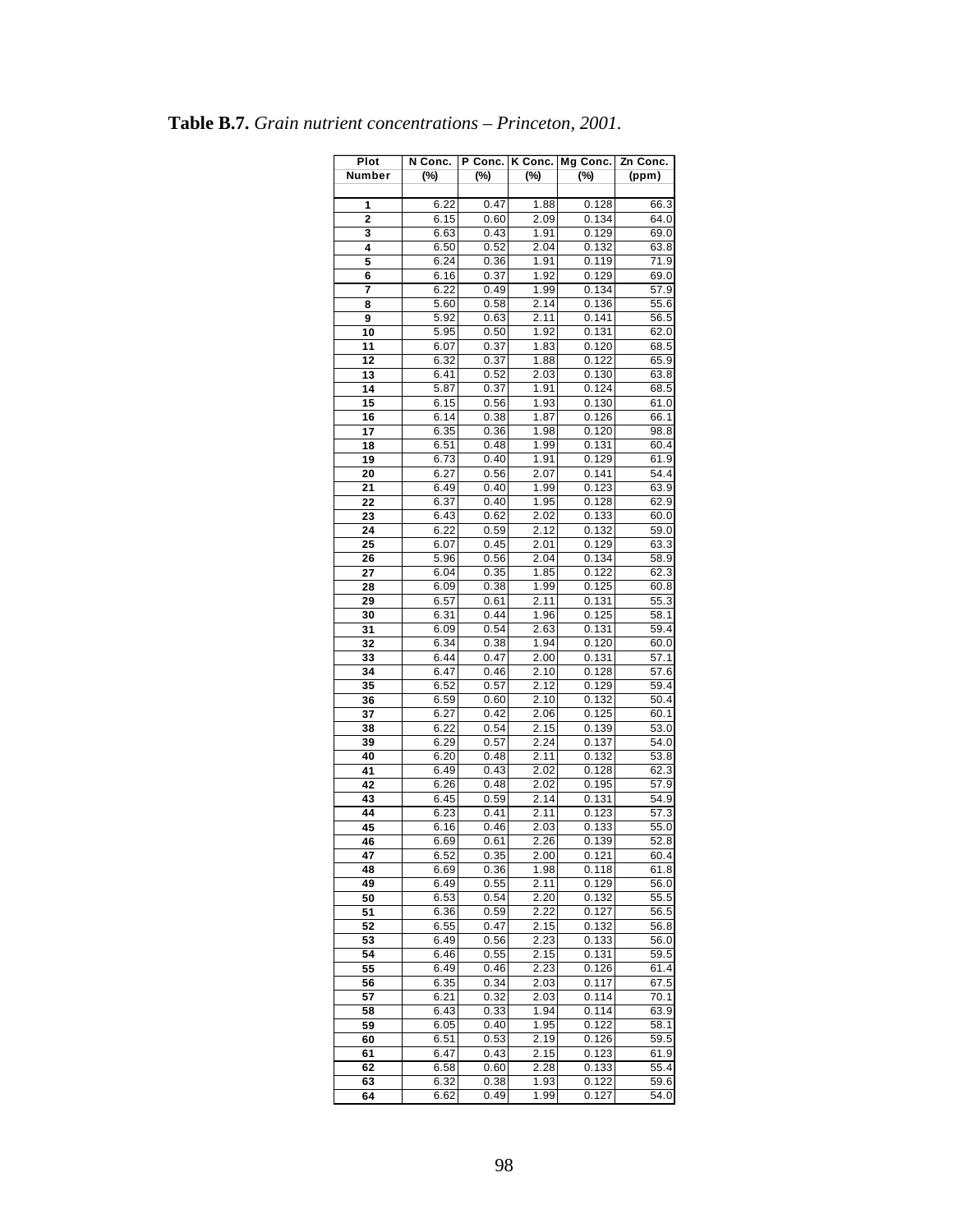| Plot           | N Conc.      | P Conc.        | K Conc.      | Mg Conc.       | Zn Conc.           |
|----------------|--------------|----------------|--------------|----------------|--------------------|
| Number         | (%)          | $(\%)$         | (%)          | (%)            | (ppm)              |
|                |              |                |              |                |                    |
| 1              | 4.63         | 0.288          | 1.12         | 0.534          | 71.9               |
| $\overline{2}$ | 5.08         | 0.343          | 1.51         | 0.391          | 56.0               |
| 3              | 4.89         | 0.281          | 1.04         | 0.490          | 60.5               |
| 4              | 5.31         | 0.349          | 1.26         | 0.438          | 68.1               |
| 5              | 4.86         | 0.236          | 1.25         | 0.386          | 63.9               |
| 6              | 4.82         | 0.255          | 1.23         | 0.396          | 66.5               |
| 7              | 5.02         | 0.294          | 0.97         | 0.436          | 57.7               |
| 8              | 5.09         | 0.357          | 1.73         | 0.345          | 37.5               |
| 9              | 5.26         | 0.364          | 1.59         | 0.347          | 43.3               |
| 10             | 5.06         | 0.288          | 1.31         | 0.439          | 56.6               |
| 11             | 4.84         | 0.292          | 1.23         | 0.402          | 58.4               |
| 12             | 4.95         | 0.318          | 0.96         | 0.465          | 47.2               |
| 13             | 4.91         | 0.344          | 1.07         | 0.485          | 52.2               |
| 14             | 4.49         | 0.233          | 1.33         | 0.396          | 68.1               |
| 15             | 5.3          | 0.357          | 1.31         | 0.399          | 67.7               |
| 16             | 4.63         | 0.24           | 1.48         | 0.373          | 97.2               |
| 17             | 4.91         | 0.263          | 1.25         | 0.408          | 77.9               |
| 18             | 4.98         | 0.33           | 1.01         | 0.429          | 85.4               |
| 19             | 4.86         | 0.298          | 0.91         | 0.497          | 74.7               |
| 20             | 4.5          | 0.338          | 0.80         | 0.643          | 68.6               |
| 21             | 5.09         | 0.285          | 1.25         | 0.375          | 95.0               |
| 22             | 5.23         | 0.291          | 1.27         | 0.421          | 76.0               |
| 23             | 5.17         | 0.362          | 1.30         | 0.416          | 71.2               |
| 24             | 5.29         | 0.347          | 1.09         | 0.416          | 103.6              |
| 25             | 5.28         | 0.344          | 1.01         | 0.496          | 78.2               |
| 26             | 5.2          | 0.357          | 1.07         | 0.468          | 47.5               |
| 27             | 4.95         | 0.258          | 1.28         | 0.401          | 62.6               |
| 28             | 5            | 0.278          | 1.38         | 0.375          | 87.1               |
| 29             | 4.83         | 0.348          | 0.84         | 0.521          | 52.4               |
| 30             | 4.74         | 0.274          | 0.91         | 0.471          | 80.6               |
| 31             | 4.96         | 0.322          | 0.88         | 0.369          | 51.8               |
| 32             | 4.81         | 0.276          | 0.98         | 0.392          | 59.5               |
| 33<br>34       | 4.79<br>4.82 | 0.295<br>0.267 | 0.86         | 0.508<br>0.383 | 99.5               |
| 35             | 5.14         | 0.344          | 1.18<br>0.89 | 0.528          | 62.2<br>66.7       |
| 36             | 5.25         | 0.34           | 1.01         | 0.443          | 45.2               |
| 37             | 4.88         | 0.271          | 1.19         | 0.437          | 70.7               |
| 38             | 5.29         | 0.369          | 1.23         | 0.456          | 46.6               |
| 39             | 3.96         | 0.288          | 1.25         | 0.478          | 60.3               |
| 40             | 4.97         | 0.301          | 1.30         | 0.501          | 62.0               |
| 41             | 5.32         | 0.294          | 0.94         | 0.505          | $\overline{6}$ 4.8 |
| 42             | 5.17         | 0.346          | 1.11         | 0.452          | 69.5               |
| 43             | 4.8          | 0.339          | 1.03         | 0.470          | 45.4               |
| 44             | 5.09         | 0.293          | 1.00         | 0.449          | 52.9               |
| 45             | 4.77         | 0.298          | 0.85         | 0.458          | 85.4               |
| 46             | 5.04         | 0.346          | 0.88         | 0.487          | 54.9               |
| 47             | 4.76         | 0.254          | 1.18         | 0.397          | 91.7               |
| 48             | 4.81         | 0.276          | 1.06         | 0.409          | 67.8               |
| 49             | 5.22         | 0.327          | 1.13         | 0.395          | 100.0              |
| 50             | 4.81         | 0.284          | 1.09         | 0.393          | 77.9               |
| 51             | 5.08         | 0.35           | 1.06         | 0.447          | 74.5               |
| 52             | 4.98         | 0.277          | 1.04         | 0.468          | 75.4               |
| 53             | 5.26         | 0.368          | 1.06         | 0.427          | 80.3               |
| 54             | 5.06         | 0.304          | 0.94         | 0.475          | 83.7               |
| 55             | 4.89         | 0.247          | 1.04         | 0.429          | 89.6               |
| 56             | 4.67         | 0.22           | 1.39         | 0.332          | 90.1               |
| 57             | 4.66         | 0.199          | 1.27         | 0.357          | 97.7               |
| 58             | 4.87         | 0.246          | 1.23         | 0.406          | 101.5              |
| 59             | 4.99         | 0.317          | 0.85         | 0.504          | 82.0               |
| 60             | 5.35         | 0.346          | 1.06         | 0.442          | 65.9               |
| 61             | 5.03         | 0.247          | 1.38         | 0.354          | 93.3               |
| 62             | 5.27         | 0.375          | 0.96         | 0.504          | 71.8               |
| 63             | 4.99         | 0.259          | 1.04         | 0.425          | 88.0               |
| 64             | 5.3          | 0.341          | 0.95         | 0.501          | 73.2               |

|  | <b>Table B.8.</b> Leaf nutrient concentrations at $RI$ – Princeton, 2002. |  |
|--|---------------------------------------------------------------------------|--|
|  |                                                                           |  |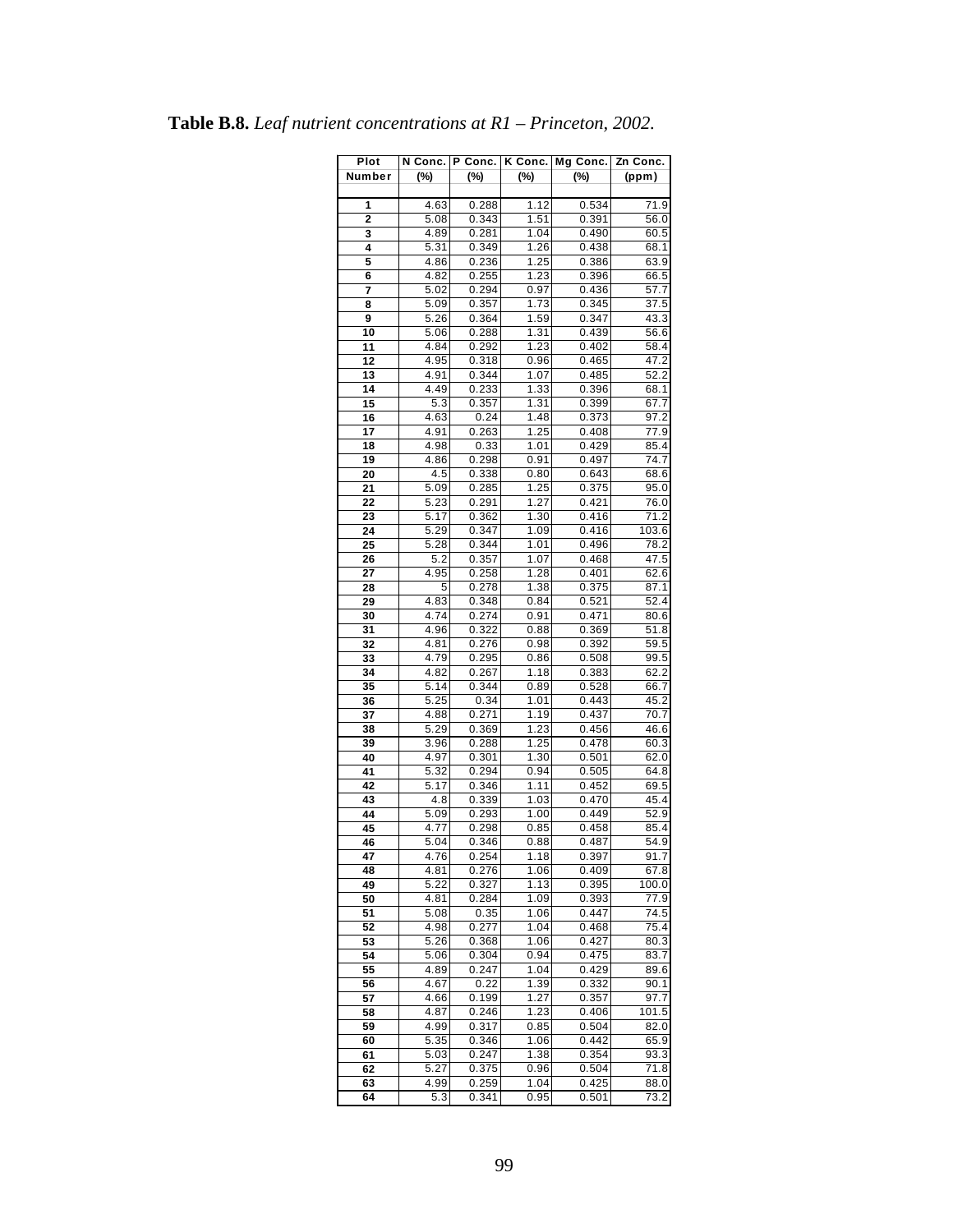| Plot     | N Conc.        | P Conc.        |                | K Conc.   Mg Conc. | Zn Conc.       |
|----------|----------------|----------------|----------------|--------------------|----------------|
| Number   | $(\%)$         | $(\%)$         | (%)            | (%)                | (ppm)          |
|          |                |                |                |                    |                |
| 1        | 1.700          | 0.176          | 1.319          | 0.53               | 27.14          |
| 2        | 2.000          | 0.313          | 2.805          | 0.41               | 25.36          |
| 3        | 1.710          | 0.150          | 1.267          | 0.49               | 24.64          |
| 4        | 2.110          | 0.288          | 2.306          | 0.49               | 28.93          |
| 5        | 1.710          | 0.131          | 1.433          | 0.37               | 25.36          |
| 6        | 1.830          | 0.139          | 1.371          | 0.36               | 27.50          |
| 7        | 1.820          | 0.185          | 1.205          | 0.45               | 24.88          |
| 8        | 1.870          | 0.322          | 3.729          | 0.30               | 15.71          |
| 9        | 2.070          | 0.330          | 3.178          | 0.36               | 18.21          |
| 10       | 1.880          | 0.178          | 1.953          | 0.42               | 20.12          |
| 11       | 1.800          | 0.170          | 1.558          | 0.35               | 23.69          |
| 12       | 1.920          | 0.198          | 1.184          | 0.46               | 21.90          |
| 13       | 1.940          | 0.257          | 1.807          | 0.51               | 24.29          |
| 14       | 1.540          | 0.121          | 2.057          | 0.39               | 27.62          |
| 15       | 2.040          | 0.311          | 2.483          | 0.42               | 28.33          |
| 16       | 1.540          | 0.131          | 2.462          | 0.35               | 46.19          |
| 17       | 1.810          | 0.156          | 1.828          | 0.40               | 31.19          |
| 18       | 1.920          | 0.263          | 1.402          | 0.46               | 34.05          |
| 19       | 1.850          | 0.197          | 1.080          | 0.50               | 30.83          |
| 20       | 1.840          | 0.309          | 0.841<br>2.244 | 0.51<br>0.38       | 27.98<br>32.02 |
| 21       | 1.950          | 0.183          |                |                    |                |
| 22       | 1.830<br>2.080 | 0.162<br>0.351 | 2.025<br>2.399 | 0.45<br>0.48       | 26.43<br>26.90 |
| 23       |                | 0.281          | 1.984          | 0.53               | 37.26          |
| 24<br>25 | 2.090<br>2.130 | 0.281          | 1.890          | 0.54               | 28.10          |
| 26       | 2.090          | 0.342          | 2.025          | 0.52               | 20.71          |
| 27       | 1.640          | 0.141          | 2.025          | 0.38               | 22.50          |
| 28       | 1.760          | 0.165          | 2.576          | 0.36               | 29.52          |
| 29       | 1.880          | 0.301          | 1.025          | 0.55               | 21.19          |
| 30       | 1.740          | 0.166          | 1.163          | 0.49               | 26.31          |
| 31       | 1.950          | 0.256          | 1.031          | 0.41               | 22.14          |
| 32       | 1.910          | 0.164          | 1.184          | 0.39               | 24.17          |
| 33       | 2.100          | 0.193          | 1.070          | 0.52               | 39.17          |
| 34       | 1.900          | 0.160          | 1.610          | 0.40               | 26.07          |
| 35       | 2.080          | 0.262          | 1.205          | 0.56               | 27.98          |
| 36       | 2.210          | 0.256          | 1.465          | 0.53               | 20.60          |
| 37       | 1.850          | 0.143          | 1.880          | 0.44               | 27.14          |
| 38       | 2.170          | 0.324          | 2.701          | 0.46               | 22.98          |
| 39       | 2.150          | 0.264          | 2.337          | 0.48               | 25.12          |
| 40       | 1.780          | 0.175          | 2.285          | 0.44               | 26.43          |
| 41       | 2.100          | 0.226          | 1.818          | 0.60               | 28.21          |
| 42       | 2.050          | 0.262          | 2.181          | 0.51               | 29.05          |
| 43       | 2.000          | 0.296          | 1.994          | 0.46               | 21.90          |
| 44       | 1.870          | 0.190          | 1.610          | 0.49               | 22.02          |
| 45       | 2.000          | 0.222          | 0.977          | 0.47               | 32.38          |
| 46       | 2.120          | 0.278          | 1.319          | 0.55               | 24.76          |
| 47       | 1.930          | 0.147          | 1.745          | 0.39               | 32.86          |
| 48       | 1.980          | 0.171          | 1.589<br>2.057 | 0.50<br>0.48       | 30.48<br>43.45 |
| 49       | 2.200          | 0.276          |                |                    |                |
| 50<br>51 | 1.950<br>2.200 | 0.195<br>0.305 | 1.859<br>1.849 | 0.46<br>0.49       | 31.90<br>29.05 |
| 52       | 1.930          | 0.156          | 1.548          | 0.50               | 27.98          |
| 53       | 2.180          | 0.300          | 1.776          | 0.49               | 28.33          |
| 54       | 1.940          | 0.196          | 1.402          | 0.49               | 27.74          |
| 55       | 1.870          | 0.143          | 1.454          | 0.47               | 31.79          |
| 56       | 1.660          | 0.117          | 1.548          | 0.32               | 30.83          |
| 57       | 1.870          | 0.118          | 1.797          | 0.36               | 41.43          |
| 58       | 1.710          | 0.140          | 1.724          | 0.42               | 38.81          |
| 59       | 2.020          | 0.233          | 1.184          | 0.54               | 33.21          |
| 60       | 1.940          | 0.283          | 1.652          | 0.53               | 23.69          |
| 61       | 1.710          | 0.136          | 2.493          | 0.36               | 37.50          |
| 62       | 2.130          | 0.333          | 1.693          | 0.54               | 26.07          |
| 63       | 1.740          | 0.143          | 1.444          | 0.45               | 30.12          |
| 64       | 1.980          | 0.219          | 1.517          | 0.51               | 30.12          |

**Table B.9.** *Stem nutrient concentrations at R1 – Princeton, 2002.*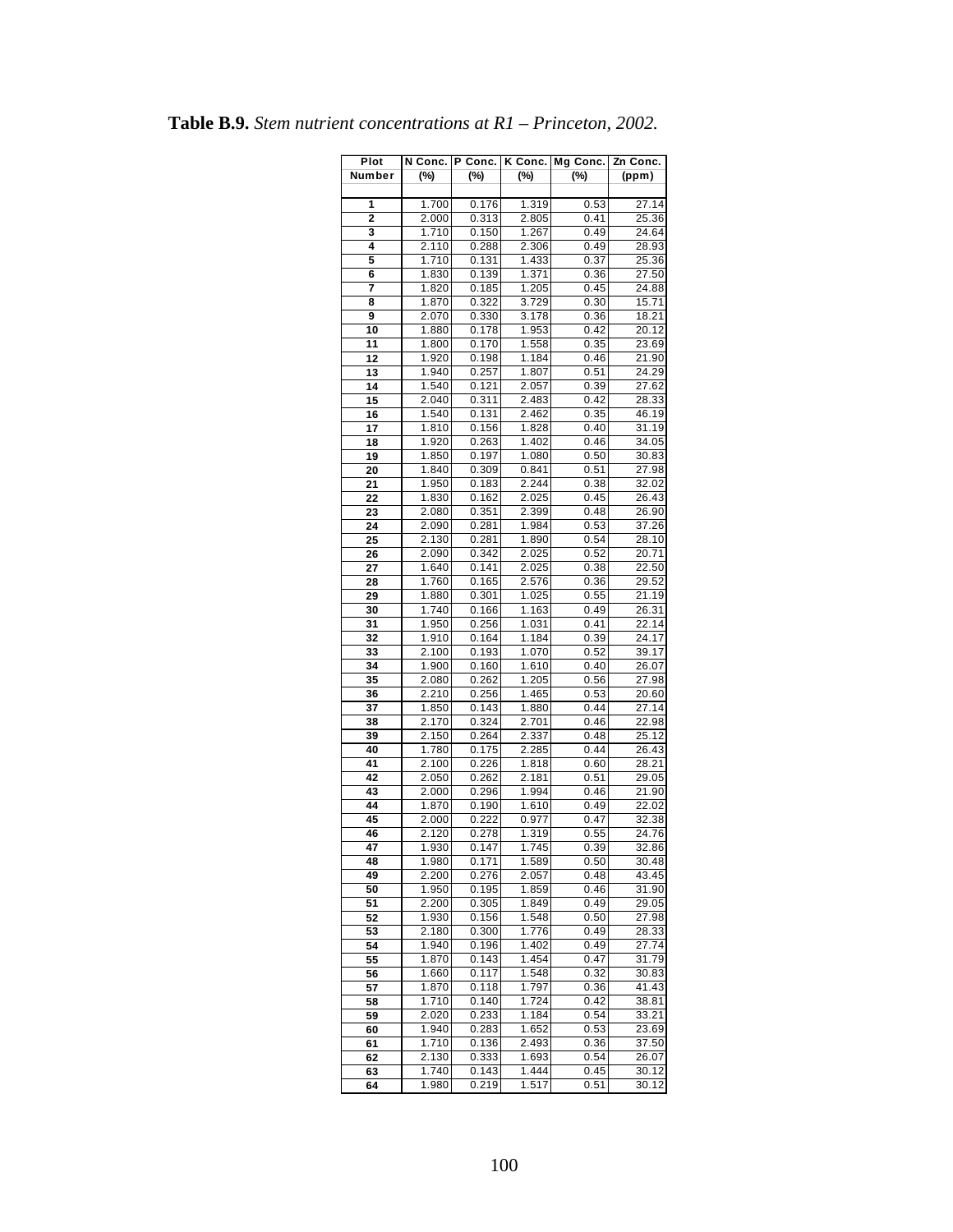| Plot     | N Conc.      | P Conc.        |              | K Conc. Mg Conc. | Zn Conc.         |
|----------|--------------|----------------|--------------|------------------|------------------|
| Number   | (%)          | (%)            | (%)          | $(\%)$           | (ppm)            |
|          |              |                |              |                  |                  |
| 1        | 4.15         | 0.176          | 1.11         | 0.381            | 89.4             |
| 2        | 4.37         | 0.281          | 1.27         | 0.333            | 65.969           |
| 3        | 3.91         | 0.185          | 0.97         | 0.386            | 74.670           |
| 4        | 4.23         | 0.224          | 0.85         | 0.400            | 73.238           |
| 5        | 3.81         | 0.138          | 1.37         | 0.267            | 86.564           |
| 6        | 4.09         | 0.152          | 1.41         | 0.217            | 94.934           |
| 7        | 4.05         | 0.199          | 1.15         | 0.341            | 58.480           |
| 8        | 4.41         | 0.289          | 1.49         | 0.281            | 60.903           |
| 9        | 4.37         | 0.285          | 1.58         | 0.272            | 66.189           |
| 10       | 4.14         | 0.209          | 1.04         | 0.356            | 63.767           |
| 11       | 4.24         | 0.184          | 0.89         | 0.393            | 78.304           |
| 12       | 4.13         | 0.171          | 1.05         | 0.345            | 76.652           |
| 13       | 4.43         | 0.238          | 1.08         | 0.370            | 93.172           |
| 14       | 3.83         | 0.147          | 0.99         | 0.365            | 86.564           |
| 15       | 4.22         | 0.263          | 1.23         | 0.324            | 71.256           |
| 16       | 3.84         | 0.161          | 1.20         | 0.339            | 115.419          |
| 17       | 3.79         | 0.155          | 1.26         | 0.297            | 115.198          |
| 18       | 3.93         | 0.23           | 0.99         | 0.387            | 96.696           |
| 19       | 3.88         | 0.193          | 0.91         | 0.473            | 111.454          |
| 20       | 3.84         | 0.255          | 0.64         | 0.569            | 77.863           |
| 21       | 4            | 0.197          | 1.26         | 0.359            | 94.824           |
| 22       | 4.26         | 0.191          | 1.14         | 0.375            | 95.485           |
| 23       | 4.14         | 0.256          | 1.00         | 0.408            | 81.938           |
| 24       | 4.22         | 0.236          | 1.25         | 0.332            | 119.824          |
| 25       | 4.31         | 0.244          | 0.97         | 0.430            | 102.863          |
| 26       | 4.07         | 0.281          | 0.91         | 0.481            | 70.154           |
| 27       | 3.85         | 0.162          | 1.26         | 0.314            | 90.859           |
| 28       | 3.98         | 0.192          | 1.36         | 0.329            | 94.053           |
| 29       | 3.89         | 0.253          | 0.65         | 0.519            | 87.115           |
| 30       | 3.93         | 0.2            | 0.98         | 0.400            | 114.648          |
| 31       | 3.89         | 0.232          | 0.84         | 0.419            | 65.308           |
| 32<br>33 | 3.75         | 0.179          | 1.11         | 0.353            | 73.348           |
| 34       | 3.87         | 0.176          | 0.96         | 0.370            | 123.899          |
| 35       | 3.79<br>3.94 | 0.183<br>0.272 | 0.85         | 0.409<br>0.536   | 86.674<br>62.996 |
| 36       | 3.93         | 0.226          | 0.68         |                  | 64.427           |
| 37       | 3.8          | 0.171          | 0.89<br>1.32 | 0.394<br>0.312   | 97.137           |
| 38       | 4.14         | 0.247          | 1.19         | 0.346            | 49.119           |
| 39       | 4.28         | 0.25           | 0.98         | 0.443            | 59.692           |
| 40       | 4.02         | 0.196          | 1.25         | 0.370            | 160.352          |
| 41       | 3.97         | 0.177          | 0.93         | 0.390            | 101.101          |
| 42       | 3.68         | 0.165          | 0.95         | 0.369            | 118.833          |
| 43       | 3.82         | 0.254          | 0.72         | 0.470            | 56.498           |
| 44       | 4.02         | 0.236          | 0.87         | 0.500            | 97.687           |
| 45       | 3.89         | 0.189          | 1.11         | 0.394            | 73.018           |
| 46       | 3.76         | 0.254          | 1.05         | 0.365            | 49.449           |
| 47       | 3.9          | 0.257          | 1.08         | 0.359            | 43.722           |
| 48       | 4.04         | 0.216          | 1.01         | 0.406            | 100.881          |
| 49       | 3.81         | 0.235          | 0.82         | 0.435            | 103.744          |
| 50       | 3.55         | 0.187          | 1.12         | 0.345            | 92.841           |
| 51       | 3.54         | 0.235          | 0.84         | 0.432            | 106.608          |
| 52       | 3.38         | 0.182          | 1.19         | 0.353            | 96.035           |
| 53       | 3.62         | 0.241          | 0.85         | 0.421            | 80.507           |
| 54       | 3.6          | 0.193          | 0.89         | 0.400            | 89.207           |
| 55       | 3.58         | 0.168          | 0.86         | 0.390            | 98.348           |
| 56       | 3.39         | 0.143          | 0.97         | 0.375            | 93.722           |
| 57       | 3.24         | 0.116          | 1.19         | 0.334            | 109.141          |
| 58       | 3.33         | 0.14           | 0.90         | 0.423            | 117.181          |
| 59       | 3.82         | 0.188          | 0.99         | 0.369            | 108.921          |
| 60       | 3.39         | 0.215          | 0.77         | 0.481            | 72.137           |
| 61       | 3.54         | 0.161          | 1.42         | 0.271            | 105.396          |
| 62       | 3.6          | 0.229          | 0.84         | 0.426            | 87.335           |
| 63       | 3.22         | 0.145          | 0.82         | 0.401            | 116.630          |
| 64       | 3.21         | 0.218          | 1.22         | 0.275            | 115.749          |

**Table B.10.** *Leaf nutrient concentrations at R5 – Princeton, 2002.*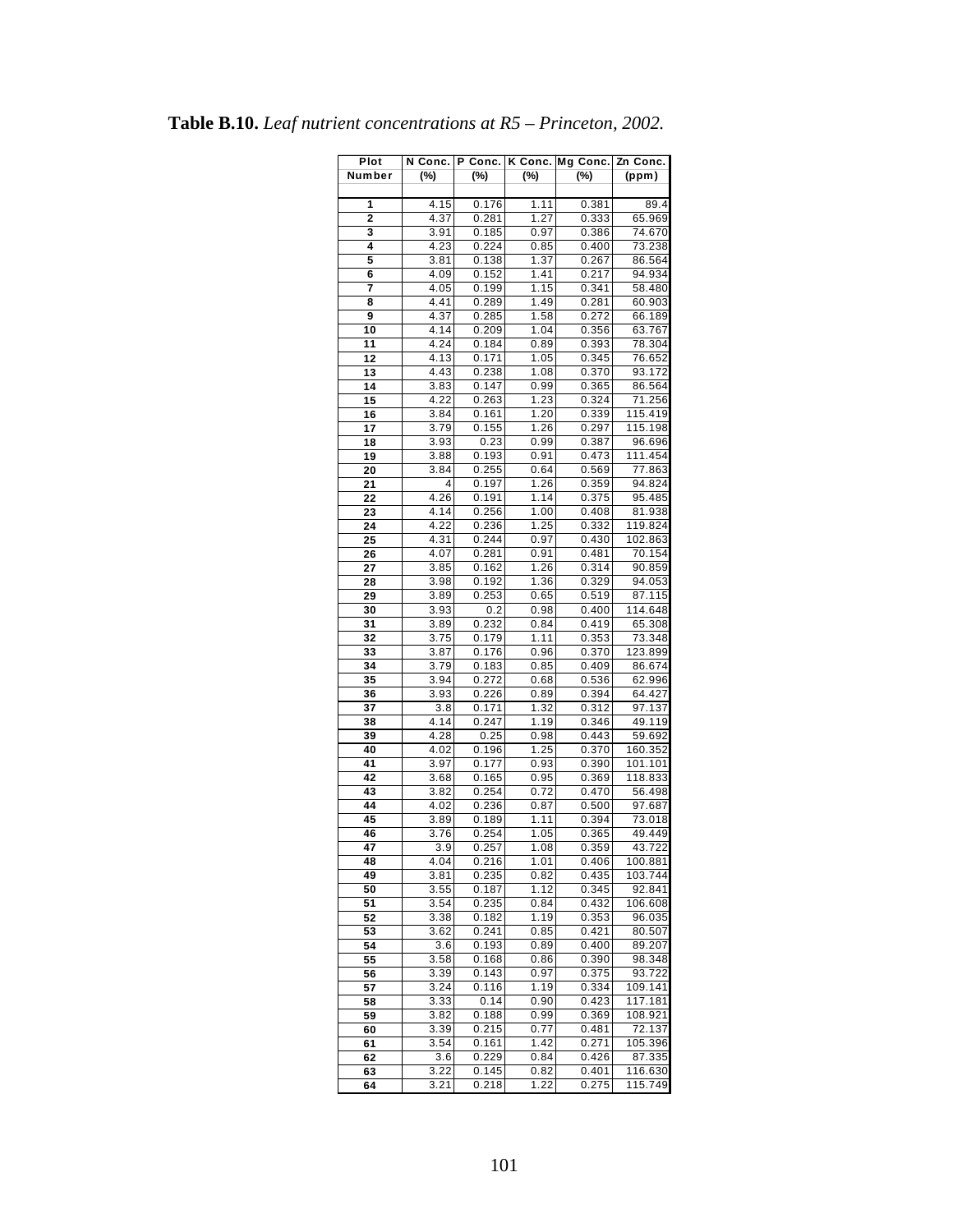| Plot   | N Conc. | P Conc. | K Conc.           | Mg Conc. | Zn Conc.          |
|--------|---------|---------|-------------------|----------|-------------------|
| Number | (%)     | (%)     | (%)               | (%)      | (ppm)             |
|        |         |         |                   |          |                   |
| 1      | 1.650   | 0.072   | 0.75              | 0.33     | 14.5              |
| 2      | 1.570   | 0.246   | 1.33              | 0.30     | 11.1              |
| 3      | 1.570   | 0.086   | 0.64              | 0.35     | 10.2              |
| 4      | 1.670   | 0.124   | 0.56              | 0.39     | 8.5               |
| 5      | 1.580   | 0.062   | 0.82              | 0.24     | 13.1              |
| 6      | 1.540   | 0.065   | 0.86              | 0.24     | 15.2              |
| 7      | 1.580   | 0.116   | 0.85              | 0.33     | 8.1               |
| 8      | 1.570   | 0.296   | 1.82              | 0.29     | 9.3               |
| 9      | 1.630   | 0.294   | 2.06              | 0.29     | 9.3               |
| 10     | 1.730   | 0.122   | 0.84              | 0.37     | 9.6               |
| 11     | 1.560   | 0.077   | 0.51              | 0.32     | 10.5              |
| 12     | 1.740   | 0.080   | 0.67              | 0.29     | 12.8              |
| 13     | 1.740   | 0.137   | 0.85              | 0.37     | 11.5              |
| 14     | 1.410   | 0.062   | 0.57              | 0.29     | 11.5              |
| 15     | 1.720   | 0.231   | 1.17              | 0.33     | 9.3               |
| 16     | 1.520   | 0.072   | 0.75              | 0.30     | 17.7              |
| 17     | 1.830   | 0.075   | 0.84              | 0.31     | $21.\overline{3}$ |
| 18     | 1.500   | 0.193   | 0.82              | 0.40     | 12.8              |
| 19     | 1.520   | 0.110   | 0.84              | 0.38     | 16.8              |
| 20     | 1.720   | 0.199   | 0.42              | 0.50     | 12.6              |
| 21     | 1.550   | 0.097   | 0.98              | 0.32     | 12.5              |
| 22     | 1.550   | 0.082   | 0.79              | 0.39     | 12.1              |
| 23     | 1.620   | 0.219   | 0.86              | 0.40     | 9.2               |
| 24     | 1.720   | 0.138   | 1.03              | 0.37     | 12.8              |
| 25     | 1.660   | 0.146   | 0.75              | 0.44     | 10.7              |
| 26     | 1.580   | 0.238   | 0.69              | 0.44     | 9.3               |
| 27     | 1.480   | 0.073   | 0.85              | 0.30     | 11.7              |
| 28     | 1.670   | 0.092   | 1.29              | 0.32     | 13.2              |
| 29     | 1.530   | 0.230   | 0.42              | 0.44     | 11.8              |
| 30     | 1.660   | 0.108   | 0.71              | 0.38     | 14.1              |
| 31     | 1.490   | 0.164   | 0.62              | 0.36     | 8.8               |
| 32     | 1.720   | 0.086   | 0.79              | 0.33     | 11.6              |
| 33     | 1.810   | 0.090   | 0.58              | 0.37     | 17.3              |
| 34     | 1.640   | 0.085   | 0.47              | 0.38     | 12.2              |
| 35     | 1.640   | 0.228   | 0.43              | 0.45     | 10.8              |
| 36     | 1.670   | 0.166   | 0.71              | 0.38     | 10.8              |
| 37     | 1.540   | 0.089   | 1.06              | 0.29     | 12.0              |
| 38     | 1.700   | 0.209   | 1.10              | 0.34     | 7.7               |
| 39     | 1.720   | 0.174   | 0.71              | 0.41     | 8.7               |
| 40     | 1.500   | 0.094   | 1.14              | 0.37     | 18.4              |
| 41     | 1.650   | 0.090   | 0.59              | 0.36     | 14.1              |
| 42     | 1.750   | 0.088   | 0.58              | 0.33     | 21.7              |
| 43     | 1.620   | 0.188   | 0.38              | 0.39     | 10.2              |
| 44     | 1.590   | 0.193   | 0.62              | 0.36     | 14.8              |
| 45     | 1.650   | 0.096   | 0.69              | 0.37     | 9.6               |
| 46     | 1.560   | 0.226   | 0.86              | 0.37     | 7.1               |
| 47     | 1.700   | 0.229   | 0.77              | 0.36     | $\overline{7.8}$  |
| 48     | 1.690   | 0.109   | 0.63              | 0.37     | 10.8              |
| 49     | 1.550   | 0.164   | 0.44              | 0.38     | 12.6              |
| 50     | 1.640   | 0.094   | 0.71              | 0.33     | 11.7              |
| 51     | 1.450   | 0.211   | 0.55              | 0.40     | 13.2              |
| 52     | 1.450   | 0.096   | 0.86              | 0.34     | 12.8              |
| 53     | 1.580   | 0.240   | 0.65              | 0.42     | 10.8              |
| 54     | 1.650   | 0.116   | 0.66              | 0.35     | 12.3              |
| 55     | 1.380   | 0.082   | 0.46              | 0.33     | 12.2              |
| 56     | 1.680   | 0.071   | 0.51              | 0.30     | 14.1              |
| 57     | 1.850   | 0.066   | 0.63              | 0.33     | 24.4              |
| 58     | 1.760   | 0.072   | 0.43              | 0.35     | 18.7              |
| 59     | 1.410   | 0.100   | 0.65              | 0.34     | 14.7              |
| 60     | 1.570   | 0.200   | 0.49              | 0.39     | 10.1              |
| 61     | 1.470   | 0.079   | $\overline{1}.01$ | 0.27     | 14.1              |
| 62     | 1.400   | 0.209   | 0.65              | 0.42     | 14.1              |
| 63     | 1.490   | 0.083   | 0.74              | 0.31     | 10.8              |
| 64     | 1.420   | 0.119   | 0.52              | 0.37     | 13.1              |

|  |  |  | <b>Table B.11.</b> Stem nutrient concentrations at $R5$ – Princeton, 2002. |  |  |  |
|--|--|--|----------------------------------------------------------------------------|--|--|--|
|--|--|--|----------------------------------------------------------------------------|--|--|--|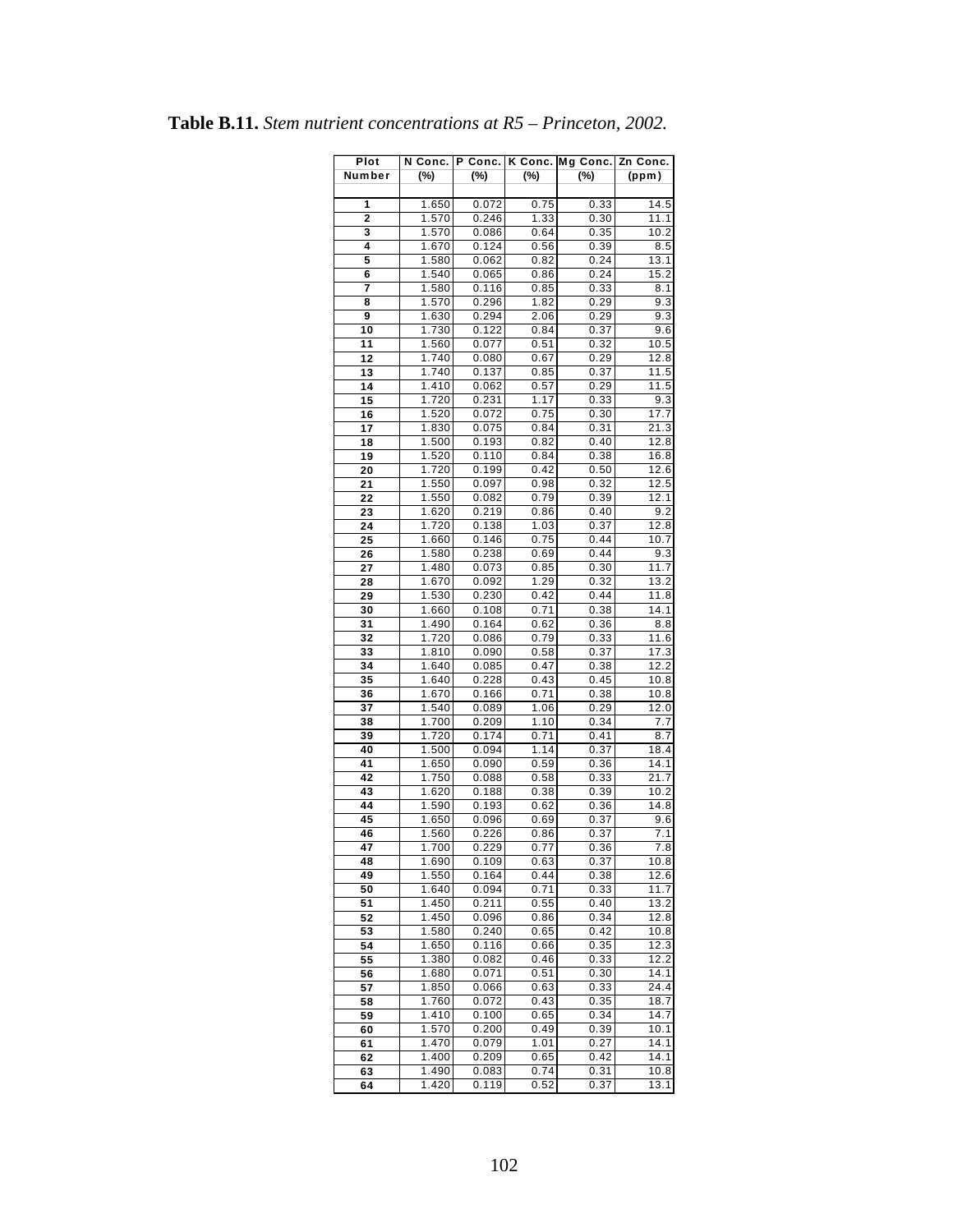| Plot   | N Conc. | P Conc. | K Conc.      | Mg Conc. | Zn Conc. |
|--------|---------|---------|--------------|----------|----------|
| Number | (%)     | (%)     | (%)          | (%)      | (ppm)    |
|        |         |         |              |          |          |
| 1      | 2.860   | 0.200   | 1.64         | 0.48     | 41.1     |
| 2      | 3.070   | 0.315   | 1.95         | 0.40     | 45.9     |
| 3      | 3.080   | 0.231   | 1.52         | 0.47     | 38.8     |
| 4      | 3.110   | 0.253   | 1.51         | 0.48     | 38.2     |
| 5      | 2.980   | 0.178   | 1.64         | 0.48     | 47.9     |
| 6      | 2.950   | 0.181   | 1.67         | 0.47     | 43.5     |
| 7      | 3.030   | 0.234   | 1.75         | 0.47     | 31.0     |
| 8      | 3.340   | 0.337   | 2.26         | 0.41     | 34.5     |
| 9      | 3.190   | 0.313   | 2.25         | 0.42     | 38.3     |
| 10     | 3.220   | 0.251   | 1.67         | 0.48     | 34.0     |
| 11     | 3.100   | 0.212   | 1.52         | 0.49     | 32.7     |
| 12     | 3.020   | 0.199   | 1.65         | 0.48     | 35.6     |
| 13     | 3.260   | 0.261   | 1.76         | 0.47     | 46.5     |
| 14     | 3.040   | 0.195   | 1.63         | 0.52     | 39.1     |
| 15     | 3.290   | 0.303   | 1.90         | 0.43     | 32.9     |
| 16     | 2.940   | 0.183   | 1.61         | 0.49     | 42.7     |
| 17     | 3.060   | 0.199   | 1.63         | 0.47     | 42.6     |
| 18     | 3.030   | 0.282   | 1.80         | 0.46     | 36.4     |
| 19     | 3.080   | 0.244   | 1.73         | 0.48     | 39.3     |
| 20     | 3.510   | 0.311   | 1.36         | 0.48     | 36.5     |
| 21     | 3.260   | 0.257   | 1.74         | 0.43     | 35.3     |
| 22     | 3.190   | 0.223   | 1.69         | 0.48     | 34.8     |
| 23     | 3.320   | 0.316   | 1.81         | 0.43     | 33.1     |
| 24     | 3.190   | 0.255   | 1.80         | 0.47     | 35.3     |
| 25     | 3.210   | 0.263   | 1.74         | 0.49     | 33.9     |
| 26     | 3.210   | 0.301   | 1.64         | 0.48     | 31.3     |
| 27     | 2.910   | 0.198   | 1.78         | 0.48     | 35.5     |
| 28     | 3.100   | 0.233   | 1.89         | 0.46     | 37.7     |
| 29     | 3.430   | 0.327   | 1.44         | 0.49     | 34.6     |
| 30     | 3.240   | 0.249   | 1.68         | 0.49     | 40.0     |
| 31     | 3.130   | 0.287   | 1.61         | 0.46     | 30.8     |
| 32     | 2.950   | 0.214   | 1.63         | 0.48     | 35.8     |
| 33     | 3.140   | 0.224   | 1.59         | 0.47     | 40.0     |
| 34     | 3.200   | 0.223   | 1.51         | 0.50     | 37.6     |
| 35     | 3.480   | 0.341   | 1.42         | 0.47     | 34.1     |
| 36     | 3.430   | 0.305   | 1.73         | 0.46     | 32.7     |
| 37     | 3.100   | 0.228   | 1.93         | 0.48     | 38.8     |
| 38     | 3.350   | 0.315   | 2.01         | 0.45     | 31.5     |
| 39     | 3.110   | 0.274   | 1.76         | 0.48     | 32.3     |
| 40     | 3.250   | 0.247   | 1.89         | 0.48     | 43.2     |
| 41     | 3.160   | 0.223   | 1.65         | 0.49     | 39.2     |
| 42     | 3.130   | 0.203   | 1.48         | 0.47     | 41.3     |
| 43     | 3.390   | 0.307   | 1.30         | 0.44     | 33.1     |
| 44     | 3.370   | 0.300   | 1.62         | 0.47     | 38.3     |
| 45     | 3.270   | 0.237   | 1.68         | 0.47     | 33.1     |
| 46     | 3.270   | 0.322   | 1.94         | 0.46     | 28.7     |
| 47     | 3.600   | 0.333   | 1.90         | 0.45     | 29.8     |
| 48     | 3.260   | 0.251   | 1.69         | 0.48     | 34.6     |
| 49     | 3.390   | 0.297   | 1.85         | 0.51     | 35.7     |
| 50     | 3.150   | 0.240   | 1.62         | 0.48     | 37.9     |
| 51     | 3.400   | 0.324   | 1.57         | 0.48     | 36.5     |
| 52     | 3.000   | 0.244   | 1.72         | 0.47     | 36.0     |
| 53     | 3.140   | 0.311   | 1.73         | 0.47     | 33.7     |
| 54     | 3.480   | 0.292   | 1.58         | 0.48     | 36.5     |
| 55     | 3.430   | 0.234   | 1.55         | 0.49     | 38.0     |
| 56     | 3.180   | 0.210   | 1.48         | 0.49     | 38.6     |
| 57     | 3.130   | 0.182   | 1.49         | 0.52     | 46.3     |
| 58     | 3.090   | 0.185   | 1.30         | 0.50     | 43.5     |
|        | 3.420   | 0.270   | 1.87         | 0.52     | 41.4     |
| 59     | 3.480   | 0.325   |              | 0.48     | 34.0     |
| 60     |         |         | 1.63<br>1.93 | 0.49     |          |
| 61     | 3.190   | 0.226   |              |          | 40.4     |
| 62     | 3.280   | 0.315   | 1.63         | 0.49     | 34.3     |
| 63     | 3.090   | 0.205   | 1.61         | 0.48     | 43.2     |
| 64     | 3.370   | 0.278   | 1.61         | 0.48     | 38.5     |

|  |  |  | <b>Table B.12.</b> Pod nutrient concentrations at $R5$ – Princeton, 2002. |  |  |  |
|--|--|--|---------------------------------------------------------------------------|--|--|--|
|--|--|--|---------------------------------------------------------------------------|--|--|--|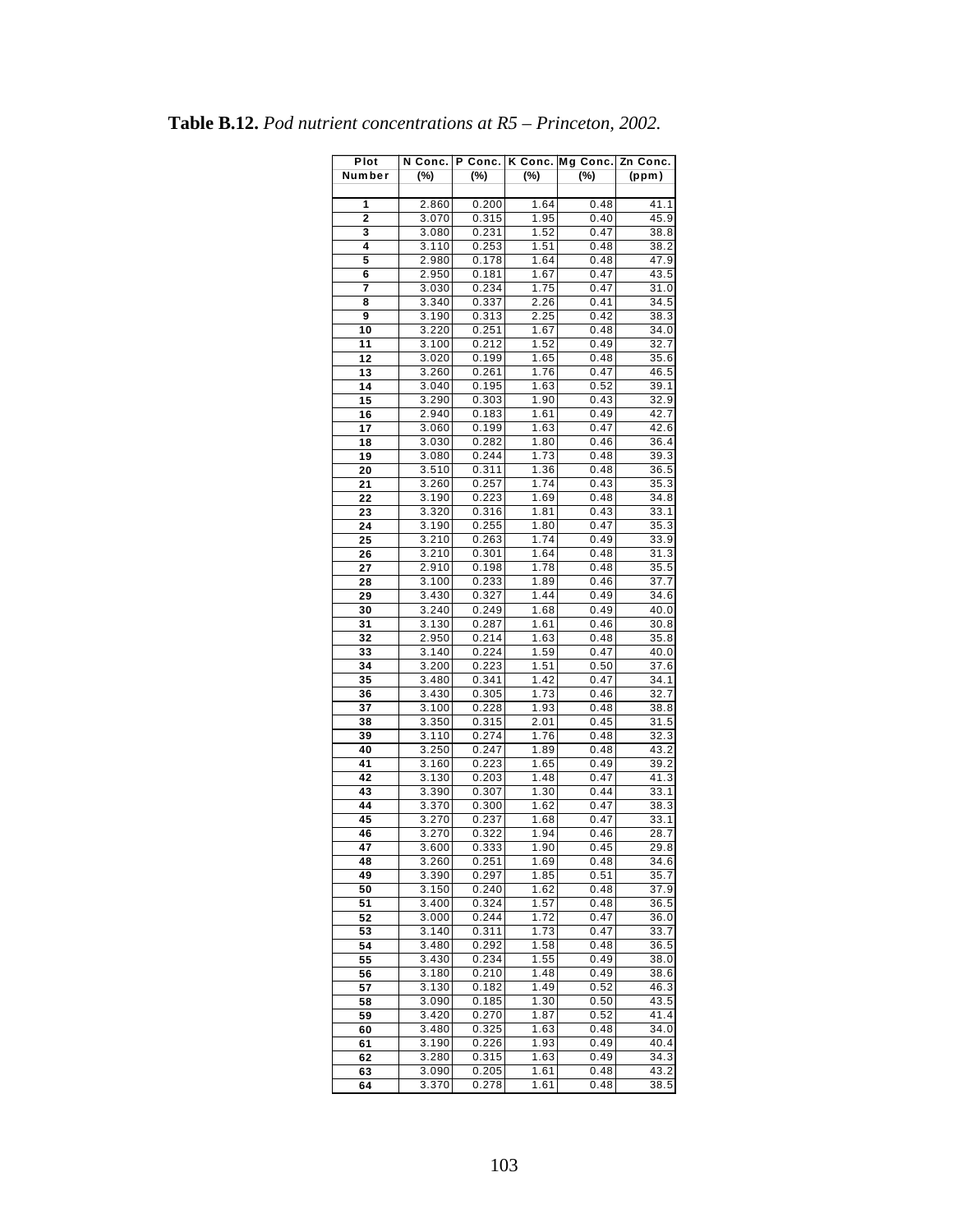| Plot   |         | N Conc. P Conc. |         | K Conc. Mg Conc. | Zn Conc. |
|--------|---------|-----------------|---------|------------------|----------|
| Number | $(\%)$  | $(\%)$          | (%)     | (%)              | (ppm)    |
|        |         |                 |         |                  |          |
|        | 6.82    | 0.43            | 1.77    | 0.228            | 64.7     |
| 1      |         |                 |         |                  |          |
| 2      | 7.15    | 0.59            | 1.89    | 0.234            | 59.4     |
| 3      | 7.05    | 0.42            | 1.72    | 0.219            | 60.4     |
| 4      | 7.08    | 0.48            | 1.70    | 0.216            | 63.2     |
| 5      | 6.85    | 0.35            | 1.70    | 0.215            | 65.0     |
| 6      | 6.75    | 0.36            | 1.63    | 0.211            | 65.3     |
| 7      | 7.26    | 0.44            | 1.74    | 0.216            | 58.7     |
|        | 6.92    | 0.51            | 1.87    | 0.227            | 54.2     |
| 8      |         |                 |         |                  |          |
| 9      | 6.88    | 0.62            | 2.05    | 0.232            | 55.3     |
| 10     | 7.29    | 0.51            | 1.77    | 0.211            | 60.4     |
| 11     | 7.24    | 0.43            | 1.70    | 0.205            | 59.9     |
| 12     | 7.41    | 0.42            | 1.64    | 0.195            | 61.2     |
| 13     | 7.12    | 0.50            | 1.80    | 0.214            | 62.9     |
| 14     | 7.14    | 0.41            | 1.77    | 0.207            | 62.5     |
| 15     | 7.17    | 0.59            | 1.88    | 0.229            | 58.8     |
|        |         |                 |         |                  |          |
| 16     | 6.63    | 0.41            | 1.89    | 0.236            | 67.6     |
| 17     | 7.19    | 0.41            | 1.69    | 0.209            | 66.7     |
| 18     | 7.05    | 0.51            | 1.83    | 0.218            | 63.0     |
| 19     | 6.91    | 0.40            | 1.69    | 0.209            | 64.9     |
| 20     | 7.15    | 0.58            | 1.70    | 0.213            | 57.3     |
| 21     | 7.04    | 0.42            | 1.65    | 0.210            | 64.9     |
| 22     | 6.88    | 0.43            | 1.74    | 0.212            | 64.6     |
|        |         |                 |         |                  |          |
| 23     | 7.38    | 0.60            | 1.92    | 0.224            | 61.1     |
| 24     | 7.00    | 0.54            | 1.86    | 0.220            | 62.7     |
| 25     | 6.84    | 0.46            | 1.74    | 0.216            | 63.8     |
| 26     | 7.19    | 0.56            | 1.75    | 0.214            | 59.3     |
| 27     | 7.20    | 0.40            | 1.71    | 0.201            | 59.2     |
| 28     | 7.16    | 0.46            | 1.72    | 0.206            | 61.9     |
| 29     | 7.15    | 0.60            | 1.87    | 0.219            | 57.3     |
| 30     | 6.95    | 0.50            | 1.80    | 0.213            | 62.6     |
|        |         |                 |         |                  |          |
| 31     | 7.03    | 0.56            | 1.83    | 0.213            | 61.9     |
| 32     | 7.01    | 0.44            | 1.80    | 0.219            | 62.7     |
| 33     | 6.94    | 0.49            | 1.76    | 0.216            | 63.6     |
| 34     | 7.26    | 0.51            | 1.76    | 0.205            | 61.4     |
| 35     | 7.40    | 0.63            | 1.82    | 0.216            | 60.5     |
| 36     | 7.18    | 0.57            | 1.80    | 0.215            | 57.8     |
| 37     | 7.09    | 0.44            | 1.80    | 0.212            | 65.0     |
| 38     | 7.44    | 0.57            | 1.81    | 0.212            | 56.4     |
| 39     | 6.95    | 0.49            | 1.76    | 0.214            | 60.5     |
|        |         |                 |         |                  |          |
| 40     | no data | no data         | no data | no data          | no data  |
| 41     | 6.86    | 0.45            | 1.72    | 0.211            | 63.6     |
| 42     | 7.27    | 0.53            | 1.76    | 0.212            | 60.1     |
| 43     | 7.21    | 0.59            | 1.86    | 0.217            | 59.1     |
| 44     | 7.27    | 0.48            | 1.77    | 0.211            | 61.4     |
| 45     | 7.29    | 0.50            | 1.68    | 0.213            | 62.1     |
| 46     | 7.21    | 0.57            | 1.80    | 0.221            | 58.6     |
| 47     | 7.23    | 0.40            | 1.65    | 0.203            | 64.7     |
| 48     | 7.13    | 0.39            | 1.66    | 0.209            | 65.7     |
|        |         |                 |         |                  |          |
| 49     | 7.05    | 0.55            | 1.74    | 0.223            | 64.6     |
| 50     | 7.16    | 0.53            | 1.72    | 0.218            | 63.7     |
| 51     | 7.12    | 0.61            | 1.77    | 0.224            | 66.4     |
| 52     | 7.09    | 0.53            | 1.78    | 0.214            | 63.4     |
| 53     | 7.03    | 0.58            | 1.81    | 0.217            | 64.0     |
| 54     | 7.04    | 0.56            | 1.81    | 0.209            | 64.7     |
| 55     | 7.10    | 0.44            | 1.65    | 0.199            | 63.6     |
| 56     | 7.09    | 0.39            | 1.59    | 0.197            | 67.1     |
| 57     |         |                 |         |                  |          |
|        | 6.74    | 0.34            | 1.63    | 0.181            | 82.5     |
| 58     | 7.14    | 0.39            | 1.63    | 0.192            | 67.9     |
| 59     | 7.33    | 0.47            | 1.60    | 0.206            | 65.2     |
| 60     | 7.30    | 0.51            | 1.76    | 0.211            | 67.0     |
| 61     | 7.11    | 0.47            | 1.68    | 0.208            | 70.6     |
| 62     | 7.14    | 0.54            | 1.76    | 0.221            | 61.8     |
| 63     | 7.10    | 0.48            | 1.66    | 0.215            | 69.2     |
| 64     | 7.14    | 0.53            | 1.58    | 0.213            | 65.4     |

# **Table B.13.** *Grain nutrient concentrations – Princeton, 2002.*